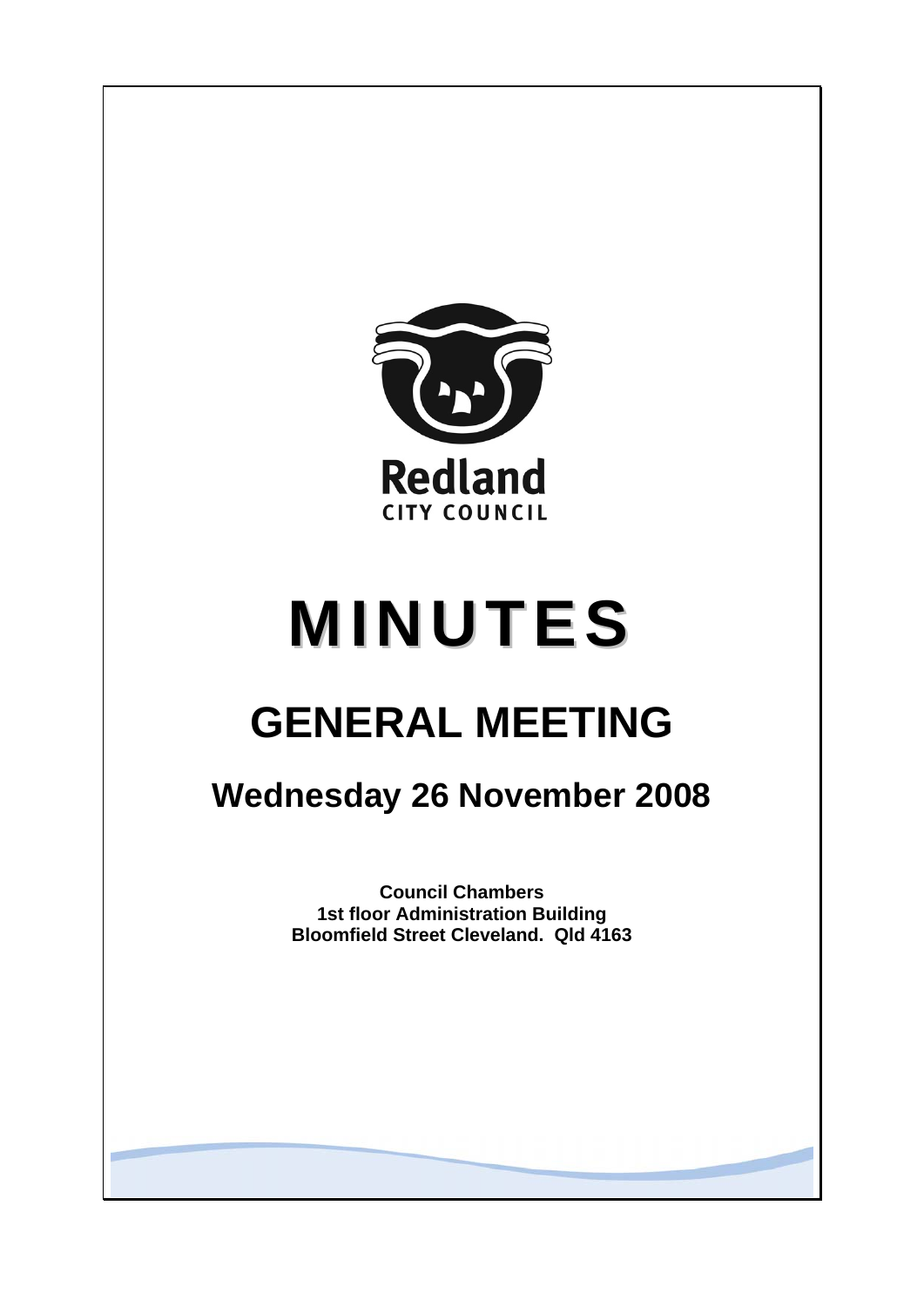### **TABLE OF CONTENTS**

| <b>ITEM</b>    |                                                          | <b>SUBJECT</b>                                                                                         | <b>PAGE NO</b> |
|----------------|----------------------------------------------------------|--------------------------------------------------------------------------------------------------------|----------------|
| $\mathbf 1$    |                                                          |                                                                                                        |                |
| $\mathbf 2$    |                                                          |                                                                                                        |                |
| 3              |                                                          |                                                                                                        |                |
| 4              |                                                          |                                                                                                        |                |
| 5              | <b>MATTERS OUTSTANDING FROM PREVIOUS GENERAL MEETING</b> |                                                                                                        |                |
|                | 5.1                                                      |                                                                                                        |                |
|                | 5.1.1                                                    | <b>PETITION TO RAISE COUNCIL CONTRIBUTION TO</b>                                                       |                |
|                | 5.1.2                                                    | <b>REQUEST FOR REPORT - REVIEW OF CURRENT</b><br><b>POSITION ON MANAGEMENT OF SHOPPING TROLLEYS  2</b> |                |
|                | 5.1.3                                                    | <b>REQUEST FOR REPORT - PROTECTING SIGNIFICANT</b>                                                     |                |
|                | 5.1.4                                                    | <b>REQUEST FOR REPORT – RESEARCH ON THE IMPACT</b>                                                     |                |
|                | 5.1.5                                                    | <b>PETITION - OBJECTING TO THE TRIAL CLOSURE OF</b>                                                    |                |
|                | 5.1.6                                                    | <b>POTENTIAL FORMATION OF A BUSINESS</b>                                                               |                |
| 6              |                                                          |                                                                                                        |                |
| $\overline{7}$ |                                                          |                                                                                                        |                |
|                | 7.1                                                      | <b>PETITION (DIVISION 5) - REDLAND BAY CENTRE AND</b>                                                  |                |
|                | 7.2                                                      | PETITION (DIVISION 5) - REDLAND BAY CENTRE AND                                                         |                |
| 8              |                                                          |                                                                                                        |                |
| 9              | DECLARATION OF MATERIAL PERSONAL INTEREST ON ANY         |                                                                                                        |                |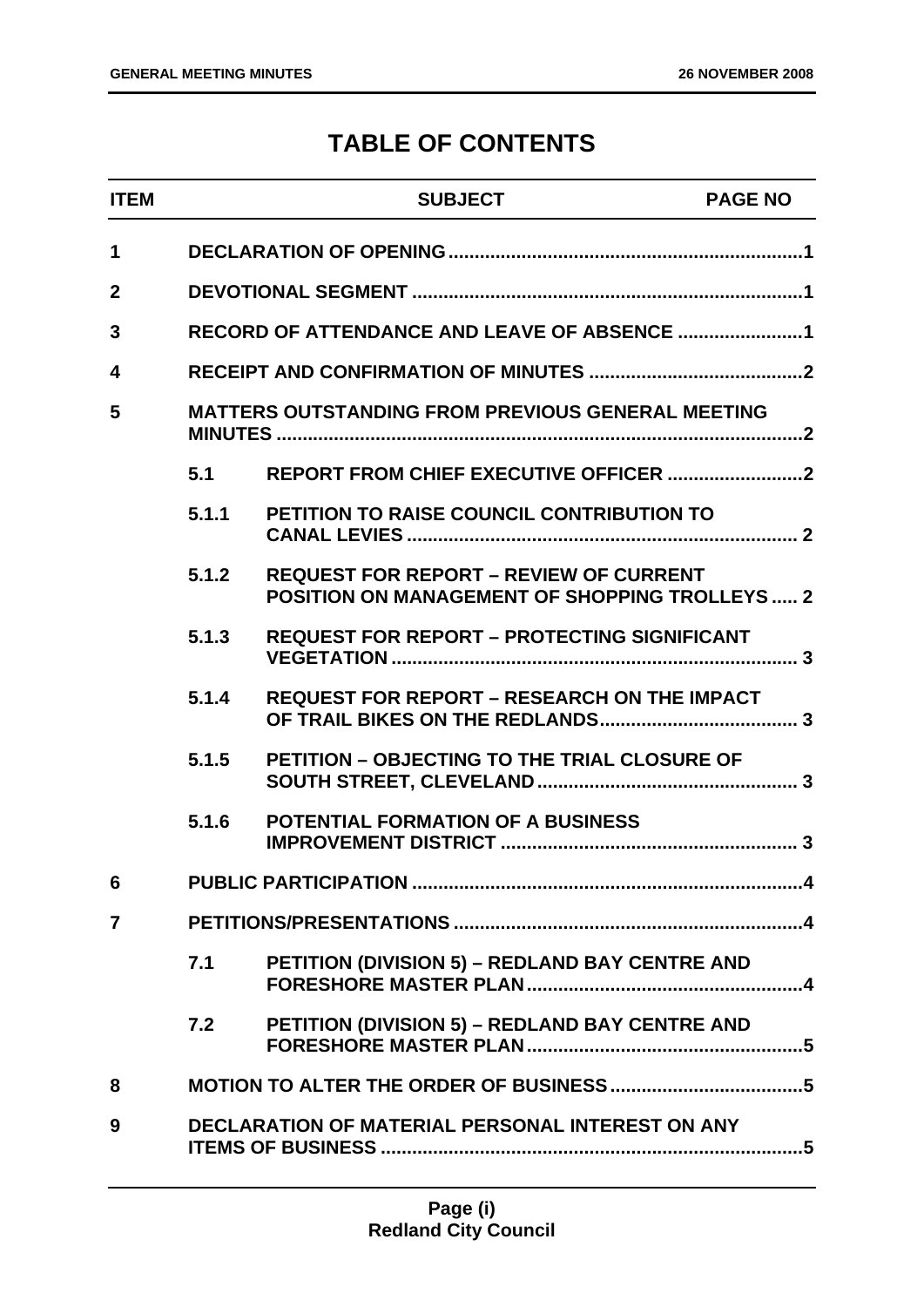| 10 | <b>PLANNING &amp; POLICY COMMITTEE 5/11/08 - RECEIPT AND</b> |                                                             |
|----|--------------------------------------------------------------|-------------------------------------------------------------|
|    | 10.1                                                         |                                                             |
|    | 10.1.1                                                       | <b>BUILDING ACT DELEGATIONS - OBSOLETE POLICY</b>           |
|    | 10.1.2                                                       | <b>COUNCILLORS' CBF DIVISION 7 - PROVISION FOR PARK</b>     |
|    | 10.1.3                                                       | <b>COUNCILLORS' CBF DIVISION 10- PROVISION FOR PARK</b>     |
|    | 10.2                                                         |                                                             |
|    | 10.2.1                                                       | <b>PROPOSED ROAD OPENING BANFIELD LANE</b>                  |
|    | 10.2.2                                                       | <b>KOALA CONSERVATION AGREEMENT PROGRAM  21</b>             |
|    | 10.3                                                         |                                                             |
|    |                                                              |                                                             |
| 11 |                                                              | <b>REDLAND WATER AND WASTE COMMITTEE 18/11/08 - RECEIPT</b> |
|    | 11.1                                                         |                                                             |
|    | 11.1.1                                                       | <b>REDLAND WATER &amp; WASTE COUNCIL BUSINESS UNIT</b>      |
|    | 11.1.2                                                       |                                                             |
| 12 |                                                              | PLANNING & POLICY COMMITTEE 19/11/08 - RECEIPT AND          |
|    | 12.1                                                         |                                                             |
|    | 12.1.1                                                       | <b>FESTIVALS AND EVENTS STRATEGY FOR THE</b>                |
|    | 12.2                                                         | <b>ITEM DELEGATED TO COMMITTEE FROM COUNCIL50</b>           |
|    | 12.2.1                                                       | <b>PUBLIC NOTIFICATION OF THE SOUTH-EAST</b>                |
|    |                                                              |                                                             |
|    |                                                              | 12.3.1 ECONOMIC DEVELOPMENT STRATEGY 2008-2012  62          |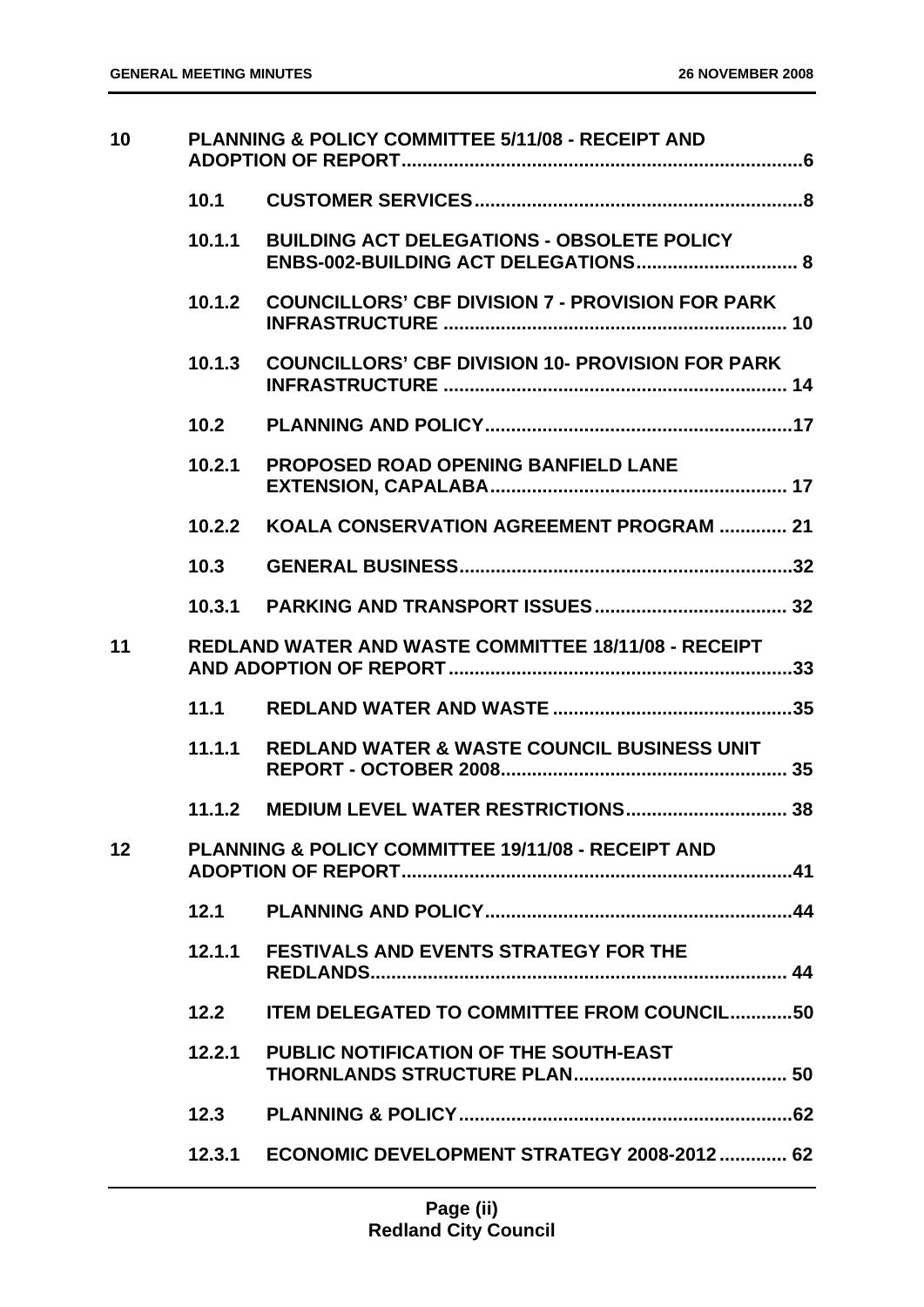|    | 12.3.2 |                                                                                            |  |
|----|--------|--------------------------------------------------------------------------------------------|--|
|    | 12.4   |                                                                                            |  |
|    | 12.4.1 |                                                                                            |  |
|    | 12.4.2 | <b>TRIAL DOG PARK - STARKEY STREET, WELLINGTON</b>                                         |  |
| 13 |        | <b>FINANCE AND CORPORATE MANAGEMENT COMMITTEE</b>                                          |  |
|    | 13.1   |                                                                                            |  |
|    | 13.1.1 | ADMINISTRATIVE AMENDMENT TO THE AUDIT<br><b>COMMITTEE CHARTER - CORPORATE POLICY (POL-</b> |  |
|    | 13.1.2 | <b>REPORT ON THE AUDIT COMMITTEE MEETING - 28</b>                                          |  |
|    | 13.2   |                                                                                            |  |
|    | 13.2.1 | OCTOBER 2008 - MONTHLY FINANCIAL REPORTS  88                                               |  |
|    | 13.2.2 | 2008/2009 FIRST QUARTER BUDGET REVIEW  92                                                  |  |
|    | 13.2.3 | <b>RESUMPTION FOR ROAD PURPOSES - DEENYA</b>                                               |  |
|    | 13.2.4 | <b>RESUMPTION FOR ROAD PURPOSES- QUARRY ROAD,</b>                                          |  |
|    | 13.3   |                                                                                            |  |
|    | 13.3.1 | <b>CHANGE REQUEST - FEE FOR NEGOTIATED DECISIONS</b>                                       |  |
|    | 13.3.2 | <b>REGIONAL ARTS DEVELOPMENT FUND (RADF) 2008/9</b>                                        |  |
|    | 13.4   |                                                                                            |  |
|    | 13.4.1 | <b>CORPORATE BALANCED SCORECARD - OCTOBER 2008.109</b>                                     |  |
| 14 |        |                                                                                            |  |
|    | 14.1   | <b>COUNCIL REPRESENTATIVE ON COUNCIL OF MAYORS</b>                                         |  |
| 15 |        |                                                                                            |  |
|    |        |                                                                                            |  |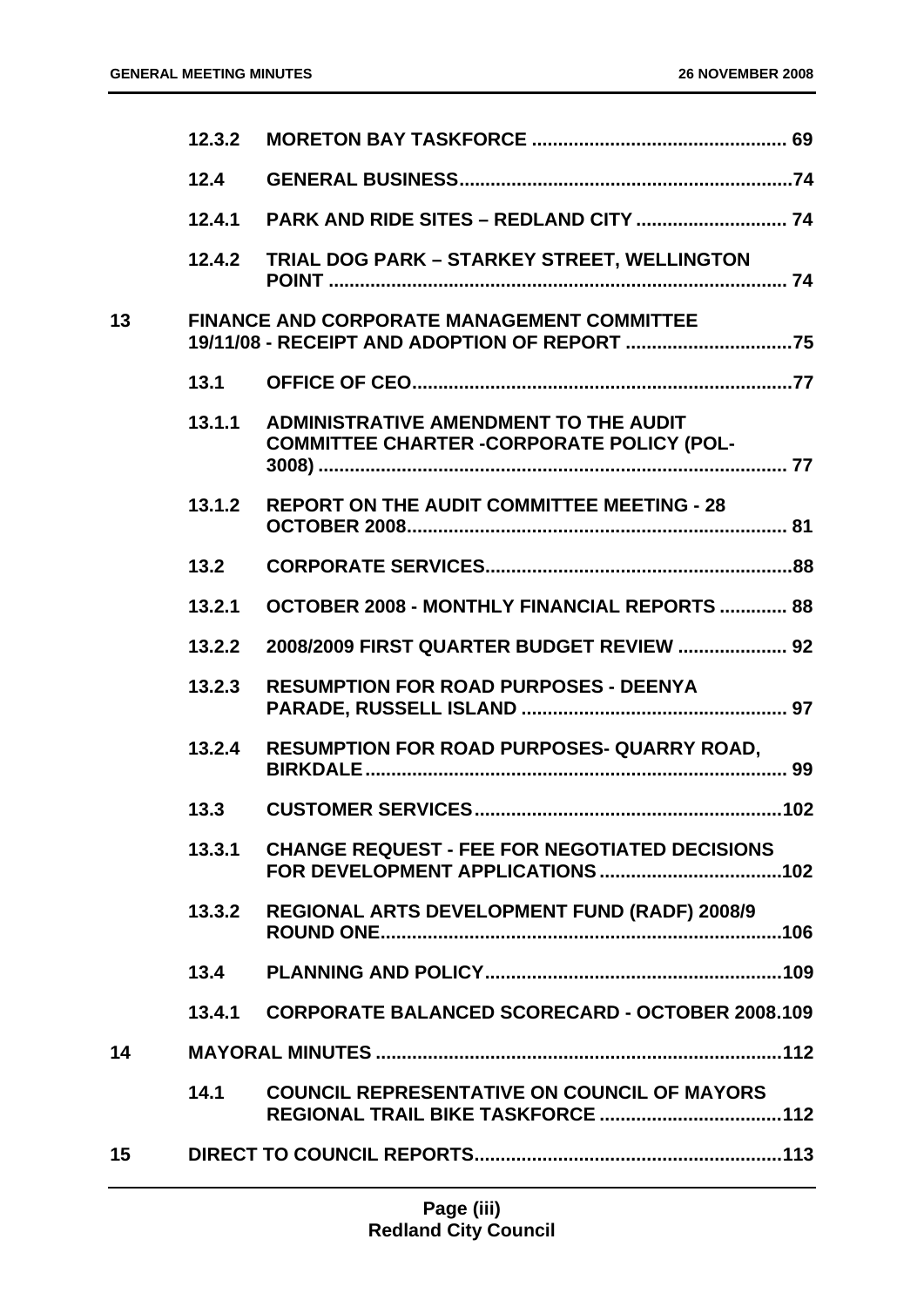|    | 15.1   |                                                        |  |
|----|--------|--------------------------------------------------------|--|
|    | 15.1.1 | <b>COUNCILLORS' CBF DIVISION 1 - PROVISION OF PARK</b> |  |
|    | 15.1.2 | <b>COUNCILLORS' CBF DIVISION 6 - PROVISION OF PARK</b> |  |
|    | 15.2   |                                                        |  |
|    | 15.2.1 | 2007-2008 ANNUAL REPORT FOR ADOPTION119                |  |
|    | 15.3   |                                                        |  |
|    | 15.3.1 |                                                        |  |
| 16 |        |                                                        |  |
|    | 16.1   | <b>FLUORIDATION OF WATER SUPPLY AND USE OF</b>         |  |
|    | 16.2   | DRAFT REDLAND BAY CENTRE AND FORESHORE                 |  |
| 17 |        |                                                        |  |
|    |        |                                                        |  |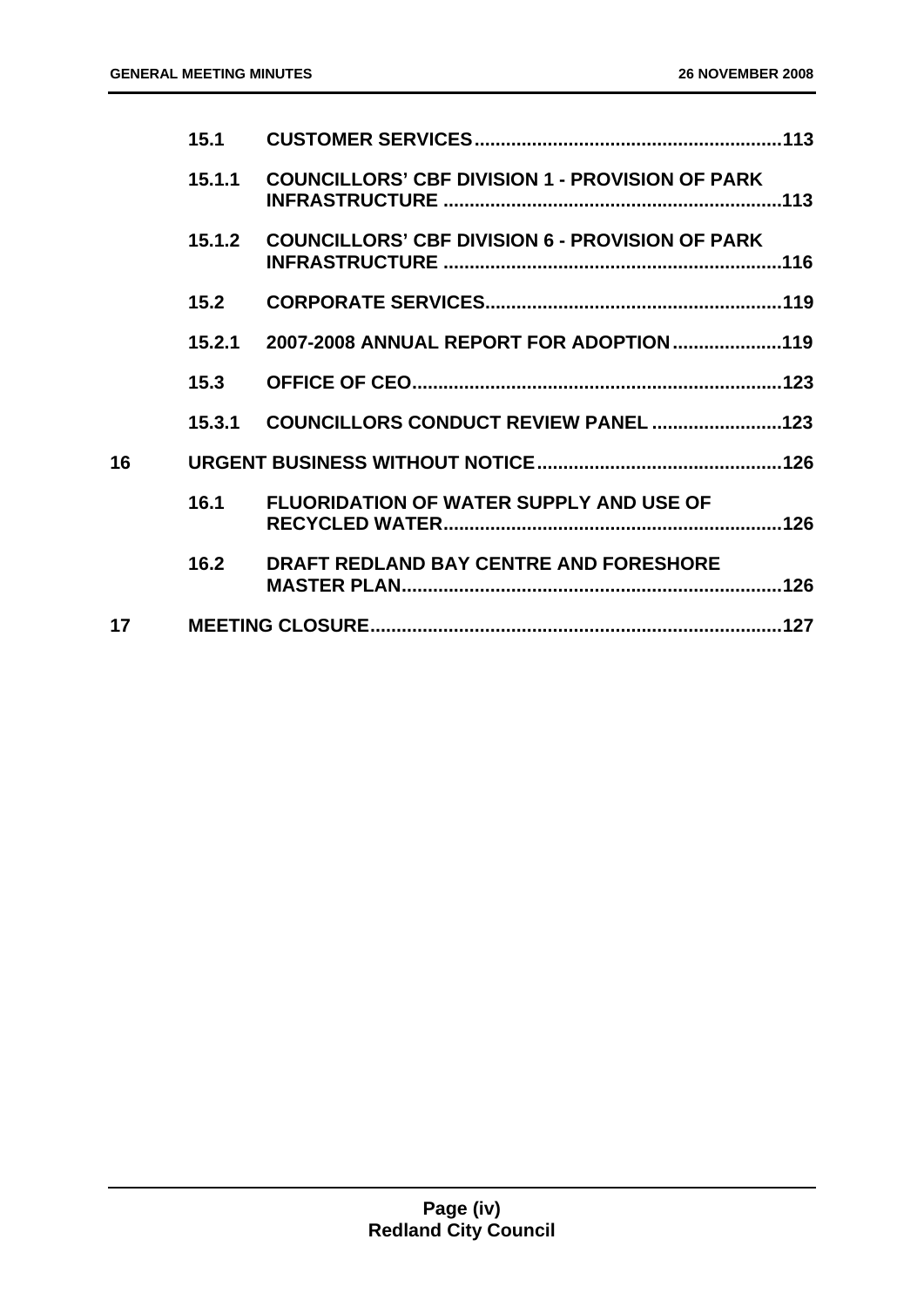#### <span id="page-5-0"></span>**1 DECLARATION OF OPENING**

The Mayor declared the meeting open at 4.00pm and acknowledged the Quandamooka people who are the traditional custodians of the land on which Council meet. The Mayor also paid respect to their elders past and present and extended that respect to other Indigenous Australians present.

#### <span id="page-5-1"></span>**2 DEVOTIONAL SEGMENT**

Pastor Maurie Richter, of the Redlands Ministers' Fellowship, led Council in a brief devotional segment.

#### <span id="page-5-2"></span>**3 RECORD OF ATTENDANCE AND LEAVE OF ABSENCE**

#### **MEMBERS PRESENT:**

| Cr M Hobson PSM     | Mayor                                  |
|---------------------|----------------------------------------|
| Cr T Bowler         | Deputy Mayor and Councillor Division 6 |
| Cr W Boglary        | <b>Councillor Division 1</b>           |
| Cr C Ogilvie        | <b>Councillor Division 2</b>           |
| Cr D Henry          | <b>Councillor Division 3</b>           |
| Cr P Dowling        | <b>Councillor Division 4</b>           |
| Cr B Townsend       | <b>Councillor Division 5</b>           |
| Cr M Elliott        | Councillor Division 7                  |
| <b>Cr K Reimers</b> | <b>Councillor Division 8</b>           |
| Cr K Williams       | <b>Councillor Division 9</b>           |
| Cr H Murray         | <b>Councillor Division 10</b>          |
|                     |                                        |

#### **EXECUTIVE LEADERSHIP GROUP:**

| <b>Chief Executive Officer</b>                  |
|-------------------------------------------------|
| <b>General Manager Planning and Policy</b>      |
| <b>General Manager Corporate Services</b>       |
| <b>Acting General Manager Customer Services</b> |
| General Manager Redland Water & Waste           |
|                                                 |

#### **MINUTES:**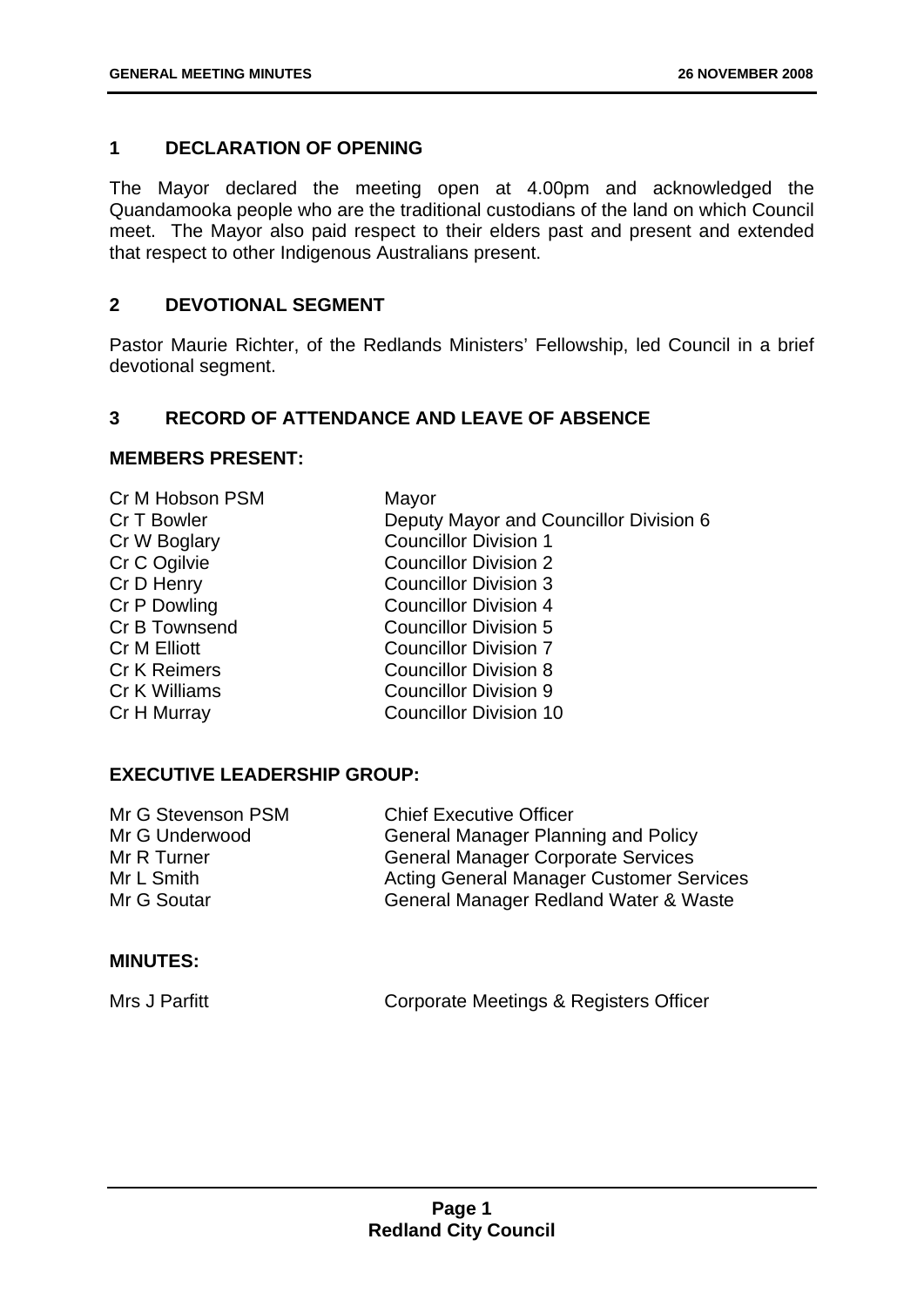#### <span id="page-6-0"></span>**4 RECEIPT AND CONFIRMATION OF MINUTES**

| Moved by:    | Cr Townsend      |
|--------------|------------------|
| Seconded by: | <b>Cr Bowler</b> |

That the minutes of the General Meeting of Council held on 29 October 2008 be confirmed with a correction to General Business item 12.3.2 – Subsidising Public Transport p.55 – to reflect that this item was Lost not Carried.

#### CARRIED

#### <span id="page-6-1"></span>**5 MATTERS OUTSTANDING FROM PREVIOUS GENERAL MEETING MINUTES**

#### <span id="page-6-2"></span>**5.1 REPORT FROM CHIEF EXECUTIVE OFFICER**

#### <span id="page-6-3"></span>**5.1.1 PETITION TO RAISE COUNCIL CONTRIBUTION TO CANAL LEVIES**

At the General Meeting of the 26 September 2007 Council resolved that the petition be received and referred to a committee or officer for consideration and a report to Council.

At the General Meeting on 19 December 2007, Council resolved that consideration of this item be deferred to a future Planning and Policy Committee meeting to enable a more detailed report to be prepared and presented to Council.

At the General Meeting of 28 May 2008 Council resolved that the Committee Recommendation not be adopted and that Council resolve to defer this item until further legal advice is received regarding the legitimacy of the benefit area levy in raising monies for repair to revetment walls.

A report addressing this matter will be presented to the December Planning & Policy Committee meeting.

#### <span id="page-6-4"></span>**5.1.2 REQUEST FOR REPORT – REVIEW OF CURRENT POSITION ON MANAGEMENT OF SHOPPING TROLLEYS**

At the General Meeting of 30 April 2008, it was resolved that a report be prepared and presented to Council to review the current position on the management of shopping trolleys and to provide additional options for compliance.

A report addressing this matter will be presented to a Planning & Policy Committee meeting in January 2009.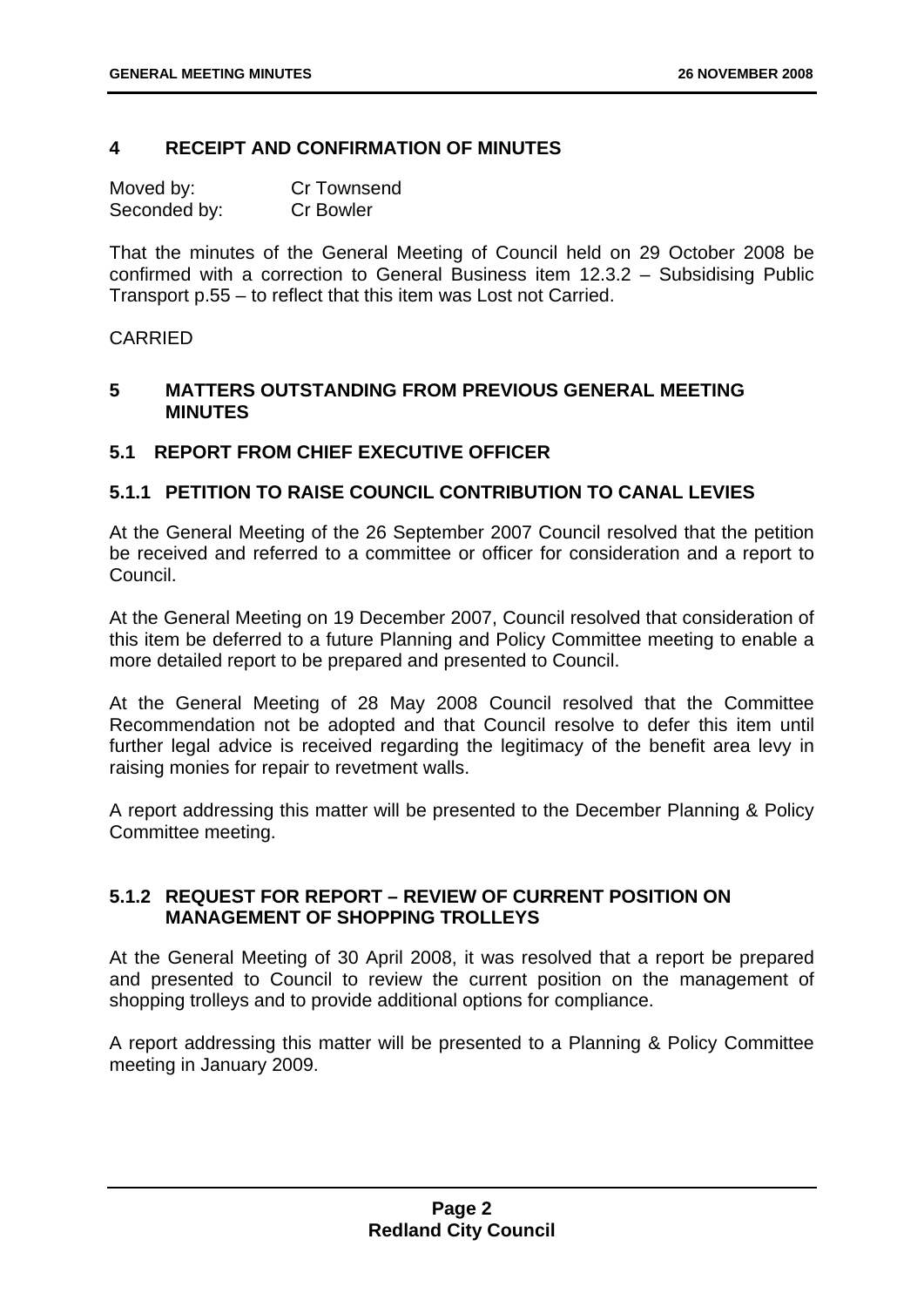#### <span id="page-7-0"></span>**5.1.3 REQUEST FOR REPORT – PROTECTING SIGNIFICANT VEGETATION**

At the General Meeting of 28 May 2008, it was resolved that a report be prepared and presented to Council on the steps Council is taking to protect significant vegetation through the Development Assessment process.

A report addressing this matter will be presented to a Planning & Policy Committee Meeting in February 2009.

#### <span id="page-7-1"></span>**5.1.4 REQUEST FOR REPORT – RESEARCH ON THE IMPACT OF TRAIL BIKES ON THE REDLANDS**

At the General Meeting of 30 July 2008, Council resolved that research on the current impacts of trail bikes on the Redlands natural areas be undertaken.

A report addressing this matter will be presented to a Planning & Policy Committee Meeting in September 2009.

#### <span id="page-7-2"></span>**5.1.5 PETITION – OBJECTING TO THE TRIAL CLOSURE OF SOUTH STREET, CLEVELAND**

At the General Meeting of 29 October 2008, Council resolved that the petition (containing 298 signatures) from business operators and stakeholders from South Street and Enterprise Street, objecting to the trial closure of South Street, be received, referred to the Planning and Policy Department and considered when a further report is prepared and presented to Council in this matter.

A report addressing this matter will be presented to a Planning and Policy Committee Meeting in January 2009.

#### <span id="page-7-3"></span>**5.1.6 POTENTIAL FORMATION OF A BUSINESS IMPROVEMENT DISTRICT**

At the General Meeting of 29 October 2008, Council resolved that a report be prepared and presented to Council outlining the potential formation of a BID (Business Improvement District) in the precinct now formally recognised at CBD (Capalaba Business District).

A report addressing this matter will be presented to a Planning and Policy Committee Meeting in April 2009.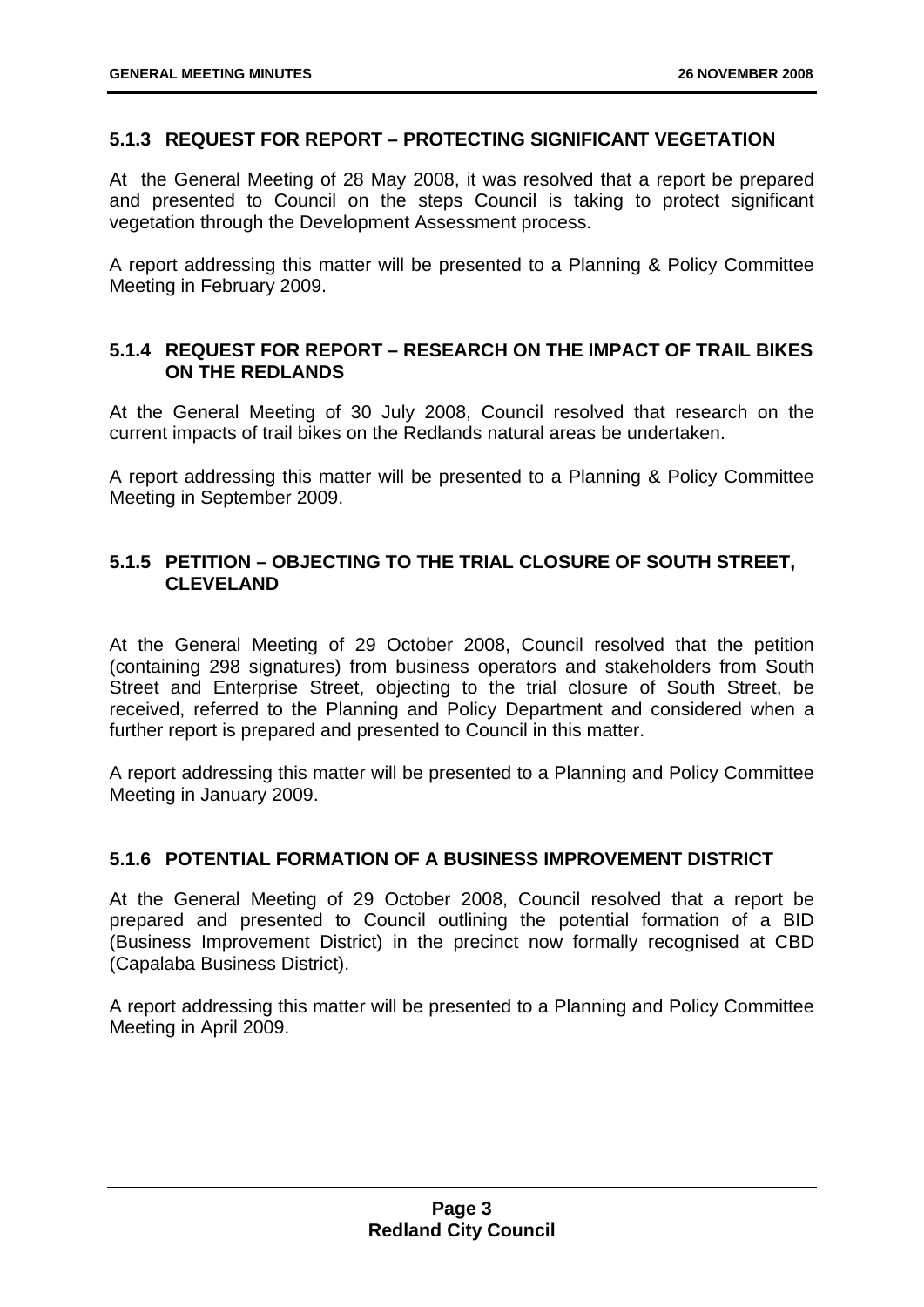#### <span id="page-8-0"></span>**6 PUBLIC PARTICIPATION**

| Moved by:    | <b>Cr Dowling</b> |
|--------------|-------------------|
| Seconded by: | Cr Williams       |

That the proceedings of the meeting adjourn for a public participation segment.

#### CARRIED

- Mr F Bradley of Cleveland (also representing his wife of Russell Island) addressed Council in relation to various matters including infrastructure and services on the Bay Islands.
- Mr R MacDonald, Wellington Point addressed Council in relation to various matters including the dog off-leash area at Starkey Street, Wellington Point and an annual kerbside collection.
- Mr R Harris, President of the Macleay Island Progress Association, addressed Council in relation to the Redland Bay Centre and Foreshore Master Plan.

#### **MOTION TO RESUME MEETING**

| Moved by:    | <b>Cr Bowler</b>  |
|--------------|-------------------|
| Seconded by: | <b>Cr Reimers</b> |

That the proceedings of the meeting resume.

CARRIED

#### <span id="page-8-1"></span>**7 PETITIONS/PRESENTATIONS**

#### <span id="page-8-2"></span>**7.1 PETITION (DIVISION 5) – REDLAND BAY CENTRE AND FORESHORE MASTER PLAN**

| Moved by:    | <b>Cr Townsend</b> |
|--------------|--------------------|
| Seconded by: | <b>Cr Bowler</b>   |

**That the petition, which reads as follows, be received and referred to the appropriate department:** 

 **We, the undersigned request that Council defer consideration of plan aspects relating to Locality B (Marine activities & village precinct) until October 2009. In the interim we request that proper and accurate data collection be undertaken together with comprehensive examination and consultation with all stakeholders of the issues relating to mobility**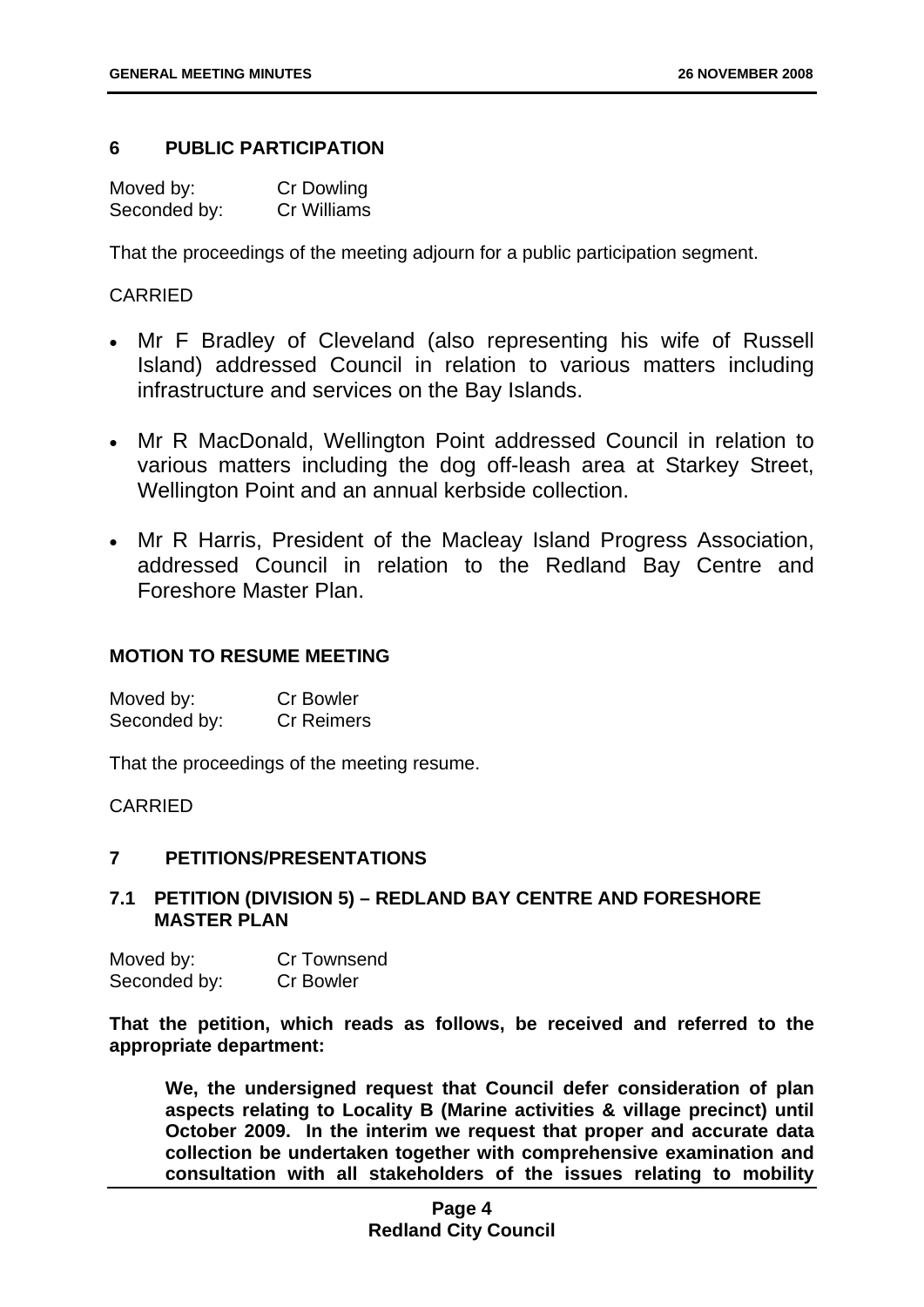**between the Bay Islands and mainland services, facilities, employment etc.** 

#### **CARRIED**

#### <span id="page-9-0"></span>**7.2 PETITION (DIVISION 5) – REDLAND BAY CENTRE AND FORESHORE MASTER PLAN**

Moved by: Cr Townsend Seconded by: Cr Henry

**That the petition, which reads as follows, be received and referred to the appropriate department:** 

 **We, the undersigned request that Council:** 

- **1. Place an embargo on the Draft Redland Bay Centre and Foreshore Master Plan until such time as a fresh draft plan is produced;**
- **2. Convene a consultative planning group that includes all key stakeholders;**
- **3. Commit to developing a strategic plan that best meet the needs of the key stakeholders.**

#### **CARRIED**

#### <span id="page-9-1"></span>**8 MOTION TO ALTER THE ORDER OF BUSINESS**

Nil.

#### <span id="page-9-2"></span>**9 DECLARATION OF MATERIAL PERSONAL INTEREST ON ANY ITEMS OF BUSINESS**

Nil.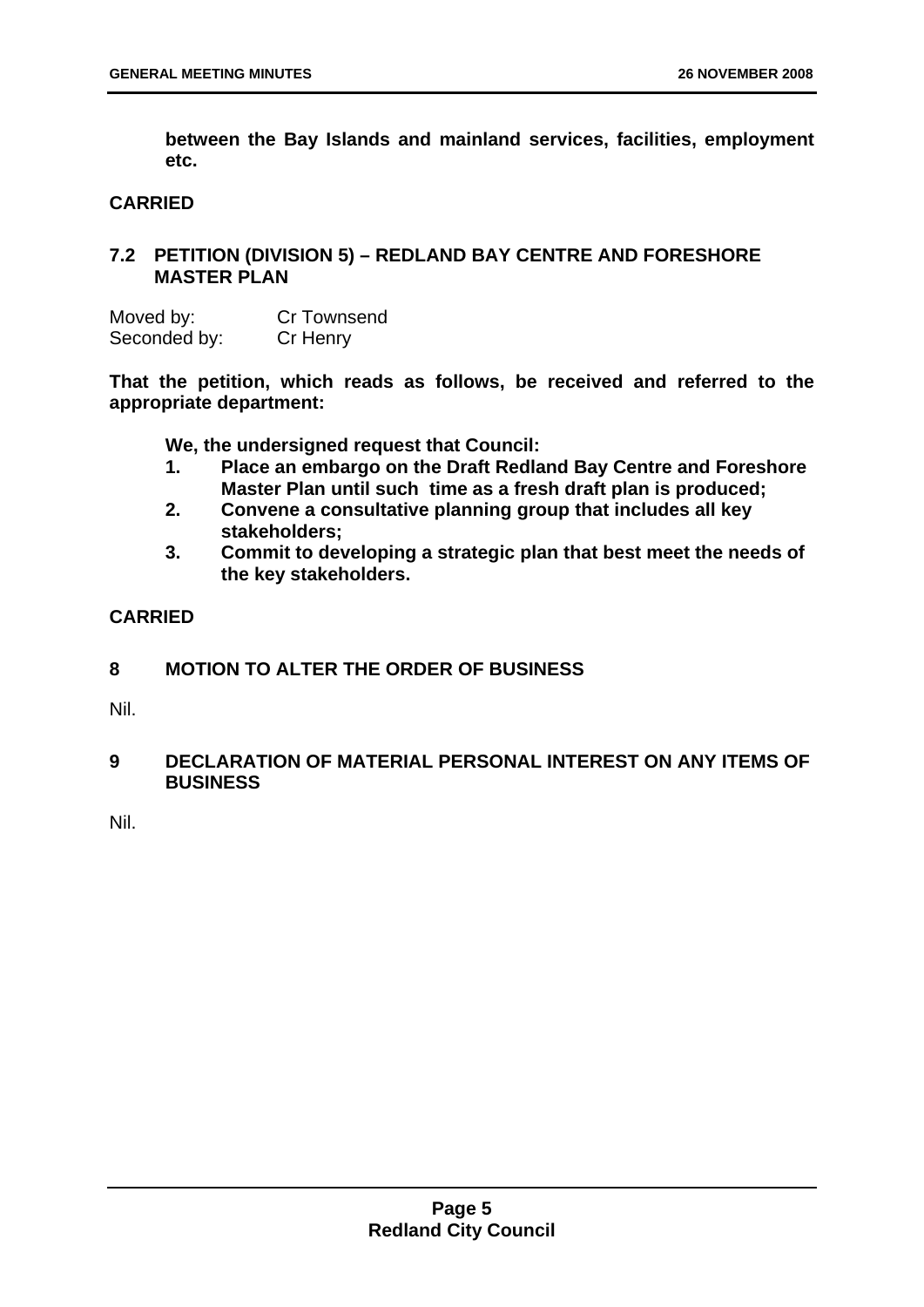#### <span id="page-10-0"></span>**10 PLANNING & POLICY COMMITTEE 5/11/08 - RECEIPT AND ADOPTION OF REPORT**

| Moved by:    | Cr Murray        |
|--------------|------------------|
| Seconded by: | <b>Cr Bowler</b> |

That the following Planning & Policy Committee Report of 5 November 2008 be received.

#### CARRIED

#### **DECLARATION OF OPENING**

Cr Murray declared the meeting open at 9.00 am.

#### **RECORD OF ATTENDANCE AND LEAVE OF ABSENCE**

| <b>Members Present</b>                 |                                                          |  |
|----------------------------------------|----------------------------------------------------------|--|
| Cr H Murray                            | <b>Chair and Councillor Division 10</b>                  |  |
| Cr M Hobson                            | Mayor                                                    |  |
| Cr W Boglary                           | <b>Councillor Division 1</b>                             |  |
| Cr C Ogilvie                           | <b>Councillor Division 2</b>                             |  |
| Cr D Henry                             | <b>Councillor Division 3</b>                             |  |
| Cr P Dowling                           | <b>Councillor Division 4</b>                             |  |
| Cr B Townsend                          | <b>Councillor Division 5</b>                             |  |
| <b>Cr T Bowler</b>                     | Deputy Mayor & Councillor Division 6 - entered at 9.02am |  |
| <b>Cr M Elliott</b>                    | <b>Councillor Division 7</b>                             |  |
| <b>Cr K Reimers</b>                    | <b>Councillor Division 8</b>                             |  |
| Cr K Williams                          | <b>Councillor Division 9</b>                             |  |
| <b>Committee Manager</b>               |                                                          |  |
| Mr W Dawson                            | Acting General Manager Planning and Policy               |  |
| <b>Officers</b>                        |                                                          |  |
| Mr L Smith                             | <b>Acting General Manager Customer Services</b>          |  |
| Mr G Photinos                          | <b>Manager Environmental Management</b>                  |  |
| Ms C Daunt                             | <b>Advisor Habitat Protection</b>                        |  |
| Mr G Hammermeister                     | <b>Senior Extension Officer</b>                          |  |
| Mr D Carter                            | Senior Advisor Natural Area Management                   |  |
| Mr A Athwal                            | Senior Engineer Traffic and Transport                    |  |
| <b>Minutes</b>                         |                                                          |  |
| Mrs J Thomas                           | Corporate Meetings & Registers Officer                   |  |
| <b>PUBLIC PARTICIPATION AT MEETING</b> |                                                          |  |
| Moved by:                              | Cr Dowling                                               |  |
| Seconded by:                           | <b>Cr Townsend</b>                                       |  |
|                                        |                                                          |  |

That the meeting be adjourned for a 15 minute public participation segment.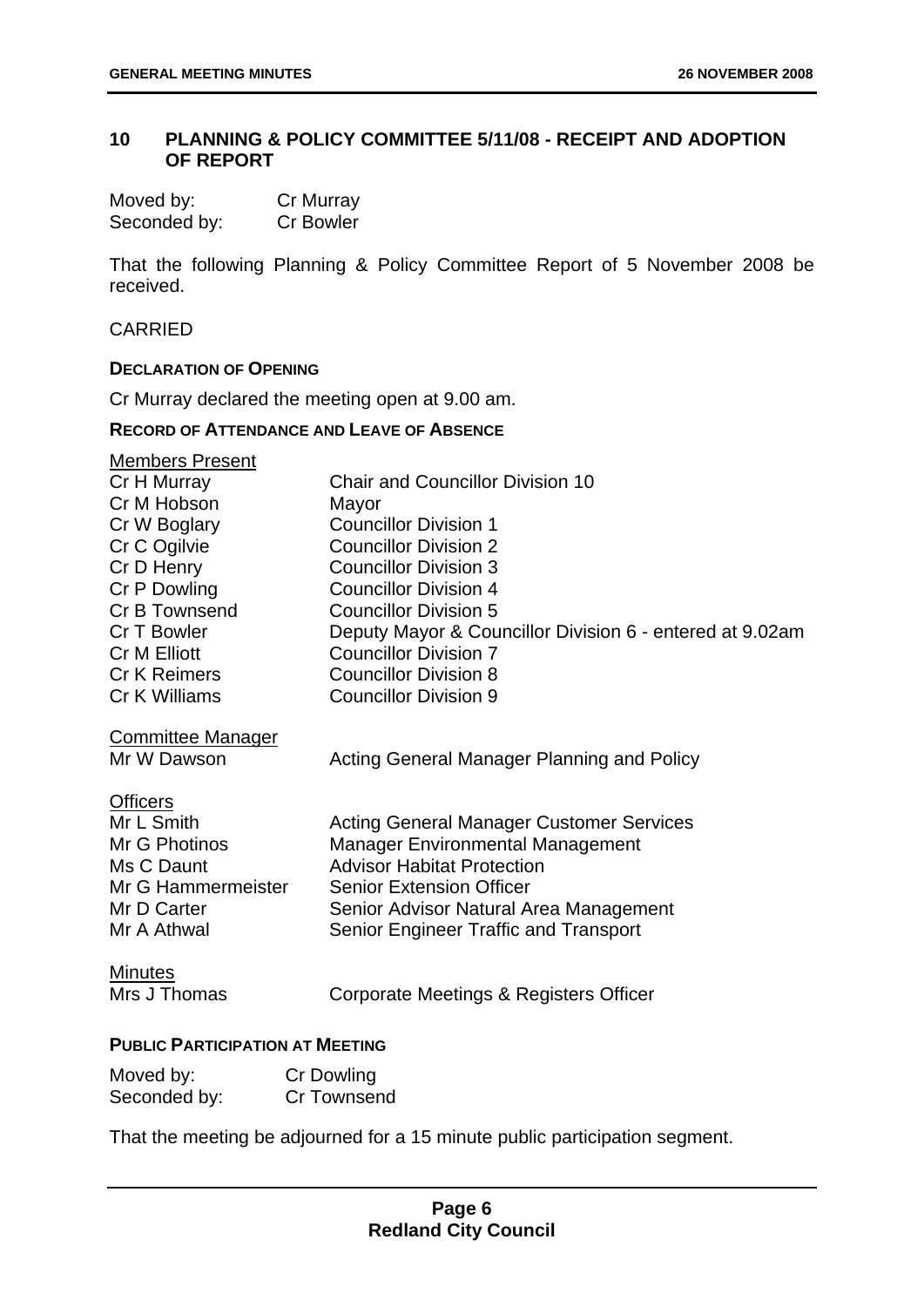#### CARRIED

- 1. Ms N Olsson, Secretary of Russell Island Association, addressed Committee in relation to community engagement on the Redland Bay Centre and Foreshore Master Plan;
- 2. Mr L Shipley, Russell Island, addressed Committee in relation to the Redland Bay Centre and Foreshore Master Plan and parking concerns at Weinam Creek; and
- 3. Mr R Harris, President of the Macleay Island Progress Association, addressed Committee in relation to the Redland Bay Centre and Foreshore Master Plan.

| Moved by:    | <b>Cr Elliott</b> |
|--------------|-------------------|
| Seconded by: | Cr Henry          |

That the meeting resume.

CARRIED

#### **DECLARATION OF INTEREST**

Nil

**MOTION TO ALTER THE ORDER OF BUSINESS**

Nil

[The following is a record of councillor attendance at this committee meeting: Cr Elliott left the meeting at 9.28 am (end of item 2.1);

Cr Williams left the meeting at 10.56 am (during general business segment);

Cr Dowling left the meeting at 10.57 am (during general business segment);

Cr Bowler left the meeting at 11.01 am (during general business segment)]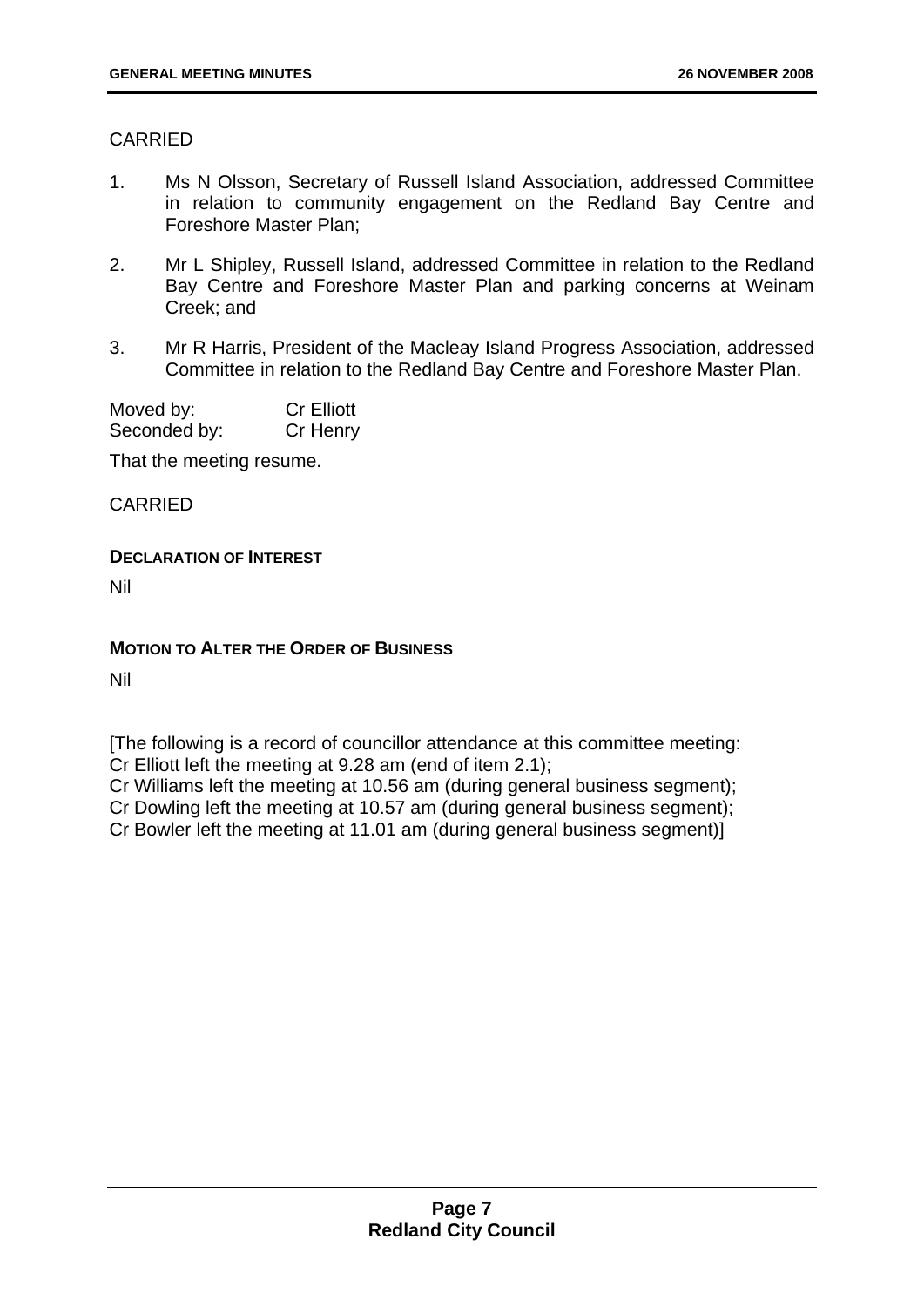#### <span id="page-12-0"></span>**10.1 CUSTOMER SERVICES**

#### <span id="page-12-1"></span>**10.1.1 BUILDING ACT DELEGATIONS - OBSOLETE POLICY ENBS-002- BUILDING ACT DELEGATIONS**

| <b>Dataworks Filename:</b>       | L&E Legislation – Building Act (1975)                                   |
|----------------------------------|-------------------------------------------------------------------------|
| <b>Responsible Officer Name:</b> | <b>Tim Donovan</b><br><b>Manager, Assessment Services</b>               |
| <b>Author Name:</b>              | <b>Susie Gilbert</b><br><b>Assistant to Manager Assessment Services</b> |

#### **EXECUTIVE SUMMARY**

A review has been conducted of Policy ENBS-002 Building Act Delegations which was adopted by Council 31 August 1994. This guideline was replaced with the *Integrated Planning Act* and the provision of Chapter 3 of IDAS of this legislation and does not reflect the current legislation.

As a result of these legislative changes it is no longer necessary to have a separate policy on the matter as the Chief Executive Officer has the delegated authority to 'appoint' building certifiers to undertake building certification functions for Council.

It is recommended that Council resolve to declare Corporate Policy ENBS- 002 obsolete.

#### **PURPOSE**

For Council to resolve that Building Act Delegation Policy ENBS-002 - Building Act Delegations be declared obsolete.

#### **BACKGROUND**

The objective of Policy ENBS-002 was to delegate Powers under the Building Act, Building Regulations and Standard Building Law to the Chief Executive Officer and to ensure Building application determinations and other matters under the Building Act which require a decision of Council are able to be decided efficiently and effectively within guidelines set by Council.

This Policy was reviewed in March, 2006 by the Integrated Development Services Manager with respect to current Building Act Delegations as a result of legislative changes.

#### **ISSUES**

As a result of the legislative changes and because of the large number of staff changes due to resignations, retirement, the use of contractors and the many changes to the building legislation it is important to ensure all delegations are up to date and have been 'appointed' to their positions relevant to their qualifications and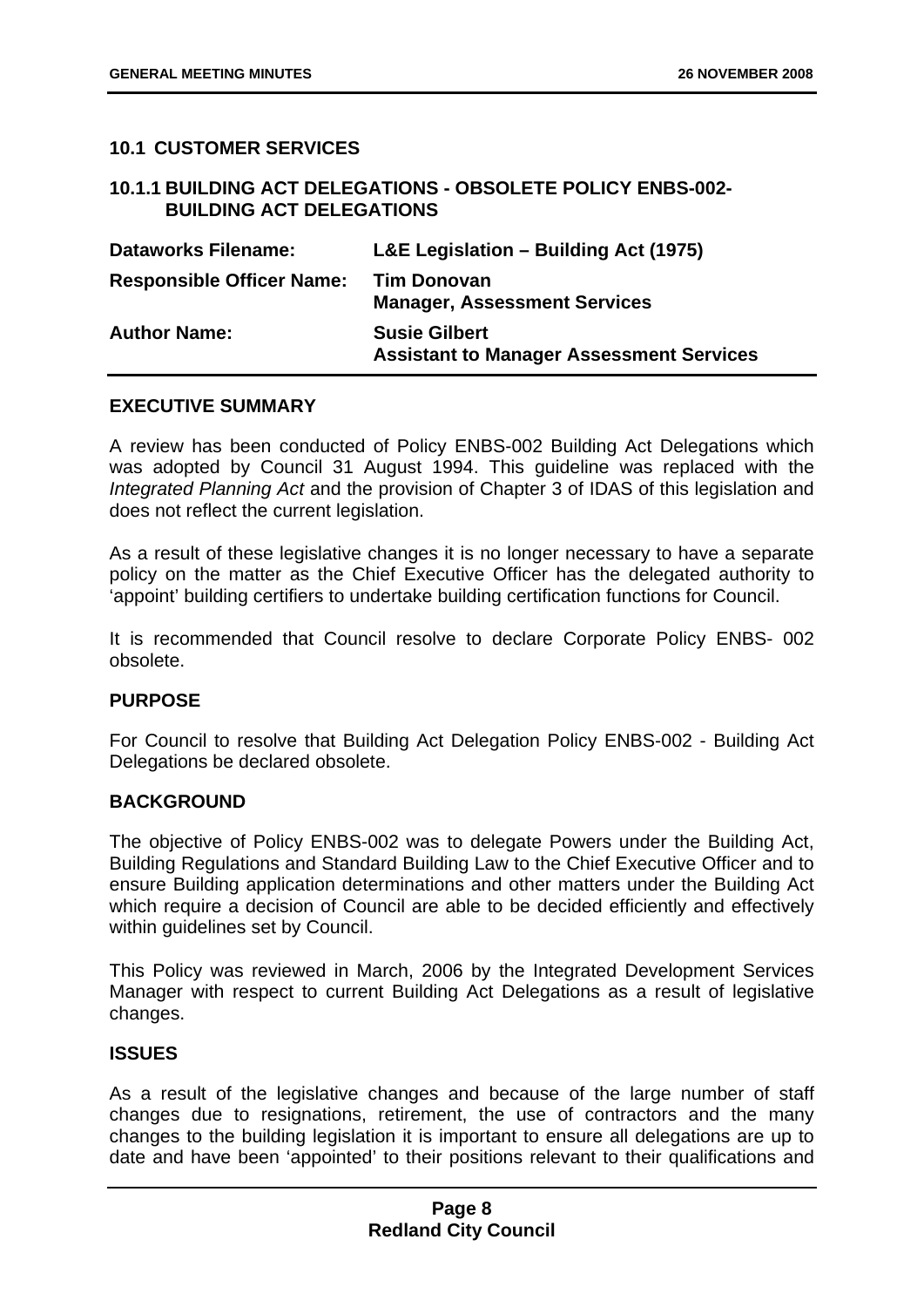accreditation. As a result, this delegation is out of date or the officers are no longer employed with Council or have delegated authority under the old policy.

#### **RELATIONSHIP TO CORPORATE PLAN**

The recommendation primarily supports Council's strategic priority to ensure building application determinations and other matters under the Building Act which require a decision by Council are able to be decided efficiently and effectively within guidelines set by Council.

#### **FINANCIAL IMPLICATIONS**

There are no financial implications.

#### **CONSULTATION**

In reviewing the policy, consultation occurred with the Service Manager of Integrated Development and the Senior Projects Advisor, Corporate Planning and Performance.

#### **OFFICER'S/COMMITTEE RECOMMENDATION/ COUNCIL RESOLUTION**

Moved by: Cr Murray Seconded by: Cr Dowling

**That Council resolve to declare Policy ENBS-002 – Building Act Delegations obsolete.** 

#### **CARRIED**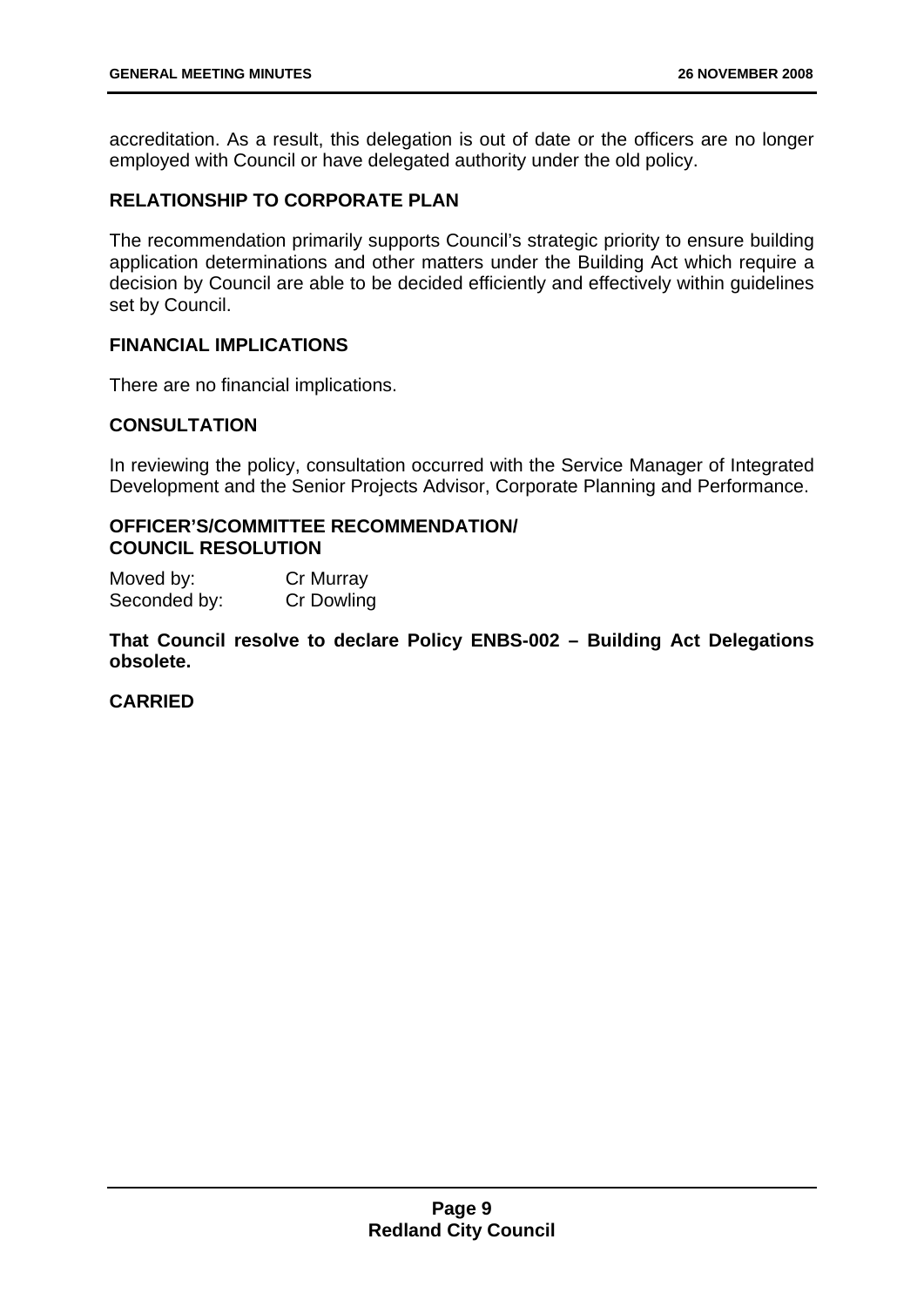#### <span id="page-14-0"></span>**10.1.2 COUNCILLORS' CBF DIVISION 7 - PROVISION FOR PARK INFRASTRUCTURE**

| <b>Dataworks Filename:</b>       | <b>G &amp; S Councillors Community Benefit Fund</b>                   |
|----------------------------------|-----------------------------------------------------------------------|
| <b>Responsible Officer Name:</b> | <b>Neil Kesur</b><br><b>Services Manager Parks &amp; Conservation</b> |
| <b>Author Name:</b>              | <b>Bill McDowell</b><br><b>Senior Advisor Urban Landscape</b>         |

#### **EXECUTIVE SUMMARY**

Council annually allocates in its budget an amount for discretionary spending by Divisional Councillors known as the Councillors' Community Benefit Fund (CCBF). All requests for funding individual projects with a greater expenditure than \$5,000 requires approval from Council.

This request is for a total amount of \$30,252.00 (GST exclusive) to be allocated for the provision of a new park shelter with table and seats within O'Gorman Street Park, Alexandra Hills, installation of new play equipment including swings, slides and soft fall within Ackworth Place Park, Alexandra Hills, and Gundagai Drive Park, Capalaba and extension of the cricket pitch within Ackworth Place Park..

#### **PURPOSE**

The purpose of this report is to seek approval from Council for an allocation from the Division 7 portion of the CCBF for \$30,252.00 (GST exclusive). This funding will be used for the provision a new shelter with table and seats for O'Gorman Street Park, installation of new play equipment including swings, slides and soft fall within Ackworth Place Park and Gundagai Drive Park and extension of the cricket pitch within Ackworth Place Park

#### **BACKGROUND**

The Councillor for Division 7 contacted the Senior Advisor Urban Landscape with a request to investigate the upgrading of parks within the Councillors Division. An on site inspection was undertaken to determine the projects that would be undertaken. Two parks, Ackworth Place Park, Alexandra Hills and Gundagai Drive Park Capalaba, were selected for this upgrading.

It was identified that both parks could have new play equipment (slide and swings) added to the existing equipment. Also refurbishment of the existing play equipment would be undertaken by Parks and Conservation as part of their maintenance program. The existing practice cricket wicket at Ackworth Place Park would also be extended to a full length pitch.

A project proposal with costs was prepared by the Senior Advisor Urban Landscape for the Councillor's consideration based on quotations for the supply and installation sought from Council Suppliers.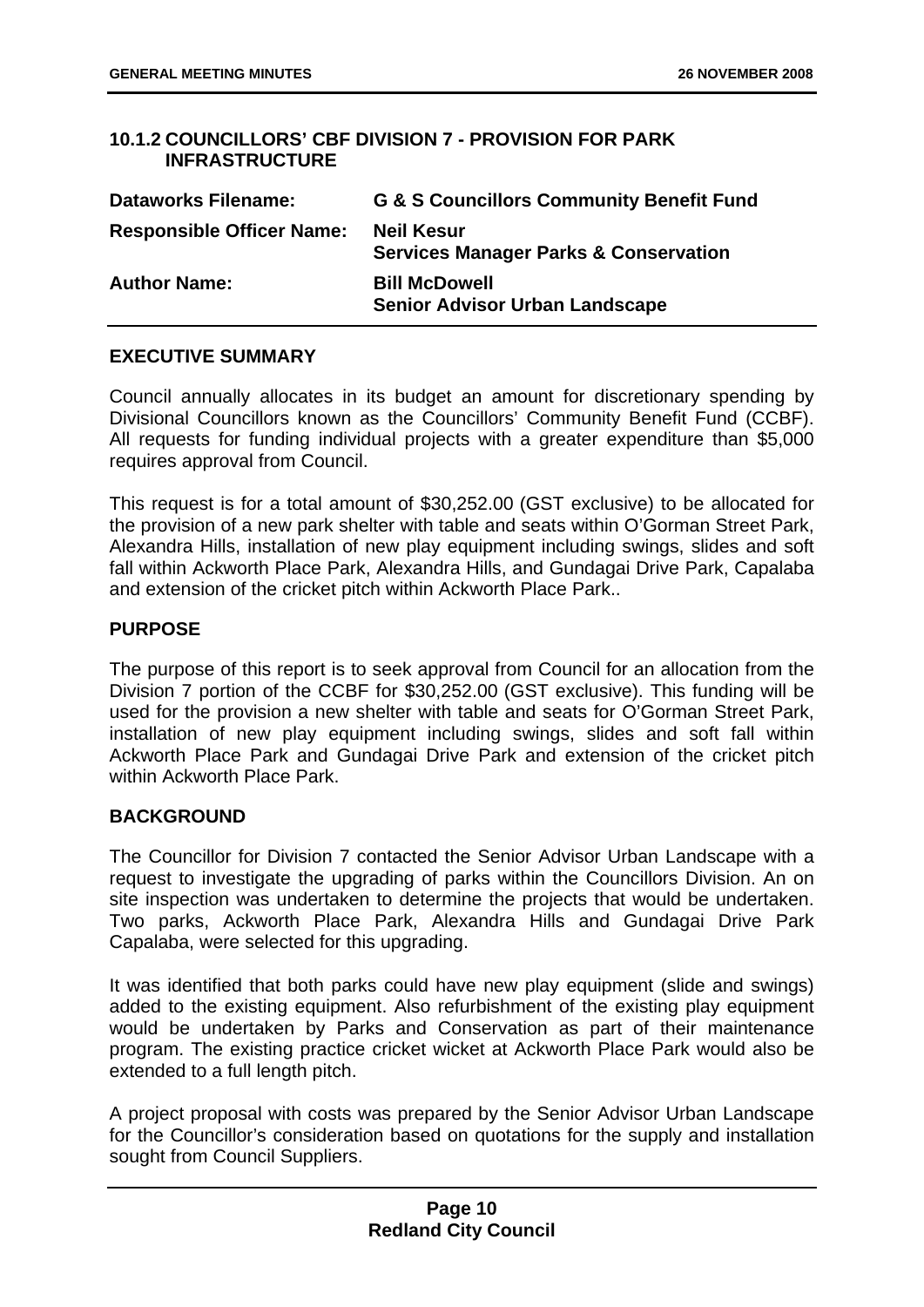#### Ackworth Place Park

| Extend concrete cricket wicket to a full length pitch |            |
|-------------------------------------------------------|------------|
| from its existing half length pitch                   | \$1,500.00 |
| Install new swing with infant safety seats            | \$2,421.00 |
| Install new free standing slide                       | \$2,450.00 |
| Extend soft fall area to accommodate new play         | \$1,500.00 |
| equipment                                             |            |
| Extend concrete kerb around new play equipment        | \$750.00   |
| <b>Total for Ackworth Place Park (GST exclusive)</b>  | \$8,621.00 |

#### Gundagai Drive Park

| Install new swing                                        | \$2,421.00 |
|----------------------------------------------------------|------------|
| Install new freestanding slide                           | \$2,450.00 |
| Extend soft fall to accommodate new<br>play<br>equipment | \$1,500.00 |
| Extend concrete kerb around new play equipment           | \$750.00   |
| <b>Total for Gundagai Drive Park (GST exclusive)</b>     | \$7,121.00 |

Following this process the Division 7 Councillor requested a shelter to be installed at O'Gorman Street Park, Alexandra Hills. A quote was prepared and submitted to the Councillor for approval.

#### O'Gorman Street Park

| Supply & Install Shelter - Kit 302 with Skillion Roof | \$13,063.00 |
|-------------------------------------------------------|-------------|
| Supply & install table & seat setting within shelter  | \$1,447.00  |
| Total for O'Gorman Street Park (GST exclusive)        | \$14,510.00 |

The total expenditure proposed for Division 7 is \$30,252.00 GST exclusive.

The above quotations were submitted to the Division 3 Councillor for approval and sufficient funds are available for this project to proceed.

#### **ISSUES**

No issues have been identified.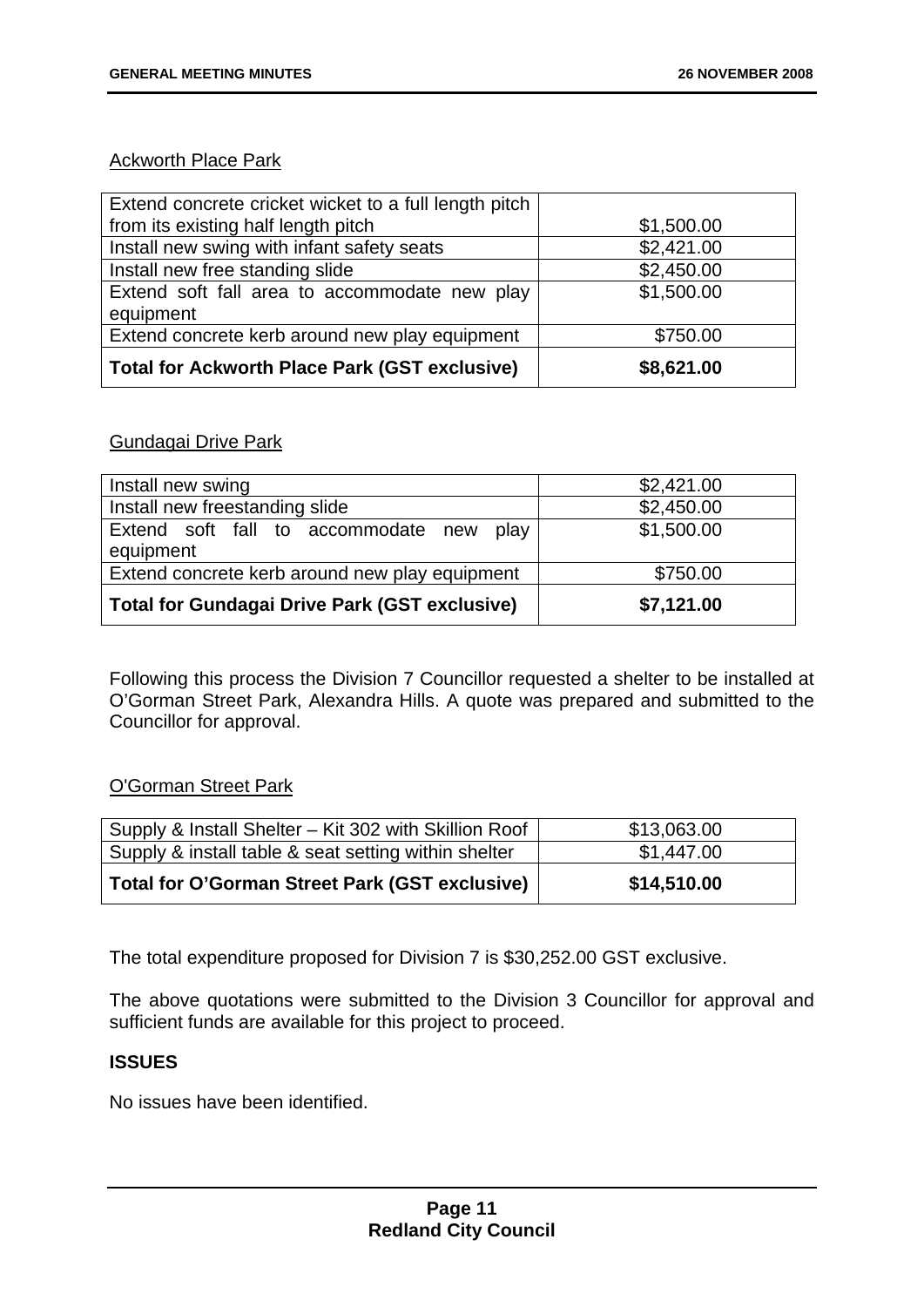#### **RELATIONSHIP TO CORPORATE PLAN**

The recommendation primarily supports Council's strategic priority to Build safe, strong and self reliant communities with access to community services, infrastructure and opportunities for participation in community life.

#### **FINANCIAL IMPLICATIONS**

The Division 7 Councillor supports this project and has sufficient funds to allocate an amount of \$30,252.00 (GST exclusive) from the Division 7 portion of the CCBF.

#### **PLANNING SCHEME IMPLICATIONS**

The Land Use Planning Group was consulted and it is considered that the outcome of recommendations in this report will not require any amendments to the Redlands Planning Scheme.

#### **CONSULTATION**

The Division 7 Councillor initiated a request to the Senior Advisor Urban Landscape for an on site meeting to discuss a proposal to upgrade local parks within Division 7.

The Division 7 Councillor had also undertaken site inspections with the Senior Advisor Open Space Planning on another occasion to discuss similar projects.

The Senior Advisor Urban Landscape has consulted with the Landscape Architect Open Space Planning to confirm the outcomes of the consultation with the Division 7 Councillor.

#### **OPTIONS**

#### **PREFERRED**

That Council resolve to approve an allocation of \$30,252.00 (GST exclusive) from the Division 7 portion of the Councillors' Community Benefit Fund, for the supply and installation of a new shelter with table and seats for O'Gorman Street Park, Alexandra Hills, installation of new play equipment including swings, slides and soft fall within Ackworth Place Park, Alexandra Hills and Gundagai Drive Park, Capalaba and extension of the cricket pitch within Ackworth Place Park.

#### **ALTERNATIVE**

That Council not approve the allocation of \$30,252.00 (GST exclusive) for this project.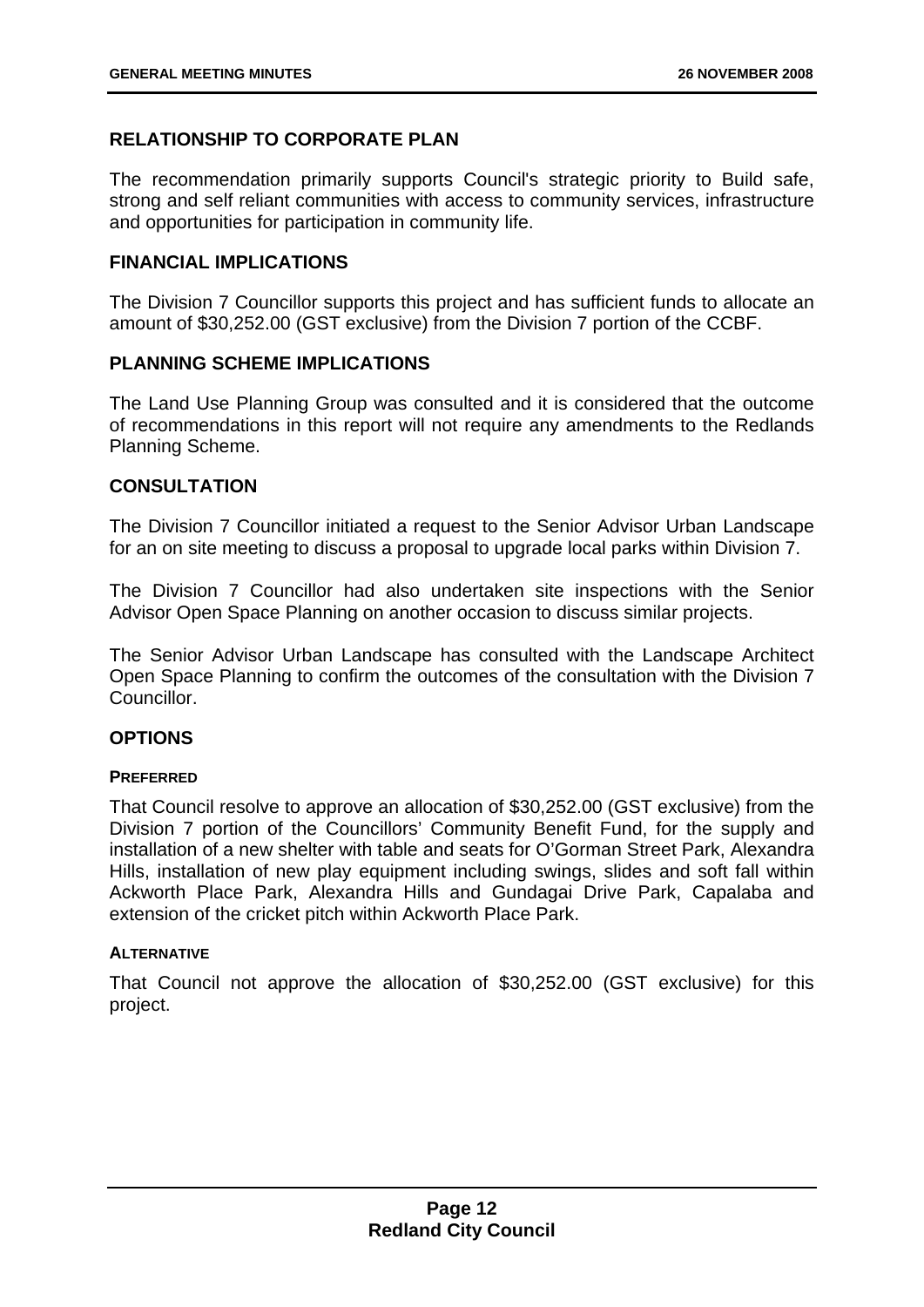#### **OFFICER'S/COMMITTEE RECOMMENDATION/ COUNCIL RESOLUTION**

| Moved by:    | Cr Murray         |
|--------------|-------------------|
| Seconded by: | <b>Cr Dowling</b> |

**That Council resolve to approve an allocation of \$30,252 (GST exclusive) from the Division 7 portion of the Councillors' Community Benefit Fund, for the supply and installation of a new shelter with table and seats for O'Gorman Street Park, Alexandra Hills, installation of new play equipment including swings, slides and soft fall within Ackworth Place Park, Alexandra Hills and Gundagai Drive Park, Capalaba and extension of the cricket pitch within Ackworth Place Park.** 

**CARRIED**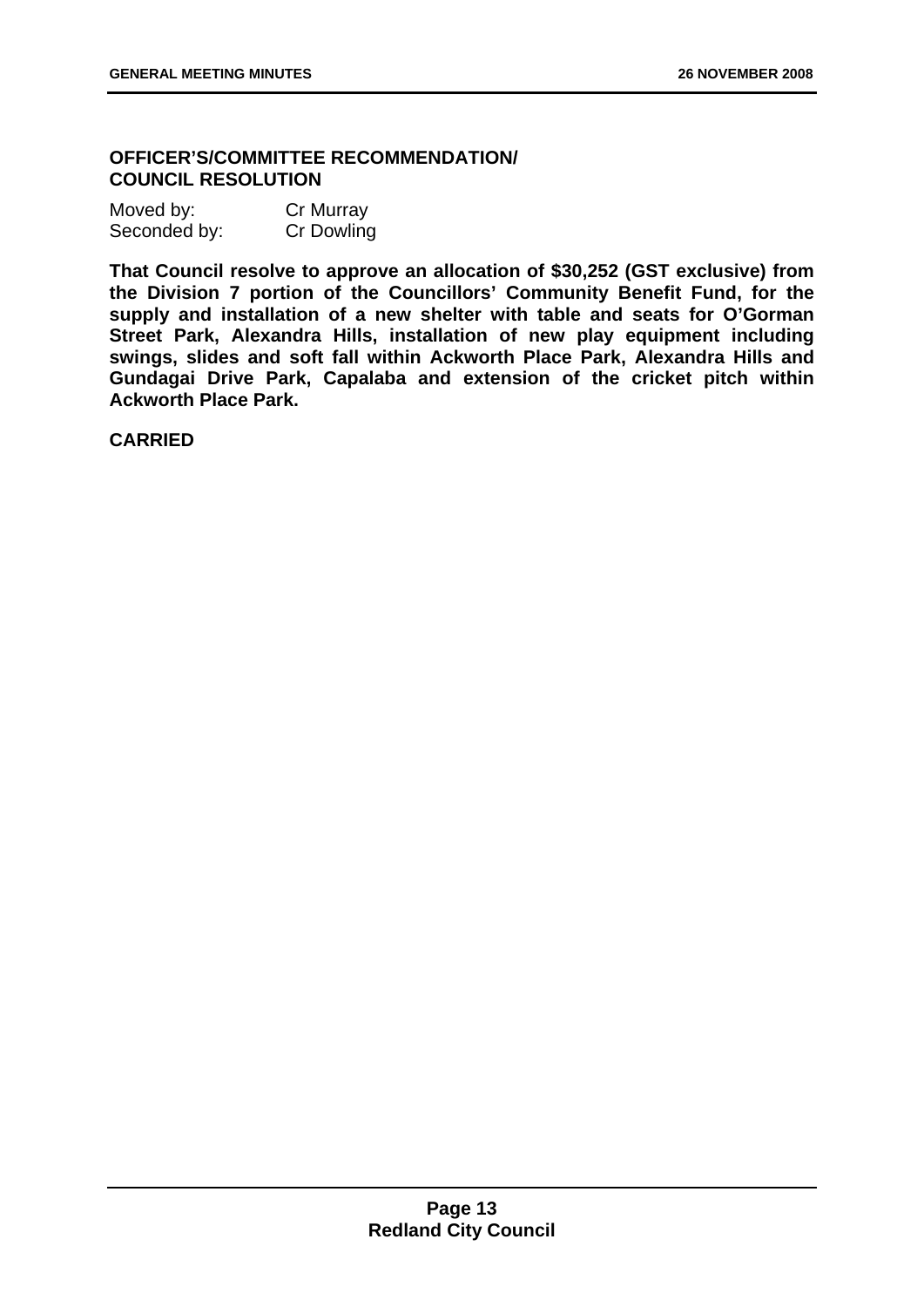#### <span id="page-18-0"></span>**10.1.3 COUNCILLORS' CBF DIVISION 10- PROVISION FOR PARK INFRASTRUCTURE**

| <b>Dataworks Filename:</b>       | <b>G &amp; S Councillors Community Benefit Fund</b>                   |
|----------------------------------|-----------------------------------------------------------------------|
| <b>Responsible Officer Name:</b> | <b>Neil Kesur</b><br><b>Services Manager Parks &amp; Conservation</b> |
| <b>Author Name:</b>              | <b>Bill McDowell</b><br><b>Senior Advisor Urban Landscape</b>         |

#### **EXECUTIVE SUMMARY**

Council annually allocates in its budget an amount for discretionary spending by Divisional Councillors known as the Councillors' Community Benefit Fund (CCBF). All requests for funding individual projects with a greater expenditure than \$5,000 requires approval from Council.

This request is for a total amount of \$15,460.00 (GST exclusive) to be allocated for the provision of a new park shelter with table and seats and side seating within Vic Arthur Park, Fisher Road, Thorneside.

#### **PURPOSE**

The purpose of this report is to seek approval from Council for an allocation from the Division 10 portion of the CCBF for \$15,460.00 (GST exclusive). This funding will be used for the provision a new shelter with table and seats and side seating for Vic Arthur Park, Thorneside.

#### **BACKGROUND**

The Councillor for Division 10 contacted the Senior Advisor Urban Landscape with a request to install a park shelter within Vic Arthur Park, Fisher Road, Thorneside. The style of shelter would be similar to another park previously upgraded by the Divisional Councillor.

A project proposal with costs was prepared by the Senior Advisor Urban Landscape for the Councillor's consideration based on quotations for the supply and installation sought from Council Suppliers.

#### Vic Arthur Park

| Supply & Install Shelter - Kit 402 with Pitched      |             |
|------------------------------------------------------|-------------|
| Roof                                                 | \$14,013.00 |
| (This includes 2 x timber side seating)              |             |
| Supply & install table & seat setting within shelter | \$1,447.00  |
| <b>Total for Vic Arthur Park (GST exclusive)</b>     | \$15,460.00 |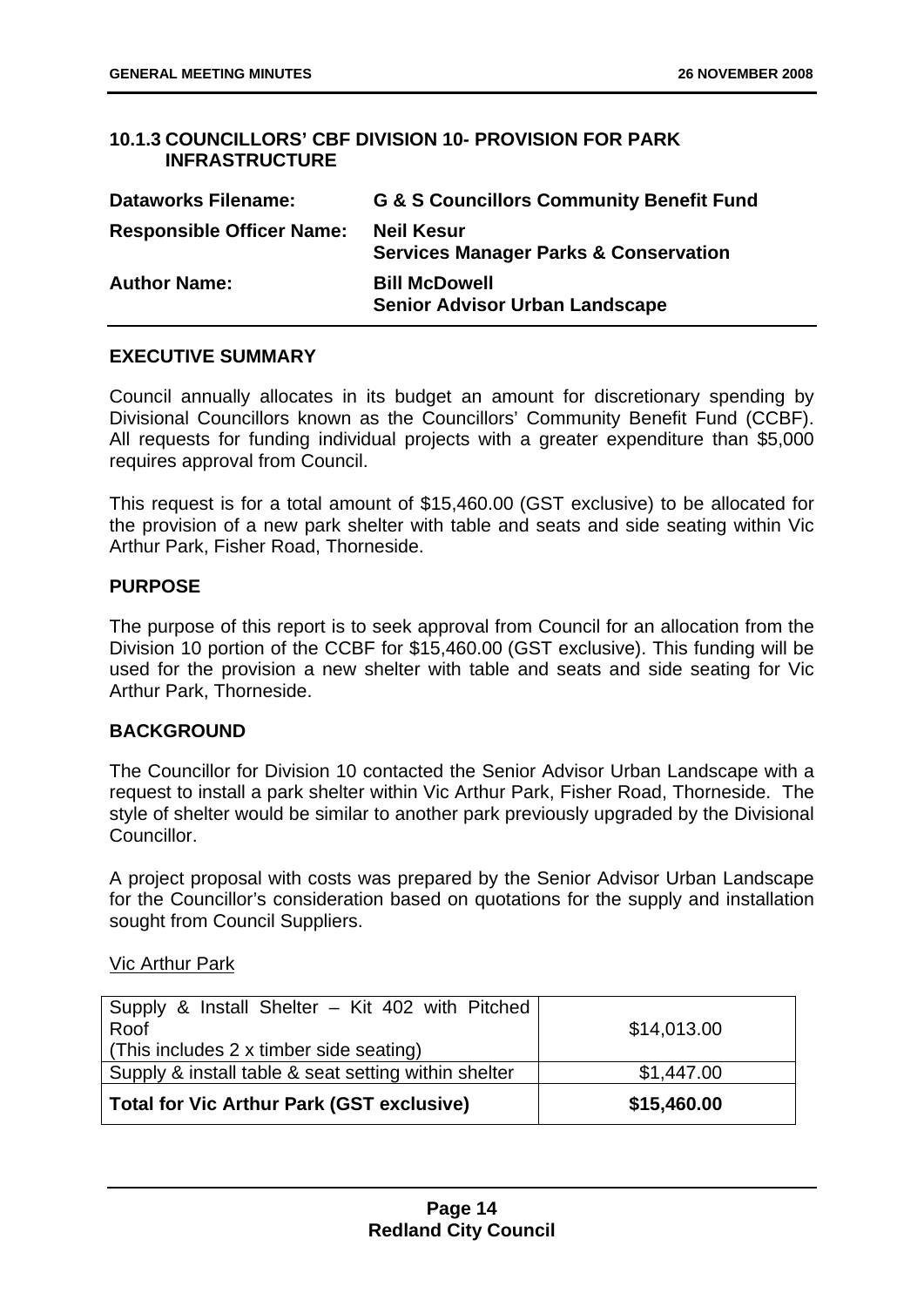The above quotations were submitted to the Division 3 Councillor for approval and sufficient funds are available for this project to proceed.

#### **ISSUES**

No issues have been identified.

#### **RELATIONSHIP TO CORPORATE PLAN**

The recommendation primarily supports Council's strategic priority to Build safe, strong and self reliant communities with access to community services, infrastructure and opportunities for participation in community life.

#### **FINANCIAL IMPLICATIONS**

The Division 10 Councillor supports this project and has sufficient funds to allocate an amount of \$15,460.00 (GST exclusive) from the Division 10 portion of the CCBF.

#### **PLANNING SCHEME IMPLICATIONS**

The Land Use Planning Group was consulted and it is considered that the outcome of recommendations in this report will not require any amendments to the Redlands Planning Scheme.

#### **CONSULTATION**

The Division 10 Councillor initiated a request to the Senior Advisor Urban Landscape for the addition of a park shelter within Vic Arthur Park, Thorneside.

The Senior Advisor Urban Landscape has consulted with the Landscape Architect Open Space Planning to confirm the outcomes of the consultation with the Division 10 Councillor.

#### **OPTIONS**

#### **PREFERRED**

That Council resolve to approve an allocation of \$15,460.00 (GST exclusive) from the Division 10 portion of the Councillors' Community Benefit Fund for the supply and installation of a new shelter with table and seats and side seats for Vic Arthur Park, Thorneside.

#### **ALTERNATIVE**

That Council not approve the allocation of \$15,460.00 (GST exclusive) for this project.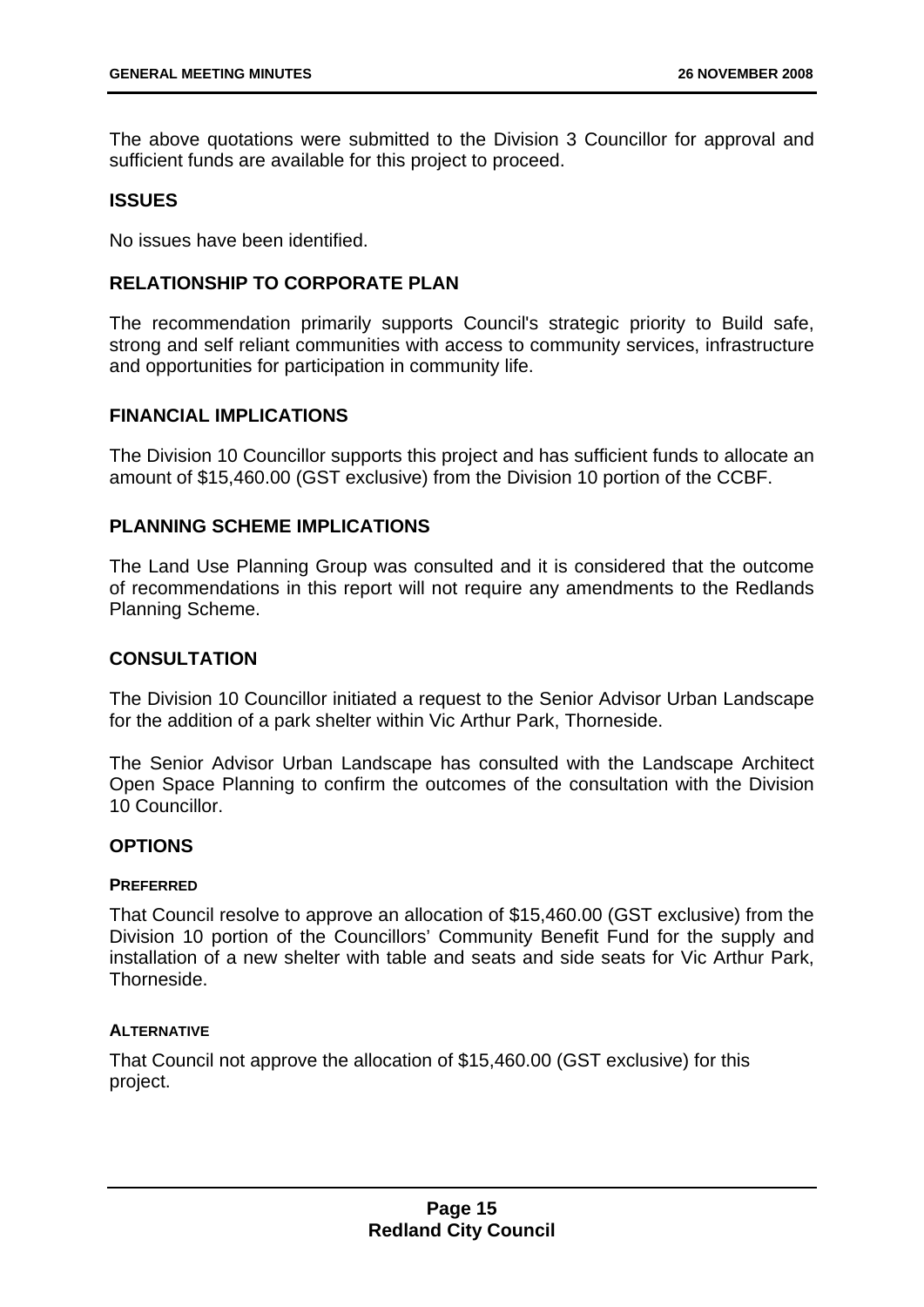#### **OFFICER'S/COMMITTEE RECOMMENDATION/ COUNCIL RESOLUTION**

| Moved by:    | Cr Murray         |
|--------------|-------------------|
| Seconded by: | <b>Cr Dowling</b> |

**That Council resolve to approve an allocation of \$15,460.00 (GST exclusive) from the Division 10 portion of the Councillors' Community Benefit Fund, for the supply and installation of a new shelter with table and seats and side seats for Vic Arthur Park, Thorneside.** 

#### **CARRIED**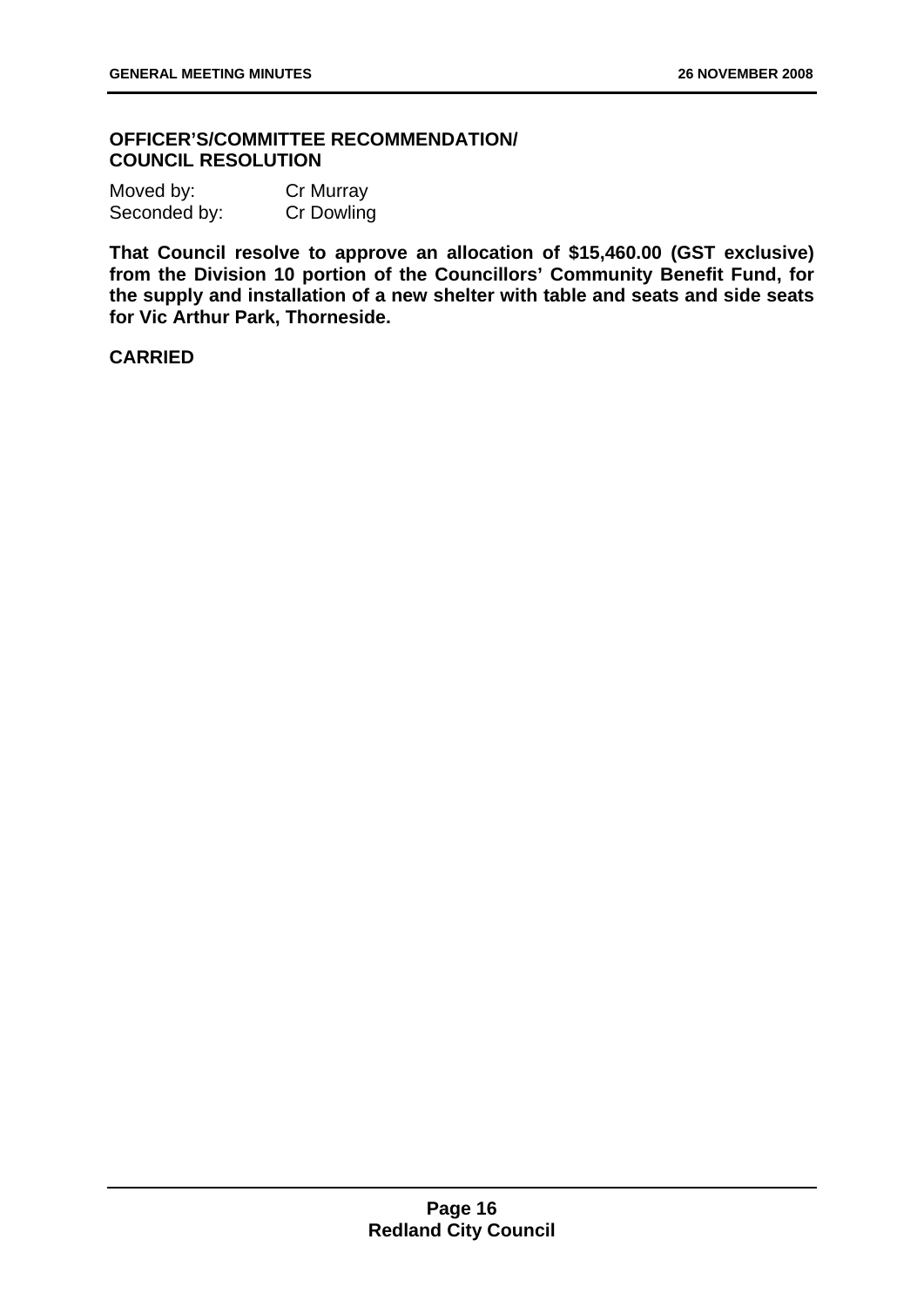#### <span id="page-21-0"></span>**10.2 PLANNING AND POLICY**

#### <span id="page-21-1"></span>**10.2.1 PROPOSED ROAD OPENING BANFIELD LANE EXTENSION, CAPALABA**

| <b>Dataworks Filename:</b>       | <b>RTT: Capital Works Program</b>                                        |
|----------------------------------|--------------------------------------------------------------------------|
| <b>Attachments:</b>              | <b>Banfield Land Road Dedication and Easement</b><br><b>Requirements</b> |
| <b>Responsible Officer Name:</b> | <b>David Elliott</b><br><b>Manager Infrastructure Planning</b>           |
| <b>Author Name:</b>              | Len Purdie<br><b>Senior Advisor Capital Project Programming</b>          |

#### **EXECUTIVE SUMMARY**

In May 2005 Council sold 96 Old Cleveland Road, Capalaba (Lot 10 on SP171387). A development application for retail use was approved on the site by Council in October 2007. Access to the development is over a formed section of Banfield Lane, currently in Council ownership and used as road that is not dedicated as such. Banfield Lane is currently being well used by vehicles and should be dedicated as road reserve, to provide future access certainty to business operating in the area and the general public.

This report recommends that Council formally apply to the Department of Natural Resources and Water (DNR&W) to surrender to the State land affected by the road and open these roads.

A development application for shops on the site was approved by Council. Access to the site is from Banfield Lane that is not dedicated Road from near the traffic signals to toilet (refer to attached sketch) and referred on the Banfield Lane extension.

Banfield Lane extension is a formed road 8m wide with kerb and channel. It is used as the access to the Skate Park, Soccer fields and for turning vehicles that use shops in the service road.

As an interim measure for access the owner of the land has been advised that Council will allow access over its land (Banfield Lane Extension) until the land is opened as road.

To supply electrical power to 96 Old Cleveland Road Energex need to install conduits in the footpath. The conduits can be installed on the correct alignment in front of 96 Old Cleveland Road because a land resumption was taken prior to the sale of the land. The conduit needs to be extended through lots owned by Council so they are built on the correct alignment.

Energex requires Council's permission to install the conduits and agreement to take an easement over the land.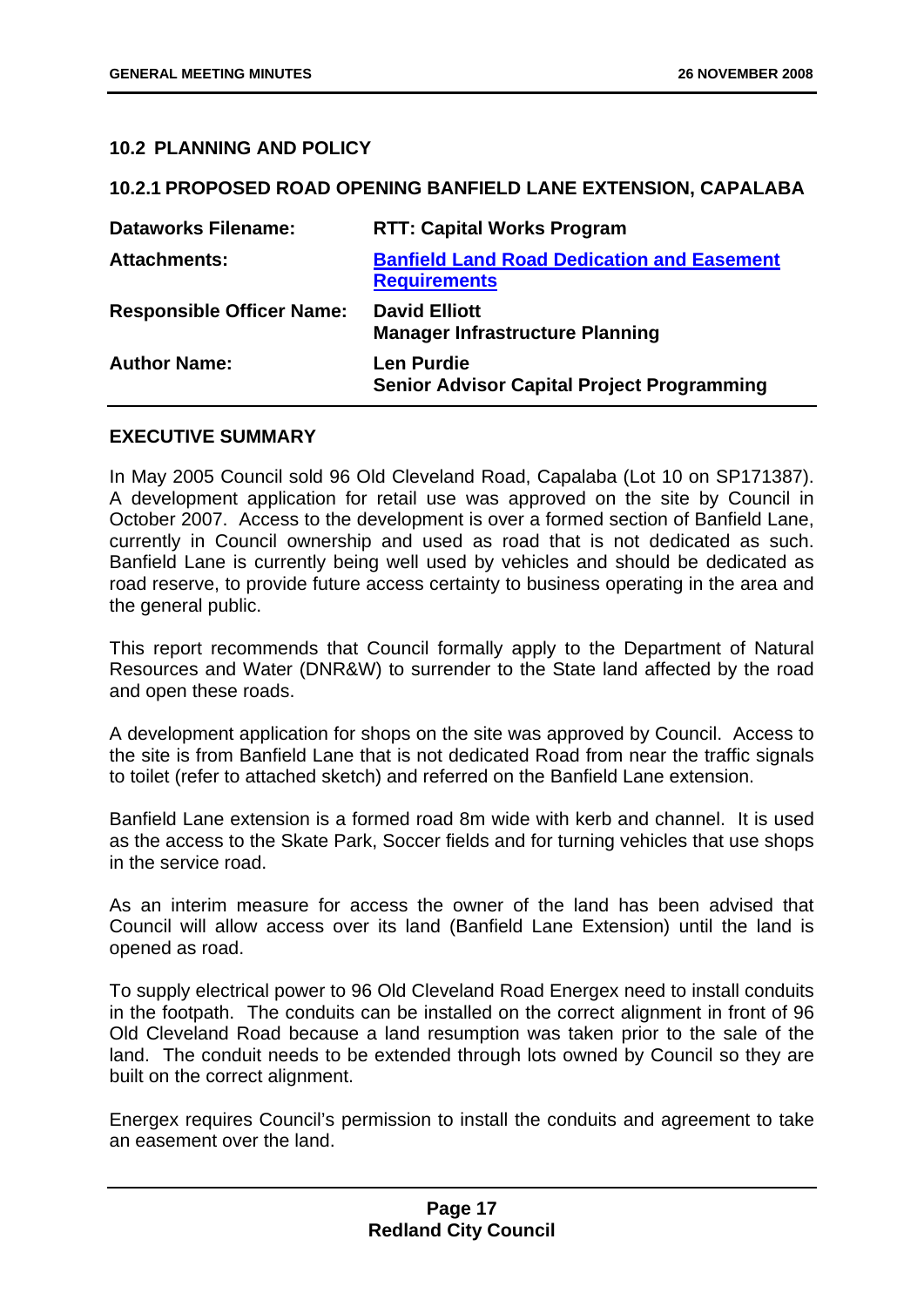- 1. It is recommended that Council formally apply to the Department of Natural Resources and Water (NR&W) that portions of lots be surrendered to the State and opened as road.
- 2. Permission be given to Energex to construct the conduits in lots 4 and 5 on RP123757 and for the creation of an easement over them.

If the electrical conduits are not constructed on the correct future alignment, it will be necessary for them to relocate when future road upgrades occur.

#### **PURPOSE**

For Council to approve the opening of road reserve.

#### **BACKGROUND**

In May 2005 Council sold 96 Old Cleveland Road, Capalaba (Lot 10 on SP171387) to Jardee Investments Pty Ltd and Stynes Enterprises Pty Ltd. (Attachment 1 – location plan and aerial photo)

A subsequent application for retail use was approved in October 2007.

Access to the shops is from a section of Banfield Lane constructed as a road, not dedicated as a road reserve and in Council ownership (Attachment 2 refers).

The owners of 96 Old Cleveland Road, Capalaba have expressed their concerns over the access to the development and are seeking certainty that access will always be available. To provide this certainty it will be necessary to convert the land in Council ownership, which Banfield Lane is built on, to road reserve. As a temporary measure, an agreement was signed by the owner of the land and Council to permit access over the Council land and that Council would consider conversion of the land to road reserve.

Prior to the sale of land, a resumption to the frontage of 96 Old Cleveland Road of 6m was taken for future road requirements by Council. Council also owns lots 4 and 5 on RP123757 adjacent to the property.

To supply power to 96 Old Cleveland Road conduits need to be installed by Energex through these lots owned by Council, so it is on the correct future alignment permission to install the easements through these lots is required and for the creation of an easement over them.

| <b>Table 1 Land Affected by Banfield Lane</b> |                    |  |
|-----------------------------------------------|--------------------|--|
| Lot and RP<br><b>Address</b>                  |                    |  |
| 3A Banfield Lane                              | Lot 2 on RP1993879 |  |
| 1A Banfield Lane                              | Lot 2 on RP159653  |  |
| 108 Old Cleveland Road                        | Lot 4 on RP123757  |  |

Portions of Council land affected by Banfield Lane are listed in Table 1 below: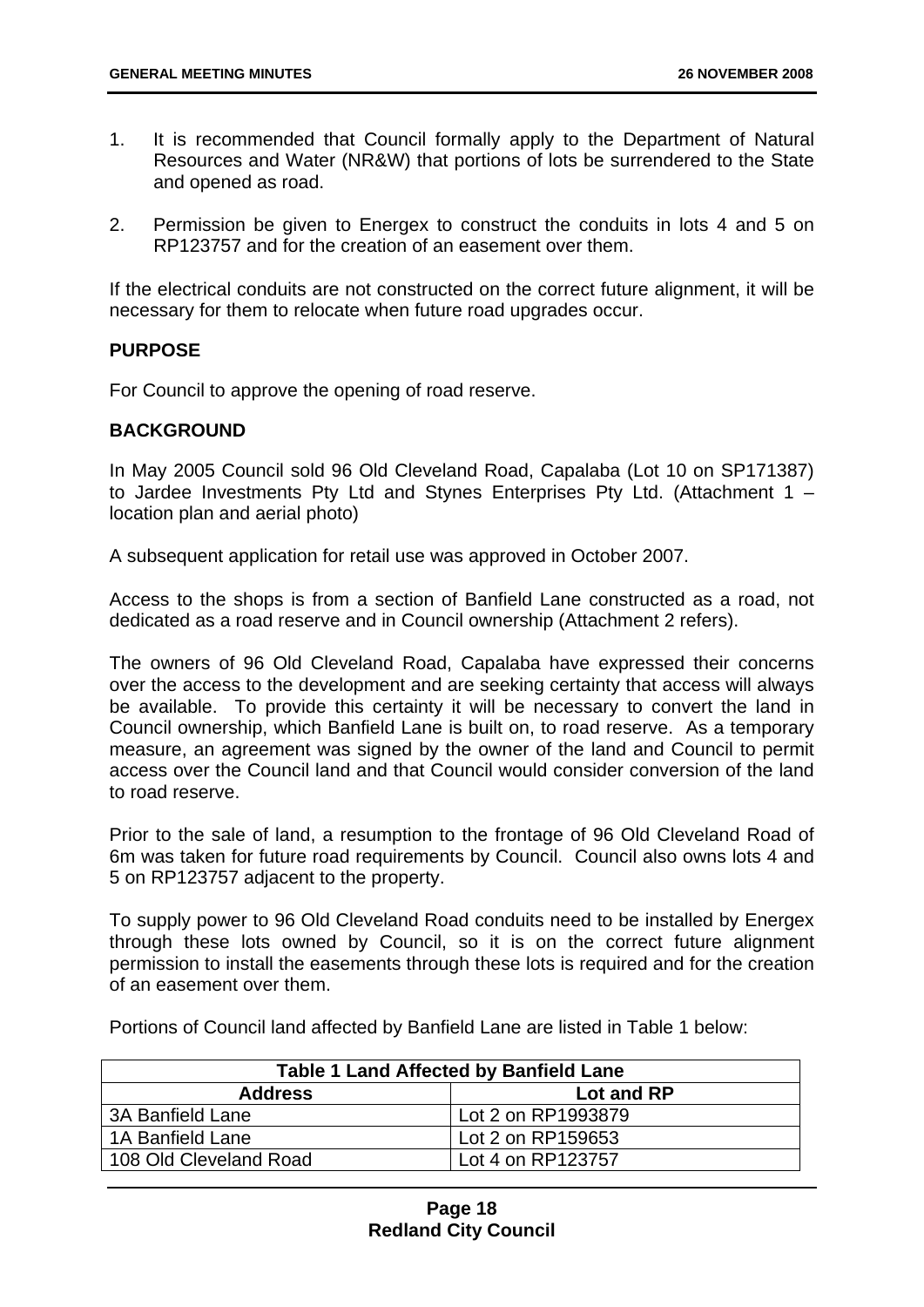| <b>Table 1 Land Affected by Banfield Lane</b> |                   |  |
|-----------------------------------------------|-------------------|--|
| <b>Address</b>                                | Lot and RP        |  |
| 126 Old Cleveland Road                        | Lot 5 on RP123757 |  |
| 144 Old Cleveland Road                        | Lot 2 on RP185253 |  |

#### **ISSUES**

Council sold the land and approved a development that relied on access over Council land. The land owner was under the impression that access was from a road reserve. They have requested that Council convert the section of Banfield Lane over its land to road reserve. An agreement was signed that Council would consider their request.

#### **RELATIONSHIP TO CORPORATE PLAN**

The recommendation primarily supports Council's strategic priority to provide and maintain water, waste services, roads, drainage and support the provision of transport and waterways infrastructure.

#### **FINANCIAL IMPLICATIONS**

The cost associated with the recommendation to surrender to the State and open as road reserve the section of Banfield Lane constructed on land owned by Council involves preparation of survey plans and an application to the Department of Natural Resources & Water which is estimated to cost \$5,000.

There are no financial implications for the creation of the easements.

#### **PLANNING SCHEME IMPLICATIONS**

The Land Use Planning Group was consulted and it is considered that the outcome of recommendations in this report will not require any amendments to the Redlands Planning Scheme.

#### **CONSULTATION**

The Manager Infrastructure Planning has consulted with Land Development, Land Use Planning and Council's Legal Section.

#### **OPTIONS**

#### **PREFERRED**

That Council resolve as follows:

- 1. To surrender to the State and open as road reserve the section of Banfield Lane constructed on land owned by Council;
- 2. To prepare survey plans and an application to the Department of natural Resources & Water;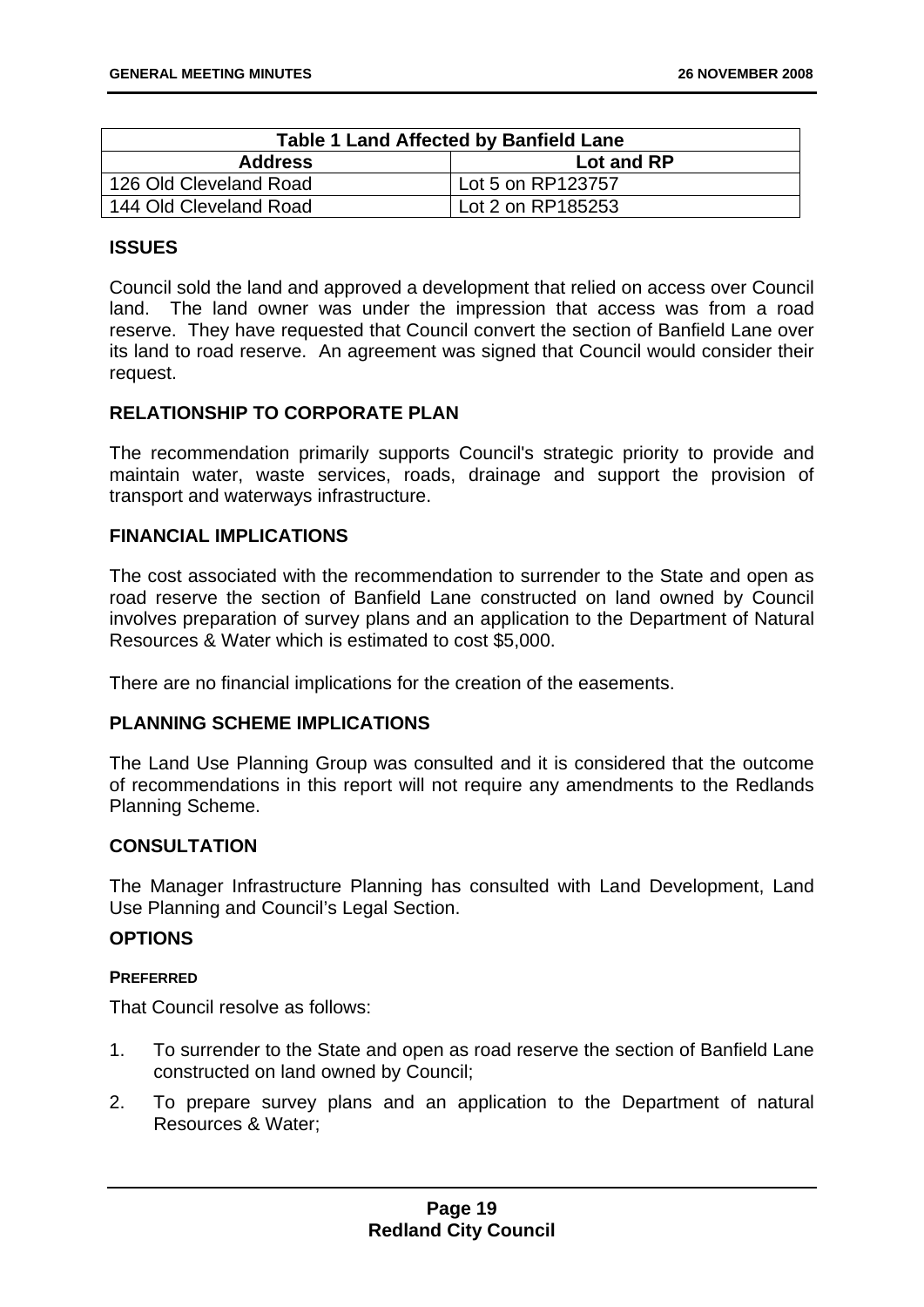- 3. That permission be given by Council for Energex to install conduits through lots 4 and 5 on RP123757 and create easements in their favour over the lots; and
- 4. That the Chief Executive Officer be delegated authority to sign the necessary documentation associated with the transfer of land for road purposes.

#### **ALTERNATIVE**

No alternative recommended.

#### **OFFICER'S/COMMITTEE RECOMMENDATION/ COUNCIL RESOLUTION**

| Moved by:    | Cr Murray         |
|--------------|-------------------|
| Seconded by: | <b>Cr Dowling</b> |

**That Council resolve as follows:** 

- **1. To surrender to the State and open as road reserve the section of Banfield Lane constructed on land owned by Council;**
- **2. To prepare survey plans and an application to the Department of natural Resources & Water;**
- **3. That permission by given by Council for Energex to install conduits through lots 4 and 5 on RP123757 and create easements in their favour over the lots; and**
- **4. That the Chief Executive Officer be delegated authority to sign the necessary documentation associated with the transfer of land for road purposes.**

**CARRIED**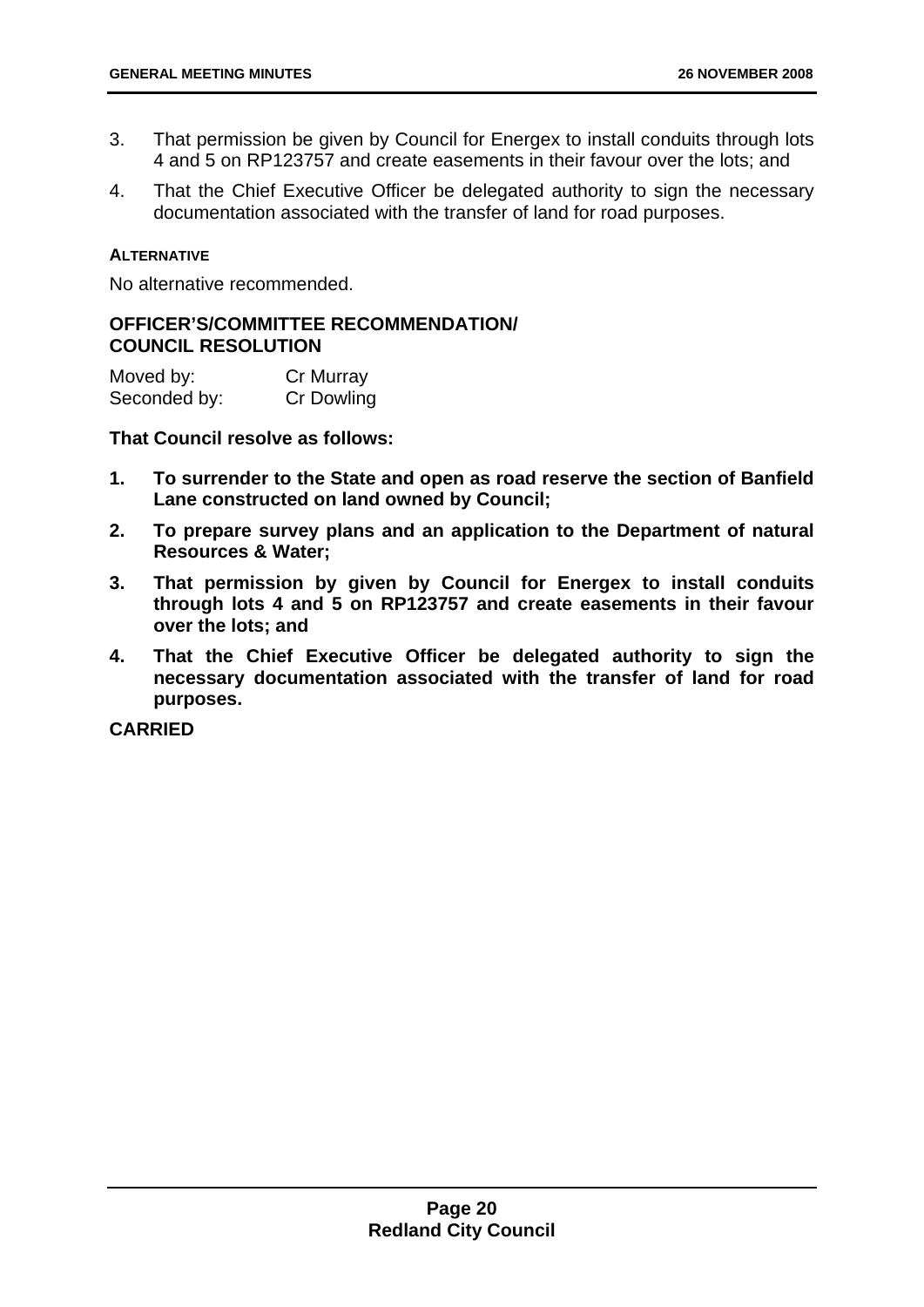#### <span id="page-25-0"></span>**10.2.2 KOALA CONSERVATION AGREEMENT PROGRAM**

| <b>Dataworks Filename:</b>       | <b>EM Agreements - Koala Conservation Agreement</b><br>Program                                                                                                                                                                             |
|----------------------------------|--------------------------------------------------------------------------------------------------------------------------------------------------------------------------------------------------------------------------------------------|
| <b>Attachments:</b>              | <b>Attach 1: Koala Conservation Agreement</b><br>including Management Plan and Additional<br><b>Funding Form</b><br><b>Attach 2: Existing Extension Based Education</b><br><b>Programs</b><br><b>Attach 3: Economic Modelling for KCAP</b> |
| <b>Responsible Officer Name:</b> | <b>Gary Photinos</b><br><b>Manager - Environmental Management</b>                                                                                                                                                                          |
| <b>Author Name:</b>              | <b>Candy Daunt</b><br><b>Advisor - Habitat Protection</b>                                                                                                                                                                                  |

#### **EXECUTIVE SUMMARY**

Redland City has the largest urban koala population in Australia. Council committed to act through the Koala Policy and Implementation Strategy to provide incentive programs for residents as part of a suite of actions to address koala sustainability. The Koala Conservation Agreement Program (KCAP) has been developed to achieve these goals.

KCAP is principally about providing information, developing knowledge and engendering behavioural change to achieve Koala Active Communities. On ground outcomes will be achieved in partnership with Council.

This program will strategically target larger urban properties to:

- Prevent dog attacks on koalas:
- Protect, enhance and increase koala habitat;
- Improve koala movement in our neighbourhoods and backyards; and
- The creation of a 'Koala Active Community' which understands its role and takes positive action for the long term survival of koalas.

Currently \$160 000 per annum, is allocated for this program in the current budget. These funds will provide participating land owners an annual 'koala habitat payment', based on koala habitat retained, as well as an optional additional 'property grant' managed by Council for the supply of materials and contract labour for undertaking specific 'on ground' works. This will be administered by Council.

It is proposed to launch a pilot for the KCAP, which will run until the 30 June, 2009. The pilot process will enable the assessment, review and improvement of the program before the program is strategically rolled out across the city.

Officers are now seeking approval for adoption of this program and associated funding and to delegate authority to the CEO to sign the Koala Conservation Agreements on behalf of Council.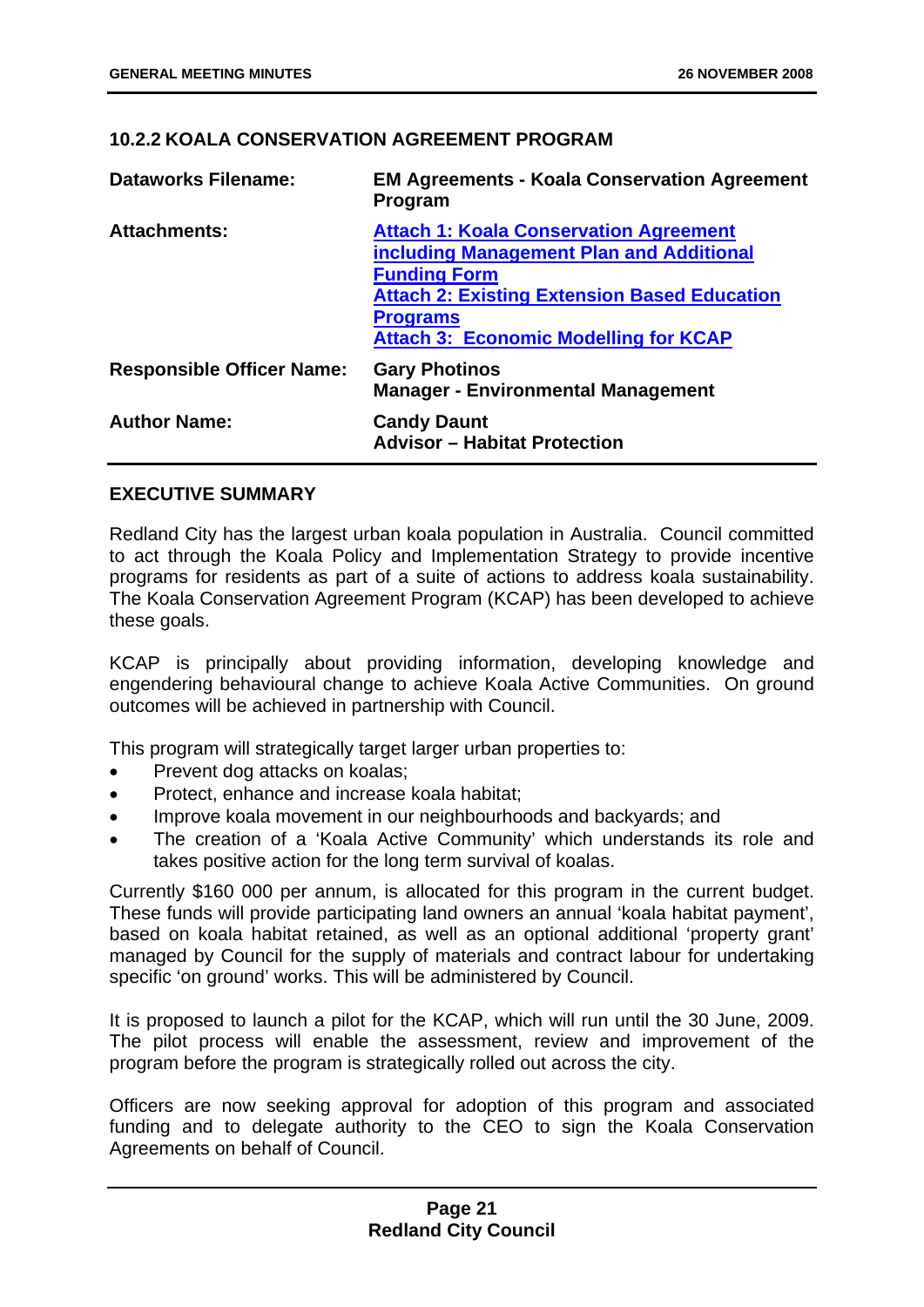#### **PURPOSE**

The purpose of this report is to seek Council approval for the implementation of the Koala Conservation Agreement Program and to establish Council's approval for the provision of:

- An annual Koala Habitat Payment;
- A 'property grant' for specific 'on ground' works; and
- To delegate authority to the CEO to sign the Koala Conservation Agreements on behalf of Council.

#### **BACKGROUND**

- 2002 The Koala Conservation and Management Policy and Strategy 2002 was endorsed by Council and revised in 2008;
- 2007 Environmental Protection Agency released a "Report on the Koala Coast Koala Surveys 2005-2006", which highlighted a significant decline in the koala population for the combined koala coast area;
- 2007 The Koala Summit identified the critical need to protect the urban koala population;
- 2008 Redlands Koala Policy and Implementation Strategy 2008 was adopted to stop the rapid decline of the koala population by 2011;
- 2006 Pest Management Plan 2006-2010 was adopted by Council, to provide a basis for pest management , in particular weeds, within the city;
- 2007 Vegetation Enhancement Policy and Strategy 2007, was reviewed and adopted by Council. To define species and methods for revegetation within the city;
- 2008 Biodiversity Strategy 2008-2012 was adopted by Council to identify opportunities to protect and enhance biodiversity (including koala habitat) within the city;
- Extension based education programs for achieving environmental outcomes have been effective in the city from the following dates:
	- 1998 Land for Wildlife;
	- 2004 Voluntary Conservation Agreement;
	- 2004 Your Backyard Garden program; and
	- 2005 Rural Support.

#### **ISSUES**

#### **RESPONSE TO THE REDLANDS KOALA POLICY AND IMPLEMENTATION STRATEGY 2008**

In response to the decline of the koala population in the Koala Coast, Redland City Council endorsed the Koala Policy 2008. The policy states "Redland City Council will take the appropriate policy actions in the following areas:

- 1. Impacts of urbanisation and its future growth on the koala population.
- 2. Road and rail koala deaths.
- 3. Dog attacks on koalas.
- 4. Protect, enhance and increase koala habitat.
- 5. Improvement to koala movement in our neighbourhoods and backyards.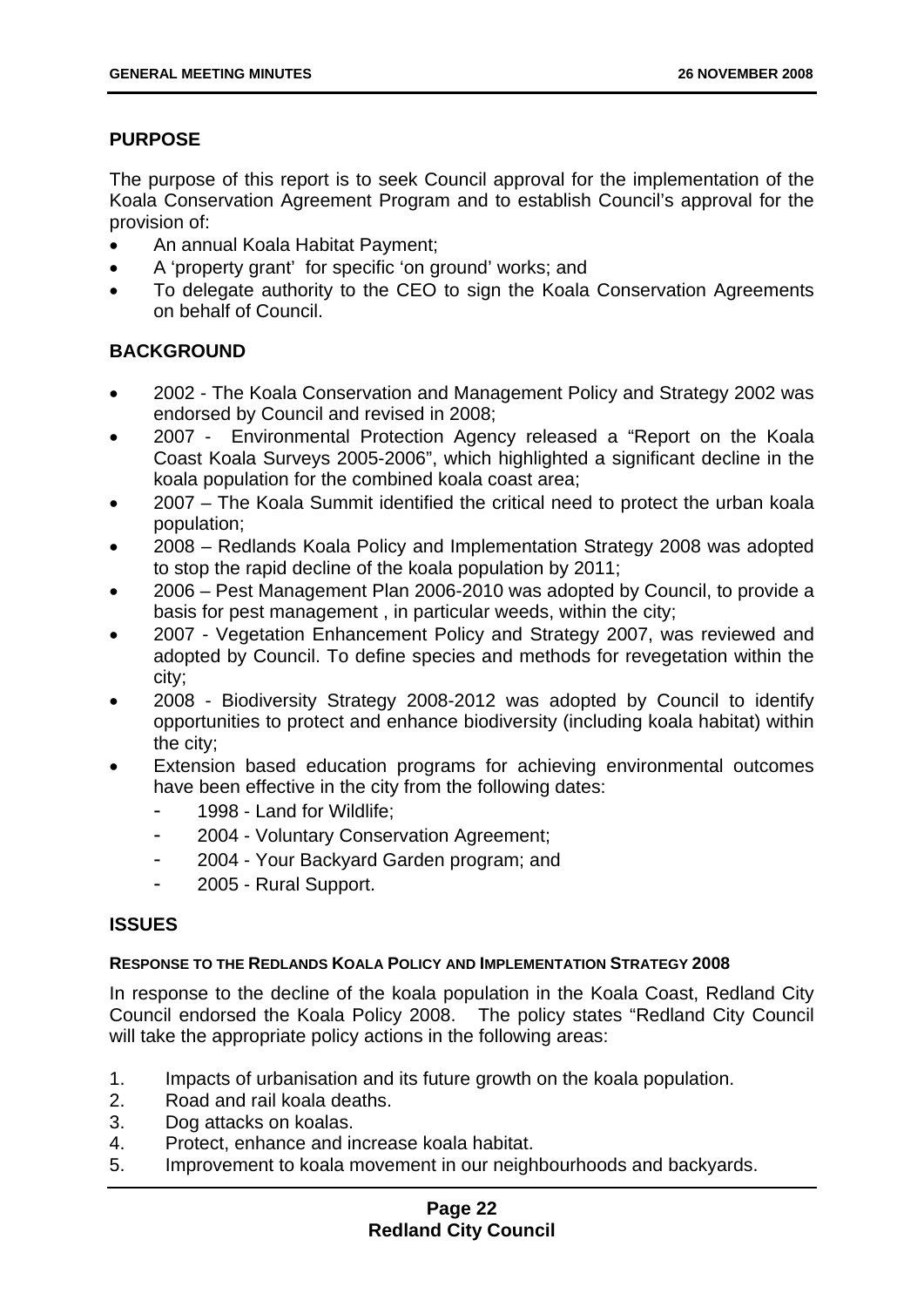- 6. Increased commitments to the level of funding for koala research and monitoring.
- 7. Creation of a 'Koala Active Community', which understands its role and takes positive action for the long term survival of koalas.
- 8. Preparation of a detailed and costed implementation strategy."

The Redlands Koala Policy and Implementation Strategy 2008 identifies actions to achieve the eight policy statements:

Action 4.6.4 of the Implementation Strategy states:

'*continue to explore opportunities for new incentives programs to protect koala habitat'* 

with an identified outcome of:

'*incentives targeted at residents and companies not currently interested or appropriate'.* 

#### **THE KOALA CONSERVATION AGREEMENT PROGRAM**

To achieve this Action the Koala Conservation Agreement Program (KCAP) has been developed.

The KCAP will have the specific aim of achieving four of the eight policy statements, namely:

- Addressing dog attacks on koalas.
- Protecting, enhancing and increasing koala habitat.
- Improvement to koala movement in our neighbourhoods and backyards.
- Creation of a 'Koala Active Community', which understands its role and takes positive action for the long term survival of koalas.

The KCAP will specifically target larger properties within the urbanised part of the city.

The KCAP was developed through consideration of:

- Analysis of existing extension based education programs in the city (see attachment 2); and
- The experience of other local governments.

The principle components of the KCAP are:

- It will target larger properties within the urban footprint that are not covered by the Your Backyard Garden program and Rural Support.
- It will be an extension based education program provided by skilled extension officers from the Environmental Education Unit to engender behavioural change through the dissemination of information and development of knowledge. This will be a key building block of a Koala Active Community.
- It will partner participants on their property in on-ground actions including:
	- Tree conservation and planting;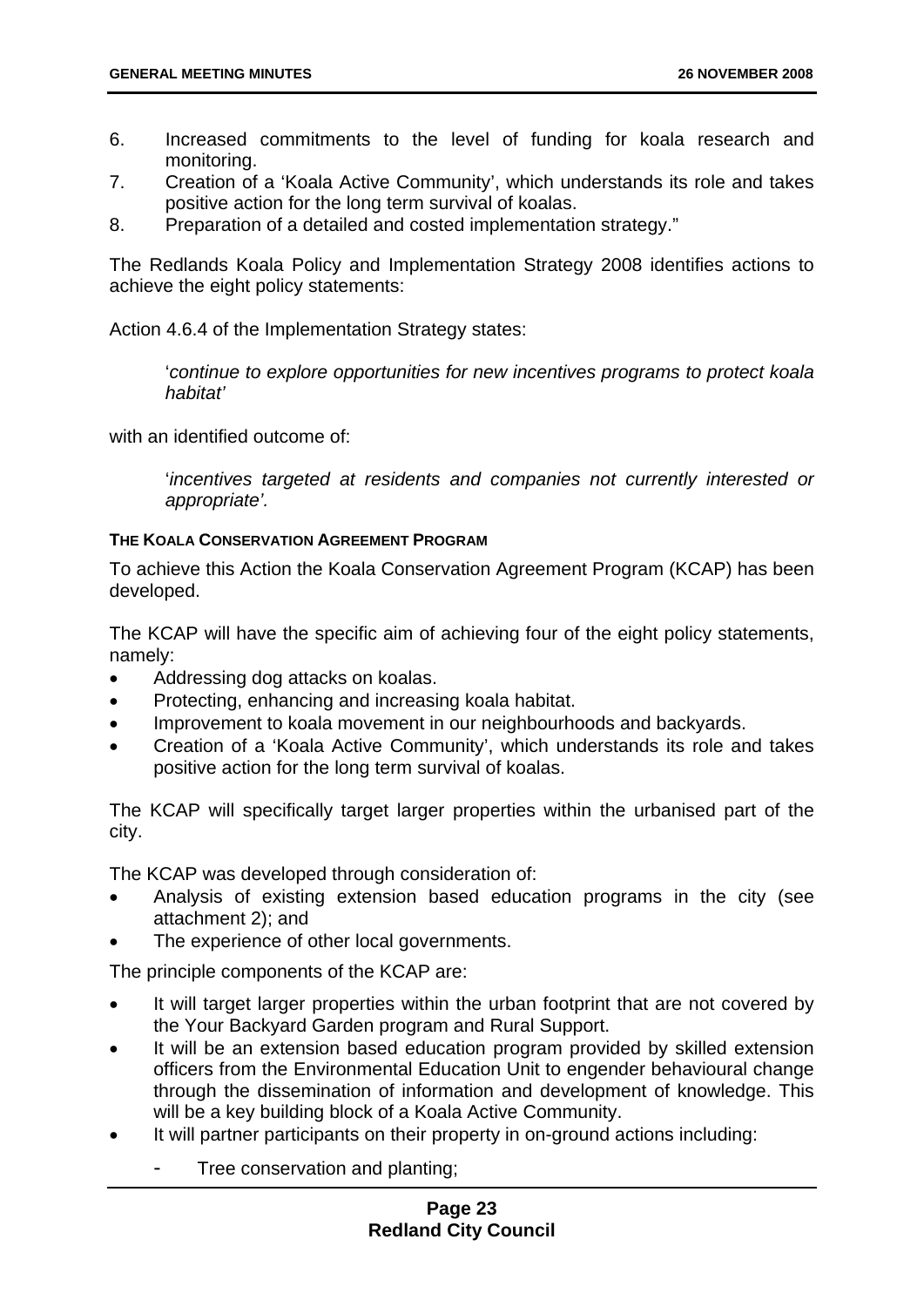- Weed removal;
- Modifying fencing to facilitate koala movement; and
- Mechanisms to avoid contact between koalas and pet dogs.
- It will achieve this through the annual "Koala Habitat Payment as well as an optional 'property grant' managed by the Habitat Protection Extension Officer.
- It will include an agreement document to commit the participant to koala conservation principles and habitat retention (where applicable) for 5 years.
- The agreement will include a management plan for the participating property.

The following scenarios will help to explain how the KCAP would function on a number of different property types.

|                                            |                | <b>Property A</b>                                                                      | <b>Property B</b>                                                  | <b>Property C</b>                                          |
|--------------------------------------------|----------------|----------------------------------------------------------------------------------------|--------------------------------------------------------------------|------------------------------------------------------------|
|                                            | Fencing        | Barb wire on two<br>sides of property                                                  | Good fencing                                                       | Good fauna friendly<br>fencing                             |
| <b>Issue</b>                               | Dogs           | No dogs                                                                                | Unconstrained dogs<br>active on site                               | Constrained dog on<br>site                                 |
|                                            | Vegetation     | Excellent koala<br>habitat and food<br>trees on site                                   | Some koala habitat<br>and food trees on site                       | Few koala habitat and<br>food trees on site                |
|                                            | Weeds          | Some environmental<br>weeds on property                                                | Some environmental<br>weeds on property                            | Some environmental<br>weeds on property                    |
|                                            |                |                                                                                        |                                                                    |                                                            |
|                                            | 1              | Removal of barb wire<br>and adaptation of<br>fencing to encourage<br>movement of koala | Management of dogs<br>through the<br>construction of a<br>compound | Removal of<br>environmental weeds<br>on property           |
| Prioritised Action from<br>Management Plan | $\overline{2}$ | Removal of<br>environmental weeds                                                      | Adaptation of fencing<br>to encourage<br>movement of koala         | Enhancement planting<br>of koala food and<br>habitat trees |
|                                            | 3              |                                                                                        | Enhancement planting<br>of koala food and<br>habitat trees         |                                                            |
|                                            |                |                                                                                        |                                                                    |                                                            |
|                                            |                | Safe movement of<br>koalas and access to<br>habitat and food<br>trees                  | Dogs separated from<br>koalas                                      | Improved natural<br>regeneration                           |
| Outcomes Achieved                          |                | Improved health and<br>natural regeneration<br>of trees                                | Increased koala<br>habitat                                         |                                                            |

Table 2: KCAP Scenarios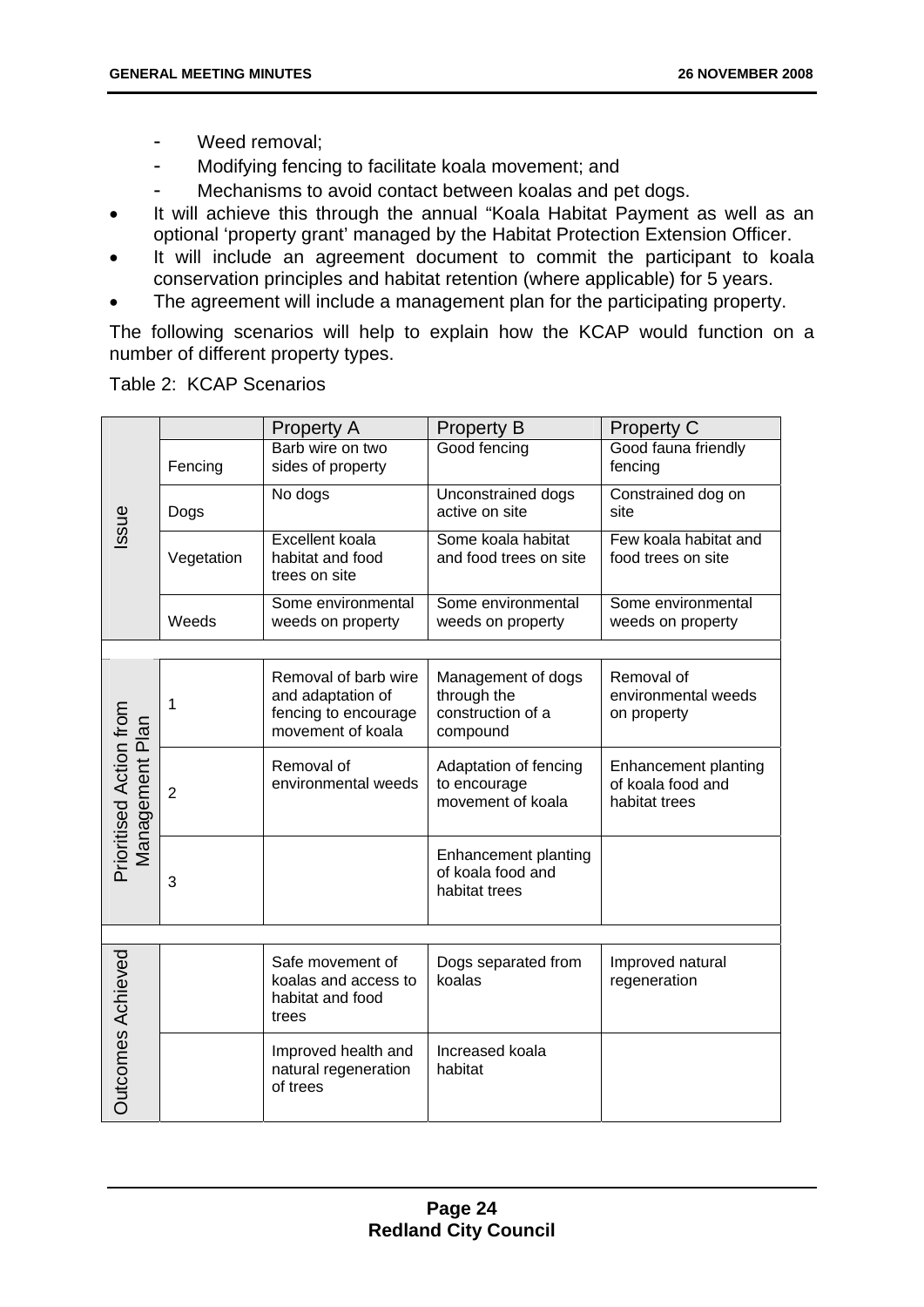|      |            | <b>Property A</b>                                    | <b>Property B</b>                                     | <b>Property C</b>                                            |
|------|------------|------------------------------------------------------|-------------------------------------------------------|--------------------------------------------------------------|
|      | Fencing    | Barb wire on two<br>sides of property                | Good fencing                                          | Good fauna friendly<br>fencing                               |
| ssue | Dogs       | No dogs                                              | Unconstrained dogs<br>active on site                  | Constrained dog on<br>site                                   |
|      | Vegetation | Excellent koala<br>habitat and food<br>trees on site | Some koala habitat<br>and food trees on site          | Few koala habitat and<br>food trees on site                  |
|      | Weeds      | Some environmental<br>weeds on property              | Some environmental<br>weeds on property               | Some environmental<br>weeds on property                      |
|      |            |                                                      | Long term natural<br>regeneration                     |                                                              |
|      |            | Improved<br>٠<br>knowledge of<br>participants        | Improved<br>$\bullet$<br>knowledge of<br>participants | Improved<br>$\bullet$<br>knowledge of<br>participants        |
|      |            | Behavioural<br>$\bullet$<br>change                   | Behavioural<br>change                                 | Behavioural change<br>$\bullet$<br>Koala active<br>$\bullet$ |
|      |            | Koala active<br>$\bullet$<br>community               | Koala active<br>community                             | community                                                    |

The scenarios listed above are only hypothetical examples of typical property types. It is acknowledged that there will be many permutations of the components within these scenarios. One of these may include property owners who wish to join the program to gain knowledge from the extension officers and who do not wish to receive any funding. To recognise the support of these property owners, acknowledgment will be provided through a certificate as well as range of different options, one which may include property signage.

#### **THE PROGRAM IN DETAIL**

#### THE KCAP AGREEMENT

To protect the investment made by Council either in direct or indirect payments to participants, an agreement will be entered in to by both the participant and Council. Unlike the statutory covenant under the VCA program, the agreement will not be tied to the property title and will not be in perpetuity.

The agreement will remain effective for five years. Council will reserve the right to renew the agreement after five years. The agreement will be extinguished at resale and will need to be renegotiated with the new owners.

Gross failure to comply with the requirements of the agreement will lead to discharge of the agreement by breach of conditions and the cessation of specific works and koala habitat payments.

The management plan will form part of the agreement but will be able to be modified or amended without cause for re-signing by the participant and Council.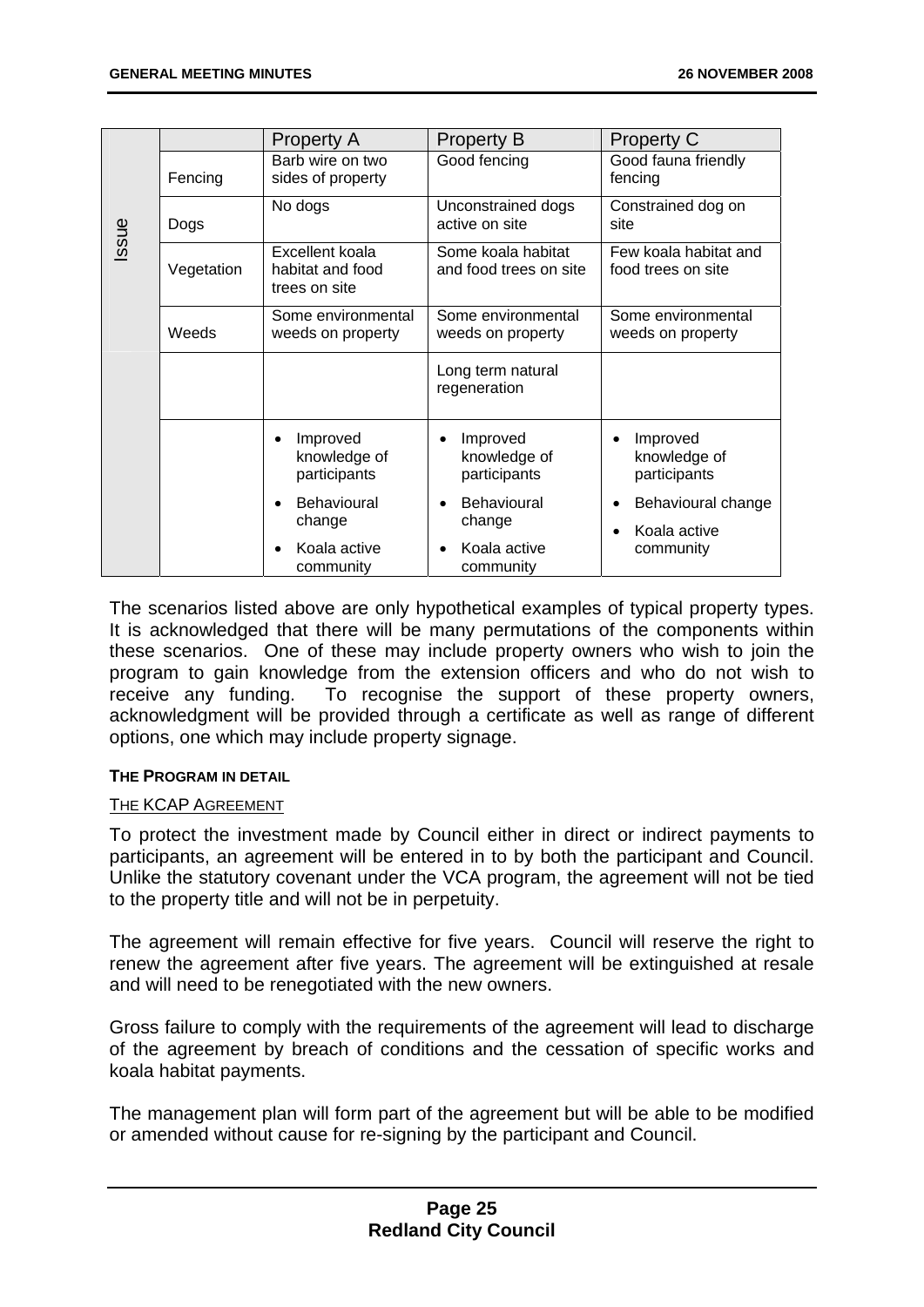#### MANAGEMENT PLAN

The work to be undertaken on the property will be described in a property management plan. It will include but is not limited to:

- General property details;
- Property description; and
- Specific actions that emphasis those activities that will be undertaken within specific timeframes to:
	- Prevent dog attacks on koalas;
	- Protect, enhance and increase koala habitat; and
	- Improve koala movement through neighbourhoods and backyards.

The level of compliance with the property management plan will be assessed and reported annually.

#### REPORTING

Council has made a commitment to report annually on the performance of the Redlands Koala Policy and Implementation Strategy 2008. Consequently, the KCAP must provide an annual report on its performance to contribute to the overall policy performance report.

The KCAP will report on:

- The number and distribution of properties participating;
- The total area of koala habitat retained or enhanced;
- The work undertaken to prevent dog attacks on koalas;
- The work undertaken to protect, enhance and increase koala habitat;
- The work undertaken to improve koala movement through neighbourhoods and backyards;
- The amount of money invested; and
- Any actions in contravention of the agreement.

In addition, the KCAP will also need to demonstrate how successful it has been in the creation of a 'Koala Active Community'.

#### SELECTING THE PARTICIPANTS

The selection of property owners to be invited to participate will be determined on the basis of a strategic and equitable approach. This will ensure that resources provided by the program are focused in the areas that will generate the best return on investment.

#### PILOTING THE PROGRAM

It is proposed to launch a pilot for the KCAP, which will run until the 30 June, 2009. The pilot area was identified by Council officers as an area which contains larger urban blocks which forms an important corridor for koala habitat and movement.

During the pilot period other property owners will be able to convey their interest for inclusion into the program. The pilot process will enable the assessment, review and improvement of the program before the program is rolled out in a strategic manner across the city.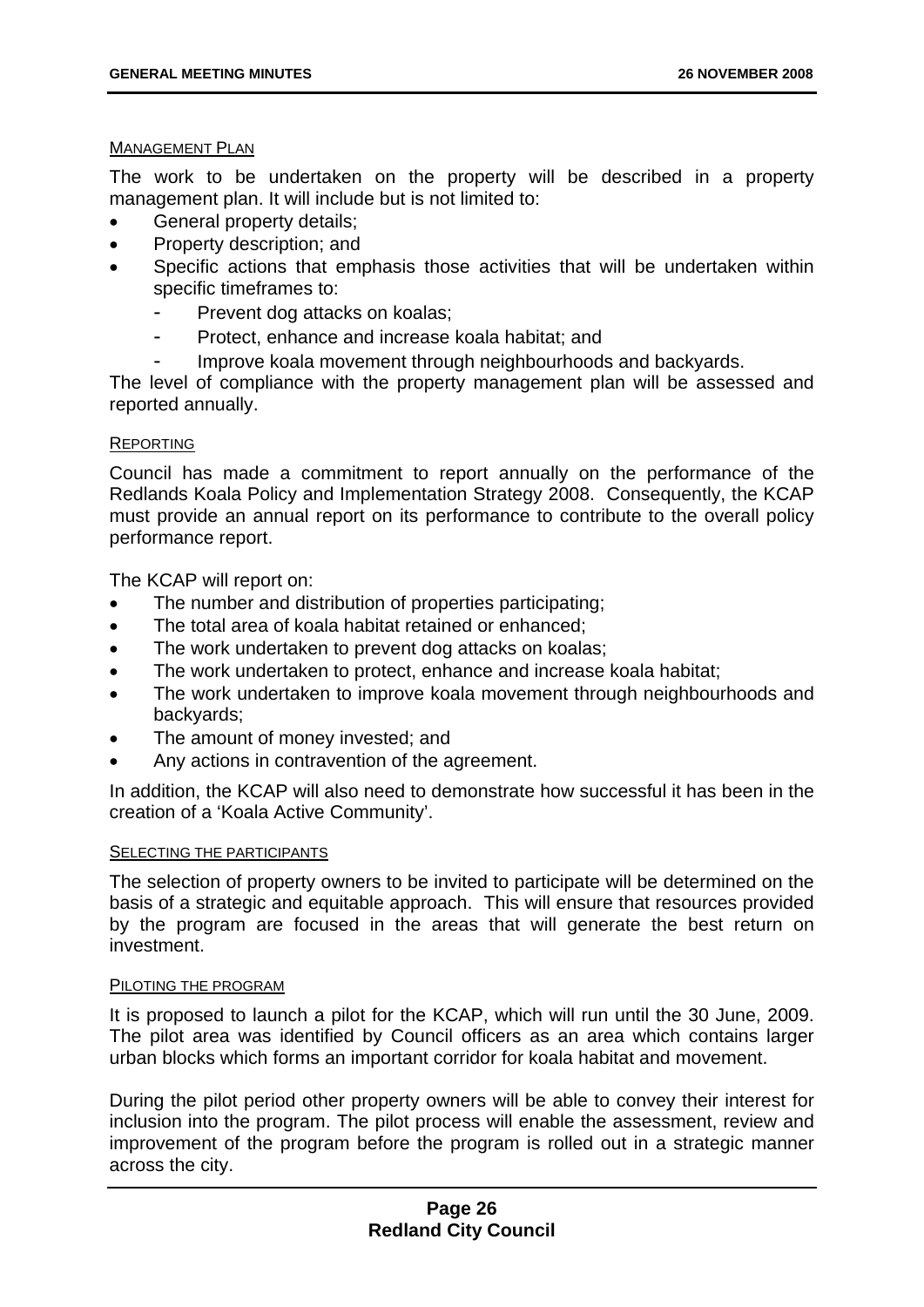#### Promoting the program

The Marketing and Communications Unit will assist in the promotion and marketing of the Koala Conservation Agreement Program.

#### **RELATIONSHIP TO CORPORATE PLAN**

The recommendation primarily supports Council's strategic priority to ensure the enhancement of biodiversity including koala habitat, bushland, greenspace, waterways, catchments, air and coastal ecosystems in recognition of our unique location on Moreton Bay.

#### **FINANCIAL IMPLICATIONS**

Currently \$160,000 per annum, is allocated for this program in the current budget.

In order for the program to run effectively, with the current financial and staff resources, the number of new properties eligible to join the program will be capped each financial year. This is indicated in the attached financial modelling (Attachment 3) provided by Council's Financial Management Team. Given current funds and staff resources, the five year model indicates that with the projected expenditure there will be approximately a \$50, 000 buffer at the end of the five year period.

It is anticipated that the program will be delivered in concurrence with the existing programs by two full time extension officers. Based on these figures, 'in kind' officer time may average \$500 per property.

#### THE INCENTIVE PAYMENT MODEL

The incentive payment model for the KCAP will have two components:

- The annual koala habitat payment; and
- An optional additional 'property grant' managed by Council for the supply of materials and contract labour for undertaking specific 'on ground' works.

#### KOALA HABITAT PAYMENT

The 'koala habitat payment' is a fixed amount calculated on the size of the retained koala habitat on the participating property. A suggested scale of payment is shown in the table below. For example, a resident with 0.5ha of retained habitat, over five years will receive a 'koala habitat payments' of \$2250. The resident, though the actions listed in his management plan is then able to demonstrate to the extension officer, how these funds were used to enhance koala habitat and improve koala safety and movement on his property.

| Table 3: Suggested Scale of Payment |  |
|-------------------------------------|--|
|-------------------------------------|--|

| Size of retained koala habitat | Annual Koala Habitat Payment |
|--------------------------------|------------------------------|
| Up to 0.1ha                    | \$300                        |
| $\vert$ 0.11 to 0.5ha          | \$450                        |
| $\vert$ 0.51 to 1ha            | \$700                        |
| 1.1 to 2ha                     | \$1000                       |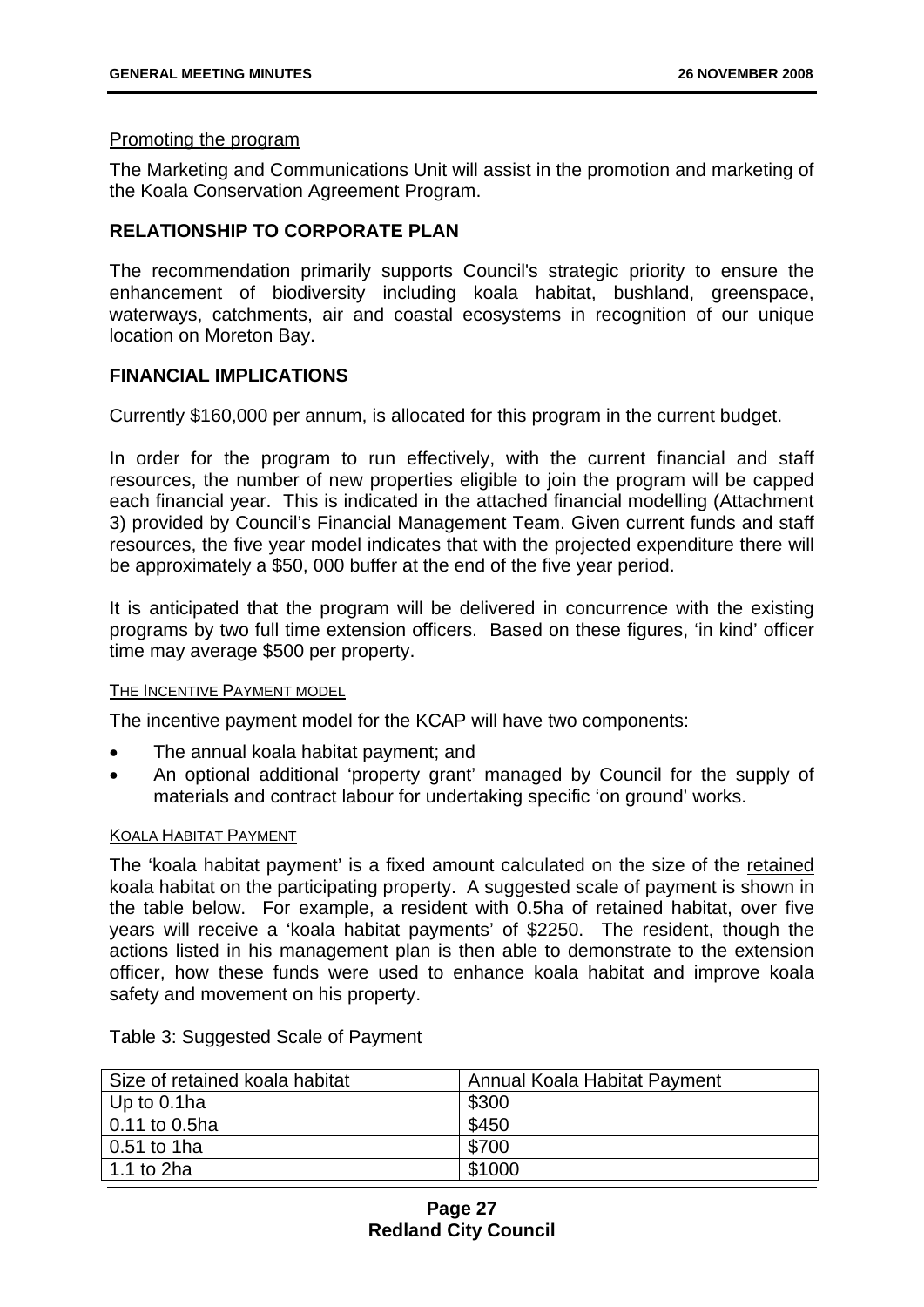| Size of retained koala habitat | Annual Koala Habitat Payment |
|--------------------------------|------------------------------|
| 2.1 to 5ha                     | \$1500                       |
| Greater than 5.1h              | \$2500                       |

#### PROPERTY GRANT

Specific works identified and prioritised in the management plan may require the allocation of a property grant over and above the annual 'koala habitat payments', for example:

- Removal of dangerous limbs on a koala food tree in order to retain the remaining tree;
- Removal and management of weeds that are inhibiting the growth of koala food trees;
- The planting of koala food trees:
- The construction of a compound to contain dogs but allow safe koala movement; or
- The adaptation of existing fencing to include fauna friendly design elements to allow the movement of koalas.

The payments for specific works will not be made directly to the participant. The money will be used by the extension officer to engage contractors or purchase goods through the Council requisition process. This ensures that the work is undertaken by certified contractors to the satisfaction of the extension officer.

#### **PLANNING SCHEME IMPLICATIONS**

Structure plans and master plans undertaken by Council will ensure koala protection measures are duly incorporated into statutory planning provisions. These provisions will be triggered by new development that subsequently takes place. It is important to recognise however that within structure plan areas, such as SE Thornlands a number of existing lots has been identified as having environmental values which are intended to remain in private ownership. Recognising these lots will have no opportunity to undertake further subdivision it is appropriate the new KCAP scheme should be available to these owners.

Redlands Planning Scheme should be reviewed where applicable, following the advice from Environmental Management, to ensure the various codes result in new reconfigurations that achieve the outcomes sought by the KCAP.

The Land Use Planning Group was consulted and it is considered that the outcome of recommendations in this report will not require any amendments to the Redlands Planning Scheme.

#### **CONSULTATION**

Consultation was undertaken with:

- Environmental Education, who are very supportive of the program;
- Marketing and Communication in relation to promotion of the program;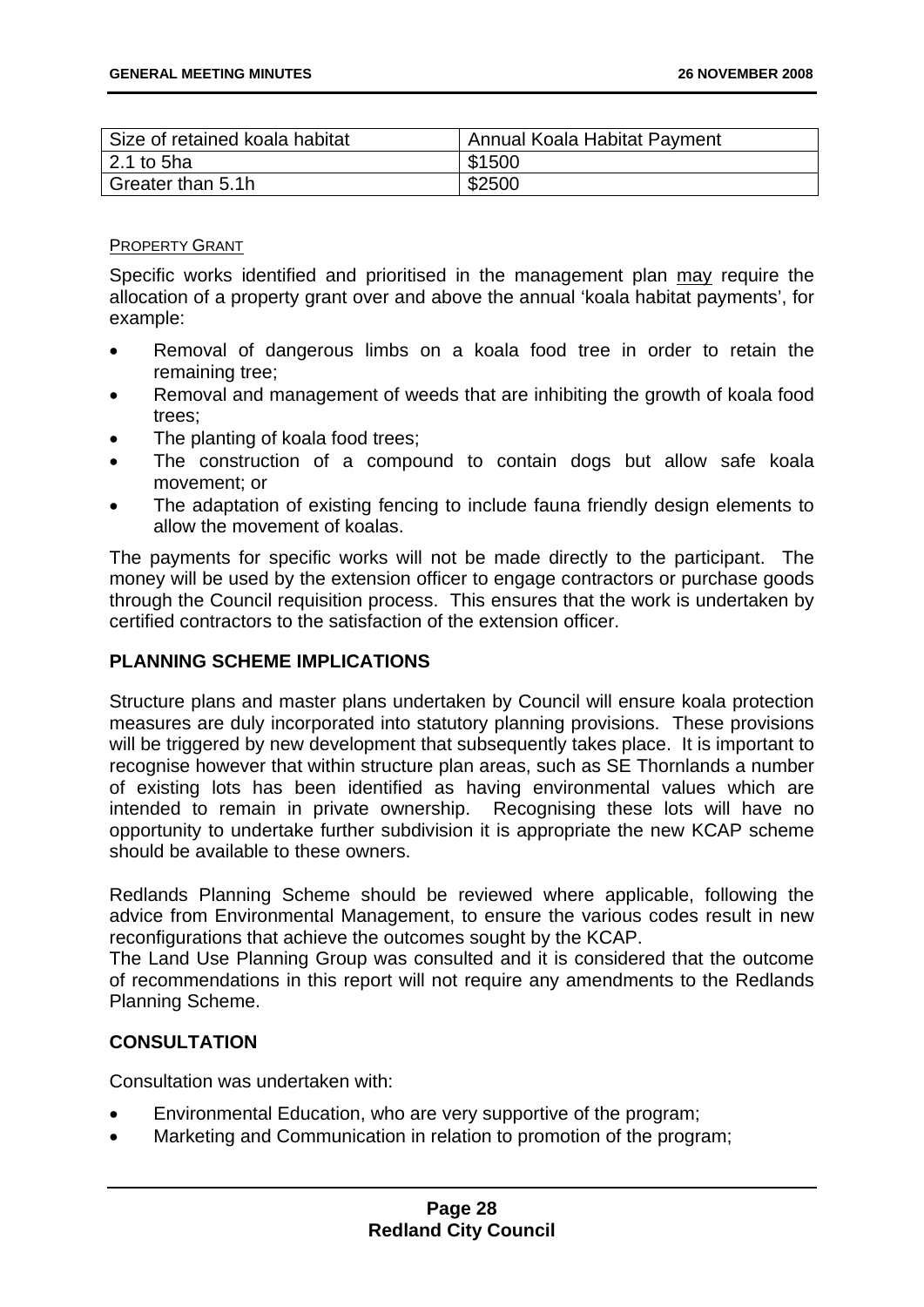- Land Use Planning provided advice in relation to the implications of town planning zoning on targeted properties;
- Legal Services have provided advice on the agreement and are satisfied with the document;
- Office of General Manager Customer Services who provided the economic modelling for the program; and
- Koala Action Group, who are generally supportive of the concept of the program.

#### **OPTIONS**

#### **PREFERRED**

That Council resolve as follows

- 1. To adopt the Koala Conservation Agreement Program, which includes the Koala Conservation Agreement (Attachment 2) and
- 2. To adopt the Koala Conservation Agreement Program Annual Incentive Payment Scheme based on the scale of payment (tabled below) for implementation on a pilot basis to 30 June 2009, and its continuation will be subject to further consideration by Council.
	- a. Up to 0.1 hectares of retained Koala Habitat: \$300
	- b. 0.11 to 0.5 hectares of retained Koala Habitat \$450
	- c. 0.51 to 1 hectare of retained Koala Habitat \$700
	- d. 1.1 to 2 hectares or retained Koala Habitat \$1000
	- e. 2.1 to 5 hectares of retained Koala Habitat \$1500
	- f. Greater than 5 hectares of retained Koala Habitat \$2500
- 3. To delegate authority to the Chief Executive Officer to sign the Koala Conservation Agreements on behalf of Council.

#### **ALTERNATIVE**

That Council resolve to adopt the Koala Conservation Agreement Program, which includes the Koala Conservation Agreement with a revised scale of payment as recommended by Council.

#### **OFFICER'S/COMMITTEE RECOMMENDATION**

That Council resolve as follows:

- 1. To adopt the Koala Conservation Agreement Program, which includes the Koala Conservation Agreement (Attachment 1);
- 2. To adopt the Koala Conservation Agreement Program Annual Incentive Payment Scheme based on the scale of payment (tabled below) for implementation on a pilot basis to 30 June 2009, and its continuation will be subject to further consideration by Council.
	- a) Up to 0.1 hectares of retained Koala Habitat: \$300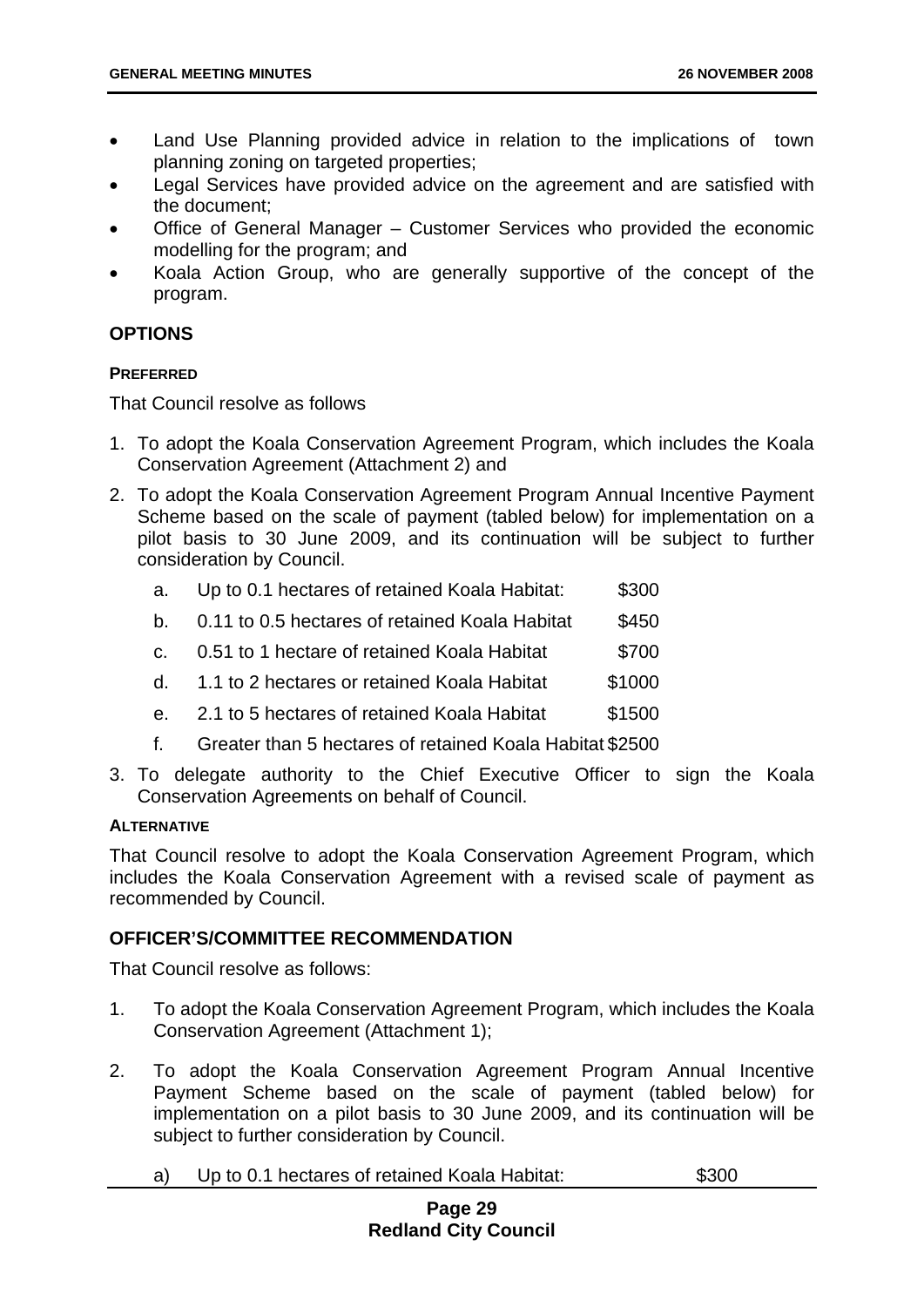| b) | 0.11 to 0.5 hectares of retained Koala Habitat    | \$450  |
|----|---------------------------------------------------|--------|
| C) | 0.51 to 1 hectare of retained Koala Habitat       | \$700  |
| d) | 1.1 to 2 hectares or retained Koala Habitat       | \$1000 |
| e) | 2.1 to 5 hectares of retained Koala Habitat       | \$1500 |
|    | Greater than 5 hectares of retained Koala Habitat | \$2500 |

3. To delegate authority to the Chief Executive Officer to sign the Koala Conservation Agreements on behalf of Council.

#### **PROPOSED MOTION**

| Moved by:    | Cr Murray   |
|--------------|-------------|
| Seconded by: | Cr Williams |

That this item be deferred until a further report be brought forward to include the bulk of the properties in the urban areas.

On being put to the vote the motion was LOST.

A division was called for.

Crs Reimers, Murray, Williams and Dowling voted in the affirmative.

Crs Townsend, Elliott, Bowler, Henry, Ogilvie, Boglary and Hobson voted in the negative.

The motion was declared by the Mayor as LOST.

#### **COUNCIL RESOLUTION**

| Moved by:    | <b>Cr Bowler</b> |
|--------------|------------------|
| Seconded by: | Cr Henry         |

**That Council resolve as follows:** 

- **1. To adopt the Koala Conservation Agreement Program, which includes the Koala Conservation Agreement (Attachment 1);**
- **2. To adopt the Koala Conservation Agreement Program Annual Incentive Payment Scheme based on the scale of payment (tabled below) for implementation on a pilot basis to 30 June 2009, and its continuation will be subject to further consideration by Council.**

| a) | Up to 0.1 hectares of retained Koala Habitat:     | \$300  |
|----|---------------------------------------------------|--------|
|    | b) 0.11 to 0.5 hectares of retained Koala Habitat | \$450  |
|    | c) 0.51 to 1 hectare of retained Koala Habitat    | \$700  |
|    | d) 1.1 to 2 hectares or retained Koala Habitat    | \$1000 |
|    | e) 2.1 to 5 hectares of retained Koala Habitat    | \$1500 |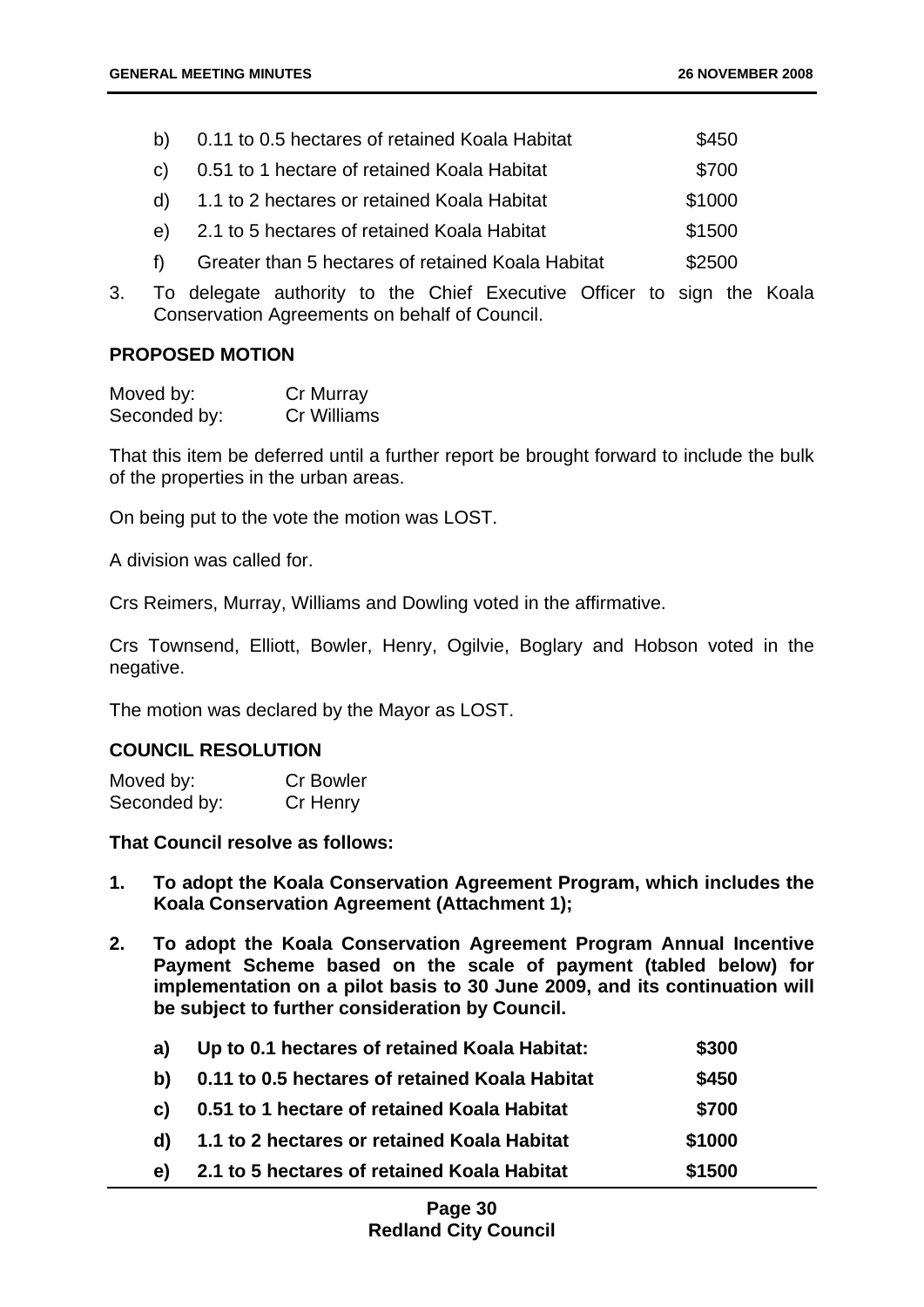**f) Greater than 5 hectares of retained Koala Habitat \$2500** 

#### **3. To delegate authority to the Chief Executive Officer to sign the Koala Conservation Agreements on behalf of Council.**

#### **CARRIED**

A division was called for.

Crs Townsend, Elliott, Bowler, Henry, Ogilvie, Boglary and Hobson voted in the affirmative.

Crs Reimers, Murray, Williams and Dowling voted in the negative.

The motion was declared by the Mayor as **CARRIED**.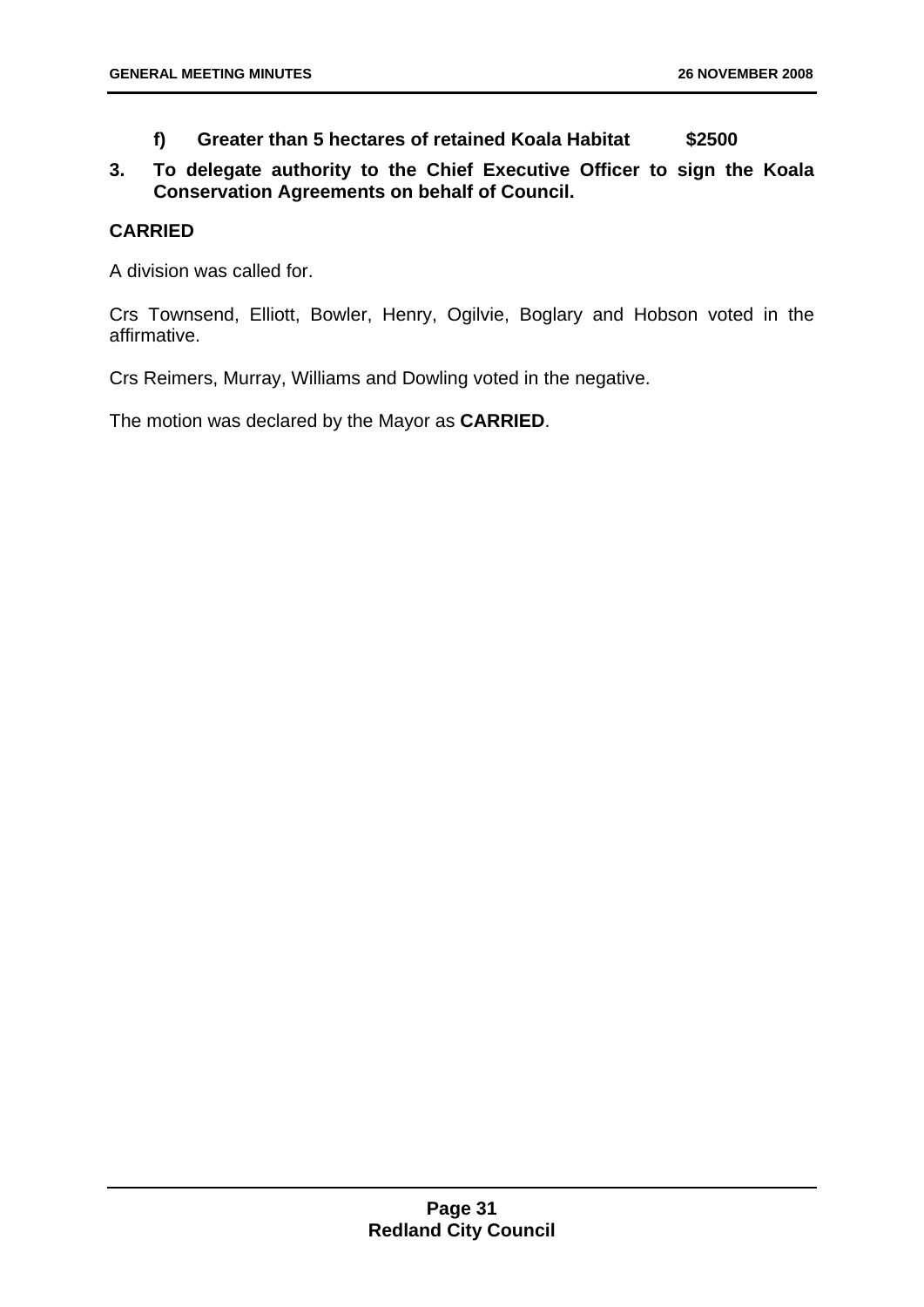### **10.3 GENERAL BUSINESS**

### **10.3.1 PARKING AND TRANSPORT ISSUES**

#### • **Cr Henry**

As a means of addressing parking and transport problems, particularly in respect to the Bay Islands, that officers investigate, prepare and present a report on various means of implementing a car sharing program.

On being put to the vote, the motion was LOST.

### **COMMITTEE RECOMMENDATION/ COUNCIL RESOLUTION**

| Moved by:    | Cr Murray         |
|--------------|-------------------|
| Seconded by: | <b>Cr Dowling</b> |

#### **That the general business item be noted.**

### **CARRIED**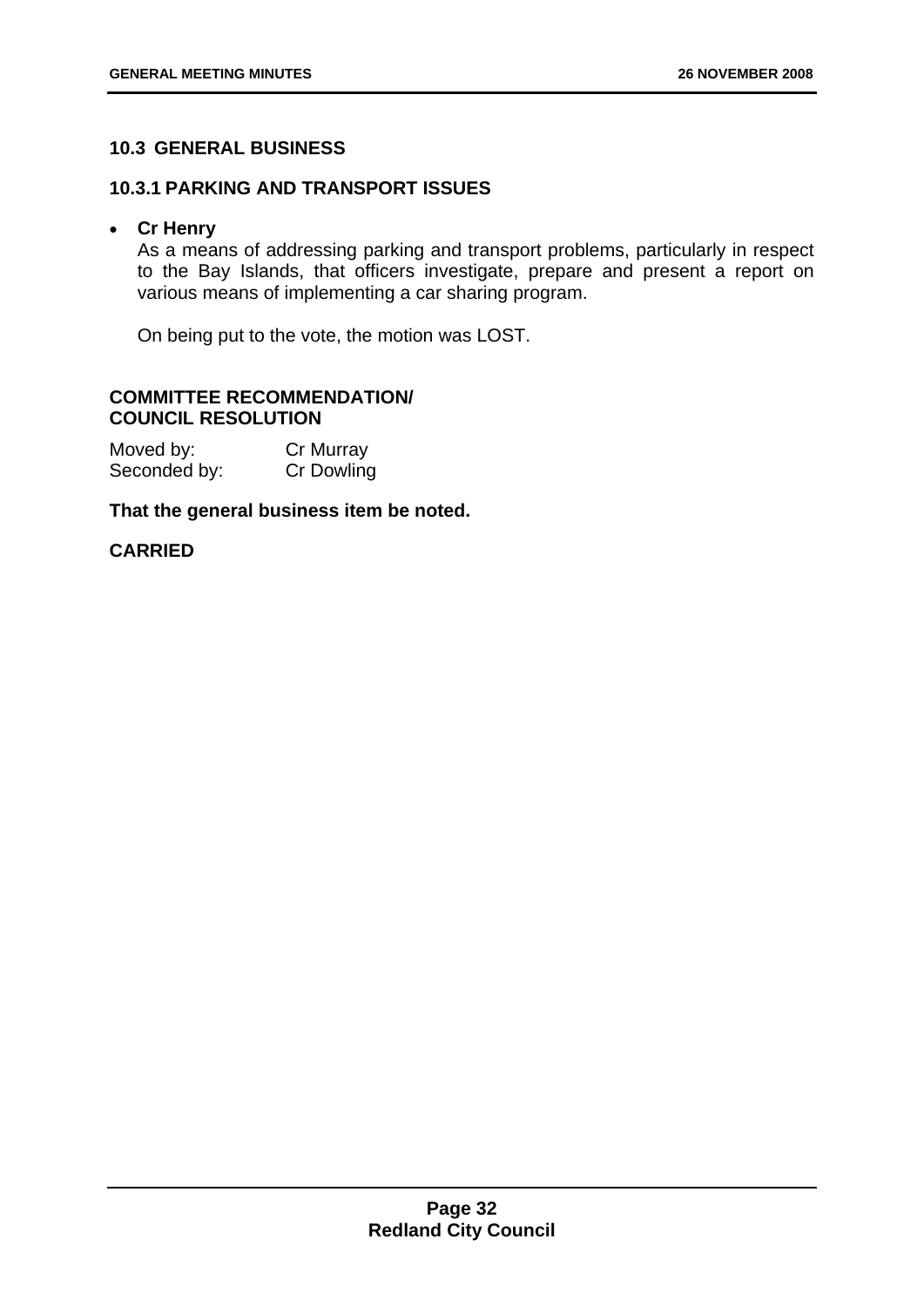# **11 REDLAND WATER AND WASTE COMMITTEE 18/11/08 - RECEIPT AND ADOPTION OF REPORT**

| Moved by:    | Cr Henry           |
|--------------|--------------------|
| Seconded by: | <b>Cr Townsend</b> |

That the following Redland Water and Waste Committee Report of 18 November 2008 be received.

CARRIED

#### **DECLARATION OF OPENING**

Cr Henry declared the meeting open at 2.02 pm.

#### **RECORD OF ATTENDANCE AND LEAVE OF ABSENCE**

| <b>Members Present</b>   |                                                          |
|--------------------------|----------------------------------------------------------|
| Cr D Henry               | <b>Chair and Councillor Division 3</b>                   |
| Cr W Boglary             | <b>Councillor Division 1</b>                             |
| Cr C Ogilvie             | <b>Councillor Division 2</b>                             |
| Cr P Dowling             | <b>Councillor Division 4</b>                             |
| Cr B Townsend            | <b>Councillor Division 5</b>                             |
| Cr T Bowler              | Deputy Mayor and Councillor Division 6                   |
| <b>Cr M Elliott</b>      | <b>Councillor Division 7</b>                             |
| Cr K Reimers             | <b>Councillor Division 8</b>                             |
| Cr K Williams            | Councillor Division 9 Entered at 2.07 pm                 |
| Cr H Murray              | <b>Councillor Division 10</b>                            |
| <b>Committee Manager</b> |                                                          |
| Mr G Soutar              | General Manager Redland Water & Waste                    |
| <b>Officers</b>          |                                                          |
| Mr G Stevenson PSM       | <b>Chief Executive Officer</b>                           |
| Ms E Bray                | <b>Manager Customer Service and Business Performance</b> |
| Mr B Taylor              | <b>Manager Treatment Operations</b>                      |
| Mr J Frew                | Roads and Drainage Services Manager                      |
| Ms S Carseldine          | Service Manager Business Performance                     |
| Mr K Maguire             | Service Manager Water Reticulation                       |
| <b>Minutes</b>           |                                                          |
| Mrs J Thomas             | Corporate Meetings & Registers Officer                   |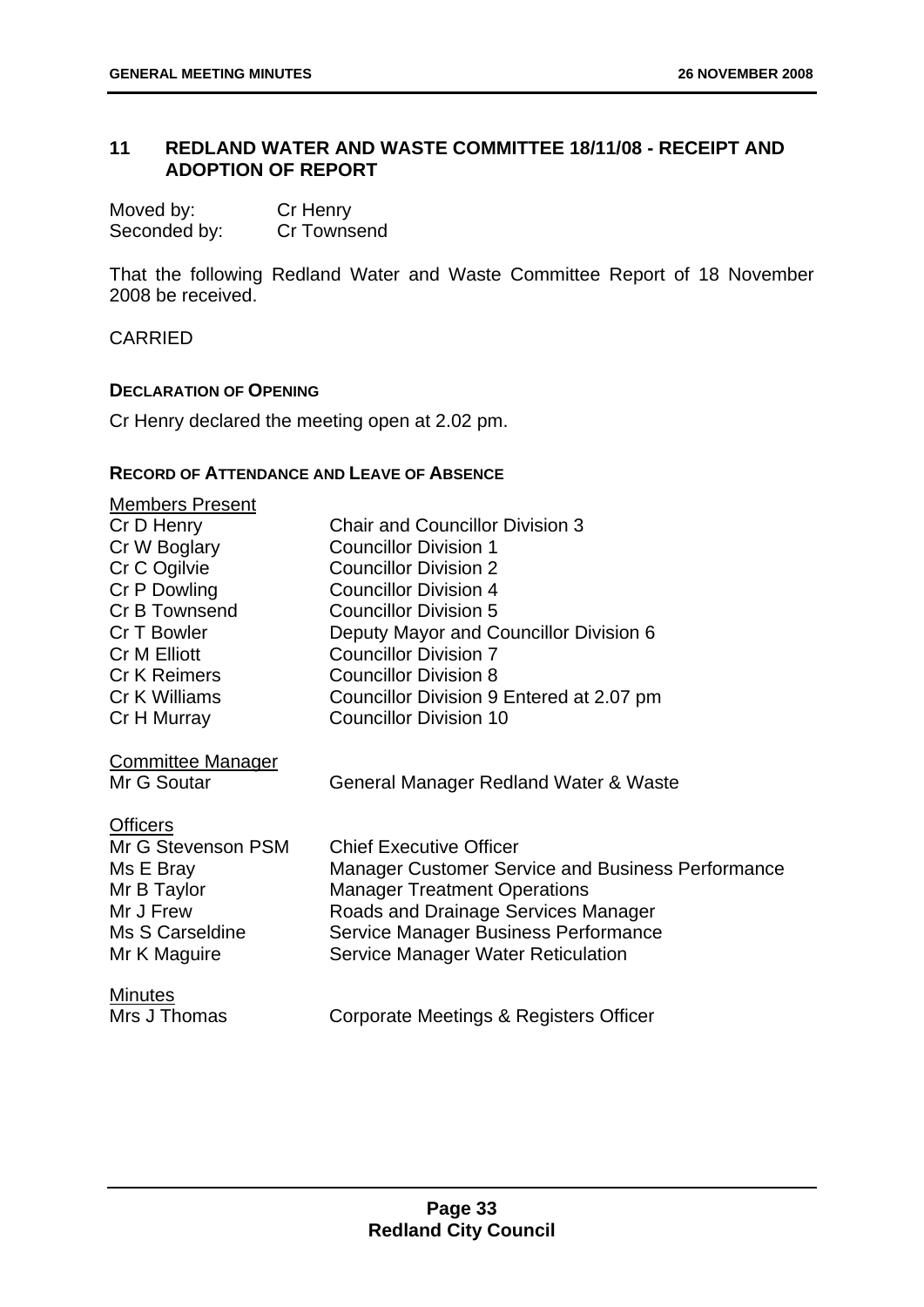#### **LEAVE OF ABSENCE**

| Moved by:    | <b>Cr Elliott</b> |
|--------------|-------------------|
| Seconded by: | <b>Cr Reimers</b> |

That leave of absence from today's meeting be approved for Cr M Hobson, Mayor, who is attending the Inaugural Meeting of the Australian Council of Local Government in Canberra.

### CARRIED

**PUBLIC PARTICIPATION AT MEETING**

Nil

**DECLARATION OF INTEREST**

Nil

### **MOTION TO ALTER THE ORDER OF BUSINESS**

Nil

[The following is a record of councilor attendance at this committee meeting: Cr Elliott left the meeting at 2.31 pm (during item 1.1); Cr Boglary left the meeting at 2.59 pm (during item 1.1)]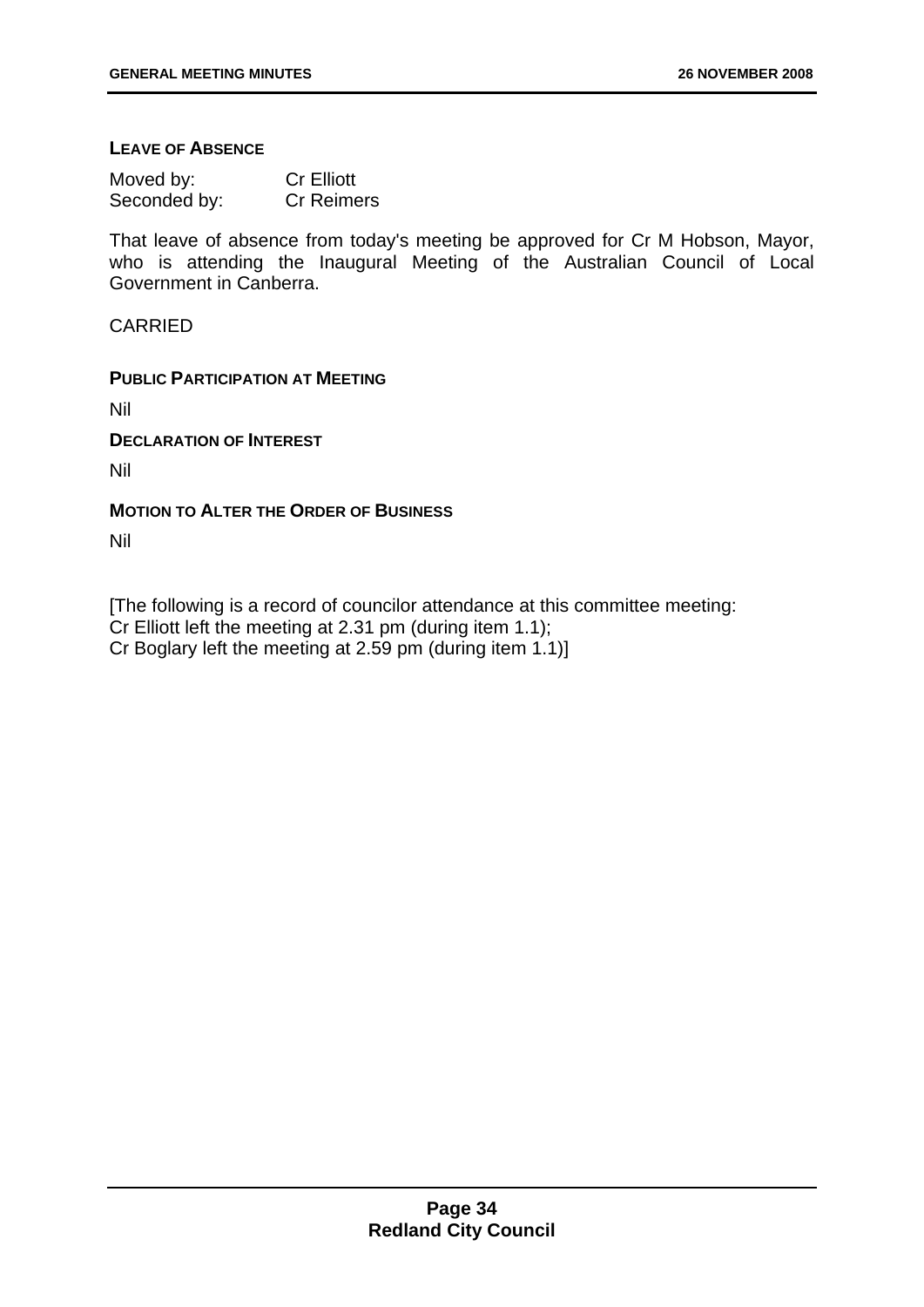### **11.1 REDLAND WATER AND WASTE**

#### **11.1.1 REDLAND WATER & WASTE COUNCIL BUSINESS UNIT REPORT - OCTOBER 2008**

| <b>Dataworks Filename:</b>       | <b>WW Redland Water &amp; Waste Committee</b><br><b>WM Redland Water &amp; Waste Committee</b><br>WS Redland Water & Waste Committee                                                                                               |
|----------------------------------|------------------------------------------------------------------------------------------------------------------------------------------------------------------------------------------------------------------------------------|
| <b>Attachments:</b>              | <b>Business Unit Report Water &amp; Wastewater -</b><br><b>October 2008</b><br><b>Appendix A – Wastewater Treatment Plants</b><br><b>Supplementary Performance Information</b><br><b>Business Unit Report Waste - October 2008</b> |
| <b>Responsible Officer Name:</b> | <b>Gary Soutar</b><br><b>General Manager, Redland Water &amp; Waste</b>                                                                                                                                                            |
| <b>Author Name:</b>              | <b>Gary Soutar</b><br><b>General Manager, Redland Water &amp; Waste</b>                                                                                                                                                            |

#### **EXECUTIVE SUMMARY**

The Redland Water & Waste (RWW) Council Business Unit report is presented to Council for noting. The report provides the business unit's performance for the month of October 2008 and covers financial and non-financial indicators for water, wastewater and waste.

It is expected that most of the time the report findings will be "business as usual". Where exceptions occur, these will be highlighted.

The report provides a regular opportunity for Council to consider the performance of RWW and to respond to any exceptional reporting.

Council is provided with the option to accept the report or, accept it and request additional information or a review of performance.

### **PURPOSE**

To report on the ongoing performance of the business unit against key performance indicators (KPIs).

### **BACKGROUND**

RWW's performance plan identifies KPIs for which performance targets have been agreed with Council. Reporting is done each month through the RWW Committee.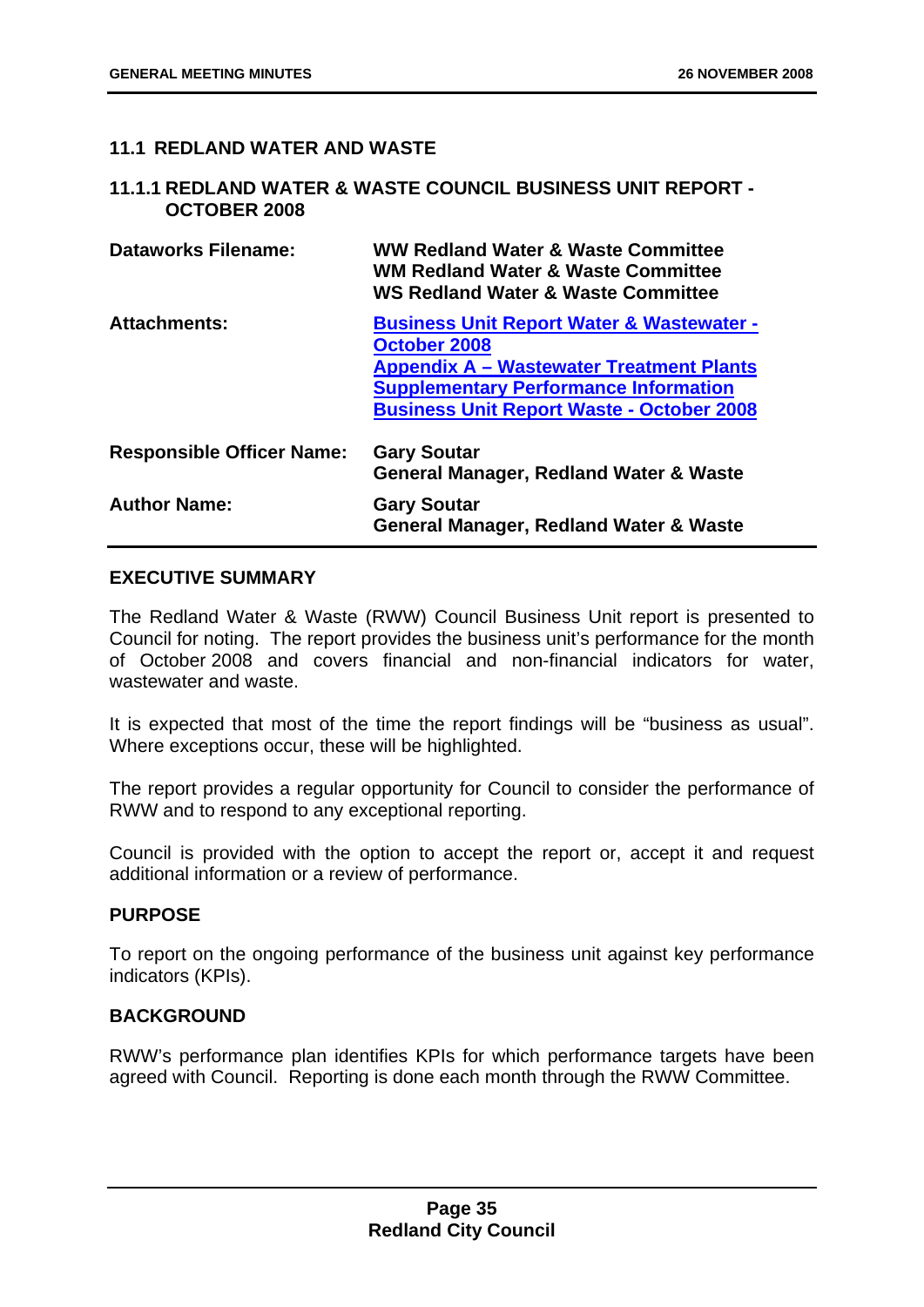# **ISSUES**

The report is provided to Council as a means of monitoring the performance of RWW for the activities of water, wastewater and waste.

The first part of the report comprises a "snapshot" of the business unit's achievement in meeting KPIs (year-to-date) and financial report card.

The report then provides specific financial report and commentary, capital expenditure (graphically) and a detailed customer overview.

The main body of the report focuses on actual levels of achievement against the KPIs for the month. Where exceptions have occurred and targets not met, an explanation is given as well as action taken to improve performance.

The report closes with a summary of the major issues for each group during the month.

#### **RELATIONSHIP TO CORPORATE PLAN**

The recommendation primarily supports Council's strategic priority to provide and maintain water, wastewater and waste services to sustain our community.

Providing this report also supports Council's Governance strategic priority to provide a clear organisational direction supported by effective leadership and a framework of policies, plans and strategies that are responsive to the community's needs and which promote accountable and ethical standards of practice.

#### **FINANCIAL IMPLICATIONS**

There are no direct financial implications resulting from this report. Financial implications may result where Council requests a performance review or requests an increase in performance standards.

#### **CONSULTATION**

Consultation has occurred with:

- Manager Customer Service & Business Performance, RWW;
- Manager Treatment Operations, RWW; and
- Senior Advisor, Financial Management, RWW.

#### **OPTIONS**

#### **PREFERRED**

That Council resolve to accept the Redland Water & Waste Council business unit report for October 2008, as presented in the attachment.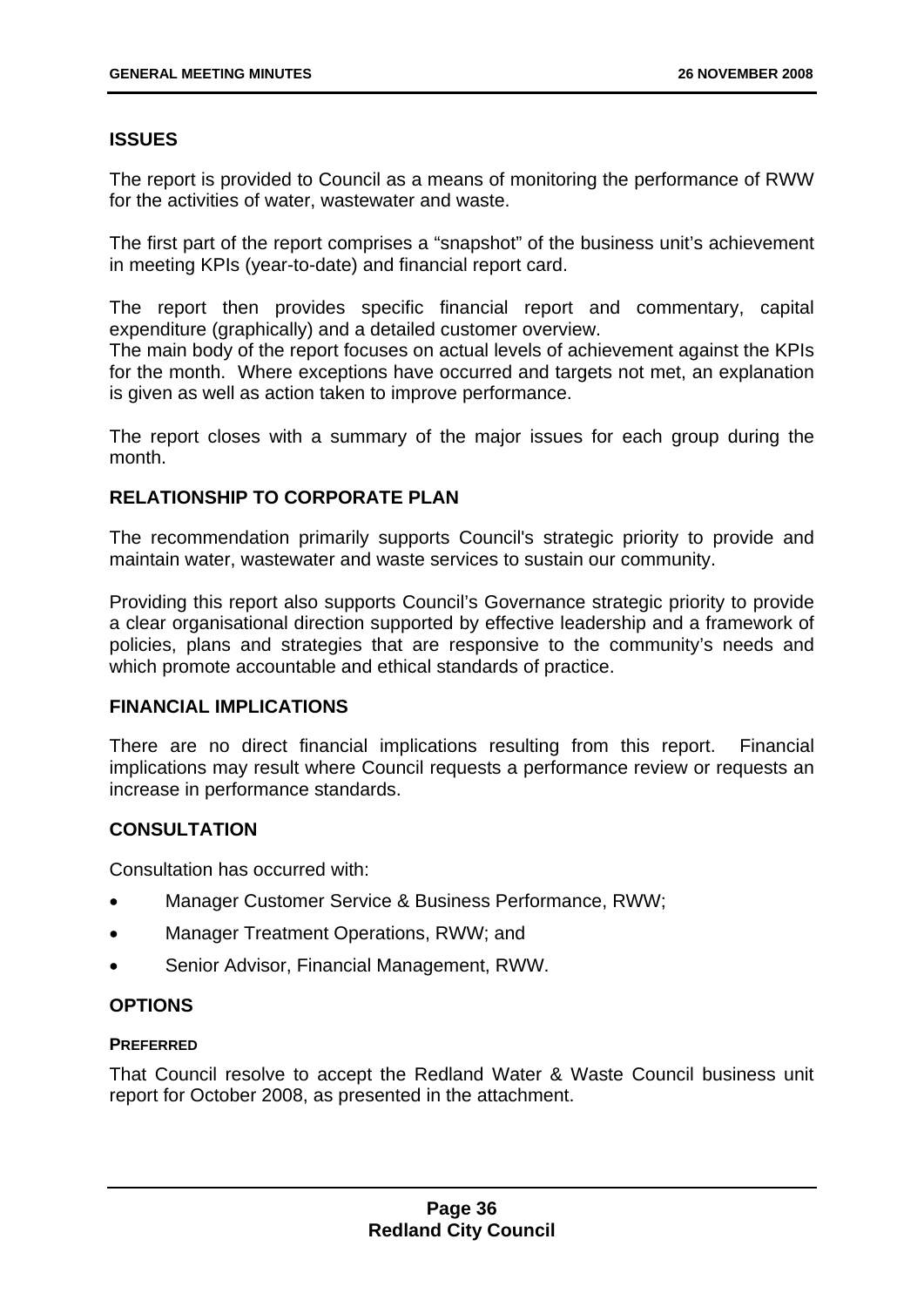#### **ALTERNATIVE**

That Council accepts the report and requests additional information or a review of performance.

### **OFFICER'S/COMMITTEE RECOMMENDATION/ COUNCIL RESOLUTION**

Moved by: Cr Henry Seconded by: Cr Reimers

**That Council resolve to accept the Redland Water & Waste Council Business Unit Report for October 2008, as presented in the attachment.** 

**CARRIED**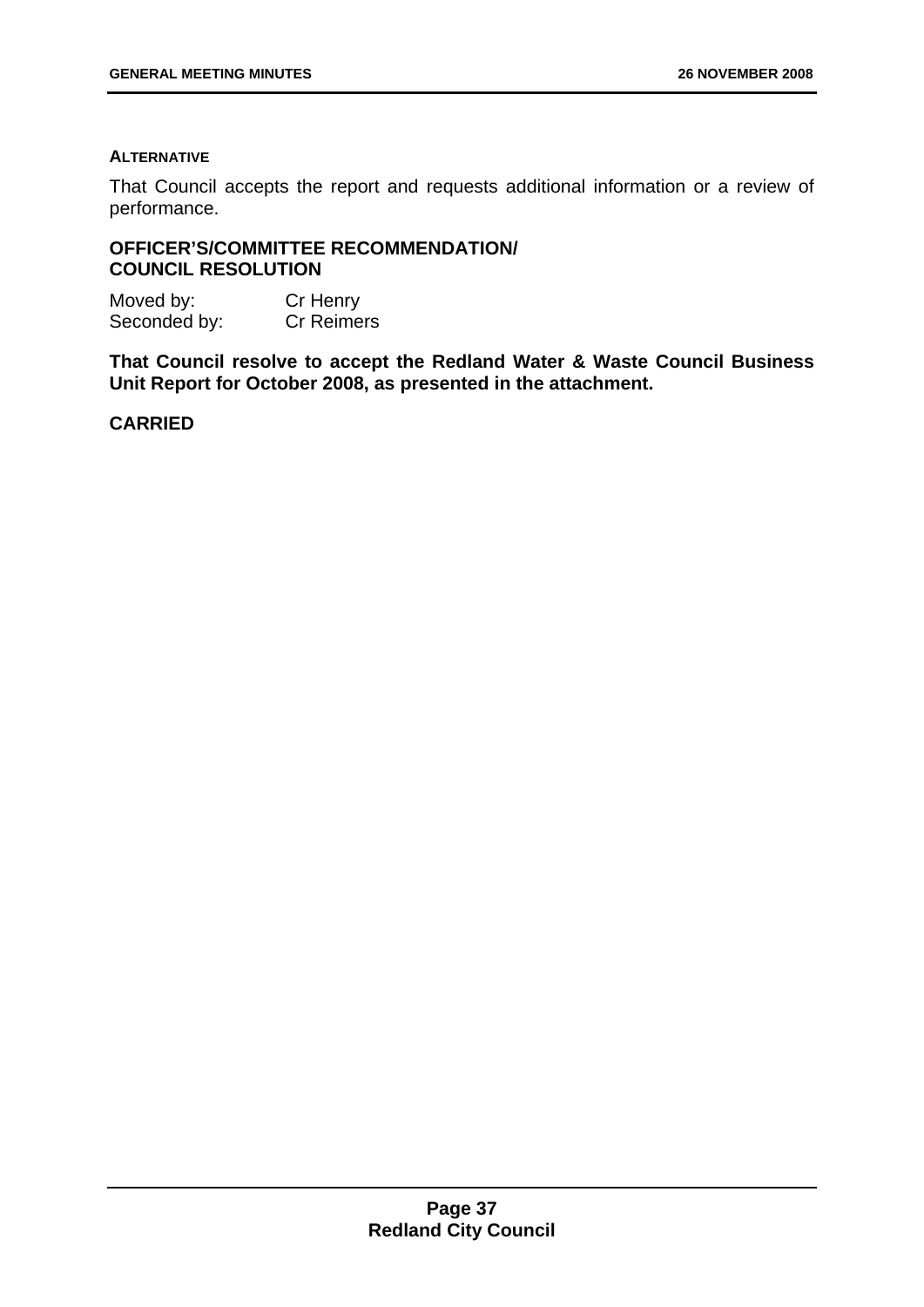### **11.1.2 MEDIUM LEVEL WATER RESTRICTIONS**

| <b>Dataworks Filename:</b>       | <b>WS Water Restrictions - General</b>                                                                      |
|----------------------------------|-------------------------------------------------------------------------------------------------------------|
| <b>Attachments:</b>              | <b>Attach 1 – QWC Medium Level Water Restrictions</b><br><b>Attach 2 - Differences between Restrictions</b> |
| <b>Responsible Officer Name:</b> | <b>Eleanor Bray</b><br><b>Manager Customer Service &amp; Business</b><br><b>Performance</b>                 |
| <b>Author Name:</b>              | <b>Eleanor Bray</b><br><b>Manager Customer Service &amp; Business</b><br><b>Performance</b>                 |

#### **EXECUTIVE SUMMARY**

Redland City Council (RCC) has been advised by the Queensland Water Commission (QWC) that it intends to commence medium level restrictions within Redland City from 30 March 2009. Residents will be allowed to hose for 2 allocated periods of 30 minutes duration each week. Businesses will have up to 9 months to install fixtures and fittings to gain compliance with restrictions. In addition, the residential excessive water user program will commence 1 January 2010 giving Council time to plan for necessary resources to run the program.

### **PURPOSE**

The purpose of this report is to provide Council with information on medium level restrictions which will affect residents and businesses within Redland City.

#### **BACKGROUND**

RCC is currently on level 2 water restrictions, sitting outside the QWC restriction area within south-east Queensland (SEQ), while other Councils in SEQ are on QWC high level water restrictions.

Redland City will be connected to the SEQ water grid by 31 December 2008 through the eastern pipeline interconnector (EPI). Redland City will then be part of the regional water network and, as such, QWC will align Redlands with common regional water restrictions.

#### **ISSUES**

A detailed comparison on RCC level 2 restrictions and QWC medium level restrictions is provided in attachment 2. Full QWC medium level restrictions are provided in attachment 1. Detailed below are key items relating to the introduction of medium level restrictions.

#### RESIDENTIAL REQUIREMENTS

• Targets an average residential consumption of 200 litres per person per day;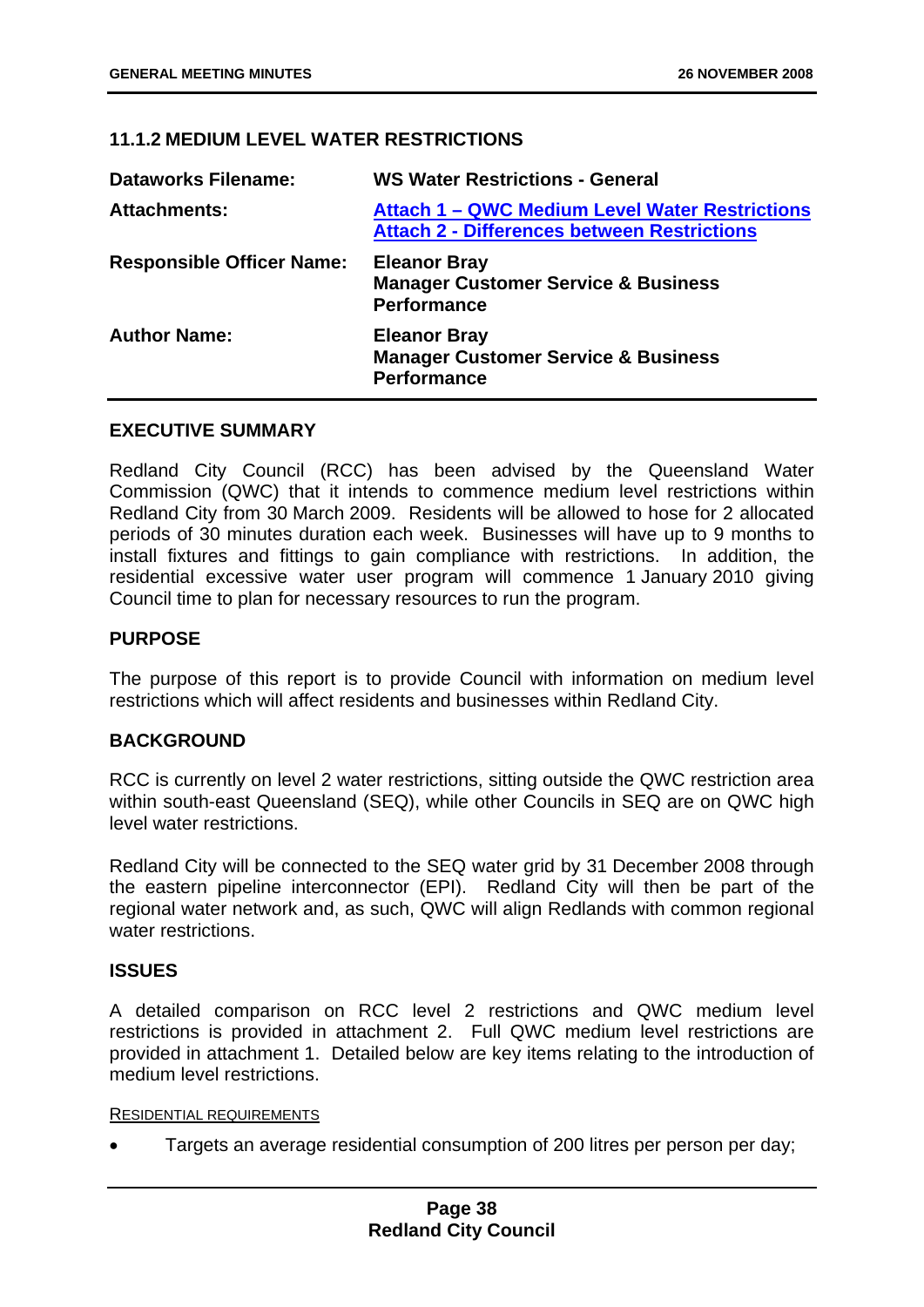- Allows residents to hose or efficiently sprinkle in 2 allocated periods of 30 minutes duration each week;
- Bucket watering on any day between 4pm and 8am;
- Bucket use for cleaning purposes is unrestricted;
- Pool owners required to have water efficiency measures;
- Residential excessive water users program to be implemented by January 2010.

#### BUSINESS REQUIREMENTS

- WEMPS must achieve a 25% water saving from 30 November 2009;
- Businesses over 1ML per year must install water efficient taps, fittings and urinals by 30 October 2009;
- Mobile commercial operators must be trained and registered by 1 January 2010.

#### **COMMUNICATIONS**

QWC is planning to commence a communication campaign in late November 2008 and seek assistance from Council.

In addition to this campaign by QWC, it is important to provide information and advice to Council residents to reduce confusion and prevent administration costs. Based on previous restriction changes, it is recommended that Council undertake a direct mail out to residents as well as Council's own media campaign to provide a mechanism to control communication messages.

#### REPORTING AND COMPLIANCE

As part of the QWC water restrictions, Council has additional reporting obligations on a weekly and monthly basis. This reporting feeds into QWC's monthly water report, released publicly every month detailing all SEQ councils' performance.

Council has already funded a full-time compliance officer position to support the enforcement of water restrictions. Additional compliance resources are not anticipated at this stage, but may need to be reviewed for the 2009/10 budget.

# **RELATIONSHIP TO CORPORATE PLAN**

The recommendation primarily supports Council's strategic priority to provide and maintain water and support the provision of infrastructure.

#### **FINANCIAL IMPLICATIONS**

• The implementation of QWC medium level restrictions will require additional administration resources to manage registrations and water efficiency management plans (WEMPs). A level 2 administration officer would be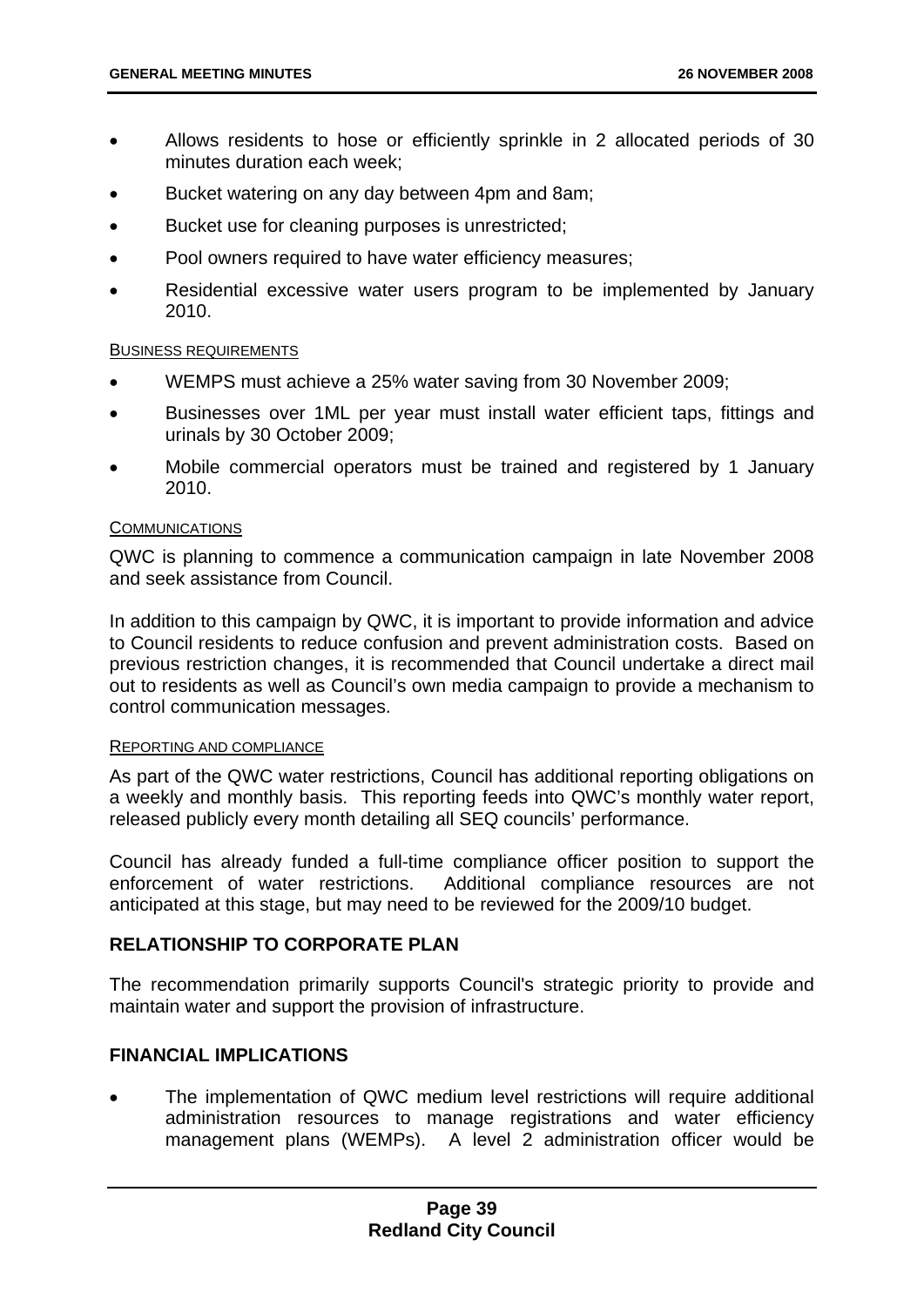required to assist in this restriction administration and reporting, at an annual approximate cost of \$60,000 from January 2009.

- The introduction of the residential excessive water users program would require the development of a new system. A detailed system specification would need to be developed through the engagement of a business analyst to determine implementation costs. The estimated costs of a business analyst would be between \$10,000 and \$12,000.
- A communication campaign to inform residents of changes in restrictions would need to commence in March with local media advertising, direct mail outs and website updates. This would be followed by a targeted campaign to businesses to inform them of their new obligations. Approximate costs would be \$45,000-\$50,000.

#### **PLANNING SCHEME IMPLICATIONS**

The Land Use Planning Group was not consulted and it is considered that the outcome of recommendations in this report will not require any amendments to the Redlands Planning Scheme.

#### **CONSULTATION**

• General Manager Redland Water & Waste.

#### **OFFICER'S/COMMITTEE RECOMMENDATION/ COUNCIL RESOLUTION**

| Moved by:    | Cr Henry          |
|--------------|-------------------|
| Seconded by: | <b>Cr Reimers</b> |

**That Council resolve to note the proposed introduction of Queensland Water Commission medium level restrictions on 30 March 2009.** 

#### **CARRIED**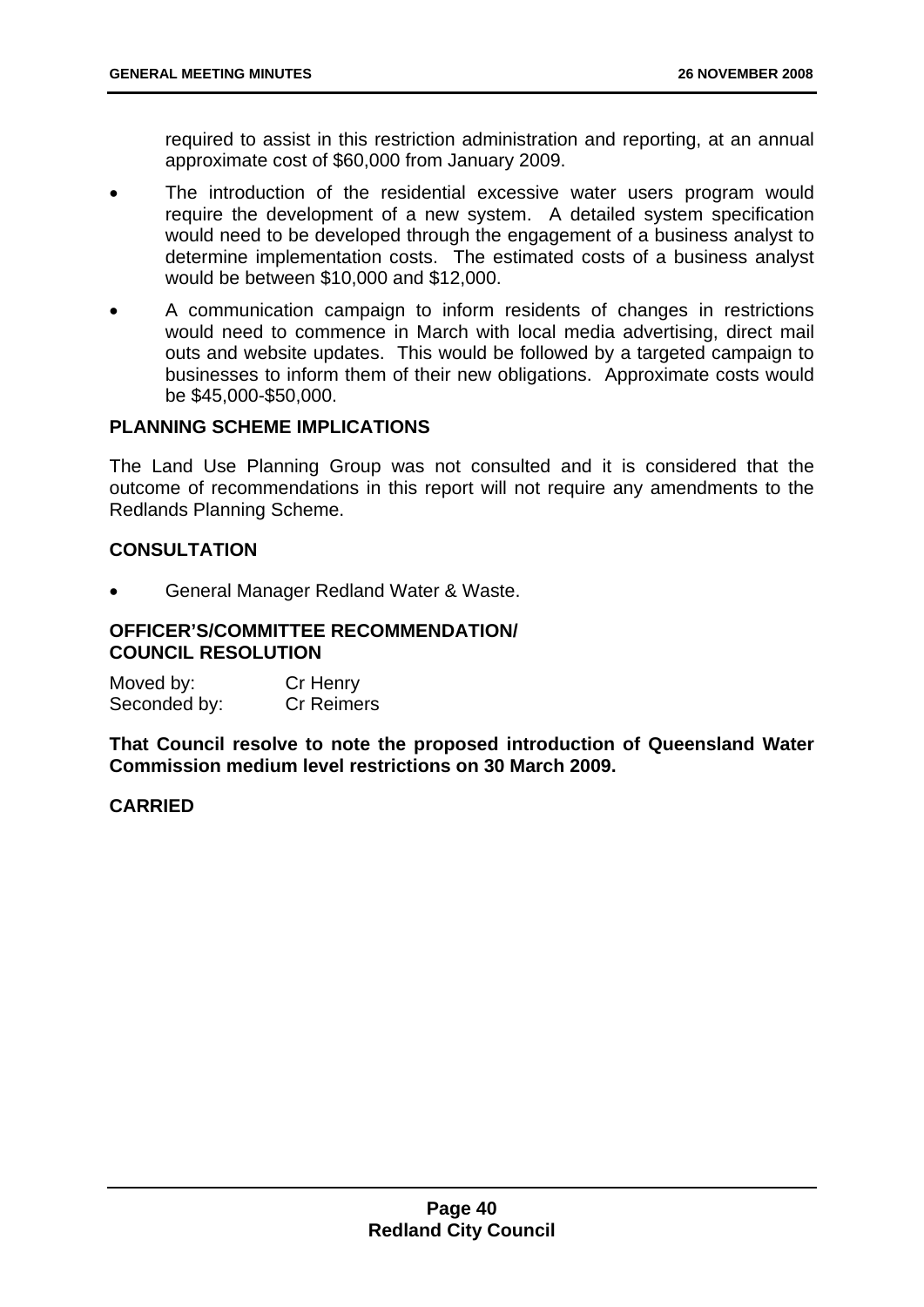# **12 PLANNING & POLICY COMMITTEE 19/11/08 - RECEIPT AND ADOPTION OF REPORT**

| Moved by:    | Cr Ogilvie |
|--------------|------------|
| Seconded by: | Cr Boglary |

That the following Planning & Policy Committee Report of 19 November 2008 be received.

### CARRIED

#### **DECLARATION OF OPENING**

Cr Ogilvie declared the meeting open at 9.05 am.

#### **RECORD OF ATTENDANCE AND LEAVE OF ABSENCE**

| <b>Members Present</b>   |                                                     |
|--------------------------|-----------------------------------------------------|
| Cr H Murray              | <b>Chair and Councillor Division 10</b>             |
| Cr M Hobson PSM          | Mayor                                               |
| Cr W Boglary             | <b>Councillor Division 1</b>                        |
| Cr C Ogilvie             | <b>Councillor Division 2</b>                        |
| Cr D Henry               | <b>Councillor Division 3</b>                        |
| Cr P Dowling             | <b>Councillor Division 4</b>                        |
| Cr B Townsend            | <b>Councillor Division 5</b>                        |
| Cr T Bowler              | Deputy Mayor & Councillor Division 6                |
| <b>Cr M Elliott</b>      | <b>Councillor Division 7</b>                        |
| <b>Cr K Reimers</b>      | <b>Councillor Division 8</b>                        |
| <b>Committee Manager</b> |                                                     |
| Mr G Underwood           | <b>General Manager Planning and Policy</b>          |
| <b>Officers</b>          |                                                     |
| Mr G Stevenson PSM       | <b>Chief Executive Officer</b>                      |
| Mr L Smith               | <b>Acting General Manager Customer Services</b>     |
| Ms R Bonnin              | <b>Manager Community and Social Planning</b>        |
| Ms J Spokes              | Senior Adviser - Cultural Services                  |
| Mr W Dawson              | <b>Manager Land Use Planning</b>                    |
| Mr S Hill                | Principal Advisor Local Area and Strategic Planning |
| Mr A Burgess             | <b>Manager Economic Development</b>                 |
| Mr J Sommer              | <b>Tourism Development Coordinator</b>              |
| <b>Minutes</b>           |                                                     |
| Mrs J Thomas             | Corporate Meetings & Registers Officer              |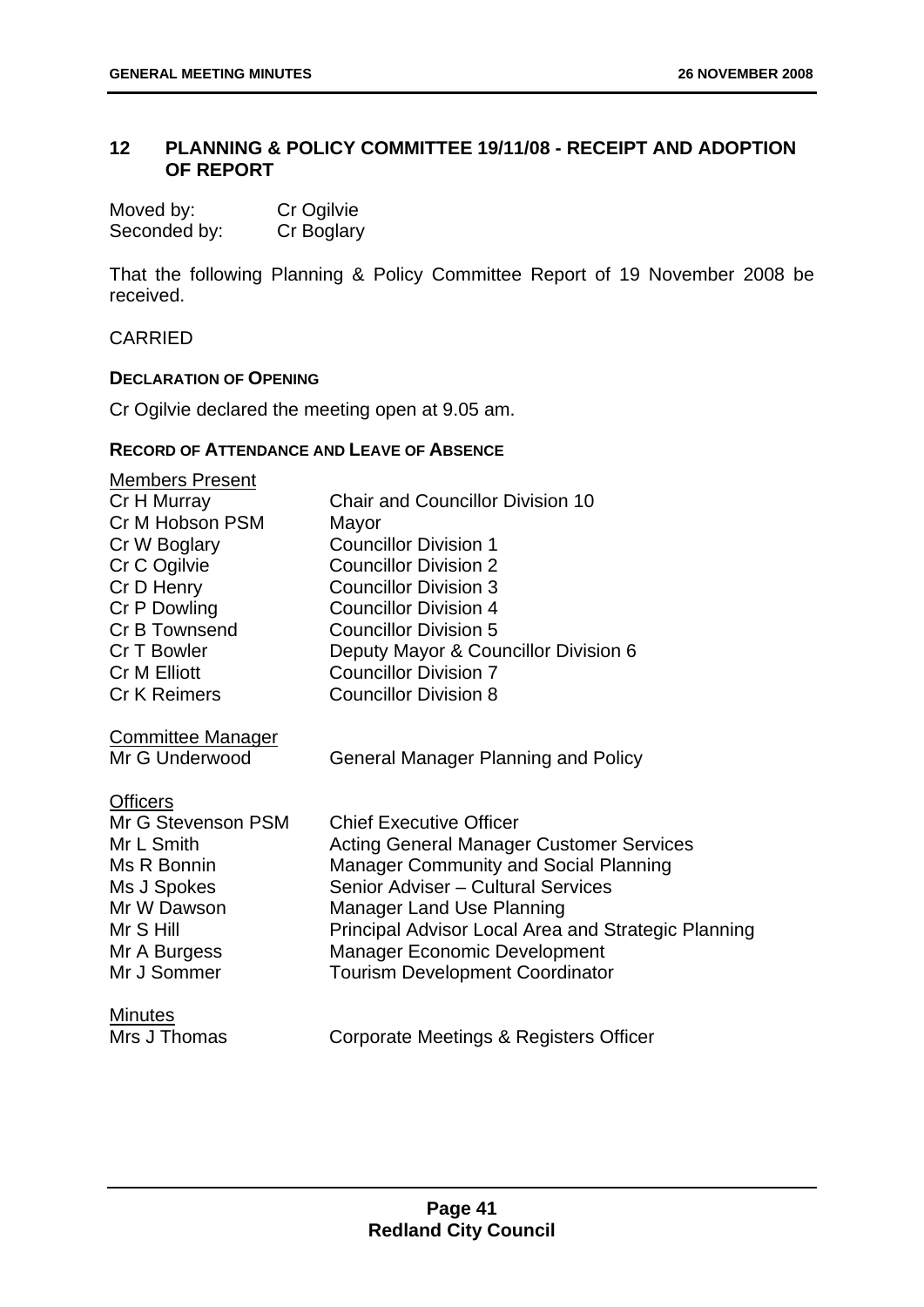#### **LEAVE OF ABSENCE**

| Moved by:    | <b>Cr Townsend</b> |
|--------------|--------------------|
| Seconded by: | Cr Murray          |

That leave of absence from today's meeting be approved for Cr K Williams.

# CARRIED

#### **PUBLIC PARTICIPATION AT MEETING**

| Moved by:    | <b>Cr Elliott</b> |
|--------------|-------------------|
| Seconded by: | Cr Townsend       |

That the meeting be adjourned to allow for a public participation segment.

# CARRIED

- 1. Ms N Olsson, Secretary of Russell Island Association, addressed Committee in relation to the Redland Bay Centre and Foreshore Master Plan;
- 2. Mr R Harris, President of the Macleay Island Progress Association, addressed Committee in relation to the Redland Bay Centre and Foreshore Master Plan;
- 3. Mr C Lambert, Town Planning & Development Consultant, on behalf of the May family, addressed Committee in relation to the South-east Thornlands Structure Plan;
- 4. Ms C May, Thornlands, addressed Committee in relation to the South-east Thornlands Structure Plan; and
- 5. Ms L Roberts, Koala Action Group and Eprapah Creek Catchment Landcare Association. addressed Committee in relation to the South-east Thornlands Structure Plan.

Moved by: Cr Elliott Seconded by: Cr Henry

That the meeting resume.

# CARRIED

#### **DECLARATION OF INTEREST**

Cr Dowling declared a conflict of interest in item 2.1 *Public Notification of the South-East Thornlands Structure Plan,* in relation to s.246A (6) of the *Local Government Act 1993* – "private interest includes both pecuniary and non-pecuniary interests, and may include having received a donation to be used for electoral purposes". Cr Dowling remained in the Chamber for discussion and decision on this item, voting in the negative.

#### **MOTION TO ALTER THE ORDER OF BUSINESS**

Nil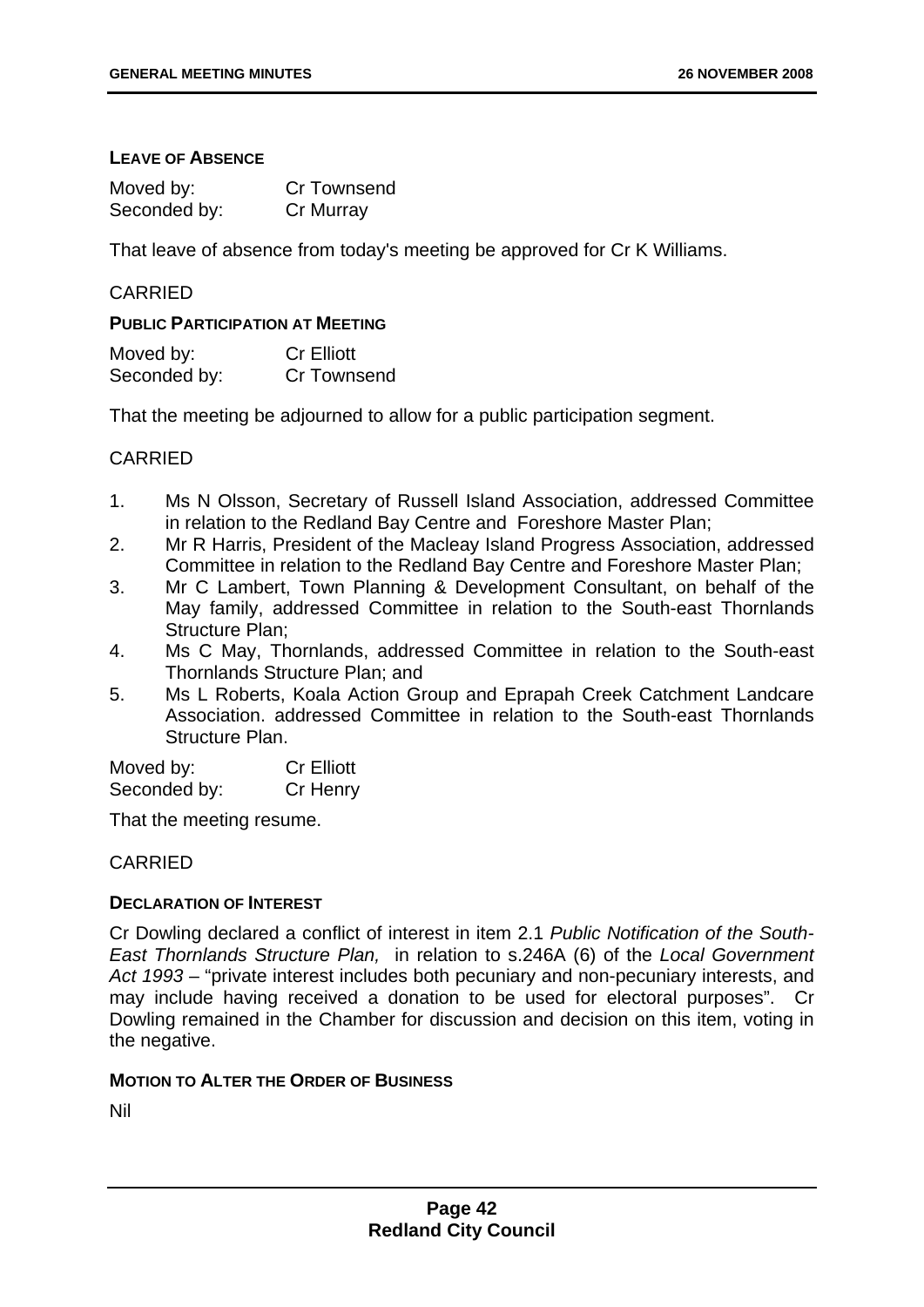[The following is a record of councillor attendance at this committee meeting:

Cr Reimers left the meeting at 10.35 am (during item 2.1) and returned at 10.53 am (during item 3.1);

Cr Ogilvie vacated the Chair and left the Chamber at 10.52 am (during item 3.1); Cr Hobson presided;

Cr Ogilvie resumed the Chair at 10.54 am (during item 3.1)]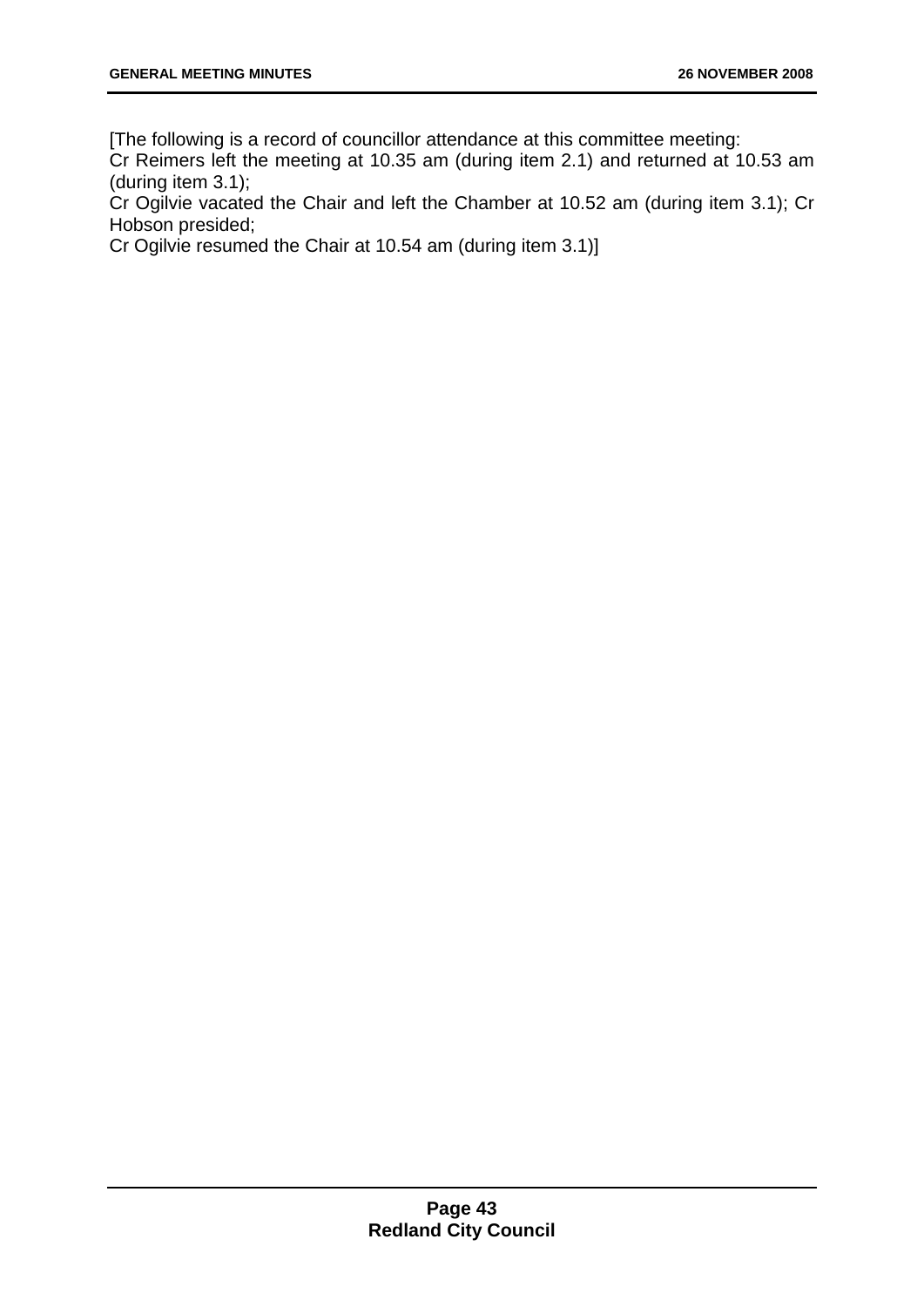# **12.1 PLANNING AND POLICY**

#### **12.1.1 FESTIVALS AND EVENTS STRATEGY FOR THE REDLANDS**

| <b>Dataworks Filename:</b>       | <b>Festivals and Events Strategy</b>                                                                 |
|----------------------------------|------------------------------------------------------------------------------------------------------|
| <b>Attachments:</b>              | <b>Festivals and Events Strategy for the Redlands</b><br><b>Background Report by Engagement Plus</b> |
| <b>Responsible Officer Name:</b> | <b>Roberta Bonnin</b><br><b>Manager Community and Social Planning</b>                                |
| <b>Author Name:</b>              | <b>Judy Spokes</b><br><b>Senior Advisor Cultural Services</b>                                        |

#### **EXECUTIVE SUMMARY**

The proposed Festivals and Events Strategy seeks to improve opportunities for social and cultural development and economic development throughout the Redlands by strengthening the local events sector, and providing targeted assistance in areas of established need.

A framework of actions over the next ten years is proposed to deliver against four strategic objectives:

- 1. *Leadership, commitment and service:*  enhance coordination of Council support and compliance services 2. *Inclusive, vibrant, and sustainable:* improve the quality, reach and viability of local festivals and events to meet diverse community needs
- 3. *Enabling Infrastructure:*  ensure access to public places and venues that are equipped with safe, suitable and contemporary events infrastructure
- 4. *Developing skills and capabilities:*  build creative and practical skills within the local festival and event sector

#### **PURPOSE**

The purpose of this report is to present to Council for endorsement:

- 1. A Festivals and Events Strategy for the Redlands (attachment 1) and for noting:
- 2. A Background Report prepared by Engagement Plus Consultants: (attachment 2)

#### **BACKGROUND**

The Strategy has been prepared following extensive consultation with community and Council stakeholders over the past two years. An audit of local Festivals and Events presented to Council in August 2007 engaged more than 70 organisers of sporting, cultural, environmental and business sector festivals and events. It found high levels of energy in the local events sector and significant potential for development. It also

### **Page 44 Redland City Council**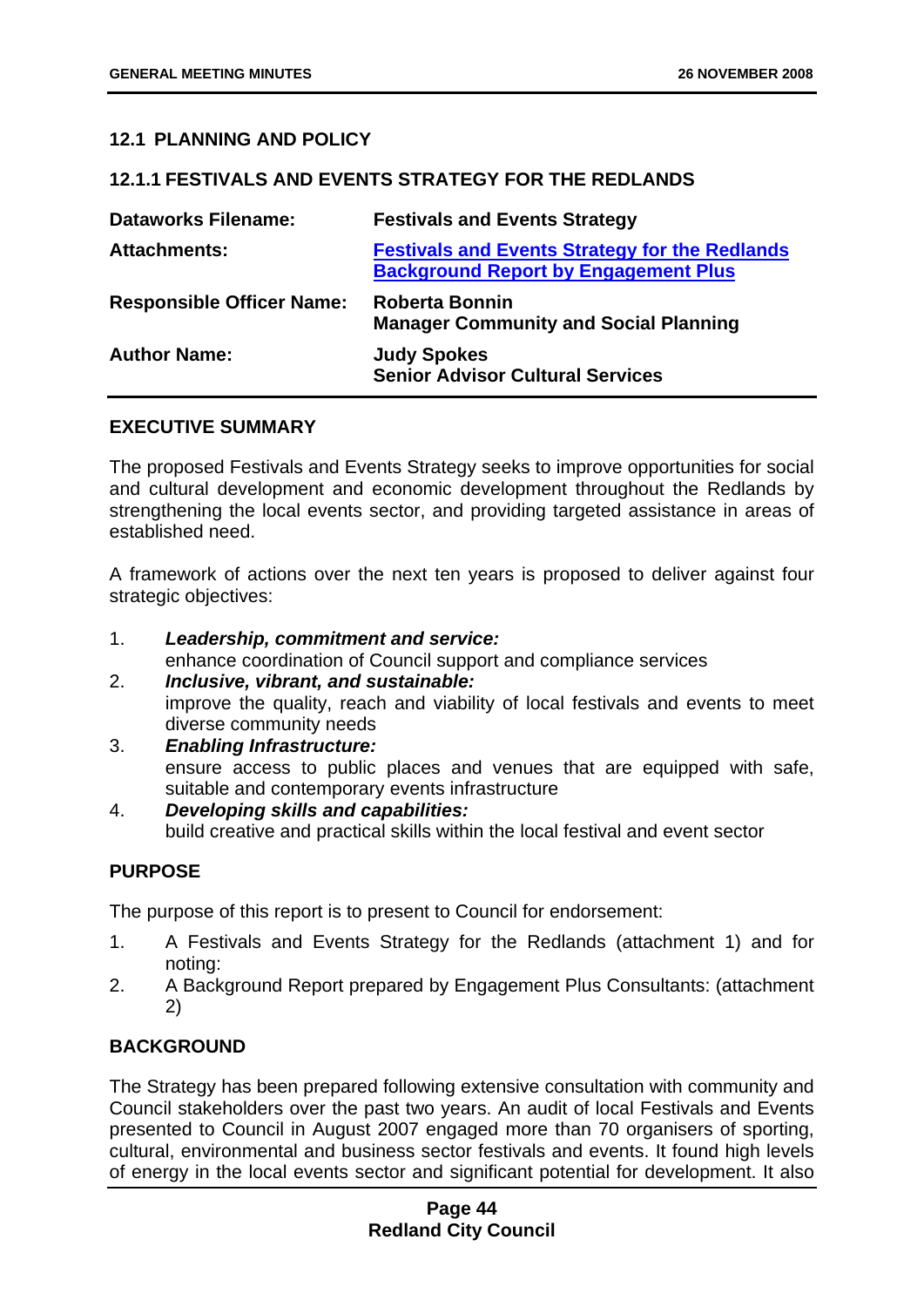identified constraints to development and highlighted the need for improved coordination of Council's support, regulatory and marketing services. The Festivals and Events Strategy has been designed to tackle these constraints and create local conditions in which existing and new festivals and events can thrive.

Engagement Plus consultants were commissioned by Council in March 2008 to examine the obstacles and opportunities experienced by local events organisers and recommend a strategy to address these. The overarching goal that guided consultants' discussions with community and Council staff were those published subsequently in the Redlands Cultural Plan (Our City Our Culture), adopted by Council in June:

"The goal is to develop and support an annual program of local, regional and hallmark festivals and events recognised as:

- *Inclusive:* that engages residents from all walks of life whatever their age, culture, background, interests, abilities, location or means, & fosters self-expression and social interaction.
- **Vibrant: that offers exciting, inspiring, stimulating, imaginative and fun** activities showcasing local spirit and culture in places where people want to gather.
- **Sustainable:** that delivers safe, well managed, locally relevant, activities that audiences support, and draws on and enhances local skills, assets, resources and partnerships"

The Engagement Plus Report (Attachment 2) documents the process and outcomes of consultations with local events sector representatives and Council staff involved in festival and event management, support and regulation. It provides the context and rationale for actions recommended in the Festivals and Events strategy (Attachment 1). Council's brief to the consultants emphasised the following objectives / tasks:

- improve the design and operation of regulatory processes governing external events to ensure effective risk management for Council and maximum benefit for communities.
- improve coordination of Council's public information, advice and support services by establishing of a user-friendly 'one-stop shop' for the management of all queries.
- articulate Council's role in support for local festivals and events.
- identify scope for the establishment of a central events unit to manage all councilinitiated events and co-ordinate support for public event organisers.
- establish clear criteria and transparent assessment processes to guide Council's provision of grants for local festival and event organisers [a related grants administration project being conducted by Community and Social Planning has absorbed significant elements of this work].
- explore innovative opportunities emerging from best practice (in Australia and beyond) in planning and support for festivals and events in public places.
- explore ideas for supporting community-based networks, sharing of resources and improving the quality and reach of local festivals and events.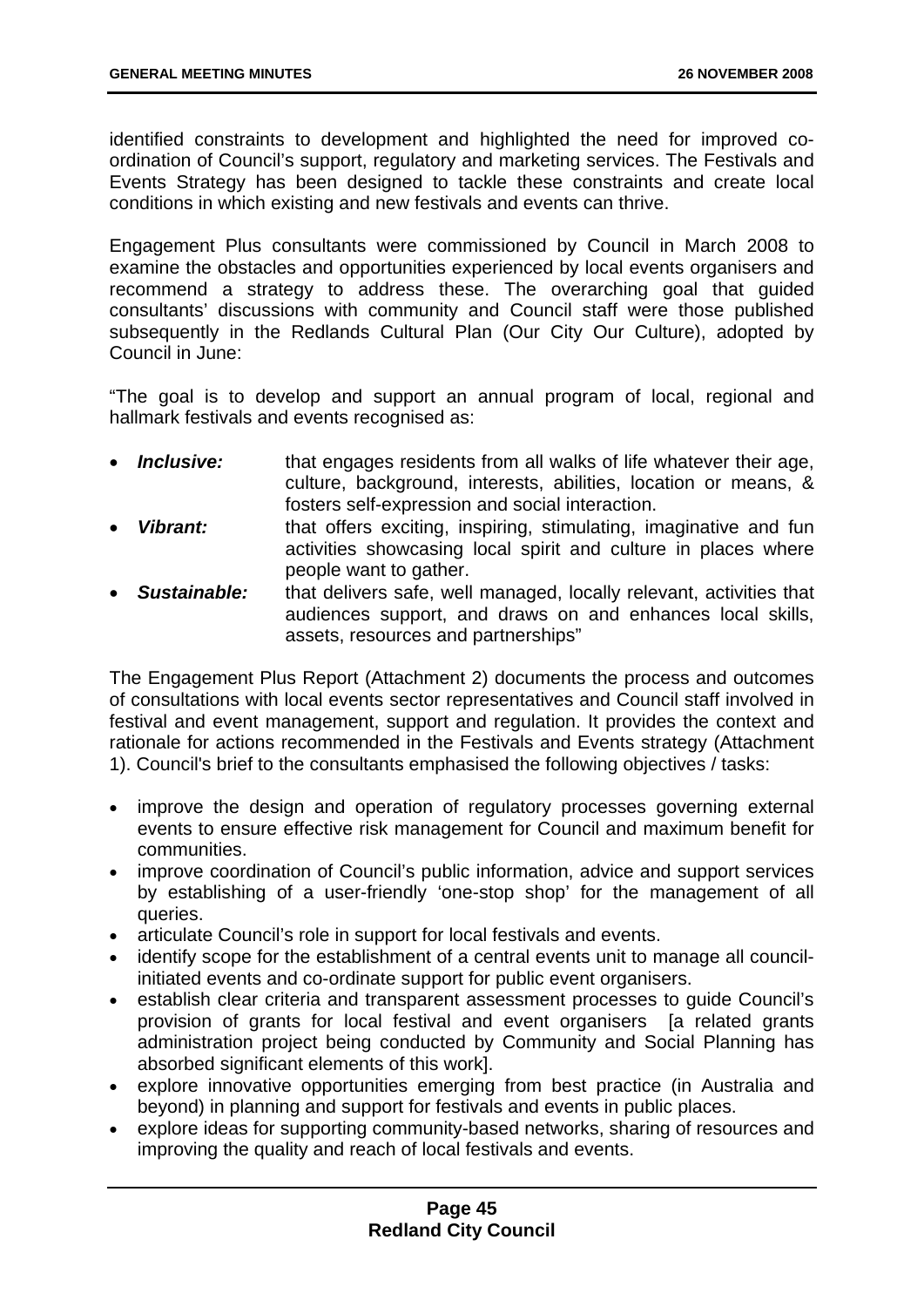Consistent with the Cultural Plan and the 2007 Festivals and Events Audit, the consultants were advised that support for new festivals and events in areas of acknowledged need (for young people, Indigenous people and those in the islands and southern part of the Redlands) was a high priority for discussion and action.

### **ISSUES**

Festivals and events play an essential role in nurturing a sense of community and place, celebrating local distinctiveness and showcasing local skills, creativity, and enterprises. The Engagement Plus report states that:

"Festivals and events play a key role in building strong communities through:

- Providing opportunities for cultural enrichment and social connection through leisure, arts and sport
- Enhancing community identity, sense of place and making the Redlands a better place to live.
- Promoting economic vitality and building the profile of the area.
- Nurturing volunteer participation and skill development opportunities.
- Enhancing civic pride and participation in community life".

In the Redlands there are numerous examples: from nationally significant sporting events to local competitions; from large scale music and performance events to small-scale but much loved local arts and heritage events. Local business and commercial interests are promoted through events focussed on food, fashion, tourism etc. All these events are important because they bring people together, harness local assets and skills and offer opportunities for fun, friendship, fitness, entertainment, inspiration, celebration, and creativity. A robust culture that reflects and stimulates all Redlands residents is the overarching goal of the Cultural Plan. Clearly, achieving this goal relies in large part on the vitality and viability of the diverse (mostly voluntary) local events sector. A strategic approach is required to sustain, and continually improve the quality and range of festival options for Redlands residents and visitors.

Central to this strategic approach is a clear understanding that Council's principal role is to support the efforts of community and business groups in hosting events. Council can do this by providing efficient regulatory services; properly equipped facilities and open spaces; targeted support for innovative programming and capacity building; and strategic intervention to address gaps. This Strategy does not feature a role for Council as a festival and event host outside of civic or ceremonial functions traditionally associated with its role, such as citizenship ceremonies.

The festivals and events sector in the Redlands is expanding in line with the growth and diversity of the population. The fact that half of all events surveyed in the 2007 Audit were first established since 2000 is evidence of this and creates pressure on Council's limited capacity to fund community initiatives. Balancing the needs of organisations with a history of support from Council with those yet to establish a profile, or in high needs areas is a key issue.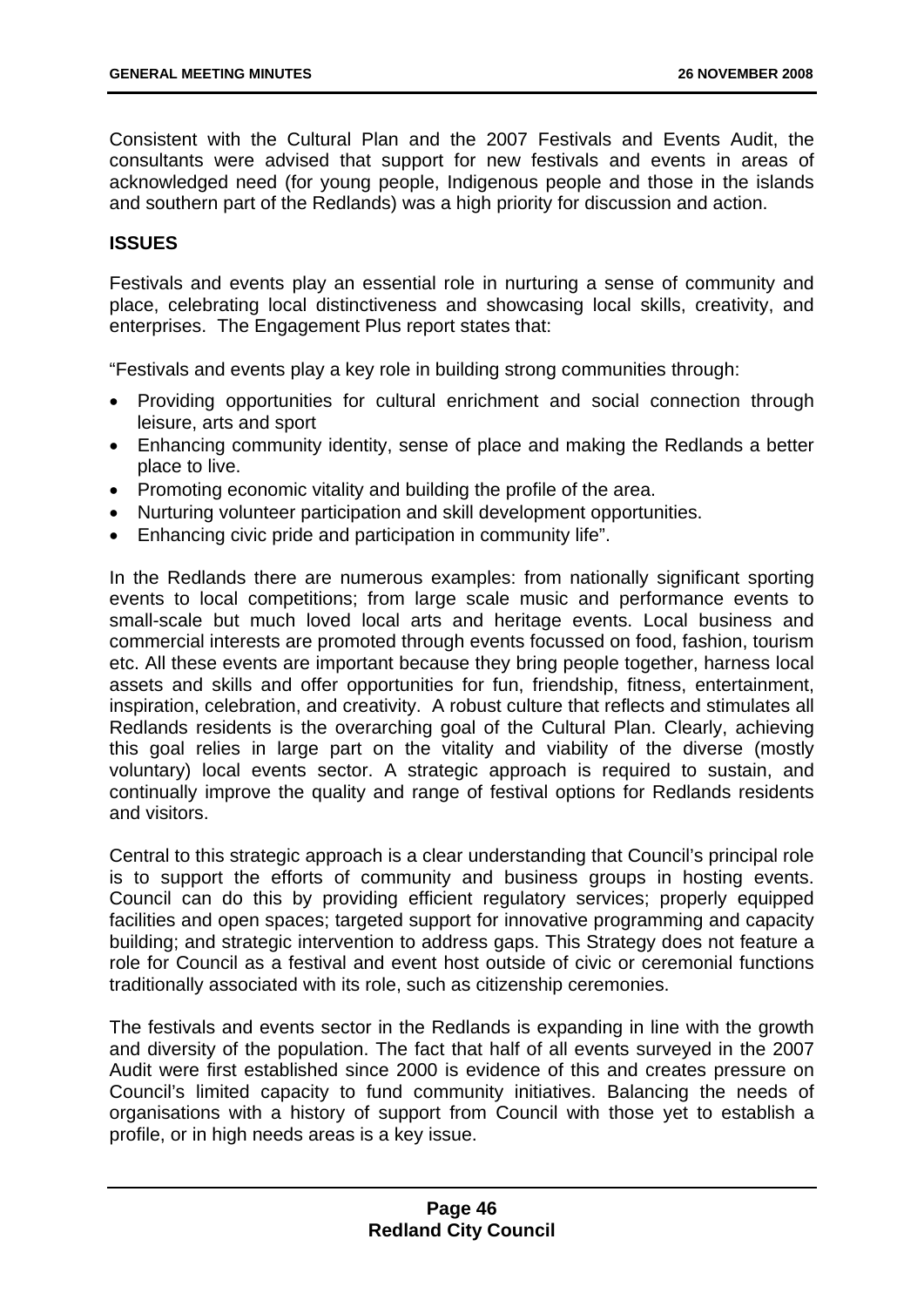The lack of a dedicated funding program to support festivals means that Council investment decisions are currently made from various sources across the organisation without reference to specific objectives or coherent and transparent criteria. Clear priorities and criteria for funding support in a dedicated festivals and events grants program to be delivered through reform of Council's overall community grants will assist Council to achieve its own goals, and provide clarity for prospective applicants.

The Festivals and Events Audit, and consultation with the local events sector undertaken since then, has created a positive climate for building a more effective partnership among festival and event organisers and between them and Council. Improving the systems and processes of communication, compliance and support that underpin Council's interaction with festival and event organisers, will reduce frustration, increase efficiency and strengthen a spirit of partnership between Council and the events sector.

#### Key elements of the Strategy

The four-pronged approach outlined in the Strategy Framework (attachment 1) is a response to the recommendations made in the Engagement Plus Report (page 25 of Attachment 2).

It aims to:

- affirm Council's **leadership** role in monitoring and responding to community needs in setting priorities for targeted support to the events sector.
- demonstrate Council's **commitment** to improving customer **service** for festival and event organisers by streamlining design and delivery of support and regulatory services.
- encourage existing festivals and events to adopt **inclusive** practices and programs that engage residents of diverse backgrounds, localities, and capacities, and provide support to incubate new events that fill identified gaps.
- prioritise support to festivals and events demonstrating a commitment to deliver innovative, dynamic, **vibrant** programs that meet community expectations.
- provide support information and marketing services that assist festivals and events become viable and **sustainable.**
- provide and maintain designated public spaces and venues equipped with **infrastructure** that meets the needs of the public and festivals and events organisers.
- facilitate the development of a local festivals and event network to build the **capacity** of the sector to develop and share **skills**, ideas and resources.
- provide information, training and support to the events sector in **partnership** with the festivals and events network.

A central coordination function within the Marketing and Communications Group (where considerable event management experience already exists) is essential to implementing this Strategy. The concept is a one-stop shop for delivery and coordination of Council services which are focussed on end-user needs and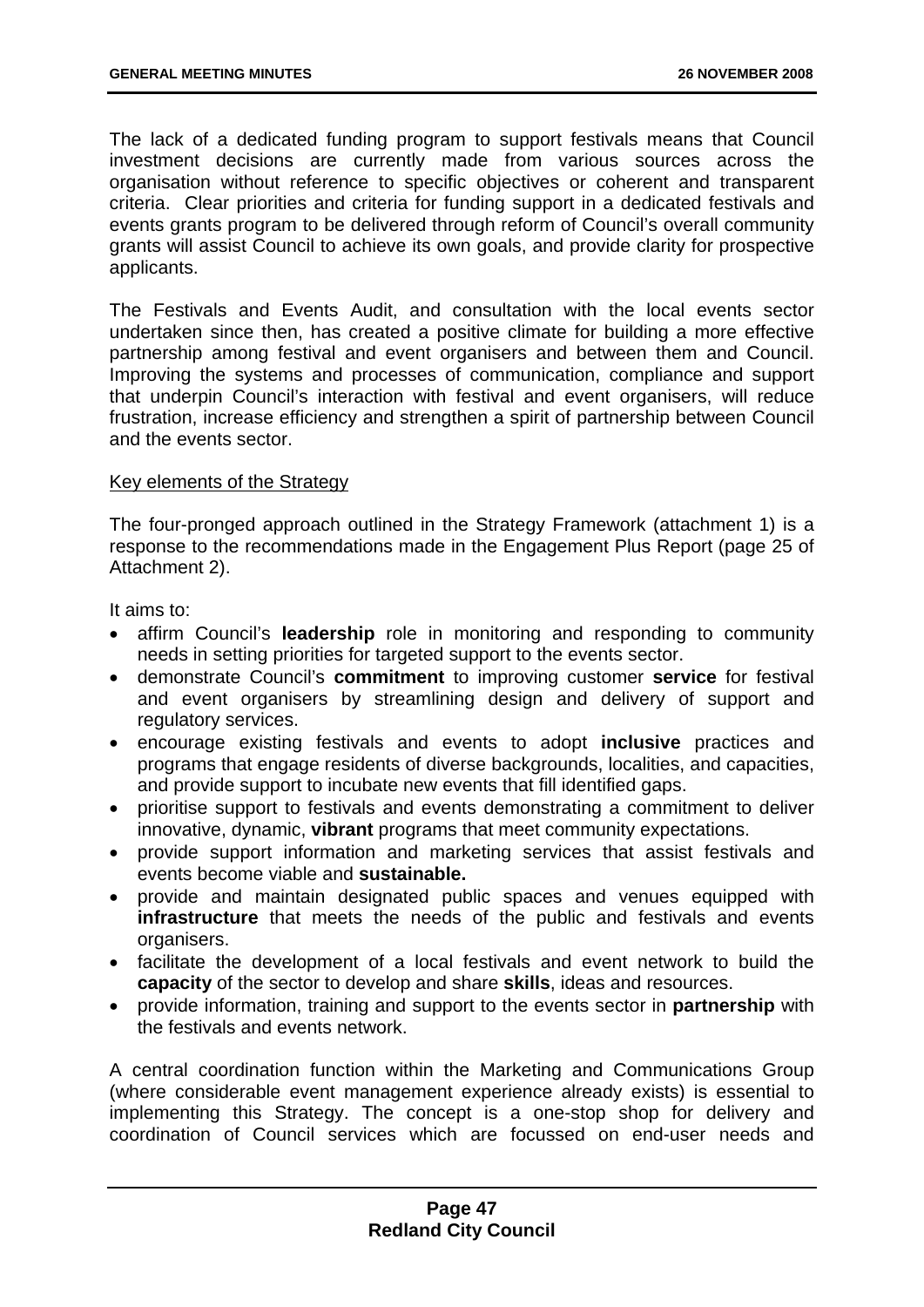effectively aligned with broader cultural, social, economic and environmental strategic objectives and programs.

# **RELATIONSHIP TO CORPORATE PLAN**

The recommendation primarily supports Council's strategic priority to Council's strategic priority to build safe, strong and self reliant communities with access to community services, infrastructure and opportunities for participation in community life.

### **FINANCIAL IMPLICATIONS**

In the early phase of implementation resources will be required to establish a central events and festivals coordination/support service in the Marketing and Communications Group. The equivalent of a full time officer is envisaged. Budget proposals for specific initiatives identified in the Strategy would be developed on an annual basis.

The Strategy seeks to increase efficiency and impact of existing Council resources which are deployed across several work units. Enhancing integration of services and empowering community stakeholders through the provision of clearer information and more transparent processes will assist.

Improving the coordination, targeting and strategic focus of Council's funding to festivals through the Festivals and Events Strategy will increase both the efficiency and effectiveness of Council's investment. A consolidated program of funding support for festivals and events through grants will provide greater transparency and accountability than existing ad-hoc funding arrangements delivered across several programs.

# **CONSULTATION**

26 of the 70 local festivals and events organisers consulted during the Events 2007 Audit participated in planning workshops with Engagement Plus from March to June 2008. This group was selected to maximise representation of diverse interests and stakeholders in the local events sector.

Internal stakeholders consulted during the project included:

- Manager Communications and Marketing
- Manager Customer and Community Services
- Manager Environmental Management
- Manager Economic Development
- Manager Environmental Health
- Service Manager Parks and Conservation
- Senior Advisor, Open Space Planning
- Senior Advisor, Sport and Recreation
- Service Manager Cultural Services
- Service Manager, Leisure and Recreation
- Senior Advisor Economic (Tourism) Development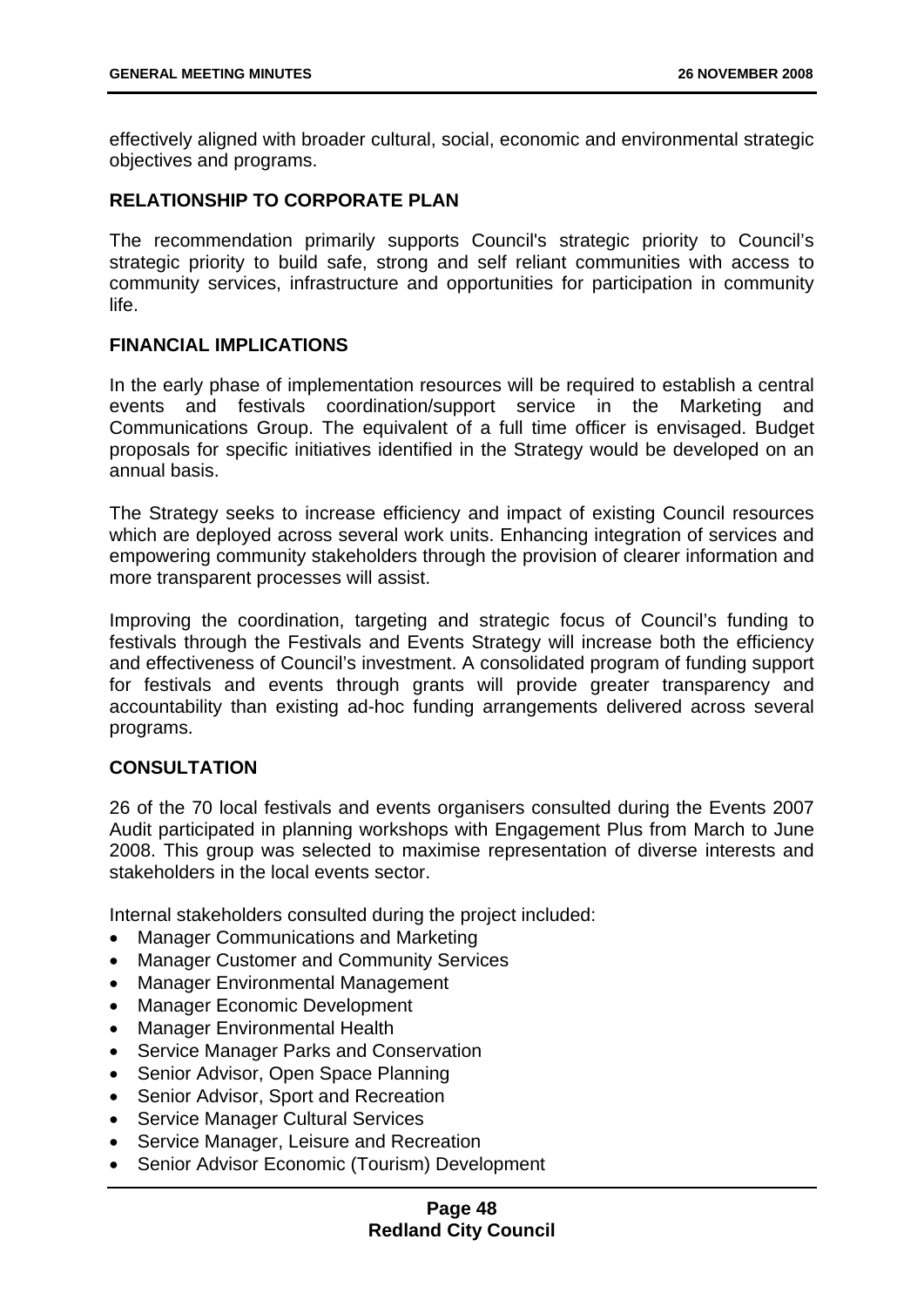- Cultural Services Officer
- Coordinator Community Development
- Youth Officer
- Safety Officer
- Risk and Liability Officer
- Environmental Health Officer

The completed Strategy was endorsed by the Manager, Marketing and Communications, Manager, Customer and Community Services and the Senior Advisor Open Space Planning.

#### **OPTIONS**

#### **PREFERRED**

That Council resolve to endorse the Festivals and Events Strategy and note the background report prepared by Engagement Plus.

#### **ALTERNATIVE**

That Council request further research be undertaken in line with specific direction.

#### **OFFICER'S/COMMITTEE RECOMMENDATION/ COUNCIL RESOLUTION**

Moved by: Cr Williams Seconded by: Cr Dowling

**That Council resolve to endorse the Festivals and Events Strategy and note the background report prepared by Engagement Plus.** 

# **CARRIED**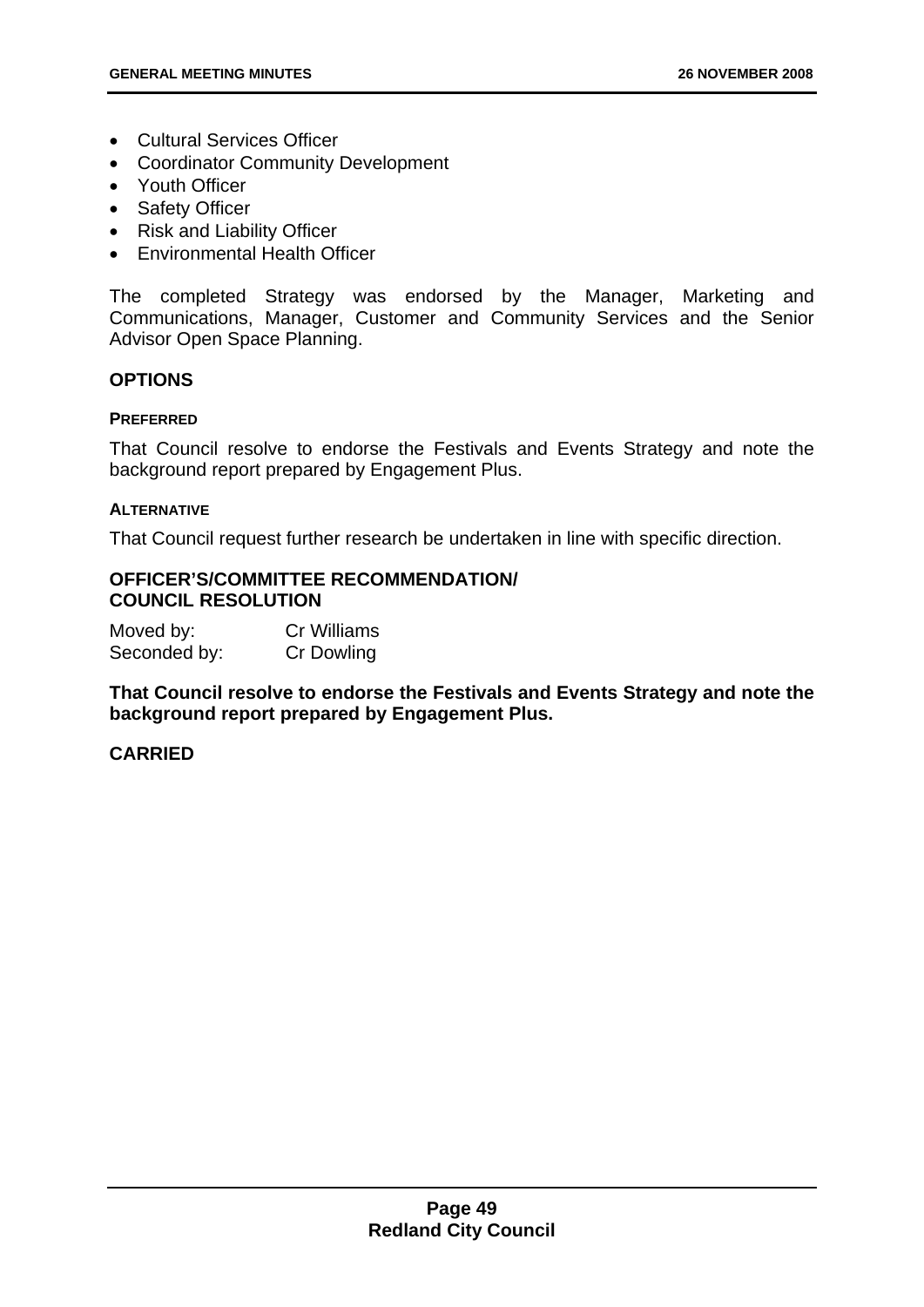### **12.2 ITEM DELEGATED TO COMMITTEE FROM COUNCIL**

This item was resolved at the Planning & Policy Committee on 19 November 2008 and was noted by Council at today's meeting.

### **12.2.1 PUBLIC NOTIFICATION OF THE SOUTH-EAST THORNLANDS STRUCTURE PLAN**

| <b>Dataworks Filename:</b>       | <b>LUPG Studies - South-east Thornlands Structure</b><br><b>Plan</b>                                                                                                                                                                                                                                                                               |  |
|----------------------------------|----------------------------------------------------------------------------------------------------------------------------------------------------------------------------------------------------------------------------------------------------------------------------------------------------------------------------------------------------|--|
| <b>Attachments:</b>              | 1. South-east Thornlands Structure Plan<br><b>Submission Review Report</b>                                                                                                                                                                                                                                                                         |  |
|                                  | 2. Proposed Amendments to the Redlands<br><b>Planning Scheme Including:</b>                                                                                                                                                                                                                                                                        |  |
|                                  | Local Level strategy - South-east<br><b>Thornlands Major Development Area</b><br>• South-east Thornlands Structure Plan<br><b>Overlay Code</b><br><b>Other Proposed Redlands Planning</b><br>Scheme amendments including proposed<br>zoning map<br>3. South-east Thornlands Structure Plan - Non<br><b>Planning Scheme Implementation Measures</b> |  |
| <b>Responsible Officer Name:</b> | <b>Wayne Dawson</b><br><b>Manager Land Use Planning Group</b>                                                                                                                                                                                                                                                                                      |  |
| <b>Author Name:</b>              | <b>Stephen Hill</b><br><b>Principal Advisor Local Area and Strategic</b><br><b>Planning</b>                                                                                                                                                                                                                                                        |  |

#### **EXECUTIVE SUMMARY**

**At the General Meeting of 29 October 2008, Council resolved that consideration of this matter be referred to the Planning & Policy Committee meeting of 19 November 2008 and that, under section 472 of the** *Local Government Act 1993***, the Planning & Policy Committee be delegated the authority to determine this matter.** 

At its General Meeting held on 27 February 2008 (Item 11.3), Council resolved to commence public notification of the draft South-east Thornlands Structure Plan and associated amendments to the Redlands Planning Scheme. The public notification period commenced on 4 March 2008 with the closing date extended until 2 June 2008.

At the close of the submission period Council had received seven hundred and sixty nine (769) submissions. The submissions have been broadly grouped into the following categories:

### **Page 50 Redland City Council**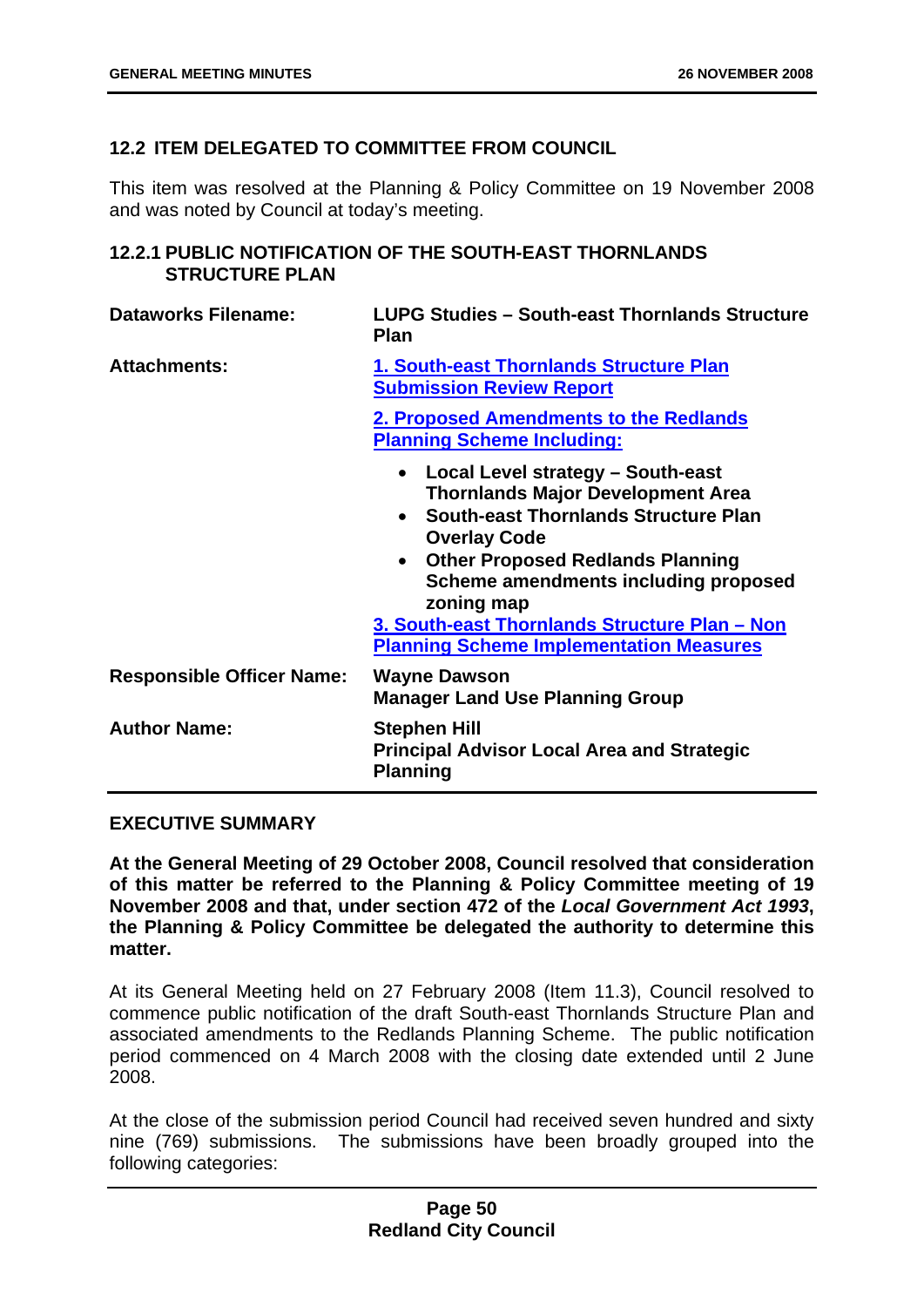- South-east Queensland Regional Plan 2005-2026;
- Redlands Local Growth Management Strategy [LGMS];
- Redlands Planning Scheme ;
- Impacts on Existing Residents;
- Proposed Population & Density ;
- Ecological Issues;
- Infrastructure Delivery and Charging;
- Employment Considerations;
- Community Infrastructure and Identity;
- Road Network:
- Public Transport, Pedestrian & cycle Networks;
- Wastewater, Water and Hydrology;
- Climate Change:
- Site Specific Issues; and
- Project Administration Issues.

Each of the submissions has been reviewed and assessed and subsequently presented to a number of Councillor workshops. Attachment 1 – South-east Thornlands Structure Plan – Submission Review Report provides a summary of all submissions and incorporates recommendations in response to the submissions reflecting the outcomes from the Councillor workshops.

It is recommended Council adopt the workshop outcomes as outlined in Attachment 1 – South-east Thornlands Structure Plan Submission Review Report and refer the amended statutory provisions of the Structure Plan (Attachment 2) to the State Government Deputy Premier and Minister for Infrastructure & Planning for approval under section 6.8.7 (c) of the Integrated Planning Act 1997 as amended. In addition it is also recommended all submitters be notified of Council's decision.

# **PURPOSE**

The purpose of this report is to:

- Review public submissions received during public notification of the South-east Thornlands Structure Plan and adopt responses incorporating the outcomes of recent Councillor Workshops to these submissions; and
- Submit the amended statutory provisions of the South-east Thornlands Structure Plan to the Deputy Premier and Minister of Infrastructure and Planning for approval, thereby Council allowing to proceed to adoption of the Scheme amendment.

# **BACKGROUND**

At a Special Meeting dated 21 August 2006, Council resolved to endorse the draft Structure Plan and associated amendments of the Redlands Planning Scheme for referral to the Queensland State Government for the purposes of First State Interest Review.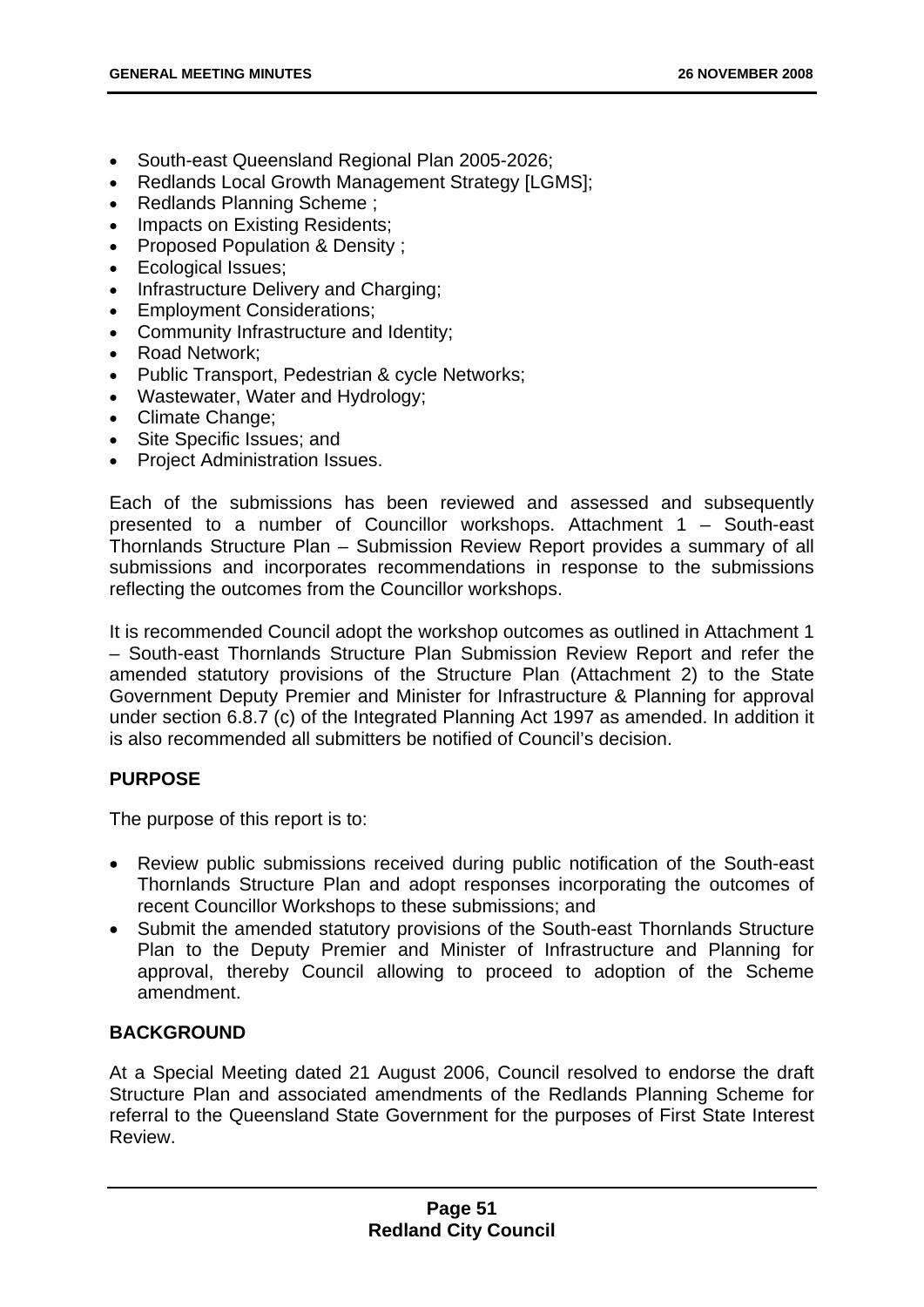By letter dated 20 January 2008, the Acting Minister for Infrastructure and Planning confirmed no state interest would be adversely affected by the proposed South-east Thornlands Structure Plan and associated scheme amendments and Council, could proceed to public notification. This approval was subject to Council complying with the following Ministerial condition:

• "The State Government has concerns regarding the location of the proposed mixed use precinct, with reference to the preferred option identified in the planning study. The community is encouraged to comment to ensure a comprehensive consideration of all relevant issues prior to final approval of the Structure Plan."

Public notification of the draft Structure Plan and associated Planning Scheme amendments commenced on 4 March 2008 and closed, following an extension on 2 June 2008. At the close of the submission period 769 submissions had been received.

The State Government has recently identified South-east Thornlands as a greenfield bring forward area as part of its program to meet greenfield land supply requirements for South-east Queensland.

To assist the State Government in achieving this timeframe, Council at its General Meeting of the 29 October 2008 Council resolved that:

- 1. A report be presented to the Planning and Policy Committee on the 19 November 2008 to finalise the review of public submissions received in response to the public exhibition of the South east Thornlands Structure Plan and to consider the adoption of an amended Structure Plan for referral to the State Government for final State Interest check and approval; and
- 2. The Planning and Policy Committee be delegated authority, under section 472 of the *Local Government Act 1993*, to determine this matter.

# **ISSUES**

As outlined in Table 1 below, the submission review has indicated a divergence of community opinion regarding the structure plan with significant numbers of submissions both supporting and objecting to various aspects of the draft plan.

Table 1: Overview of Submissions to the draft South-east Thornlands Structure Plan.

|                  | In Support         | In Objection     | <b>TOTAL</b> |
|------------------|--------------------|------------------|--------------|
| <b>Proformas</b> | 410                | 235              | 645          |
| <b>Petitions</b> | 6 (470 Signatures) | (408 Signatures) |              |
| <b>Other</b>     | 53                 | 64               | 117          |
| <b>TOTAL</b>     | $+69$              | 300              | 769          |

At the completion of the public notification period all the submissions were broadly grouped into the following categories: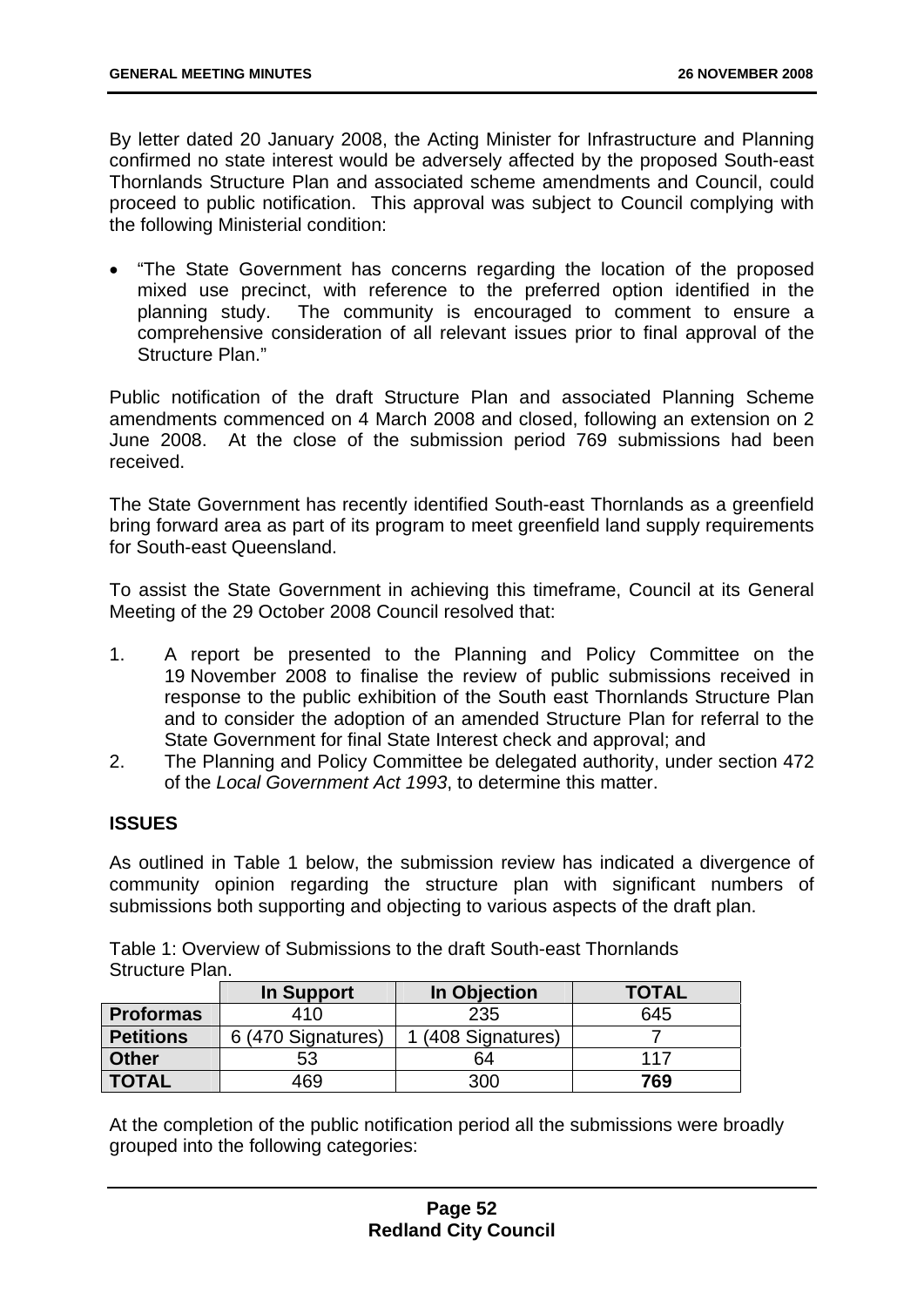- South-east Queensland Regional Plan 2005-2026;
- Redlands Local Growth Management Strategy [LGMS];
- Redlands Planning Scheme ;
- Impacts on Existing Residents;
- Proposed Population & Density ;
- Ecological Issues;
- Infrastructure Delivery and Charging;
- Employment Considerations;
- Community Infrastructure and Identity;
- Road Network:
- Public Transport, Pedestrian & cycle Networks;
- Wastewater, Water and Hydrology;
- Climate Change;
- Site Specific Issues: and
- Project Administration Issues.

All submissions were subsequently reviewed and assessed by an internal technical working group comprising of officers from across the Planning and Policy Department prior to being presented to a series of Councillor Workshops.

As part of the review process consideration was duly given to all relevant local and state government policies and strategies including but not necessarily limited to the following:

- Draft Redlands Local Growth Management Plan (2008);
- Queensland Housing Affordability Strategy Greenfield Land Supply in South East Queensland (2008);
- Redlands Koala Policy and Strategy and Premiers Koala Taskforce; and
- Sea Level Changes and Stormtide Studies.

A brief commentary on each of these policies /strategies and its implications for South-east Thornlands is provided:

# **1. Draft Redlands Local Growth Management Strategy (LGMS) July 2008 -**

The draft Redlands LGMS released in July 2008 has confirmed he need to establish a new structure planned community in South-east Thornlands in the short term to assist in accommodating population growth in the Redlands and contributing towards meeting the local dwelling targets for Redlands as set by the SEQ Regional Plan [2005-2026].

The draft LGMS also recognised the South-east Thornlands Major Development Area must be developed as an integrated and planned urban community that would be sustainable, attractive and accommodated a range of dwelling types, with a distinct sense of place, community identity and respect for its natural environment. The LGMS further stated the need to ensure the new urban community in South-east Thornlands enjoyed strong pedestrian and cycle links to Victoria Point Major Activity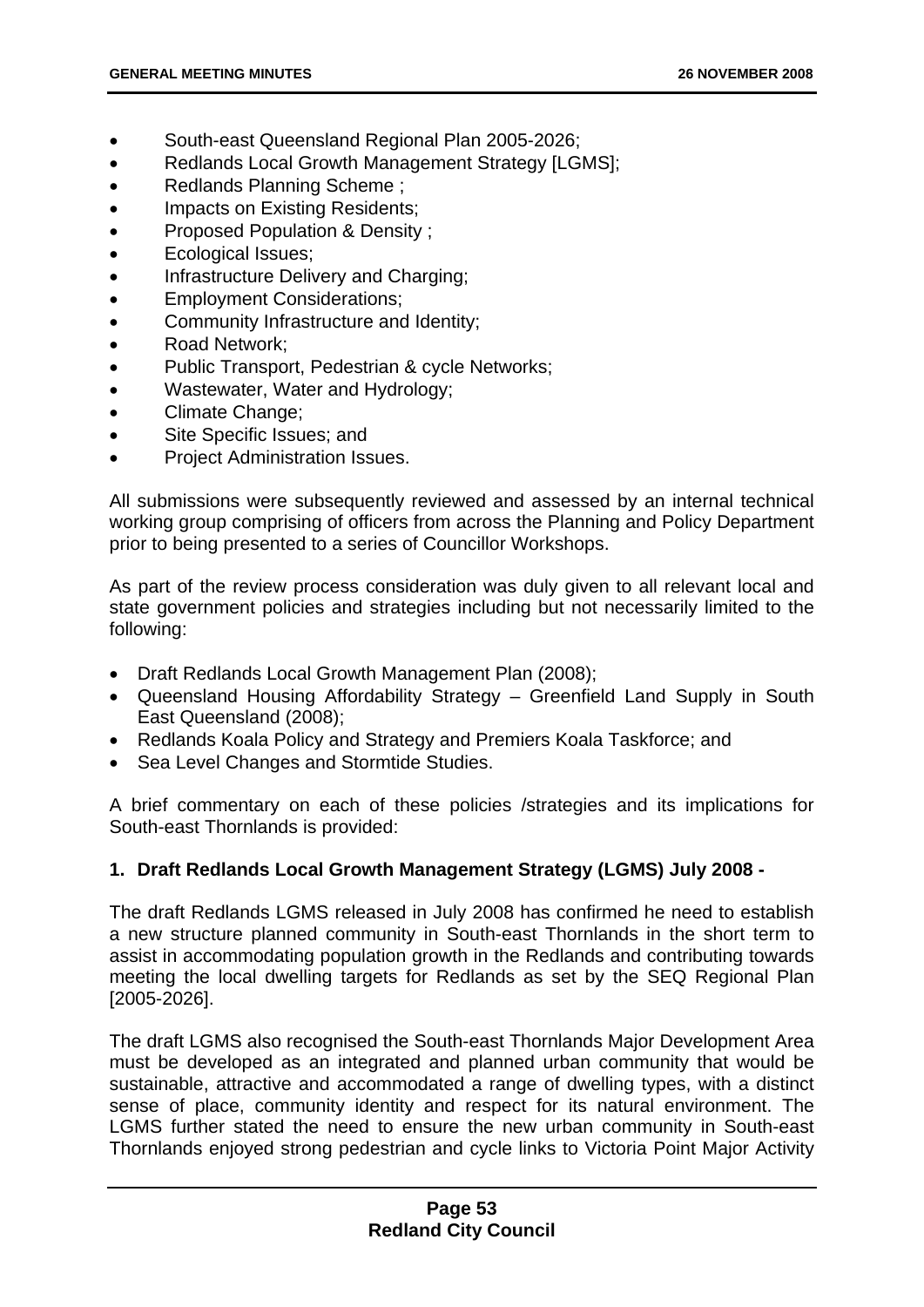Centre and the Moreton Bay foreshore, good public transport as well as an integrated highly accessible public open space network.

The draft Redlands LGMS 2008 indicated a dwelling estimate for South-east Thornlands of 1520 dwellings. The amended South-east Thornlands Structure Plan, prepared in response to the detailed review of public submissions and consideration of contemporary state and local government policies and strategies is estimated to accommodate approximately 1450 dwellings in a manner consistent with the LGMS vision for the area.

### **2. The Queensland Housing Affordability Strategy - Greenfield land supply in South East Queensland – 2008.**

This strategy identifies the South-east Thornlands area as one of seventeen (17) greenfield areas (committed & potential) across SEQ that should be made available for development in the short-term. In addition the Strategy further recognises Southeast Thornlands as one of twelve "committed areas" that should be made available for housing as soon as possible and should be able to brought to the market within six months (December 2008). While recognising this time constraint, the Strategy should not override other considerations such as the protection and enhancement of areas of environmental significance and that robust planning processes are required to identify lands most appropriate for residential and other uses.

In completing its review of submissions, Council has endeavoured to ensure it achieves the State's desired timeframe for completion of the Structure Plan. Despite this, Council remains sceptical of the current strategy and believes housing affordability can not be solved simplistically though supply increases. A more comprehensive suite of initiatives including fiscal, taxation and other measures need to be addressed as part of a coordinated whole of government response to the complex issues contributing to diminishing housing affordability.

# **3. Climate change and storm surge**

The Redlands Planning Scheme (RPS) identifies the 1% AEP [Annual Exceedance Probability] storm tide level as 2.4m AHD [Australian Height Datum]. The 1% AEP storm tide event is identified by State Planning Policy 1/03: Mitigating the Adverse Impacts of Flood, Bushfire and Landslide as the appropriate level for development regulation to minimise community vulnerability to risks posed by storm tide events. James Cook University studies have identified the 1% AEP storm tide level for Moreton Bay at approximately 2.1m AHD. Assuming the accuracy of the James Cook analysis the Redlands Planning Scheme (RPS) storm tide level of 2.4m AHD provides an allowance of 30cm for increases to storm tide resulting from climate change. It is also important to note that Council's development controls require a minimum habitable floor level an additional 30cm above the 2.4 AHD level.

The Queensland Climate Change and Community Vulnerability to Tropical Cyclones Study 2004 modelled the effect of expected changes to tropical cyclone activity that may result from climate change and its impact on storm tide inundation. This modelling predicted that storm tide inundation at Wellington Point during a 1% AEP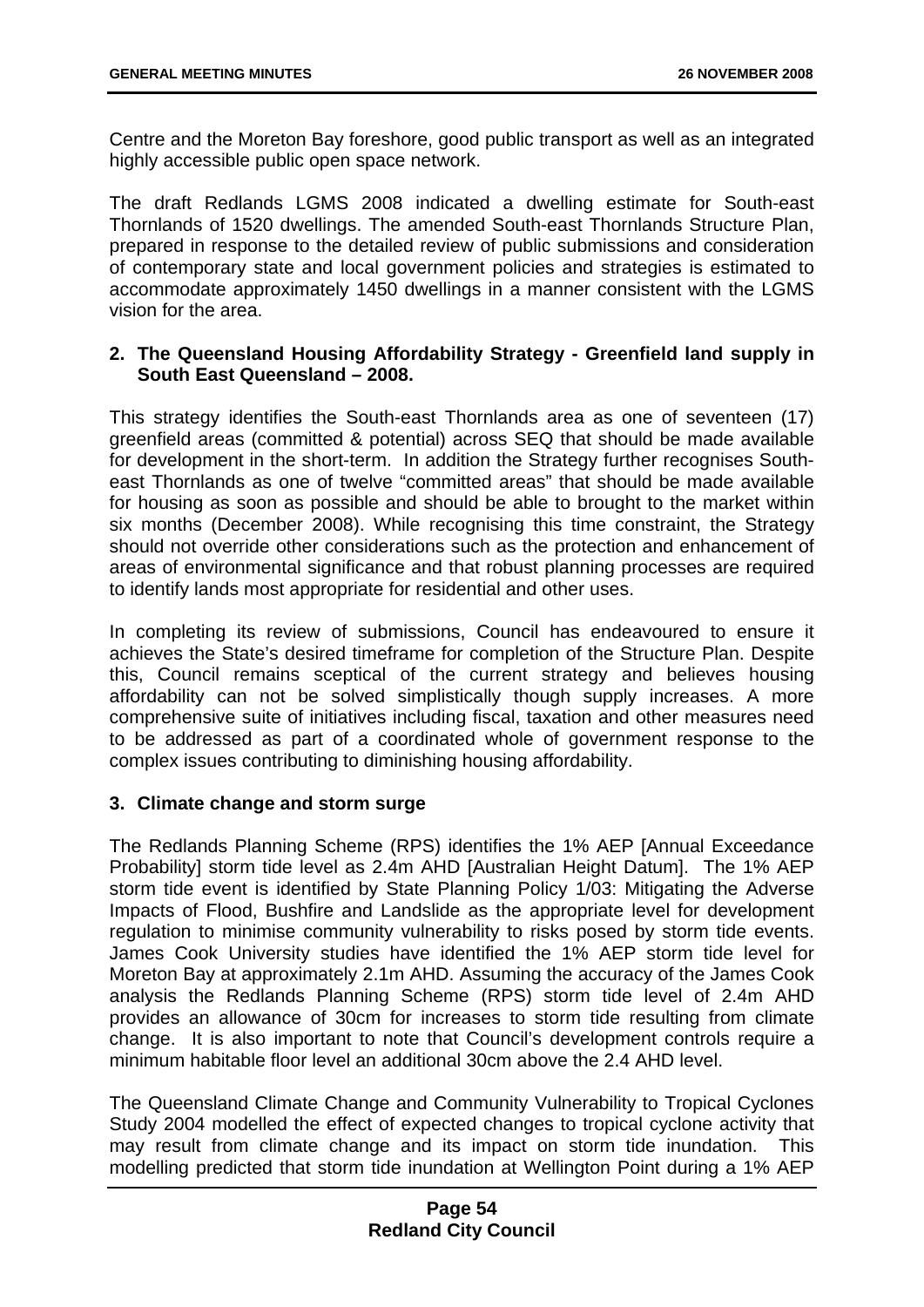storm tide event would potentially increase by approximately 0.45m when climate change factors are considered [i.e. a 0.30m rise in sea level, an expansion southward of cyclonic activity and a 10% increase in cyclone intensity and frequency]. Application of this modelled increase to the 1% AEP storm tide level for Moreton Bay of 2.1m AHD results in a revised level of 2.55m AHD for 1% AEP storm tide inundation.

However, sea level rise projections to the year 2100 are in excess of 0.30m and an upper limit should be used for long term planning purposes. The Intergovernmental Panel on Climate Change (IPCC) 4th Assessment Report projections for sea level rise indicate an upper sea level rise of 0.07 to 0.8m by 2100. The EPA has also advised that through review of the State Coastal Management Plan a 0.81m sea level rise by 2100 will most likely be the amount of sea level rise that needs to be considered.

The Queensland Climate Change and Community Vulnerability to Tropical Cyclones Study 2004 provides the flexibility to add other increases in mean sea level through the replacement of the 0.30m rise with the upper limit projections for sea level rise. Accordingly, the IPCC 4th Assessment Report mean sea level increase projections may be factored into the changes identified to the 1% AEP storm tide level by replacing the 0.30m increase in sea level rise with a 0.70 to 0.80m increase. Incorporation of the IPCC 4th Assessment Report sea level increase projections into this storm tide model provides for a storm tide level of 2.95-3.05m AHD in 2100. This level includes a 0.70 to 0.80m increase in sea level, increases in cyclone intensity and frequency by 10% and an expansion southward of cyclonic activity.

The structure plan identifies the lowest level of development at approximately 3.5m AHD which is above the calculated 1% AEP storm tide level that incorporates the upper limit sea level rise projections to 2100, increase in cyclone intensity and frequency and expansion southwards of cyclonic activity.

# **4. Redlands Koala Policy and Strategy and Queensland Premier's Koala Task Force**

A number of changes have been incorporated into the South-east Thornlands Structure Plan in regards to koala protection and management. These changes have been undertaken in response to submissions and to ensure the South-east Thornlands Structure Plan is consistent both with Council's Koala Policy and Strategy and the recent recommendations of the Premier's Koala Task Force. The changes will also ensure the revised plan addresses a small number of outstanding matters raised by the Queensland Environmental Protection Agency during First State Interest Review of the draft South-east Thornlands Structure Plan. The revised structure plan incorporates:

The introduction of new koala sensitive development control provisions for all development within the future urban areas of the Structure Plan. These provisions reflect the urban koala area designation controls of the Nature Conservation (Koala's) Conservation Plan 2006;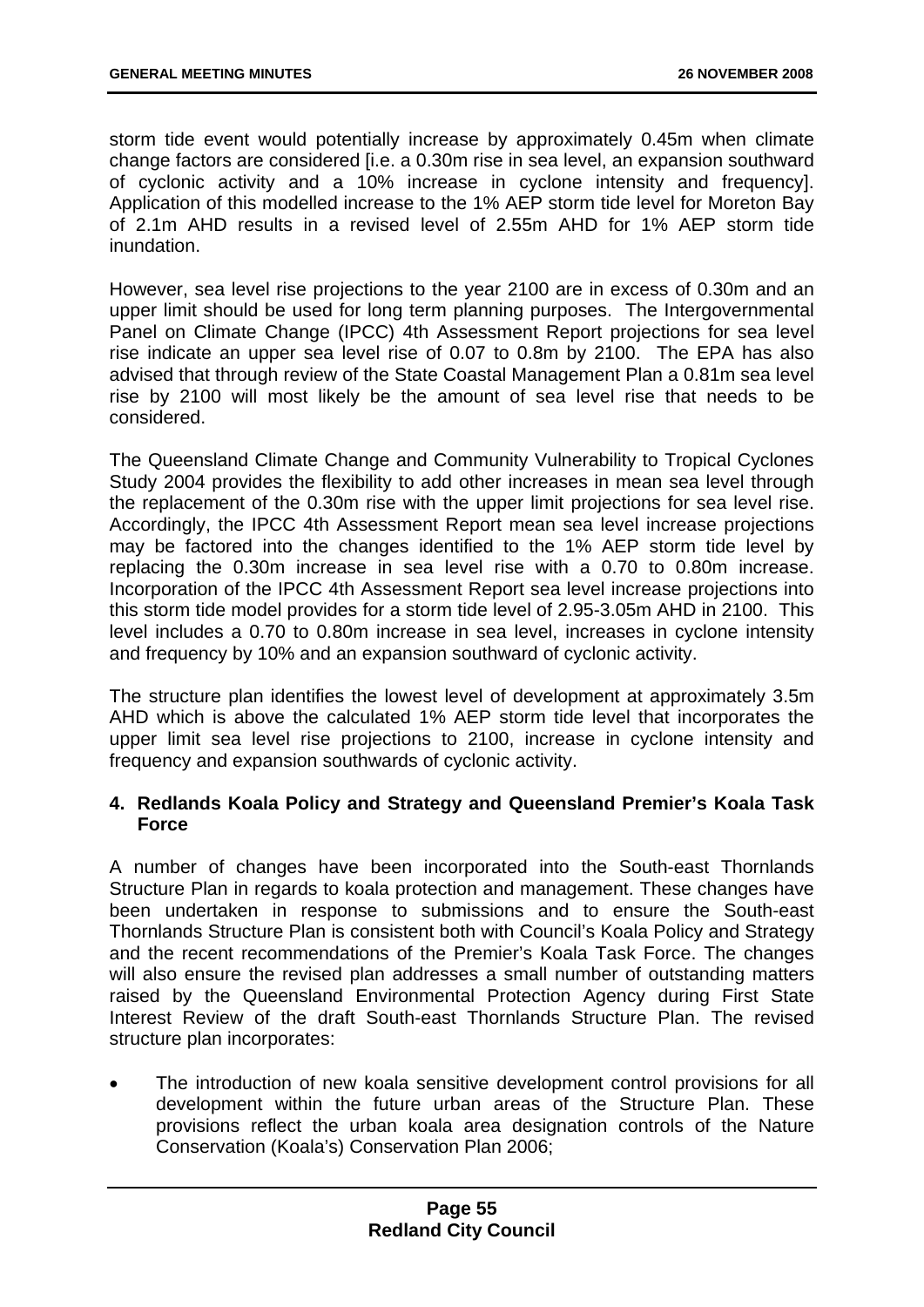- A revised Greenspace network with additional areas for fauna (koala) habitat and movement. The revised Greenspace network includes:
	- a. existing significant remnant ecosystems within the structure plan area and opportunities to connect these areas internally and to external habitat areas through revegetation activities in accordance with management plans;
	- b. a minimum greenspace corridor width of two hundred [200] metres to both Eprapah Creek and the Moreton Bay foreshore including the RAMSAR wetland wader bird roosting site and important marine habitats;
	- c. flood prone lands to protect the hydraulic capacity and maintain water quality services provided and establish habitat for flora and fauna.
	- d. areas to be rehabilitated containing soil types that will support endangered remnant ecosystems.
	- e. all remaining koala habitat identified in the Koala Sustainability Area designation of the Nature Conservation (Koala) Conservation Plan 2006 with the exception of two existing urban lots in Mango Place.
- Specific planning controls requiring exclusion fencing along the length of the State controlled arterial road network and the provision of safe fauna [koala] crossings;
- The requirement for the planting of koala habitat trees in the internal road reserve network;
- Investigation of dog controls in the Non Planning Scheme Implementation Measures for the area; and
- Recommendations to the Environmental Protection Agency [EPA] to incorporate all land included within the revised greenspace precinct in the Koala Sustainability Area designation under the Nature Conservation (Koala Conservation) Plan. This will increase the area of land currently within the KSA designation within the South-east Thornlands Area from approximately 20ha to over 79ha.

It should be noted that it is proposed to remove 0.5ha from the existing Koala Sustainability Area on part of a number of smaller lots in Mango Place due to existing development (refer to page 35 of Attachment 1 – South-east Thornlands Structure Plan State Koala Habitat Review Mapping). This proposal is in conflict with recommendations of the Premier's Koala Task Force. Council's Environmental Management Group have however confirmed the revised South-east Thornlands Structure Plan represents an acceptable solution for koala conservation and is supported.

# **Conclusions**

It is recommended Council adopt the workshop outcomes as detailed in Attachment 1 – South-east Thornlands Structure Plan Submission Review Report and submit the amended statutory provisions of the South-east Thornlands Structure Plan to the Minister of Infrastructure and Planning for approval under Section 6.8.7 (c) of the *Integrated Planning Act* as amended.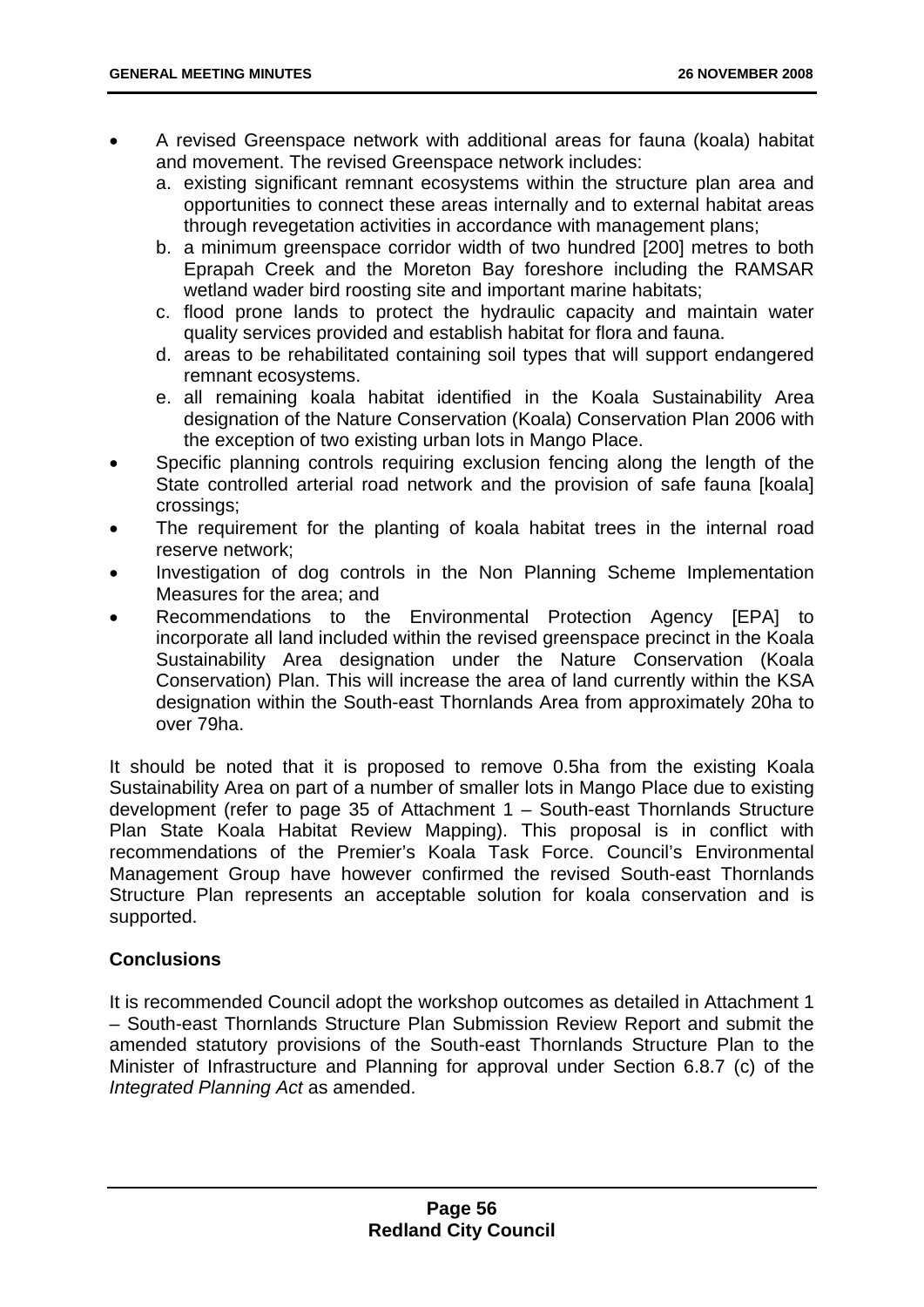### **Next Steps**

The following steps need to be undertaken once the Minister of Infrastructure and Planning has approved the amended South-east Thornlands Planning Scheme amendments:

- Council adopts the draft South-east Thornlands Structure Plan Scheme Amendments;
- Publication of adoption of the draft South-east Thornlands Structure Plan Scheme Amendments in the local paper and Government Gazette; and
- Draft South-east Thornlands Structure Plan Scheme Amendments come into effect on appointed date.

# **RELATIONSHIP TO CORPORATE PLAN**

The recommendation primarily supports Council's strategic priority to preserve a balance with urban, rural, bushland, village, coastal and island character of the Redlands by managing growth. In addition the Structure Plan and associated amendments will contribute to the achievement of the Natural Environment, Essential services, Community Health and Well being and Economic Prosperity strategic priorities in the Corporate Plan.

### **FINANCIAL IMPLICATIONS**

Completion of the drafting the South-east Thornlands Structure Plan is a budgeted project in the 2008/09 financial year.

Implementation of the South-east Thornlands Structure Plan will require Infrastructure Planning frameworks to be aligned to support the preferred settlement pattern for the South-east Thornlands area. Once finalised, the Redlands Priority Infrastructure Plan and Infrastructure Charges Schedules will deliver and fund trunk infrastructure. Other infrastructure will be progressively provided through infrastructure agreements and the imposition of conditions on development as part of the development assessment process. Areas of open space identified in the Structure Plan to come into public ownership but not obtained through the process described above will need to be acquired through a range of other Council and potentially State Government funding sources.

This may have significant funding implications over the life of the Plan and will need to be considered as part of future Council budget deliberations.

#### **PLANNING SCHEME IMPLICATIONS**

The draft South-east Thornlands Structure plan will primarily be implemented by amendments to the Redlands Planning Scheme (RPS). Attachment 2 documents the proposed amendments to the RPS.

#### **CONSULTATION**

An internal technical working group comprising of officers across the Planning and Policy Department was established at the commencement of the Structure Plan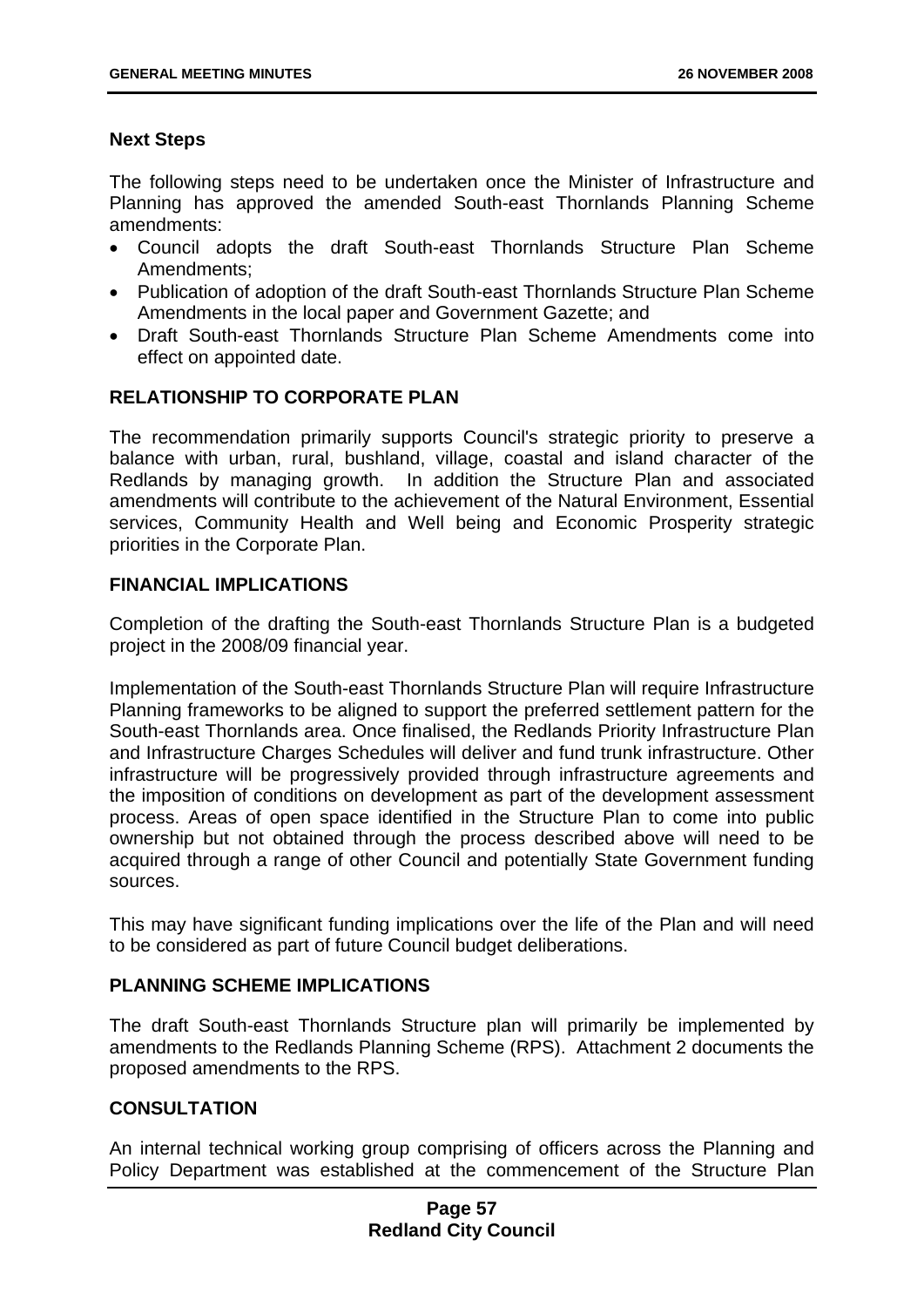process. The community has been involved with the Structure Plan through the following mechanisms:

- Community Reference Group [CRG] a CRG was established early at the commencement of the structure planning process and included local landowners, developers, peak bodies, interest groups and elected representatives. The role of the CRG was to provide advice and input at key stages and allow other community members to be involved through the CRG representatives;
- Community Newsletters a number of newsletters have been prepared and distributed at key stages throughout the project, including at its inception, to keep the community informed of progress with the structure plan;
- Project webpage a South-east Thornlands Structure Plan webpage was established early in the process and provided a range of information from CRG meeting minutes to the full range of technical background investigations prepared;
- Public Notification the draft Structure Plan and subsequent Planning Scheme amendments were placed on public exhibition between March and June this year providing opportunity for community comment. The amount of time provided for public comment exceeded the statutory requirements.

A number of workshops have been undertaken with Councillors as part of the review of submissions required in response to the public notification of the South-east Thornlands Structure Plan.

# **OPTIONS**

#### **PREFERRED**

That Council resolve as follows:

- 1. To adopt the workshop outcomes as detailed in Attachment 1 of the South-east Thornlands Structure Plan Submission Review Report.
- 2. To amend the statutory provisions of the South-east Thornlands Structure Plan in accordance with recommendation 1 above.
- 3. To include an additional section within the Planning Report accompanying the South-east Thornlands Structure Plan addressing the public notification period and the submission review process as well as making any other changes as required to reflect the workshop outcomes as detailed in the South-east Thornlands Submission Review Report (Attachment 1).
- 4. To formally submit the amended statutory provisions of the South-east Thornlands Structure Plan as detailed in Attachment 2 to the Minister for Infrastructure and Planning for approval under Section 6.8.7 (c) of the *Integrated Planning Act 1997* as amended.
- 5. To notify submitters of Council's decision.
- 6. To endorse the non planning scheme activities and programs as detailed in Attachment 3 to support the implementation of the outcomes sought by the South-east Thornlands Structure Plan.

#### **ALTERNATIVE**

That Council resolve not to adopt the recommendations of the South-east Thornlands Structure Plan Submission Review Report, and not submit the statutory components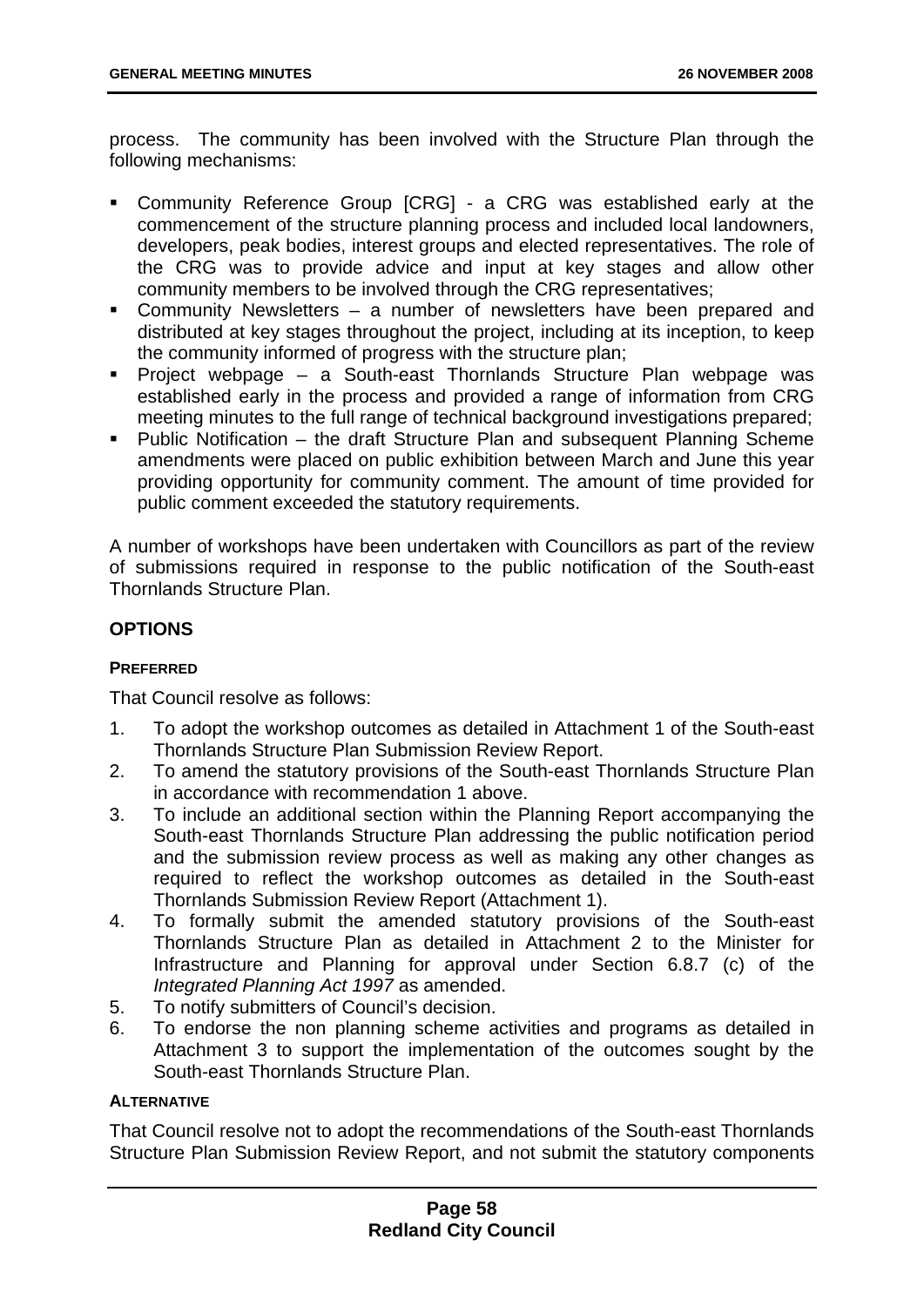of the Structure Plan as amended to the Minister for Infrastructure and Planning for approval.

### **OFFICER'S RECOMMENDATION**

That Committee, under delegated authority, resolve as follows:

- 1. To adopt the workshop outcomes as detailed in Attachment 1 of the South-east Thornlands Structure Plan Submission Review Report;
- 2. To amend the statutory provisions of the South-east Thornlands Structure Plan in accordance with recommendation 1 above;
- 3. To include an additional section within the Planning Report accompanying the South-east Thornlands Structure Plan addressing the public notification period and the submission review process as well as making any other changes as required to reflect the workshop outcomes as detailed in the South-east Thornlands Submission Review Report (Attachment 1);
- 4. To formally submit the amended statutory provisions of the South-east Thornlands Structure Plan as detailed in Attachment 2 to the Minister for Infrastructure and Planning for approval under Section 6.8.7 (1)(c) of the Integrated Planning Act 1997 as amended;
- 5. To notify submitters of Council's decision; and
- 6. To endorse the non planning scheme activities and programs as detailed in Attachment 3 to support the implementation of the outcomes sought by the Southeast Thornlands Structure Plan.

# **COMMITTEE RESOLUTION**

| Moved by:    | Cr Hobson |
|--------------|-----------|
| Seconded by: | Cr Henry  |

**That Committee, under delegated authority, resolve as follows:** 

- **1. To adopt the workshop outcomes as detailed in Attachment 1 recommendations of the South-east Thornlands Structure Plan Submission Review Report;**
- **2. To increase the size of sub-precinct 4c Pinklands Reserve Corridor (incorporating a district park) to cover all of Lot 24 on SP 185053 and include the area in the Open Space Zone;**
- **3. To remove the current area currently included in Precinct 2a Attached Housing from Lot 16 on RP14839 and include this area within Greenspace Precinct 4e – Bushland Living and include this area in the Environmental Protection zone. The balance of this lot shall be retained in sub-precinct 4d – Thornlands Creek Corridor and the Open Space zone;**
- **4. To amend the statutory provisions of the South-east Thornlands Structure Plan in accordance with recommendations 1, 2 and 3 above;**
- **5. To include an additional section within the Planning Report accompanying the South-east Thornlands Structure Plan addressing the public notification period and the submission review process as well as making**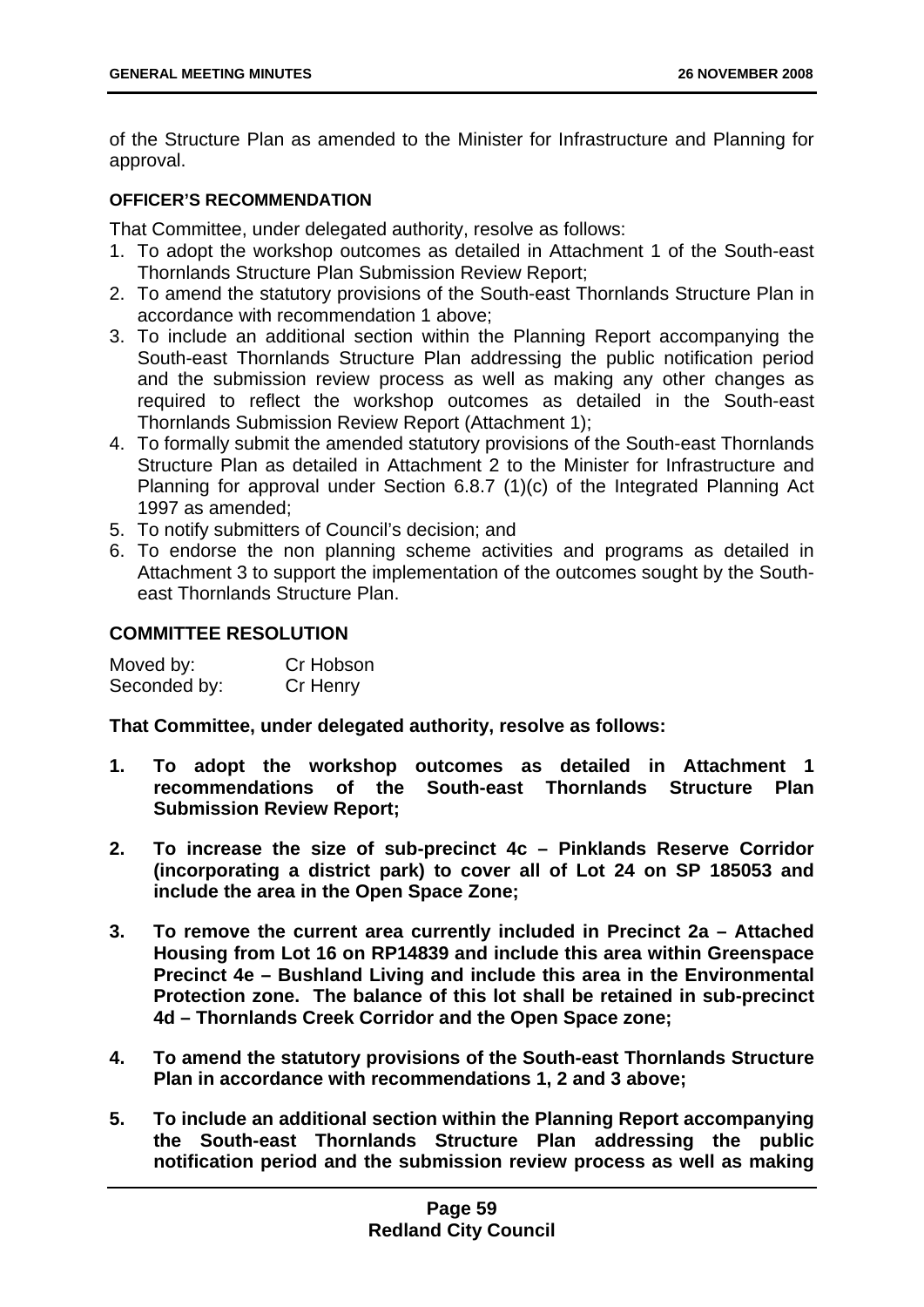**any other changes as required to reflect the workshop outcomes as detailed in the South-east Thornlands Submission Review Report (Attachment 1);** 

- **6. To formally submit the amended statutory provisions of the South-east Thornlands Structure Plan, as detailed in Attachment 2, to the Minister for Infrastructure and Planning for approval under Section 6.8.7 (1)(c) of the**  *Integrated Planning Act 1997* **as amended;**
- **7. To notify submitters and all landowners within the precinct of Council's decision;**
- **8. To endorse the non planning scheme activities and programs as detailed in Attachment 3 to support the implementation of the outcomes sought by the South-east Thornlands Structure Plan;**
- **9. That the State Government be advised that Redland City Council insists that the State infrastructure provisions matches the development commitment of the Structure Plan; and**
- **10. That Council request that the State Government ensure the effectiveness of their Housing Affordability Strategy by:** 
	- **a) providing a clear definition of 'affordable';**
	- **b) taking steps to ensure that the 'affordable housing' be purchased by those in need; and**
	- **c) committing to an annual public inquiry to investigate the effectiveness of the Housing Affordability Strategy.**

# **CARRIED**

A division was called for.

Crs Townsend, Murray, Elliott, Bowler, Henry, Hobson, Boglary and Ogilvie voted in the affirmative.

Cr Dowling voted in the negative.

Cr Reimers was not present when the vote was taken.

Cr Williams was absent from the meeting.

The motion was declared by the Chair as **CARRIED**.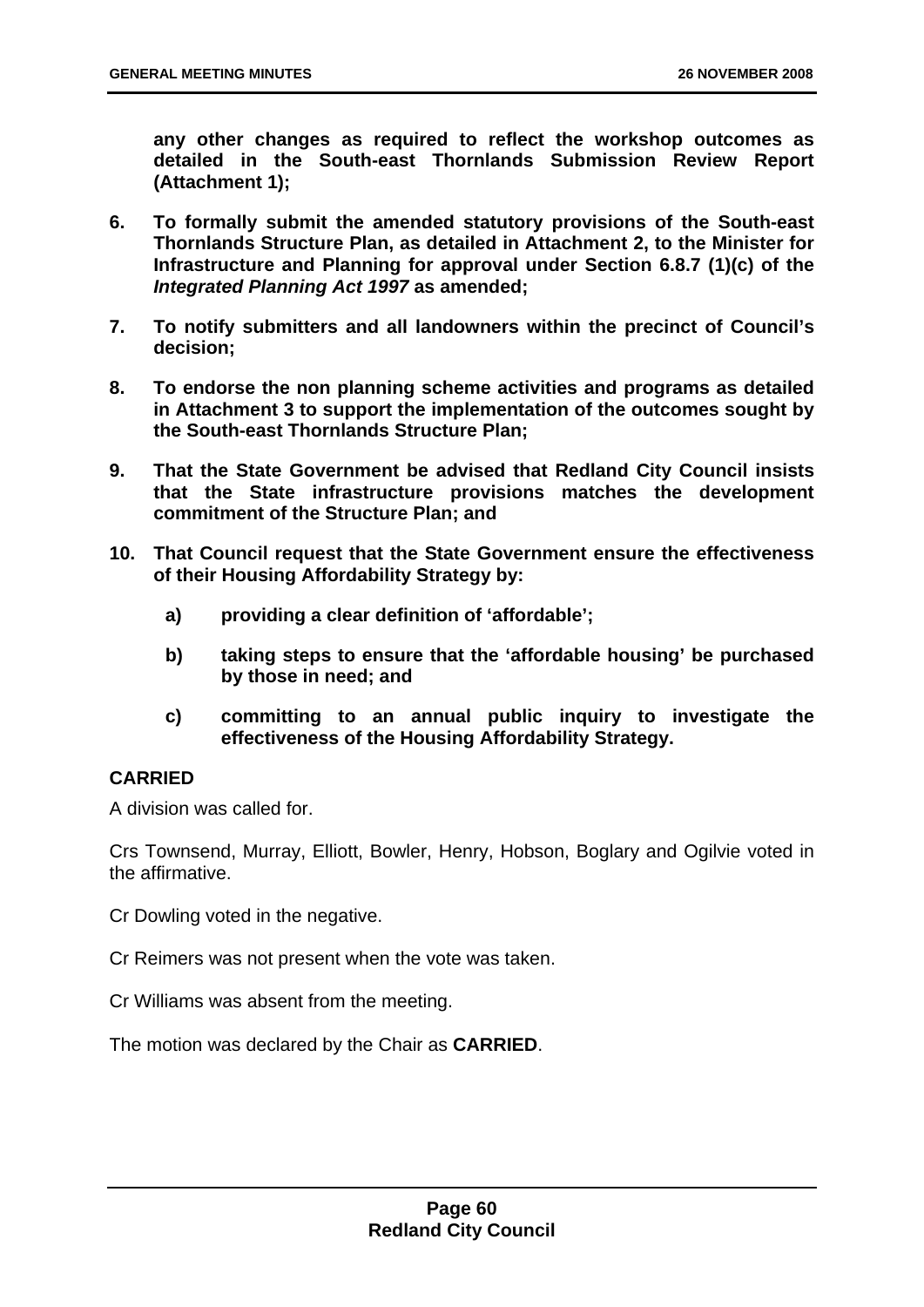# **COUNCIL RESOLUTION**

Moved by: Cr Ogilvie Seconded by: Cr Henry

**That the Committee Resolution be noted.** 

### **CARRIED**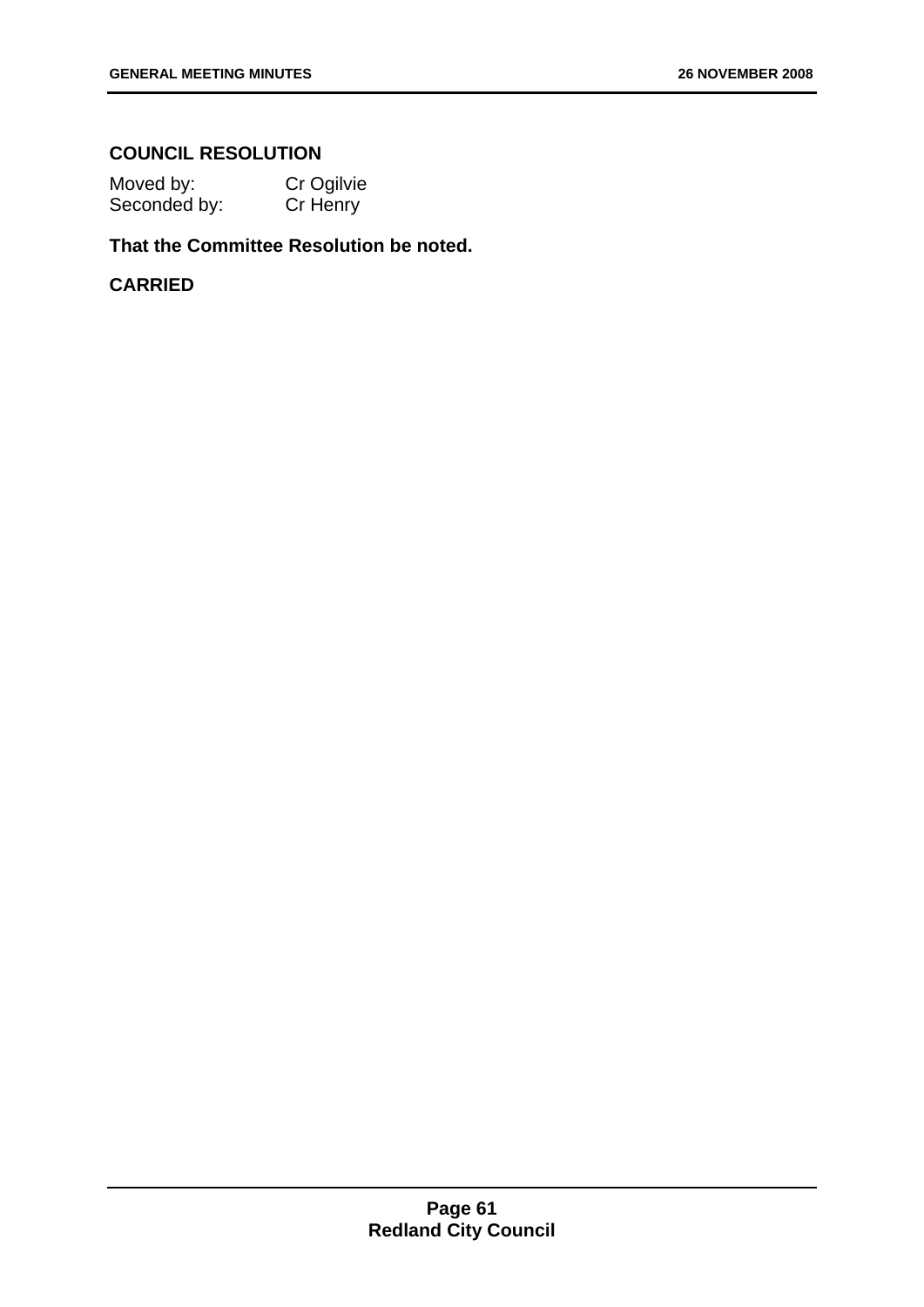### **12.3 PLANNING & POLICY**

#### **12.3.1 ECONOMIC DEVELOPMENT STRATEGY 2008-2012**

| <b>Dataworks Filename:</b>       | <b>ED Planning – Economic Growth Strategy</b>                                                                                                                                                                                                                                               |
|----------------------------------|---------------------------------------------------------------------------------------------------------------------------------------------------------------------------------------------------------------------------------------------------------------------------------------------|
| <b>Attachments:</b>              | <b>Redland City Council - Economic Development</b><br><b>Strategy 2008-2012 (October 2008)</b><br><b>Redland Economic Development Strategy -</b><br><b>October 2008</b><br><b>Redland Economic Development Strategy -</b><br><b>Appendices - October 2008</b><br><b>Strategic Framework</b> |
| <b>Responsible Officer Name:</b> | <b>Alan Burgess</b><br><b>Manager Economic Development</b>                                                                                                                                                                                                                                  |
| <b>Author Name:</b>              | <b>Alan Burgess</b><br><b>Manager Economic Development</b>                                                                                                                                                                                                                                  |

### **EXECUTIVE SUMMARY**

Economic Development supports the local community by contributing to the wellbeing and prosperity of the community, business, industry and Local Government. Redland City Council is dedicated to managing Economic Development in a responsible and sustainable manner. This includes giving full consideration to the quadruple bottom line principles of economic, social, governance and the environment.

Economic Development focuses on increasing quality of life. Council provides a broad range of services to the community all of which either directly or indirectly assist the Economic Development of the region.

The Economic Development strategy has been developed in conjunction with Pacific Southwest Strategy Group, which conducted significant background research and consultation with stakeholders and the community.

The strategy recommends concentrating on activities which encourage the 'enablers' of economic development. This includes numerous programs and activities already being undertaken and specifically points to 10 key projects – some of which are already underway. These ten key projects have been developed through a process of prioritisation, from an overall list of almost 100 potential projects.

#### **PURPOSE**

The purpose of this report is to seek Council endorsement of the Economic Development Strategy 2008-2012 and agreement on the implementation process.

#### **BACKGROUND**

The previous Economic and Tourism Development Strategy implementation was adopted by Council in December 2003. The background to the 2008-2012 Economic

### **Page 62 Redland City Council**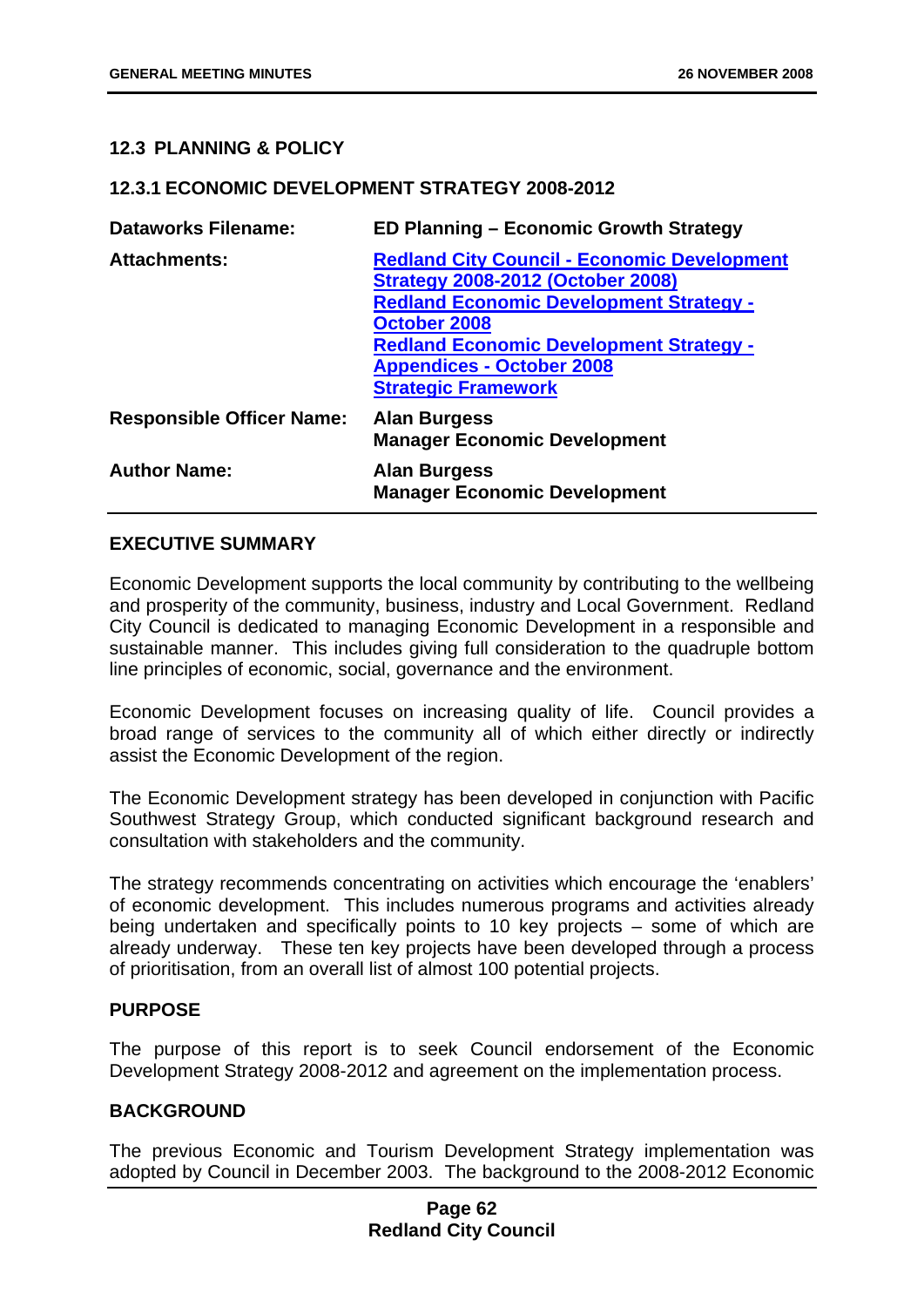Development Strategy was developed by Pacific Southwest and involved community consultation and included a Councillor workshop.

### **ISSUES**

The Economic vision for Redland City, as determined during the Councillor workshop, is to create an appropriate balance between the Redlands' natural and economic capital. The nature of the region demands an ongoing commitment to the environment and maintaining a harmony between development and nature. The vision of Redland City is one of lifestyle – a great place to live, work and play. The vision includes the development of a vibrant and sustainable economy with a strong local workforce and a high level of employment self containment. This vision will create a City with reduced pollution, long term protection for the environment, happier and healthier workforce and a strong community atmosphere.

In order to ensure sustainable economic growth, it is necessary to create the right conditions for business to thrive. This will be achieved through focusing on the development of economic 'enablers'. According to the 'Opportunities for Local Government – Developing Competitive Regions' paper (Australian Local Government Association), for a region to be economically sustainable, it needs to be active in the provision of ten key areas – these are known as the 'enablers'.

The ten key enablers are:

- Export generation (international and/or inter-regional),
- Local substitution for imports,
- Self containment of services (in sub-region),
- Investment attraction,
- Workforce capability enhancement,
- Strategic infrastructure development,
- Creation of new businesses from within,
- Availability of investment capital,
- Competitive economic conditions,
- Innovation.

The challenges for Redland City in creating this strategy are varied and include:

- Balancing the needs of the environment and the requirement to find more jobs locally,
- Finding the right business which can operate in harmony with our environment. These particularly include creative and knowledge based businesses, the education sector and environmental products, services and attractions.
- Ensuring continued business growth and sustainability.
- Establishing the right conditions for the economy to grow fostering the right 'enablers'.
- In order to protect the environment, economic growth must be contained to discreet areas. This requires careful management and master planning of activity centres.
- Ensuring vital infrastructure such as roads, community facilities, transport services and networks keep pace with growth.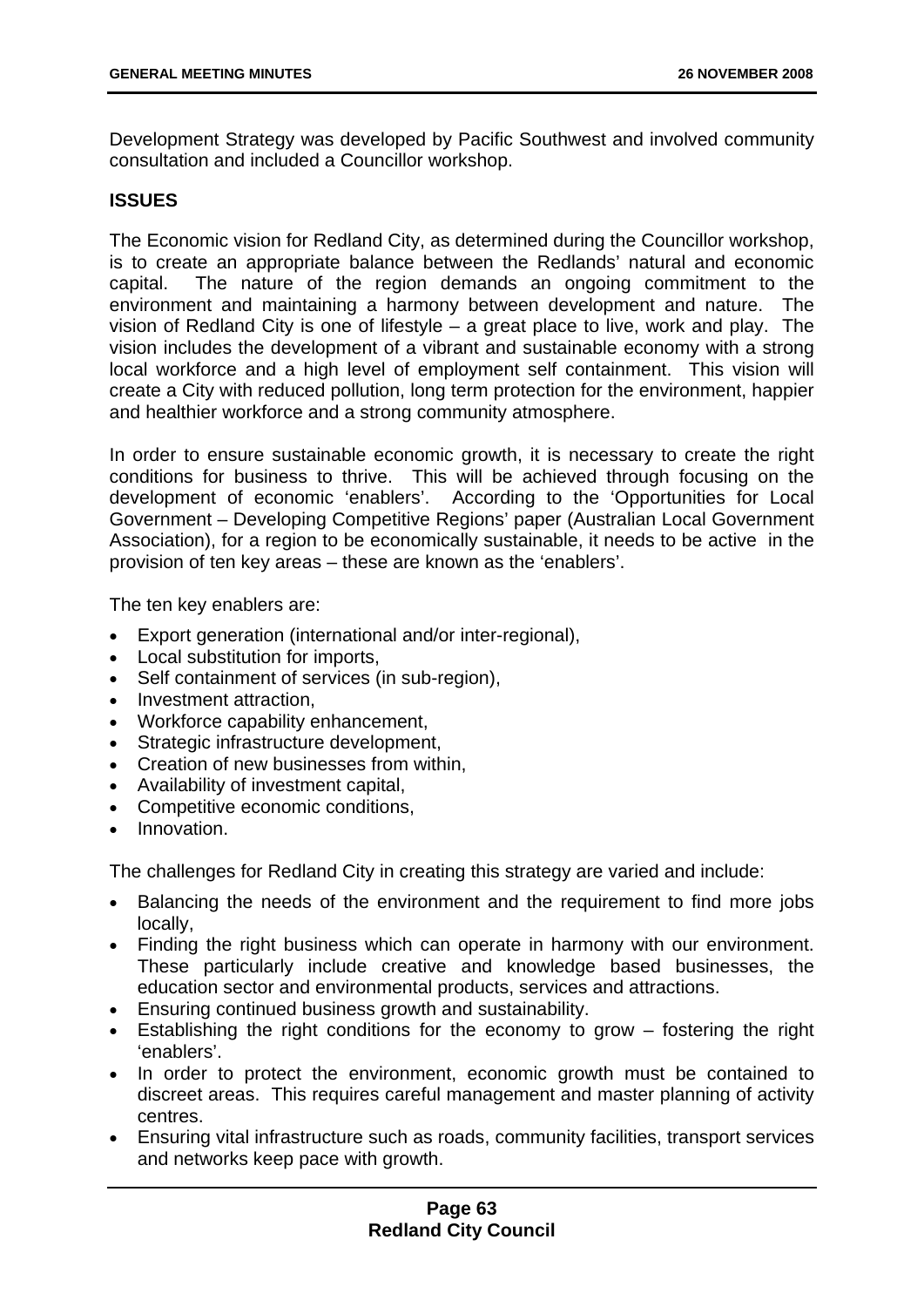- Ensuring there is sufficient future planning of all new developments. This is particularly important in light of our ageing population and their particular service needs. It is also important to maintain a focus on the City's environmental and lifestyle values.
- Competition across the region in a broad spectrum of areas, including:
	- o State and Federal funding,
	- o Workforce and industry,
	- o Infrastructure priorities,
	- o Tourism, and
	- o Business investment.

Many of the activities which support the economic enablers are already being undertaken as routine Council operations, across a broad range of Council departments, and are fully budgeted. The Strategy provides a focus on activities which are most critical to the economic development of the City.

The use of the enablers as a benchmark strategy provides recognition of the existing programs and focus for new or emerging opportunities identified throughout the life of the strategy.

Redland City Economic Development strategy encourages these enablers through the various activities. This involves programs which are already in existence and being provided by a broad cross section of Council departments. These existing, and ongoing programs, include, but are not limited to, such programs as:

- Business Grow program and China Trade and Investment Office, and other business support activities.
- International policy which is designed to encourage cultural, educational and economic cooperation. Currently friendly relationships exist with Cities in China and Korea.
- Tourism development initiatives, including Tourism Advisory Forum.
- Promotion of local products and services through partnerships with local organisations such as the Chamber of Commerce and Redland Tourism.
- Business development training seminars in conjunction with regional partners, including DTRDI, MSIT, Chamber of Commerce and DEIR.
- Development of more job opportunities through the Major Activities Centres strategy, business support programs and investigation of Business Improvement Districts (BIDS).
- In conjunction with State and Federal authorities, continued development of infrastructure, including roads, public transport systems, marine infrastructure, social infrastructure and information technology.
- Promotion of the region to potential investors, in conjunction with regional partners, State and Federal Government agencies, and including such organisations as Austrade, Trade Queensland, Brisbane Marketing and Tourism Queensland.
- Support for local training initiatives, including 'Ready to Work', 'Ecoman' and business development programs.
- Cooperation and partnerships with TAFE and Secondary Schools, to promote and facilitate education and training.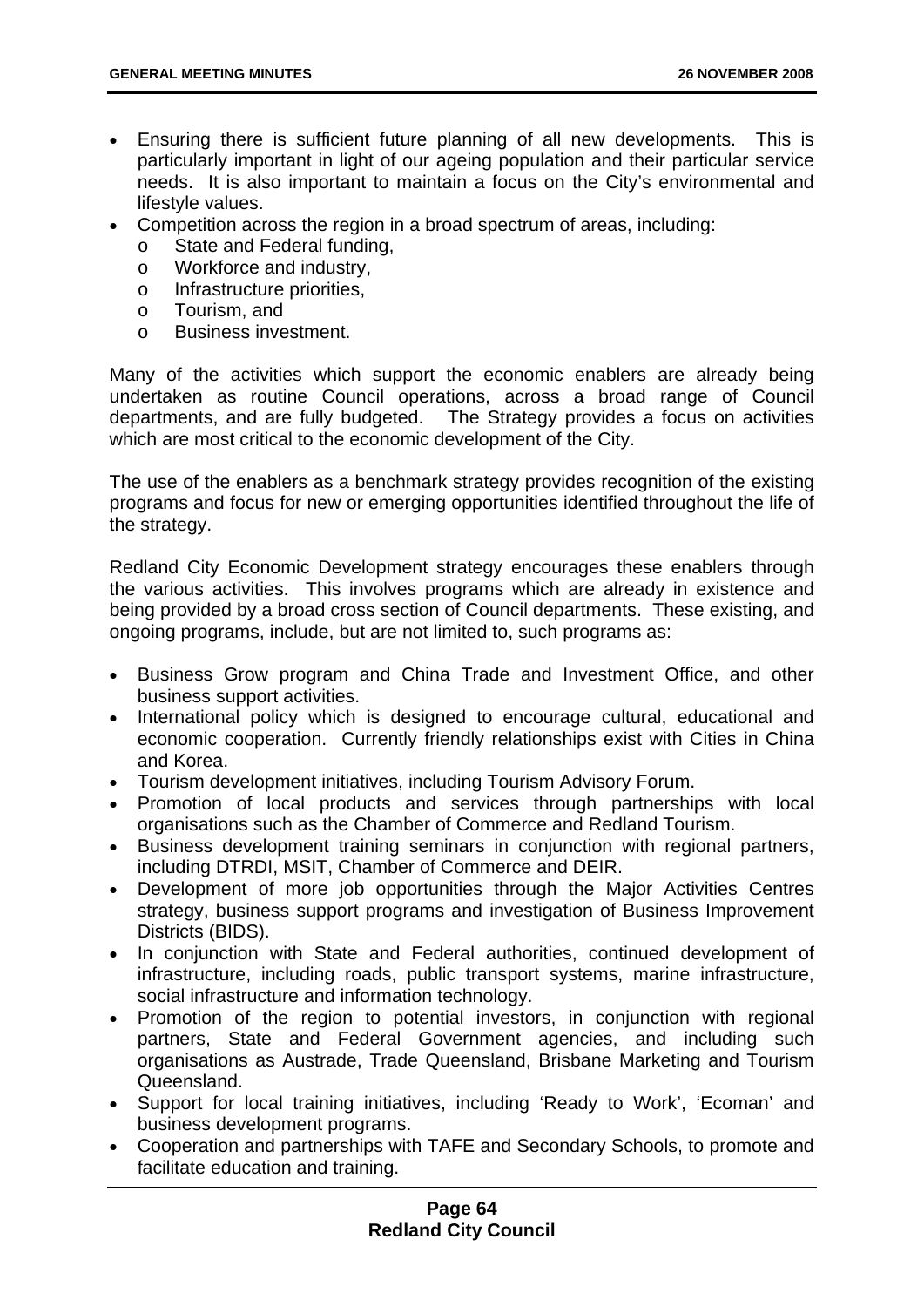- Specialist library services developed for local businesses.
- Support for Southern Moreton Bay Island PLACE training programs and youth initiatives.
- Indigenous employment program.
- Master planning of major business activity centres.
- Structure planning and development of Thornlands Integrated Enterprise Area.
- Library Strategy and Cultural Plan (eg Minjerribah Knowledge Centre).
- Social Infrastructure Plan.
- Investment in social infrastructure through partnerships with business to encourage the development of educational institutions.
- Economic Development and Tourism Marketing plan.
- Continued review and refinement of development assessment processes.
- Council leadership and representation at regional forums.
- Economic Development strategy.
- Growth Management strategy.
- Master planning and development of enterprise areas.
- Provision of local infrastructure to support business.
- International education project.
- Major Centres strategy.
- Minjerribah Knowledge Centre.

Whilst Council has a leadership and advocacy role and can successfully engage with the community, local, state and federal leaders to develop commitment, to achieve its aims it is also reliant on a network of partnerships.

Council's Economic Development strategy sits within an essential strategic framework of regional stakeholders and partners. The Economic Development strategy relies on the enablers and their projects and programs detailed above, as well as the numerous other Council operations. There were over 300 suggestions gathered during the consultation phase, these were then rationalized into 96 separate projects which were then prioritised into the top ten.

These ten key activities have been identified which are considered high priority. Some of these are already underway and funded some are new and should be implemented as soon as possible. These include:

- **Project 1** Local Work Website (Redlands, Employment, Contract Labour and Hire Service Portal), this is a blue sky project which is designed to assist the workforce to find local jobs and businesses find local staff.
- **Project 2** Lobby State Government to establish Government office block at Capalaba or Cleveland, a blue sky project to provide local job opportunities, increase self containment and attract knowledge based workers.
- **Project 3** Identify skills required and develop and implement local training programs to meet industry needs, in conjunction with DTRDI and MSIT. Project could also include ongoing work to develop a English language and international business college or other specialist training campus.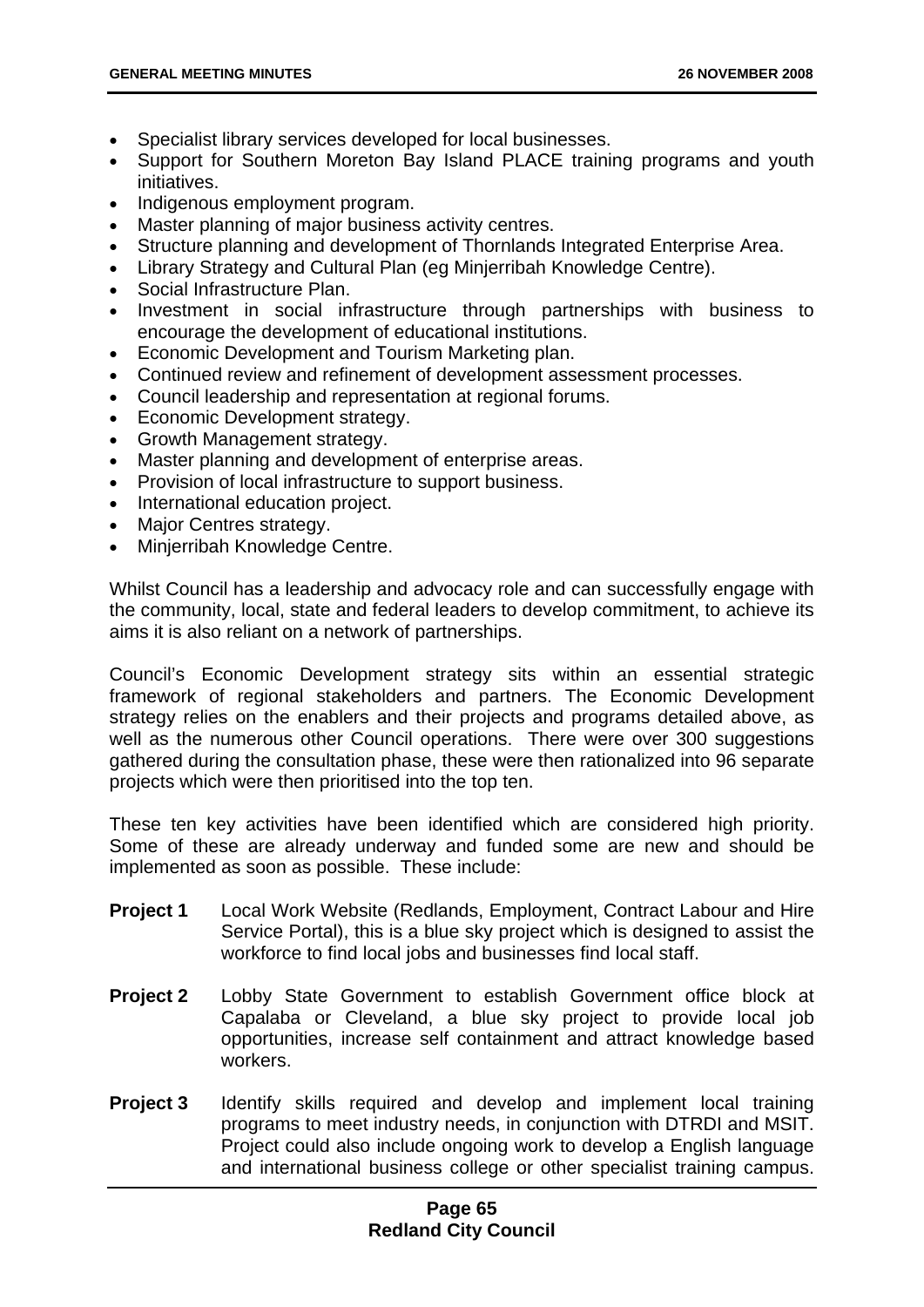This would help to increase local skills and employment thereby boosting self containment and potentially attracting investment.

- **Project 4** Facilitate the continued development of enablers for economic development. This project includes research into feasibility of other activities which will enhance economic development and social objectives, including investigation of Business Improvement Districts (BIDS) concept. This project might also include such activities as lobbying for affordable housing at Capalaba or other social infrastructure initiatives.
- **Project 5** Project to further the redevelopment of Toondah Harbour. This is a very complex project due to the number of land owners, types of tenure and (state/federal) regulatory framework. This is an important transport infrastructure project as well as providing the potential for boosting community recreational facilities, business opportunities, tourism and job creation. It also activates a large majority of the enablers.
- **Project 6** Master planning for Principal regional activity centres. Cleveland and Capalaba Master Plans are committed projects which provide the potential for a significant number of new job opportunities to be created, providing up to half the jobs for the self containment target – without increasing the urban footprint. Both locations are Transport Oriented Centres which will be master planned to maximise the use of current and proposed public transport infrastructure.
- **Project 7** Structure planning for the Thornlands Integrated Enterprise Area, is a committed project, and is one of the key outcomes required to ensure the success of the Economic Development strategy is achieved, particularly in relation to the employment self containment target. In line with the need to provide a significant amount of new jobs and restricting development to tightly constrained areas it represents the last available significant area of land in the urban footprint able to be planned for urban development. The area is strategically located close the Gateway motorway and provides the opportunity to provide a multitude of compatible facilities such recreation, cultural, sporting and education. It has the capability of providing up to 20% of the new jobs required by 2026.
- **Project 8** The revision of the Redland City [Shire] Centres and Employment Review is a project designed to review the proposed centres strategy and identify the employment targets for 2031 to achieve the proposed increased levels of employment self-containment. It will also provide a baseline for ongoing research into the long term performance of the Economic Growth Strategy.
- **Project 9** Road transport infrastructure projects are vital to ensuring the arterial roads and linkages can provide efficient access and reduce travelling times – thereby reducing pollution and increasing quality of life. This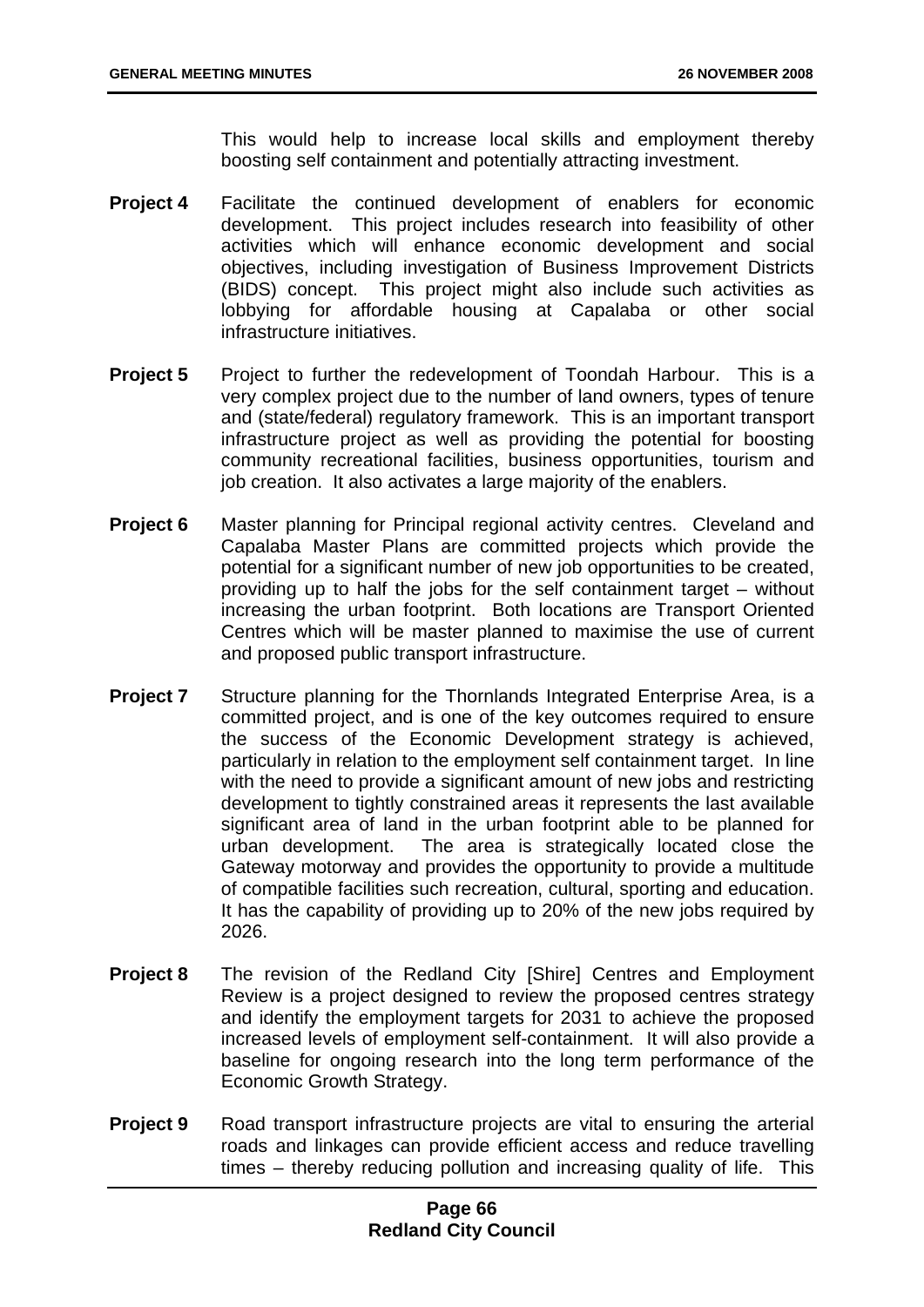will require the lobbying State Government to advance important road infrastructure projects including:

- a. Cleveland Redland Bay Road project South Street Cleveland to Boundary Road Thornlands and from Benfer Road Victoria Point to German Church Road Redland Bay.
- b. Redlands sub-arterial road upgrade project Tingalpa Creek Taylor Road – Gateway Motorway which will provide improved freight and transport services, specifically to the proposed Thornlands Integrated Enterprise Area;
- **Project 10** Public transport infrastructure projects are also vital to ensuring efficient access and reducing travelling times – thereby reducing pollution and increasing quality of life. This will require the lobbying State Government to advance:
	- a. Duplication of the Cleveland Rail line; and
	- b. Marine facility upgrades at the Toondah Harbour, Cleveland and Weinam Creek, Redland Bay passenger terminal areas to improve transportation links to the Moreton Bay Islands.

More detailed planning and costing (where necessary) will be established after the adoption of the strategy. Funding for non budgeted projects will be referred to future budget development or review meetings of Council.

Once endorsed the Economic Development Strategy will be printed and made available to the public.

# **RELATIONSHIP TO CORPORATE PLAN**

The recommendation primarily supports Council's strategic priority to enhance employment participation and the community's standard of living through encouraging economic development opportunities

#### **FINANCIAL IMPLICATIONS**

The outcomes of this report will not have any effect on the current year's budget and many of the recommended projects are already underway and fully funded. Projects with out current budget allocations will be included for consideration in the 10 year and 09/10 F/Y budget planning processes.

#### **PLANNING SCHEME IMPLICATIONS**

The Land Use Planning Group was consulted and it is considered that the outcome of recommendations in this report may result in possible amendments to the Redlands Planning. These will be brought to Council for consideration at the appropriate time.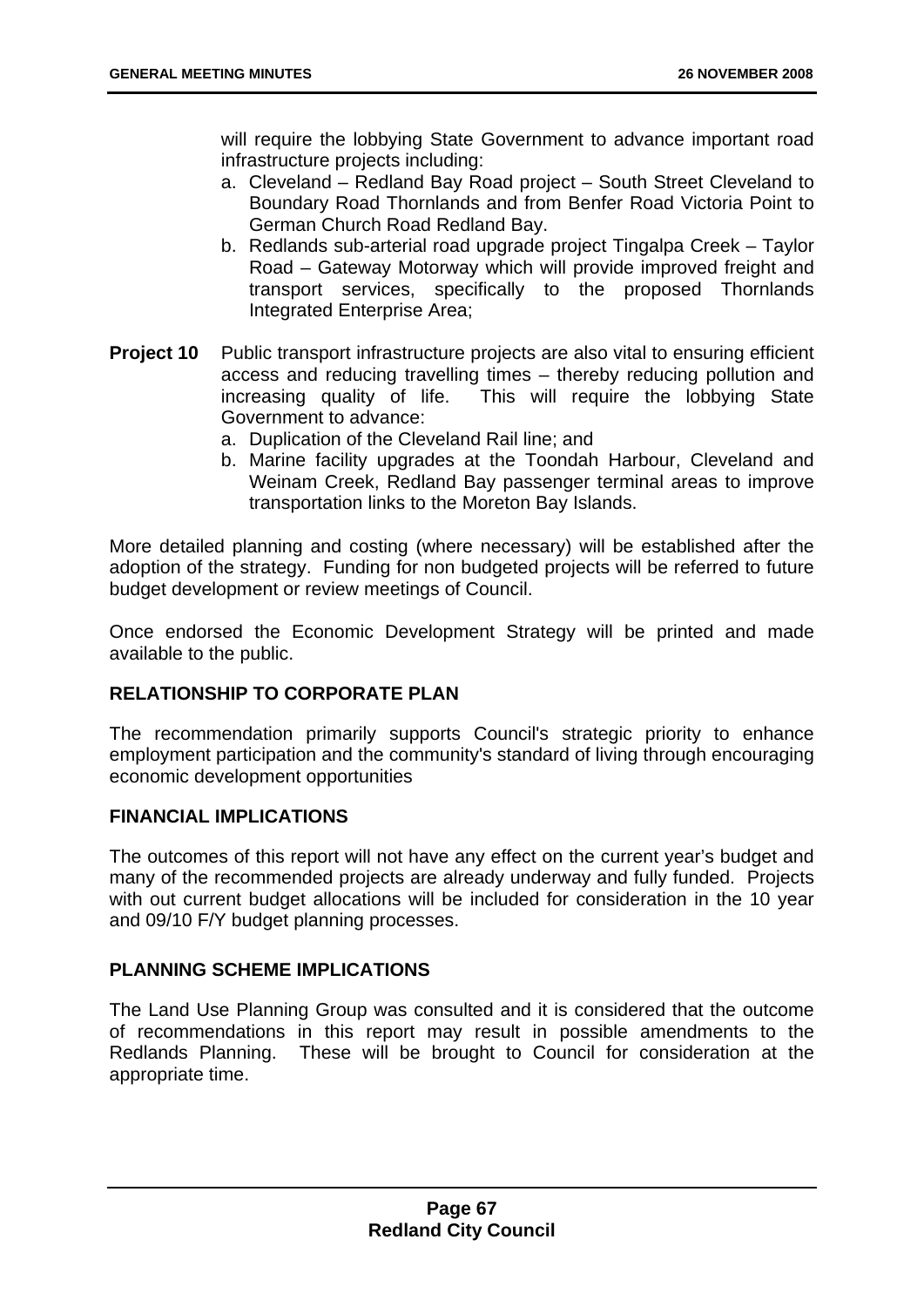# **CONSULTATION**

The Consultant undertook a wide range of consultation strategies to seek information and ideas, these included:

- Community consultation workshop,
- Business community survey,
- Stakeholder survey,
- Workshops and individual interviews with GM P&P, and Managers of Economic Development, Infrastructure Planning, Land Use Planning, Community and Social Planning, Environmental Management, Corporate Planning Performance and Risk, Marketing and Communications, and Finance.
- Workshop with Councillors to establish the Vision, Mission and Goals.

In addition ELG was consulted to provide their input.

# **OPTIONS**

#### **PREFERRED**

- 1. Council resolve to adopt the Economic Development Strategy 2008-2012;
- 2. Council note the 10 priority projects and that Council Officers will seek funding for unbudgeted items through the budget planning and review process; and
- 3. Note the Economic Development Strategy will be used as a framework for further planning purposes.

#### **ALTERNATIVE**

Council resolve not to accept the Economic Development Strategy 2008 – 2012

## **OFFICER'S/COMMITTEE RECOMMENDATION/ COUNCIL RESOLUTION**

| Moved by:    | Cr Ogilvie |
|--------------|------------|
| Seconded by: | Cr Henry   |

## **That Council resolve to:**

- **1. Adopt the Economic Development Strategy 2008-2012;**
- **2. Note the 10 priority projects and that Council Officers will seek funding for unbudgeted items through the budget planning and review process; and**
- **3. Note the Economic Development Strategy will be used as a framework for further planning purposes.**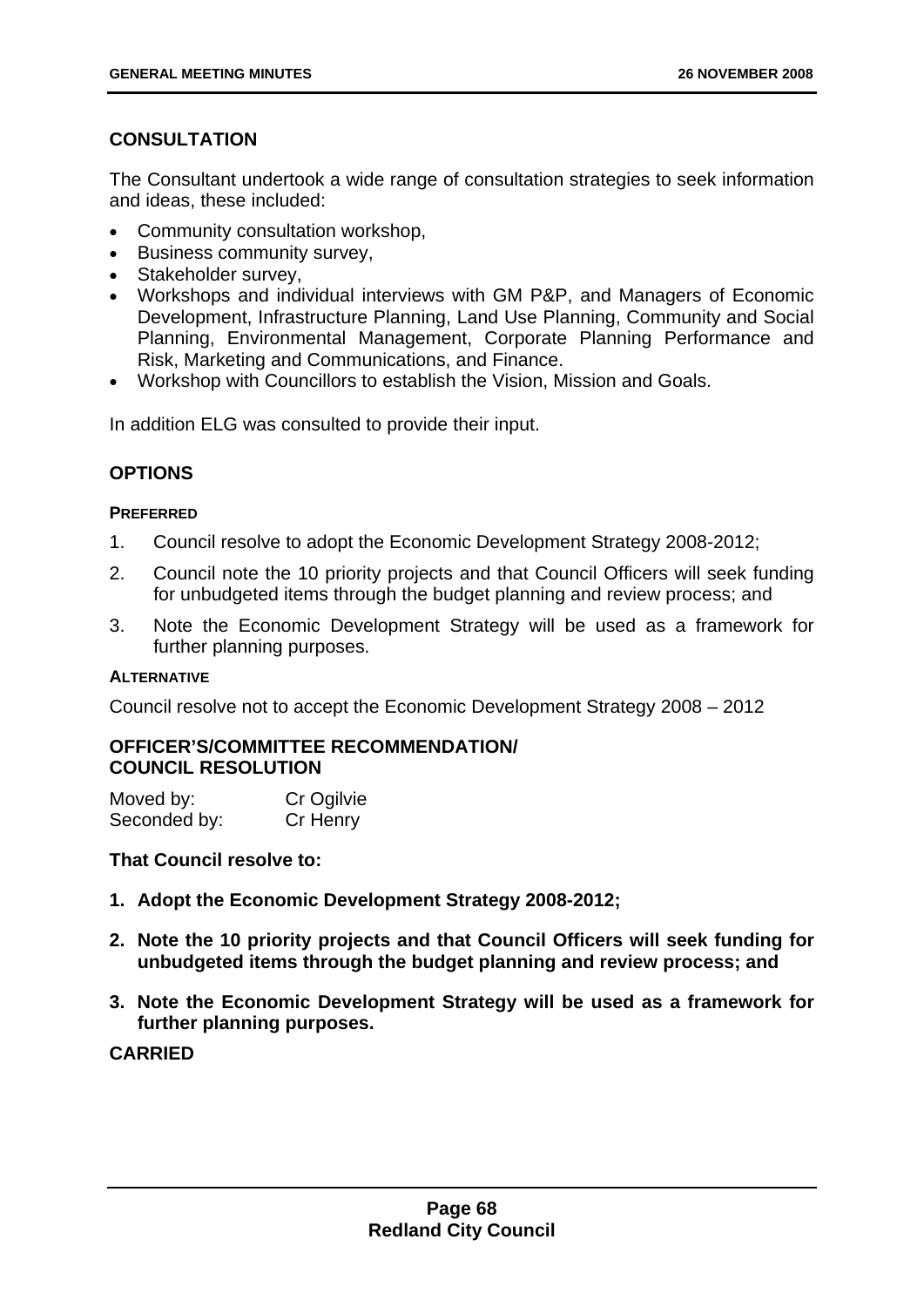# **12.3.2 MORETON BAY TASKFORCE**

| <b>Dataworks Filename:</b>       | <b>ED Program - Moreton Bay Taskforce</b>                   |
|----------------------------------|-------------------------------------------------------------|
| <b>Attachments:</b>              | <b>Moreton Bay Taskforce Agreement</b>                      |
| <b>Responsible Officer Name:</b> | <b>Alan Burgess</b><br><b>Manager Economic Development</b>  |
| <b>Author Name:</b>              | <b>Jan Sommer</b><br><b>Tourism Development Coordinator</b> |

## **EXECUTIVE SUMMARY**

Moreton Bay Taskforce is an initiative of the Lord Mayor of Brisbane City Council and the Mayors of Moreton Bay Regional Council (previously Redcliffe and Caboolture) and Redland City Council.

The Moreton Bay Taskforce aims to maximise the social, economic and environmental outcomes for Moreton Bay through enhanced collaboration and partnerships. Outcomes for the Taskforce focus on tourism, business and infrastructure development opportunities.

The Agreement states that the Steering Committee has the responsibility to:

- Oversee the progress of the Taskforce's activities;
- Approve the strategic direction of the Taskforce having regard to the recommendations made by the committee or working group/s;
- Ensure that the aims and objectives of the Taskforce are being met;
- Determine the admission to or expulsion of a Council from the Taskforce respectively;
- Review and make recommendations to the Councils regarding:
	- i. the aims and objectives of the Taskforce (including whether to terminate the Taskforce and the Agreement)
	- ii. the actual and proposed activities of the Taskforce
	- iii. the required budget funding to achieve these activities and
	- iv. the contributions required from each Council
- From time to time, convene (including determine the composition, roles and responsibilities and government frameworks) or dissolve committees and working groups as deemed appropriate.

Redland City Council allocates \$10,000 each year through the Economic Development budget to projects generated by the Taskforce.

In addition to the Mayor, or nominated alternative, the Managers of Economic Development and Tourism Officers of each Council attend the Taskforce meeting. Representatives of agencies are invited to attend to present reports and proposals, ie. Tourism Queensland and Brisbane Marketing. The Moreton Bay Taskforce Consultative Committee is a reference group, established by the Taskforce, of which Redlands Tourism and other local tourism industry operators are participants.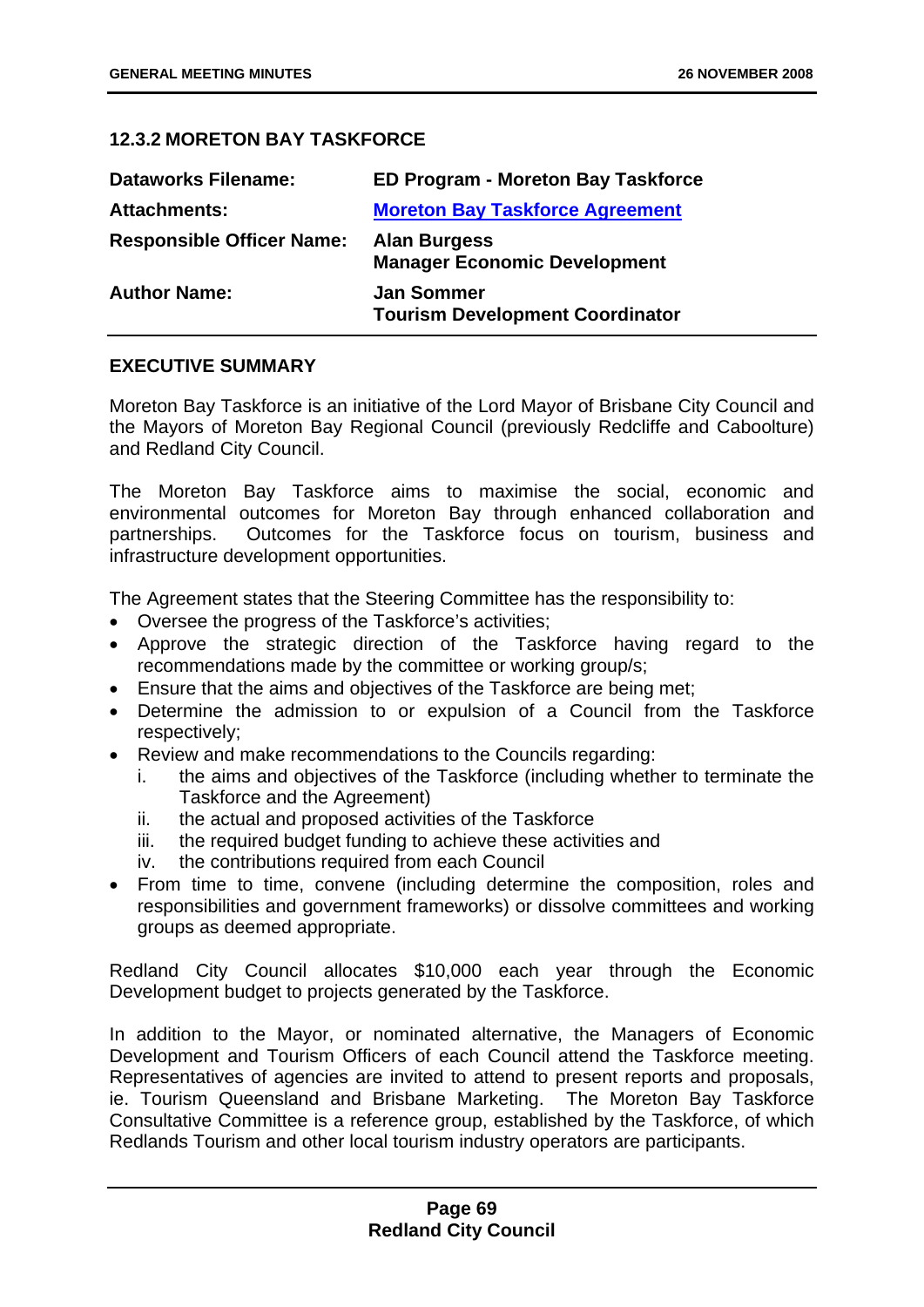## **PURPOSE**

This report is to seek Council's ongoing endorsement for Redland City Council membership of the Taskforce and authorise the Mayor to amend the Agreement to reflect the changed circumstances of the Taskforce due to Local Government amalgamations.

#### **BACKGROUND**

On 21 November 2003, the Lord Mayor of Brisbane City Council and the Mayors of Caboolture Shire Council, Redcliffe City Council and Redland Shire Council signed an Agreement, pursuant to Section 59 Local Government Act 1993 (Qld). The Agreement is a partnership arrangement which aims to maximise social, economic and environmental outcomes for Moreton Bay. The Taskforce activities focus on tourism, business and infrastructure development opportunities that will generate mutual benefit to all Council areas.

Recent projects of the Moreton Bay Taskforce include the Moreton Bay Cycleway Signage Concept, (reported to Council in December 2007), a combined brochure for Moreton Bay Tourist Drives (North and South) and the formation of the Autumn and Spring Moreton Bay Festivals Cluster.

On 13 August 2007, Council endorsed the allocation of \$30,000 from the Economic development budget as part of a three (3) year strategic marketing plan for Brisbane's Moreton Bay and Islands cluster.

#### **ISSUES**

Until the recent Council amalgamations, the Moreton Bay Taskforce Steering Committee consisted of the Lord Mayor (Brisbane) and Mayors (Caboolture, Redcliffe and Redland) or their respective nominated alternatives. Other attendees include Managers Economic Development and Tourism Officers and Brisbane City Council provides the Secretariat for the group. In March 2008, Caboolture and Redcliffe amalgamated with Pine Rivers, to form the Moreton Bay Regional Council. The current Agreement therefore needs to be amended to reflect the new Local Government areas.

This Agreement is limited to carrying out activities to achieve the aim and objectives of the Taskforce and does not impact on each council's right to undertake activities in its own interests.

As there is a reduction in membership from four (4) to three (3) Councils, this will also impact on the annual funds available for projects.

Recent projects of the Moreton Bay Taskforce include the Moreton Bay Cycleway Signage Concept, (reported to Council in December 2007), a combined brochure for Moreton Bay Tourist Drives (North and South) and the formation of the Autumn and Spring Moreton Bay Festivals Cluster.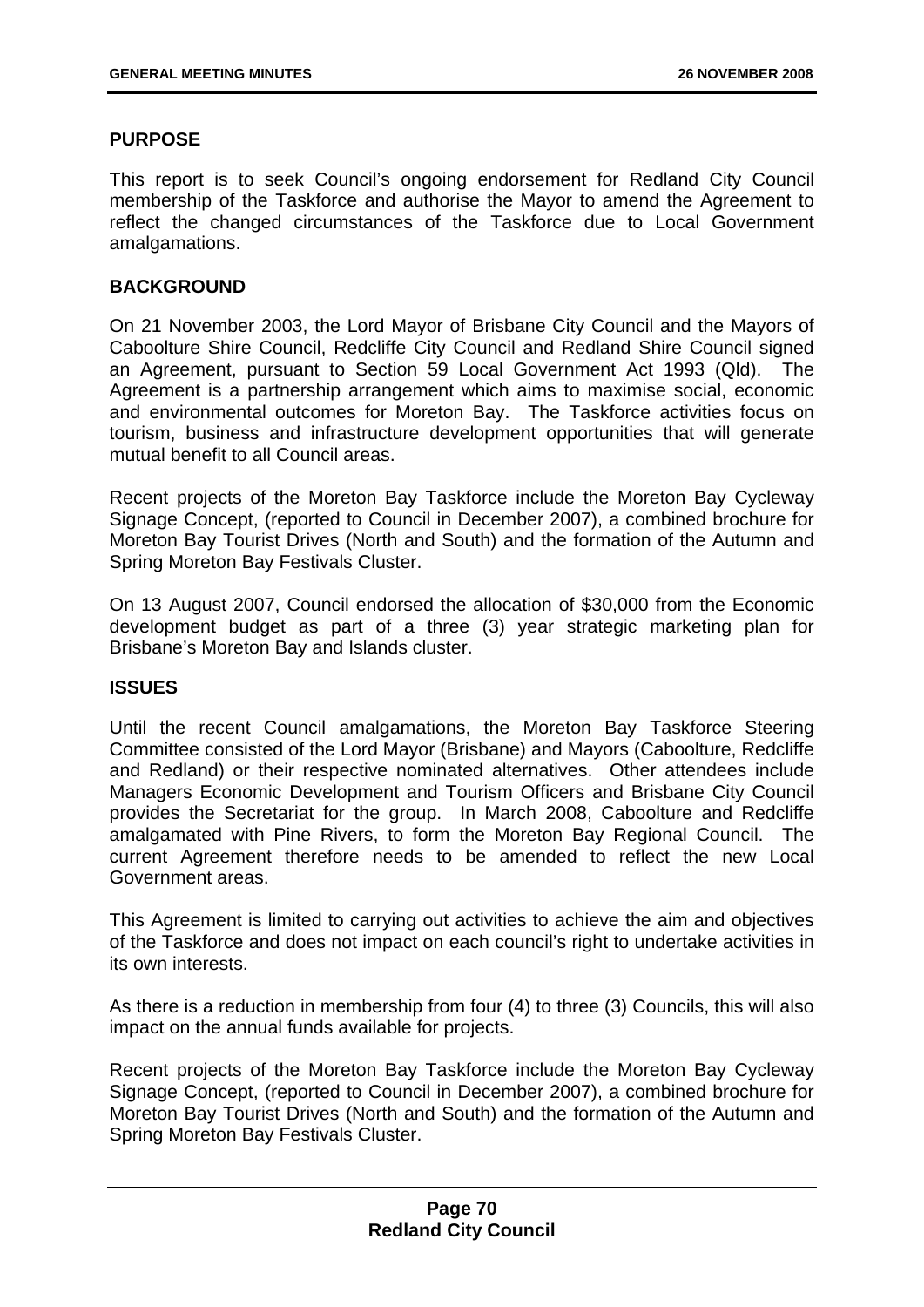Council's membership of the Moreton Bay Taskforce also provides a wider benefit to the local business and tourism industry as part of the network for consultation and participation for the Moreton Bay and Islands cluster.

The marketing vehicle for the Taskforce is the Moreton Bay Consultative Committee, which comprises the Tourism Queensland Director – Brisbane and SE Queensland Country, Brisbane Marketing, Council tourism officers and local tourism operators. Redlands Tourism has been a member of this group as a representative of the local tourism industry.

The Consultative Committee has also acted as a reference group for the Moreton Bay 10 Year Zoning Plan, Brisbane (and Moreton Bay) Regional Tourism infrastructure and Investment Plan and the Queensland Regional Tourism Review.

The Brisbane's Moreton Bay and Islands Autumn 2008 marketing campaign is jointly funded by Tourism Queensland (30,000); 4 LGAs (\$80,000); Brisbane Marketing (\$15,000 in kind); and the local tourism industry (\$25,550). Twenty five (25) industry operators bought in to the campaign including 16 tourism operators in the Redlands representing the strongest supporters in Brisbane's Moreton Bay and Islands cluster.

This campaign targeting the 200km drive market, built on two successful campaigns undertaken for Brisbane's Moreton Bay & Islands in August 2006 & February to April 2007 as follows:

- to increase awareness and preference for the region among families and couples living in Brisbane and within South East Queensland;
- Stimulate bookings for Moreton Bay and Islands' operators during the traditionally quiet period of February to April; and
- Build on the partnerships developed between stakeholders to help develop sustainable, market ready products.

The key advertising/marketing activities of the campaign included:

- Print
- Online
- Radio

In addition a number of media activities were undertaken including:

- Media placements
- Media familiarisations
- Lifestyle television programs

For a total investment of \$150,550 by Tourism Queensland, Local Government, Brisbane Marketing and the local tourism industry, a campaign with a leveraged advertising value equivalent to \$1,065,000 was achieved. Redland City Council contribution was only \$30,000.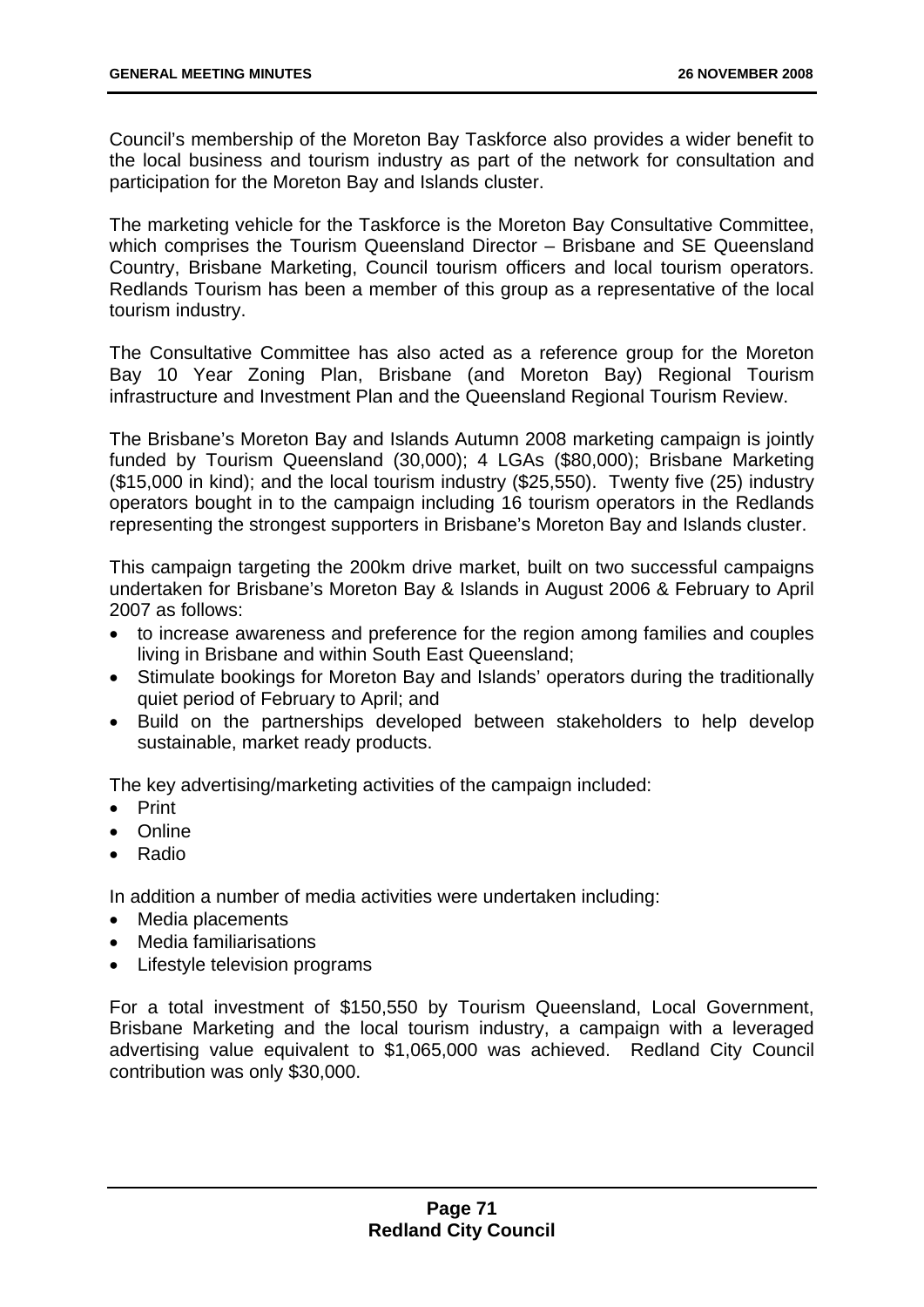# **RELATIONSHIP TO CORPORATE PLAN**

The recommendation primarily supports Council's strategic priority to Enhance employment participation and the community's standard of living through encouraging economic development opportunities.

## **FINANCIAL IMPLICATIONS**

The annual membership subscription, currently \$10,000, is included in the Economic Development budget. All projects initiated by the Moreton Bay Task Force are funded from the combined contributions of the members or from cooperative funds from agencies such as Tourism Queensland, Department of Main Roads, Brisbane Marketing and the local tourism industry.

\$35,000 is allocated in the 08/09 Economic Development budget to implement the second stage of the strategic marketing plan for the Brisbane's Moreton Bay and Islands cluster. This is again expected to be leveraged into a \$1million plus campaign.

# **PLANNING SCHEME IMPLICATIONS**

The Land Use Planning Group was consulted and it is considered that the outcome of recommendations in this report will not require any amendments to the Redlands Planning Scheme.

# **CONSULTATION**

Consultation has occurred with external and internal as follows:

External:

- Lord Mayor Campbell Newman, Brisbane City Council and Mayor Allan Sutherland, Moreton Regional Council concerning the ongoing commitment to the Taskforce; and
- CEO Brisbane Marketing with regard to the marketing initiatives for Brisbane's Moreton Bay and Islands cluster

Internal:

• Mayor Melva Hobson

# **OPTIONS**

#### **PREFERRED**

That Council resolve to:

- 1. Endorse the ongoing commitment to membership of Moreton Bay Taskforce for Redland City Council; and
- 2. Delegate authority to the Mayor to amend the Agreement to reflect the changed circumstances of the membership of Moreton Bay Taskforce due to recent Council amalgamations.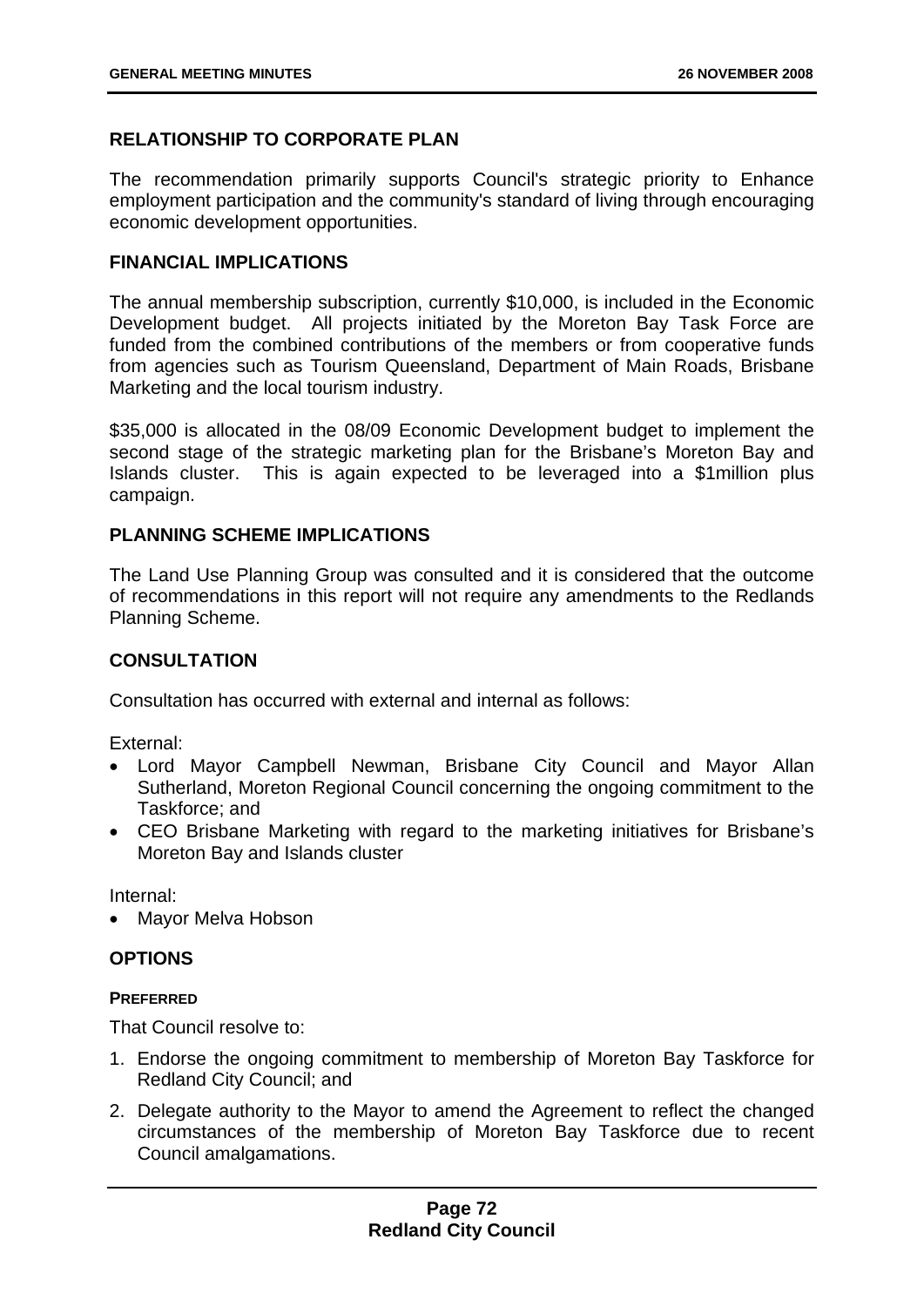#### **ALTERNATIVE**

None offered.

# **OFFICER'S/COMMITTEE RECOMMENDATION/ COUNCIL RESOLUTION**

| Moved by:    | Cr Ogilvie |
|--------------|------------|
| Seconded by: | Cr Henry   |

**That Council resolve as follows:** 

- **1. To endorse the ongoing commitment to membership of Moreton Bay Taskforce for Redland City Council; and**
- **2. To delegate authority to the Mayor to amend the Agreement to reflect the changed circumstances of the membership of Moreton Bay Taskforce due to recent Council amalgamations.**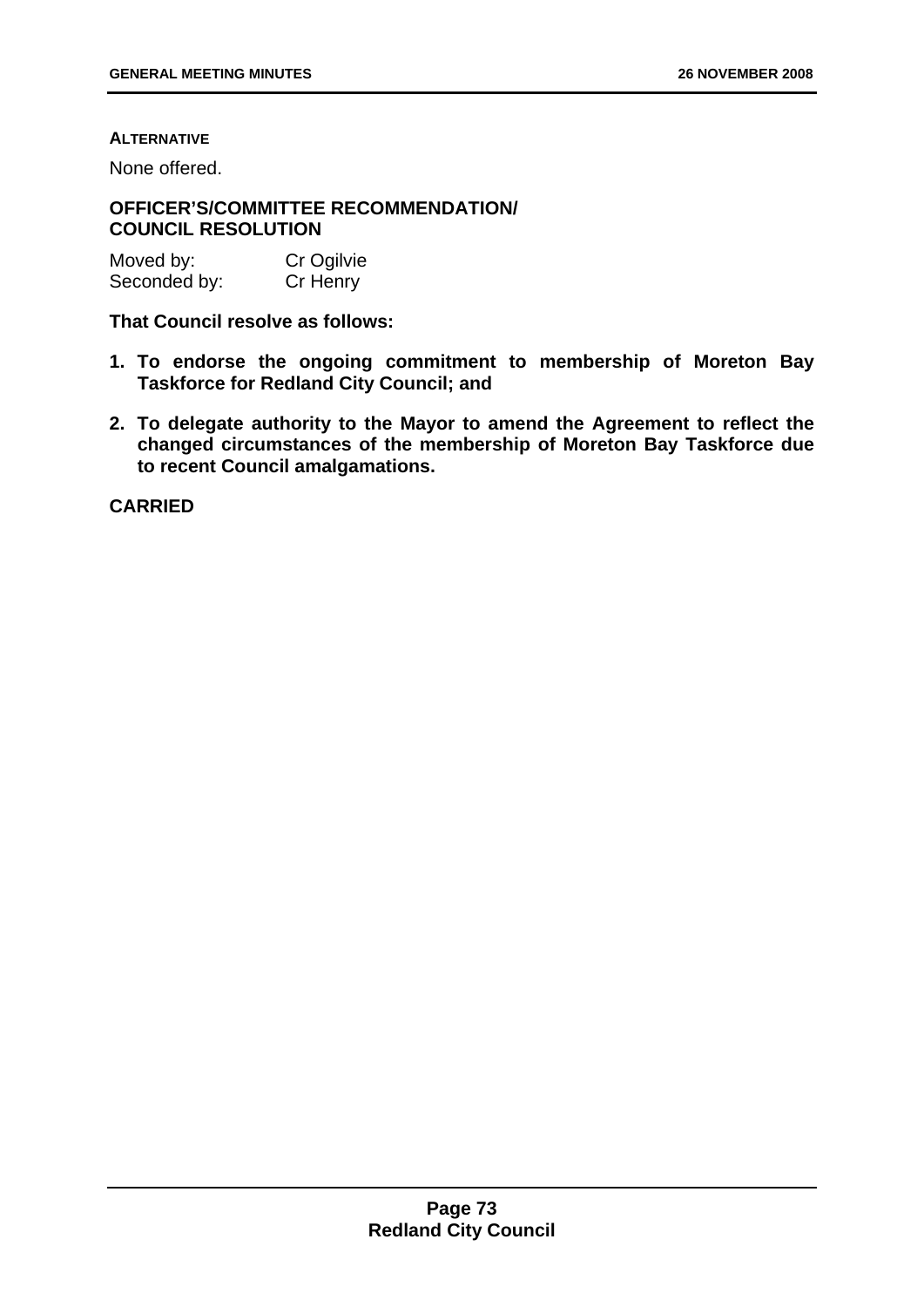### **12.4 GENERAL BUSINESS**

Permission was granted for Cr Dowling to present the following item of general business.

### **PROPOSED MOTION**

- 1. That Council contact Queensland Transport to find out what progress has been made on their investigation of possible Park and Ride sites in Redland City; and
- 2. That Council request that Queensland Transport look at an additional site for a possible park & ride at 882-892 German Church Road, Redland Bay.

On being put to the vote the motion was LOST.

# **12.4.1 PARK AND RIDE SITES – REDLAND CITY**

#### **COMMITTEE RECOMMENDATION/ COUNCIL RESOLUTION**

| Moved by:    | Cr Ogilvie |
|--------------|------------|
| Seconded by: | Cr Henry   |

**That Council contact Queensland Transport to find out what progress has been made on their investigation of possible Park and Ride sites in Redland City.** 

# **CARRIED**

Permission was granted for Cr Boglary to present the following item of general business.

#### **12.4.2 TRIAL DOG PARK – STARKEY STREET, WELLINGTON POINT**

#### **COMMITTEE RECOMMENDATION/ COUNCIL RESOLUTION**

Moved by: Cr Ogilvie Seconded by: Cr Henry

**That a report be presented to the General Meeting in December on the trial dog park at Starkey Street, Wellington Point, due to the length of the trial and the negative community impacts.**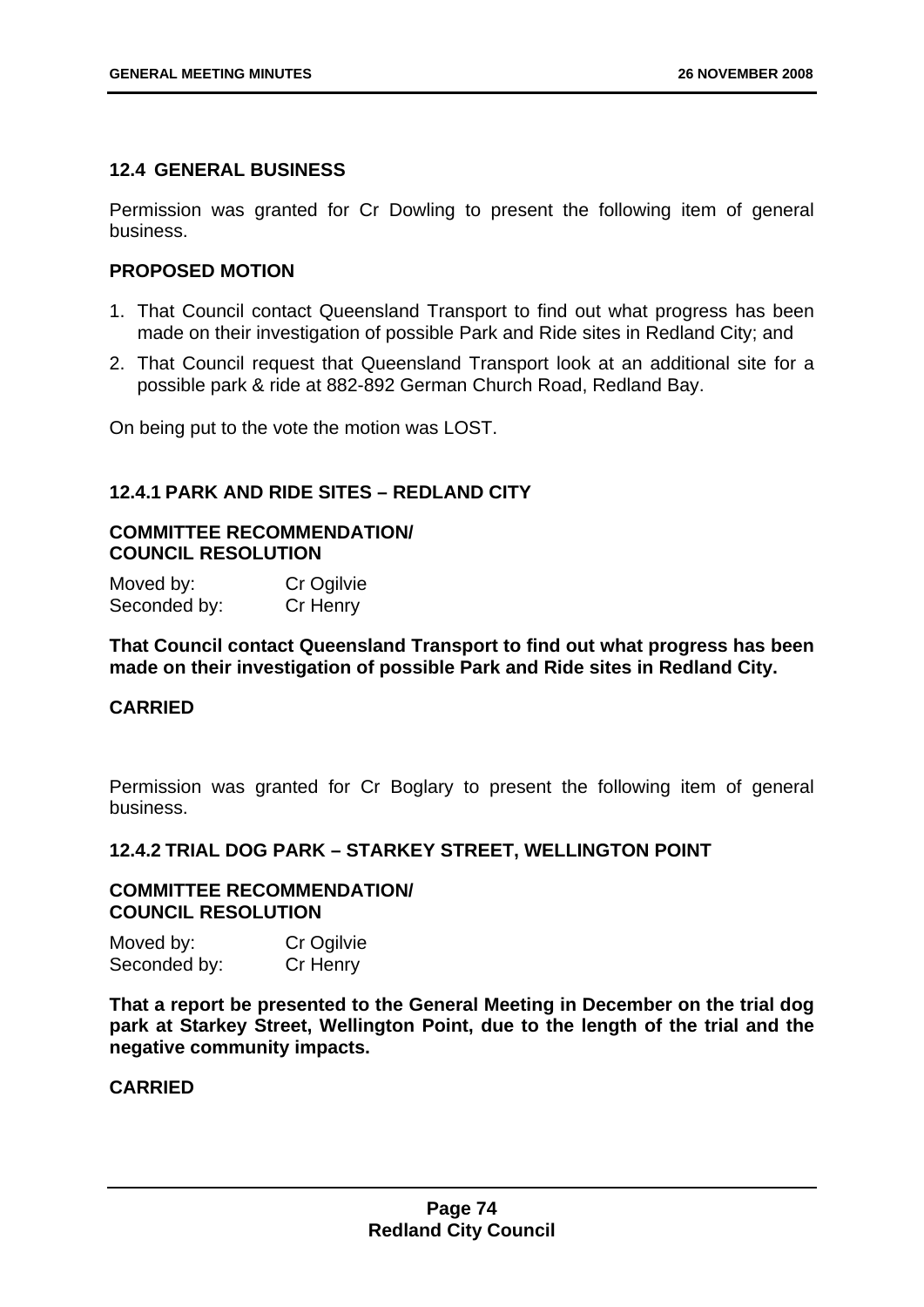# **13 FINANCE AND CORPORATE MANAGEMENT COMMITTEE 19/11/08 - RECEIPT AND ADOPTION OF REPORT**

| Moved by:    | <b>Cr Townsend</b> |
|--------------|--------------------|
| Seconded by: | <b>Cr Reimers</b>  |

That the following Finance and Corporate Management Committee Report of 19 November 2008 be received.

CARRIED

#### **DECLARATION OF OPENING**

Cr Townsend declared the meeting open at 2.01pm.

### **RECORD OF ATTENDANCE AND LEAVE OF ABSENCE**

| <b>Chair and Councillor Division 5</b>           |
|--------------------------------------------------|
| Mayor                                            |
| <b>Councillor Division 1</b>                     |
| <b>Councillor Division 2</b>                     |
| <b>Councillor Division 3</b>                     |
| Deputy Mayor and Councillor Division 6           |
| <b>Councillor Division 7</b>                     |
| <b>Councillor Division 8</b>                     |
| <b>Councillor Division 10</b>                    |
|                                                  |
| <b>General Manager Corporate Services</b>        |
|                                                  |
| <b>Chief Executive Officer</b>                   |
| <b>Acting General Manager Customer Services</b>  |
| General Manager Redland Water & Waste            |
| <b>General Manager Planning &amp; Policy</b>     |
| <b>Manager Financial Services</b>                |
| <b>Manager Customer &amp; Community Services</b> |
| Manager Corporate Planning Performance & Risk    |
|                                                  |
| Corporate Meetings & Registers Officer           |
|                                                  |
|                                                  |
|                                                  |

**Cr P Dowling** Cr K Williams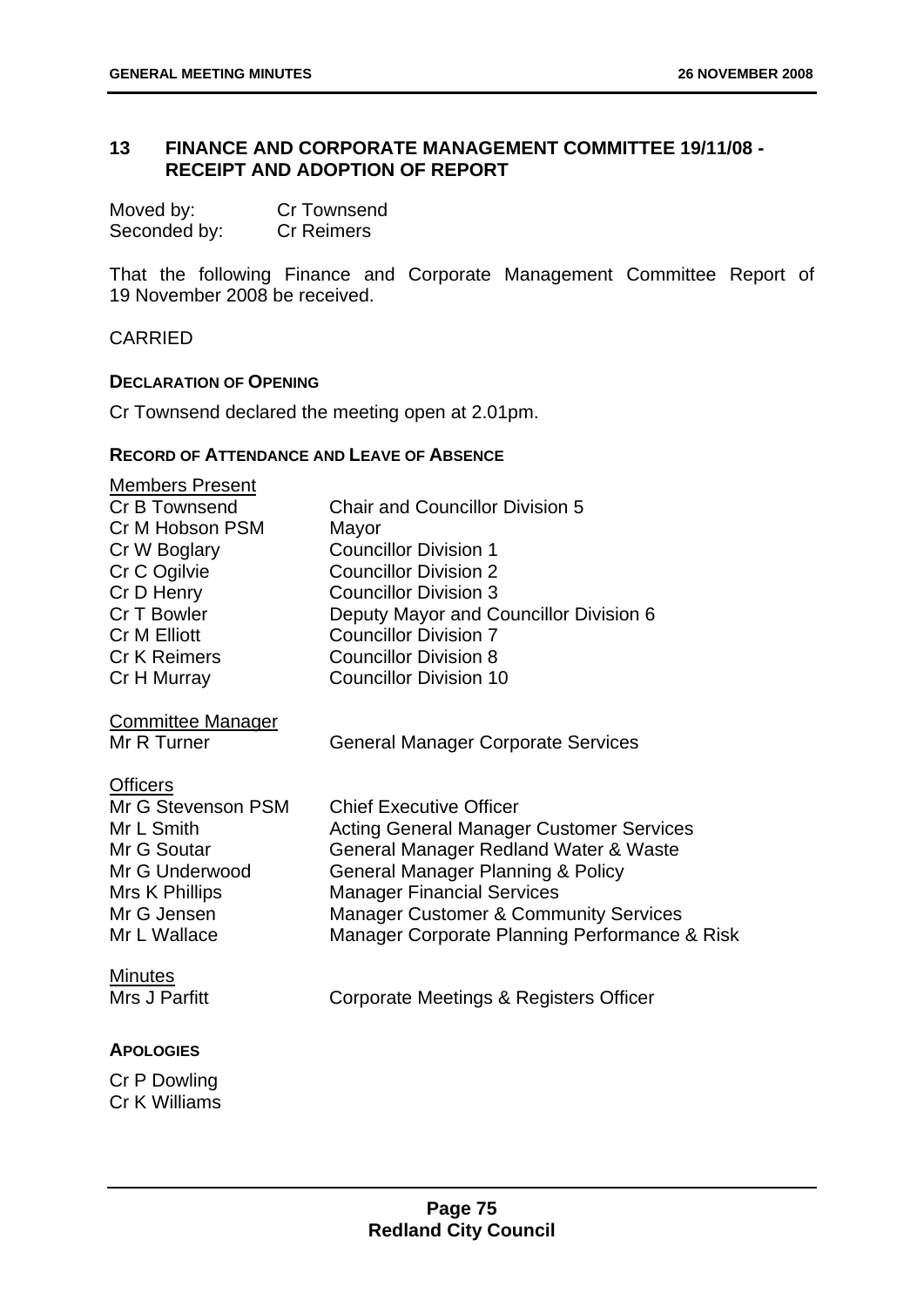### **PUBLIC PARTICIPATION AT MEETING**

Nil

#### **DECLARATION OF INTEREST**

Nil

### **MOTION TO ALTER THE ORDER OF BUSINESS**

Nil

[The following is a record of councillor attendance at this committee meeting: Cr Ogilvie left the meeting during discussion on item 3.2 at 2.33pm.]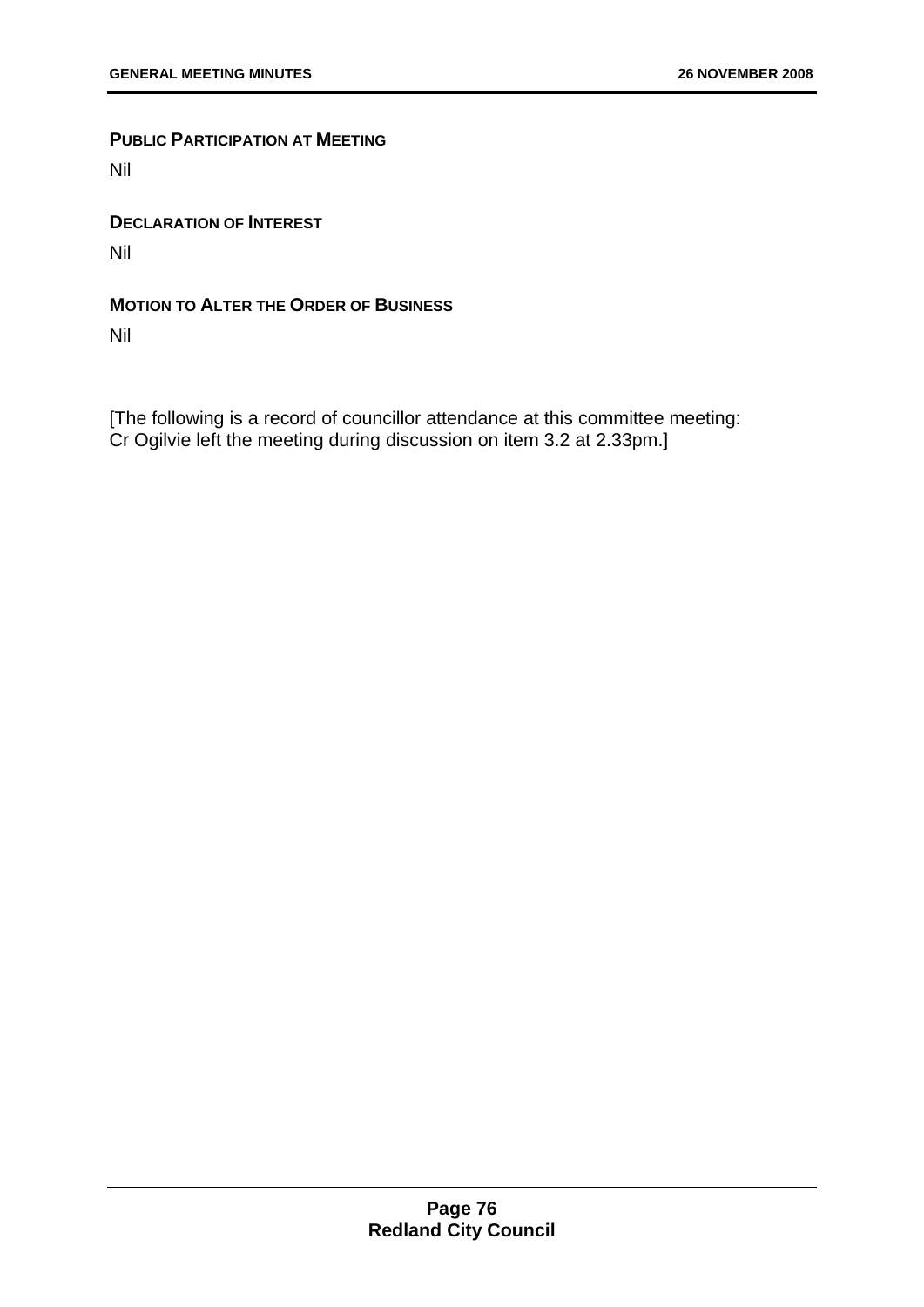## **13.1 OFFICE OF CEO**

#### **13.1.1 ADMINISTRATIVE AMENDMENT TO THE AUDIT COMMITTEE CHARTER - CORPORATE POLICY (POL-3008)**

| <b>Dataworks Filename:</b>       | <b>GOV Audit Charter</b>                                |
|----------------------------------|---------------------------------------------------------|
| <b>Responsible Officer Name:</b> | <b>Gary Stevenson</b><br><b>Chief Executive Officer</b> |
| <b>Author Name:</b>              | <b>Kylie Fernon</b><br><b>Manager Internal Audit</b>    |

#### **EXECUTIVE SUMMARY**

At the request of the CEO research was undertaken to obtain an understanding of the structure and membership of Audit Committees at other Local Government Councils. It should be noted that the CEO is of the view that his position should not be a member of the Audit Committee with full voting rights, but rather an attendee of the meeting which would further strengthen the independence and effectiveness of the Audit Committee.

The purpose of this briefing note is to provide a summary of the proposed administrative amendment to the Audit Committee Charter.

#### **PURPOSE**

The Audit Committee Charter has been designed to assist Council in fulfilling its corporate governance role and oversight of financial management and reporting responsibilities imposed under the *Financial Administration and Audit Act 1997*, the *Local Government Act 1993* and other relevant legislation. It also enhances the ability of Councillors to discharge their legal responsibility to exercise due care, diligence and skill in relation to compliance with applicable laws and policy and a number of other objectives as documented in the Charter.

The purpose of this briefing note is to provide a summary of the proposed administrative amendment to the Audit Committee Charter.

#### **BACKGROUND**

It is the policy of Redland City Council to maintain an Audit Committee and this is established in accordance with Part 2 of the Local Government Finance Standard 2005. It has no line authority in itself and does not replace the management responsibilities of Executive Management, but rather acts as a source of independent advice to the Chief Executive Officer (CEO).

As detailed in Section 1.3 of the Audit Committee Charter the Audit Committee comprises the following with full voting rights:

- An independent external appointee who shall Chair the Audit Committee;
- The Mayor;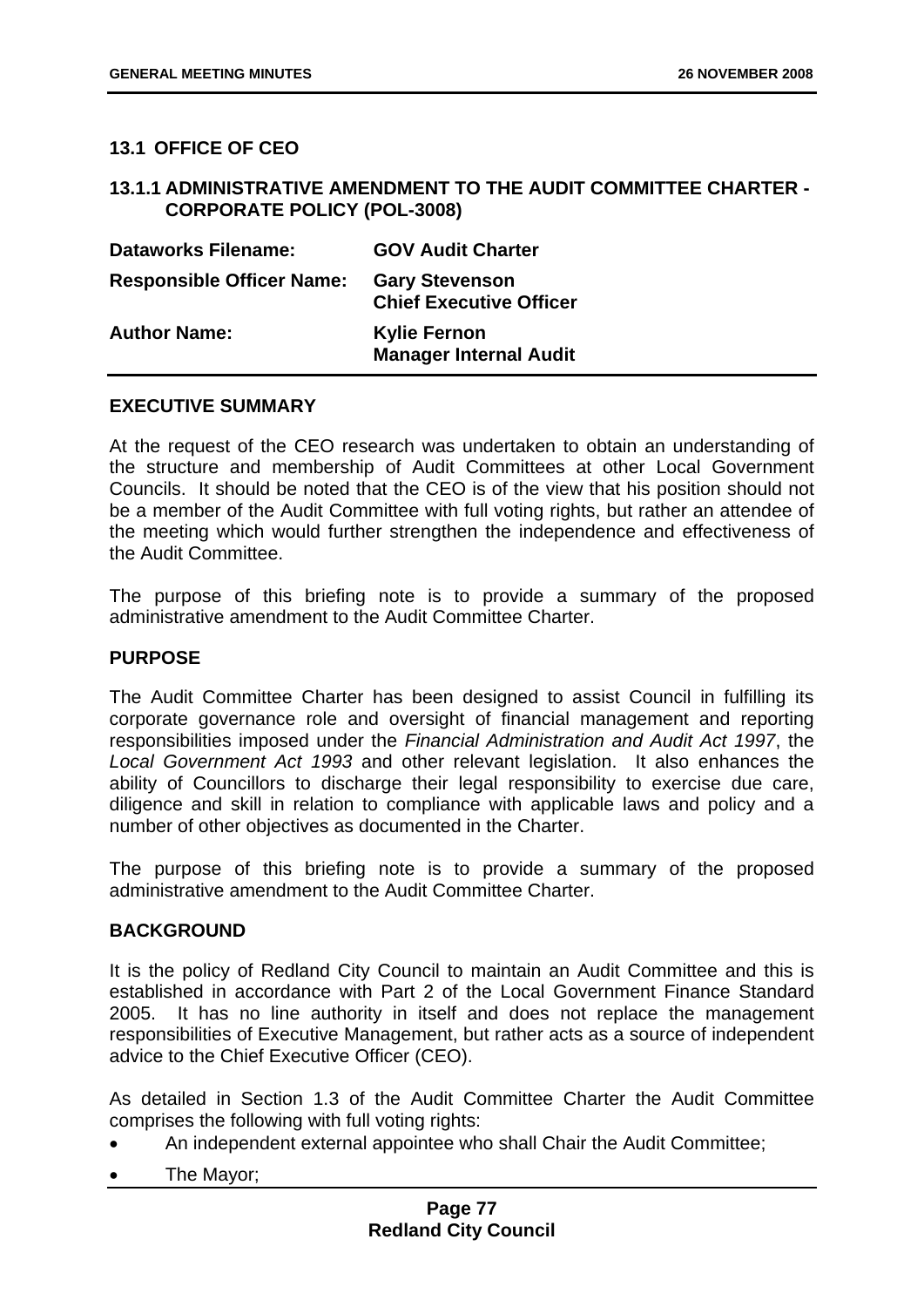- Deputy Mayor;
- Chair, Finance and Corporate Management Committee; and
- CEO.

The Manager Internal Audit acts as Secretary of the Audit Committee but has no voting rights. The four General Managers attend each meeting where appropriate, but are not members of the Audit Committee and do not have voting rights. The QAO and its representatives have an open invitation to attend each meeting. Other Council Officers are invited to attend the Audit Committee meetings as and when required.

At the request of the CEO research was undertaken to obtain an understanding of the structure and membership of Audit Committees at other Local Government Councils. It should be noted that the CEO is of the view that his position should not be a member of the Audit Committee with full voting rights, but rather an attendee of the meeting which would further strengthen the independence and effectiveness of the Audit Committee.

# **Structure and Composition of other South-East Queensland Local Government Councils**

Selected South-East Queensland Councils were requested to provide responses to the following questions:

- 1. What is the formal membership structure of your Audit Committee?
- 2. What other non-members are required to attend each Audit Committee?
- 3. Is your CEO a full member of the Committee or a standing invited participant?
- 4. Who is the Chair of the Audit Committee?
- 5. How often does your Audit Committee meet?
- 6. Which Council Meeting does the Audit Committee report to?

Nine responses were received from the following South-East Queensland Councils:

- Sunshine Coast;
- Townsville;
- Ipswich;
- Gold Coast;
- Toowoomba;
- Logan;
- Moreton Bay;
- Brisbane; and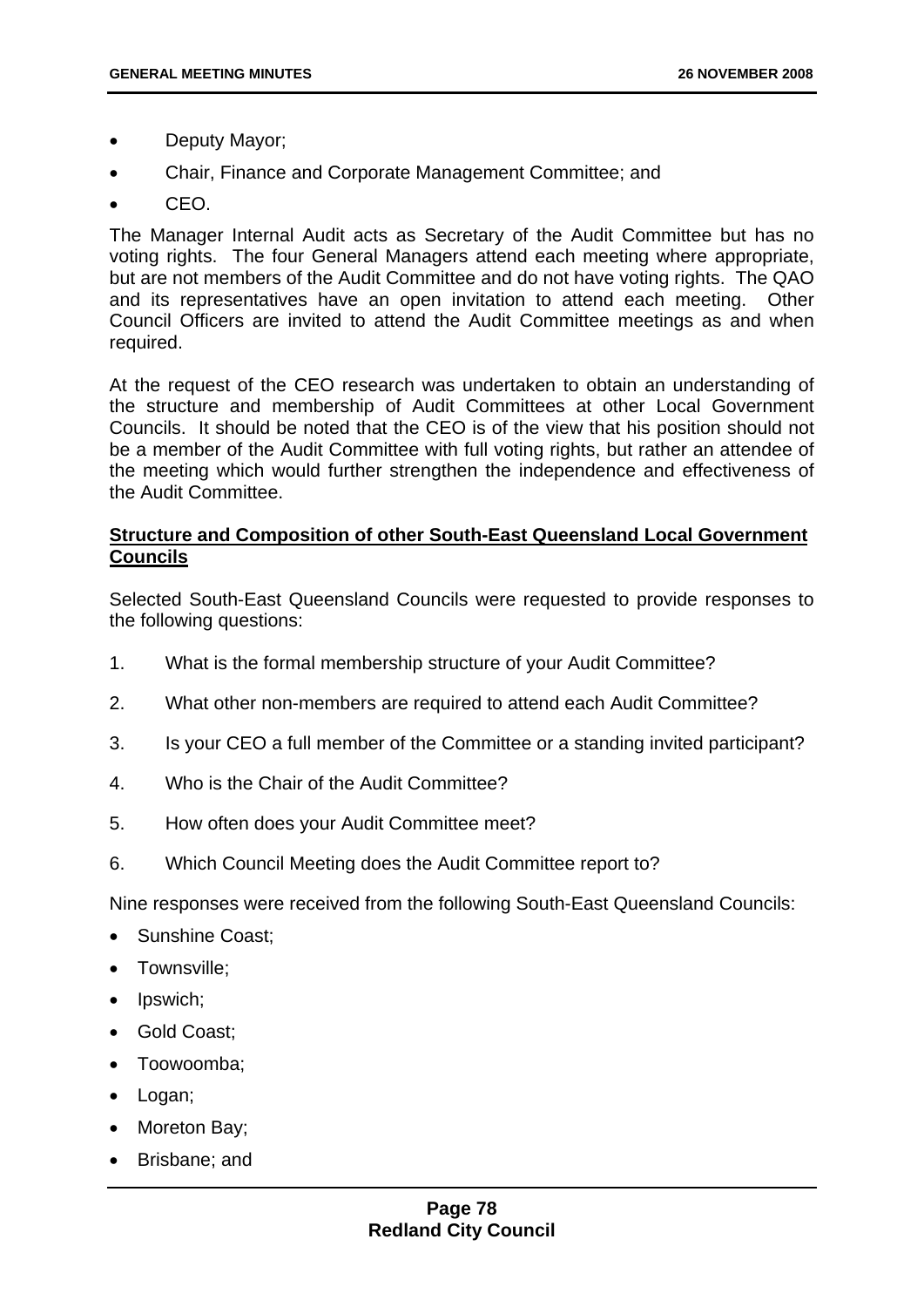• Redland.

Six (67%) of the nine respondees do not have the CEO as a full member of the Committee, but rather a standing invited participant. This statistic supports the CEO's viewpoint that his position should not be a member of the Audit Committee with full voting rights, but rather an attendee of the meeting

## **ISSUES**

The following is a summary of the proposed administrative amendment to Section 1.3 (Composition) of the Audit Committee Charter:

Paragraph 1 currently states:

*"The Audit Committee shall comprise the following with full voting rights:* 

- *An independent external appointee who shall Chair the Audit Committee;*
- *The Mayor;*
- *Deputy Mayor;*
- *Chair, Finance and Corporate Management Committee; and*
- *Chief Executive Officer."*
- Paragraph 1 to be amended as follows:

*"The Audit Committee shall comprise the following with full voting rights:* 

- *An independent external appointee who shall Chair the Audit Committee;*
- *The Mayor;*
- *Deputy Mayor; and*
- *Chair, Finance and Corporate Management Committee."*
- Paragraph 3 currently states:

*"The four General Managers will attend each meeting where appropriate but are not members of the Audit Committee and do not have voting rights."* 

• Paragraph 3 to be amended as follows:

*"The CEO and four General Managers will attend each meeting where appropriate but are not members of the Audit Committee and do not have voting rights."* 

### **RELATIONSHIP TO CORPORATE PLAN**

The recommendation primarily supports Council's strategic priority to ensure the long term financial viability of the City and provide public accountability in financial management.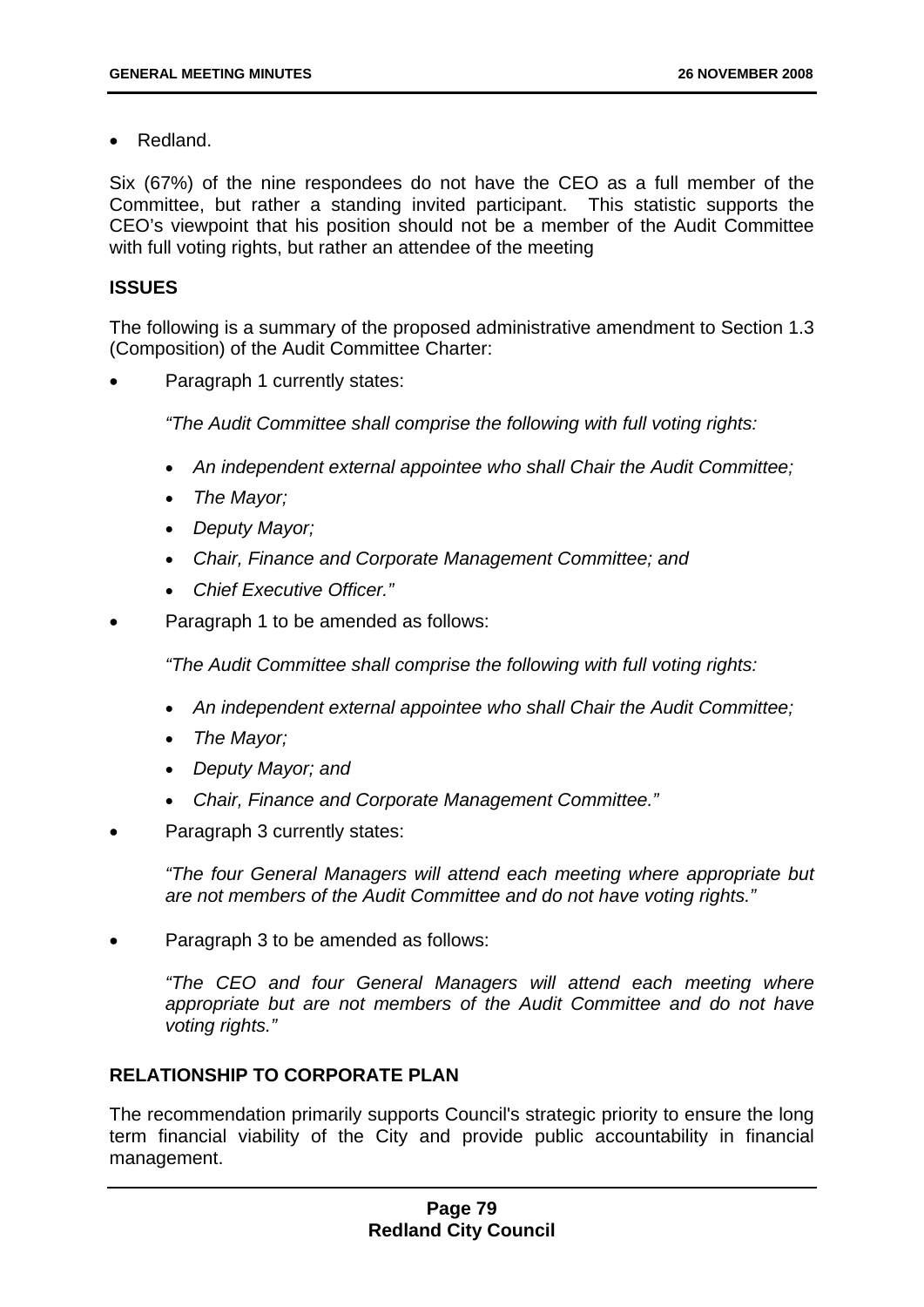## **FINANCIAL IMPLICATIONS**

There are no financial implications to Council by adopting the minor administrative amendment to the Audit Committee Charter.

## **CONSULTATION**

The CEO and Chair of the Audit Committee were consulted about the minor administrative amendment to the Audit Committee Charter and have no particular issue with the proposed change.

## **OPTIONS**

#### **PREFERRED**

That Council resolve to adopt the proposed minor administrative arrangement to the Audit Committee Charter.

#### **ALTERNATIVE 1**

That Council request additional information.

#### **ALTERNATIVE 2**

That Council request alternate changes to the Audit Committee Charter.

## **OFFICER'S/COMMITTEE RECOMMENDATION/ COUNCIL RESOLUTION**

Moved by: Cr Townsend Seconded by: Cr Elliott

**That Council resolve to adopt the proposed minor administrative amendment to the Audit Committee Charter.**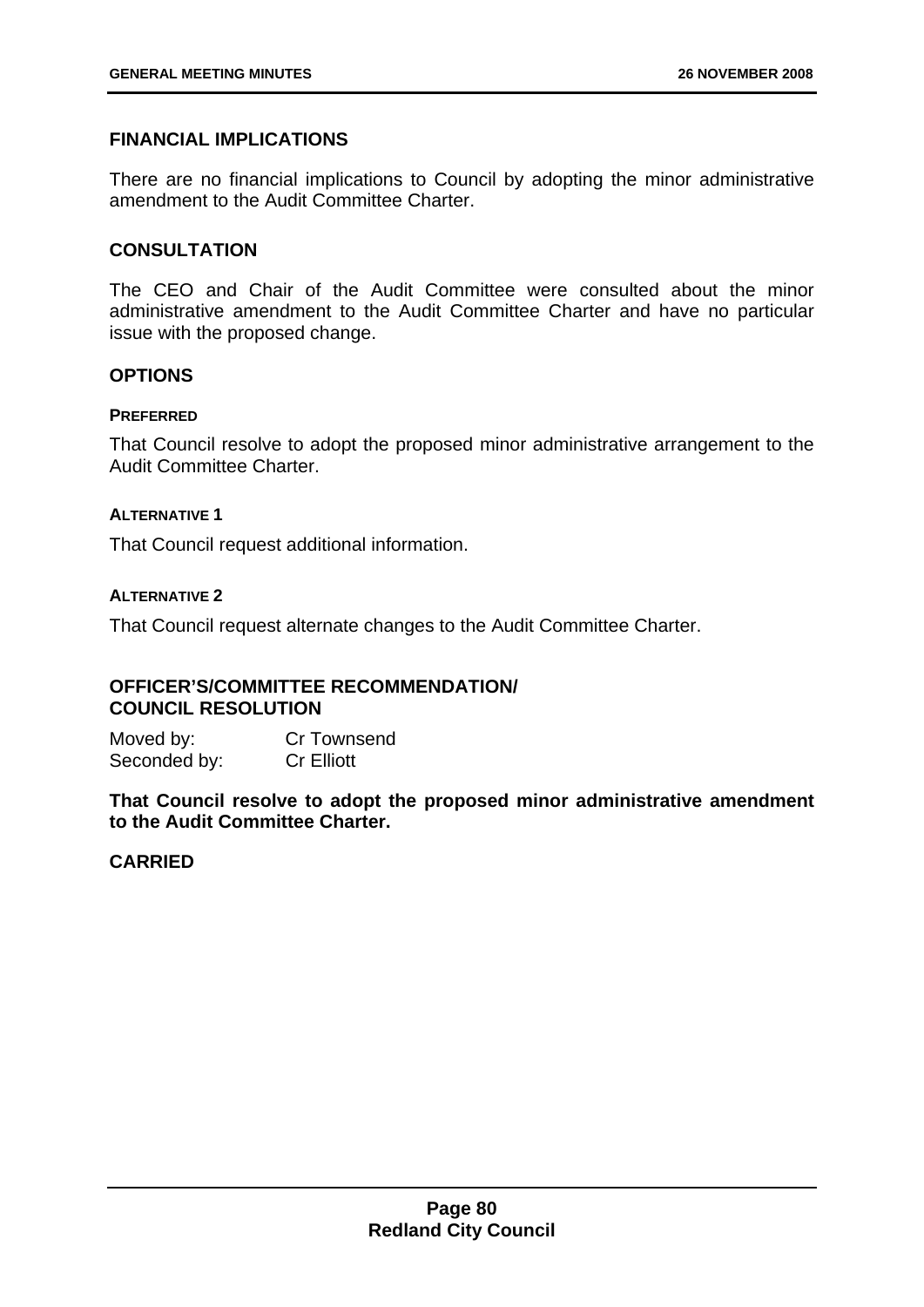# **13.1.2 REPORT ON THE AUDIT COMMITTEE MEETING - 28 OCTOBER 2008**

| <b>Dataworks Filename:</b>       | <b>GOV Audit Committee</b>                              |
|----------------------------------|---------------------------------------------------------|
| <b>Responsible Officer Name:</b> | <b>Gary Stevenson</b><br><b>Chief Executive Officer</b> |
| <b>Author Name:</b>              | <b>Kylie Fernon</b><br><b>Manager Internal Audit</b>    |

## **EXECUTIVE SUMMARY**

In line with the Audit Committee Charter, the Audit Committee meeting of 28 October 2008 was scheduled to enable discussion and consideration of the following:

- Receipt and Confirmation of Minutes of 1 August 2008;
- Business Arising from Previous Minutes;
- *Local Government Finance Standard 2005* Section 15 Requirements;
- Compliance Certificates;
- Internal Audit Plan Status:
- Internal Audit Recommendations Due for Implementation;
- QAO Recommendations Due for Implementation;
- Internal Audit Reports;
- 2007/2008 Financial Statements;
- 2007/2008 Financial Statement External Audit;
- Administrative Amendment to the Audit Committee Charter, Corporate Policy POL-3008;
- Emerging Issues; and
- Other Business.

# **PURPOSE**

The authority for the establishment of an Audit Committee is provided for under Section 502 of the *Local Government Act 1993*. It operates in accordance with Part 2, Section 7 of the *Local Government Finance Standard 2005*.

The purpose of this report is to provide a summary of the issues discussed at the meeting on 28 October 2008.

#### **BACKGROUND**

The primary objective of the Audit Committee is to assist Council in fulfilling its corporate governance role and oversight of financial measurement and reporting responsibilities imposed under the *Financial Administration and Audit Act 1997*, the *Local Government Act 1993* and other relevant legislation.

## **Page 81 Redland City Council**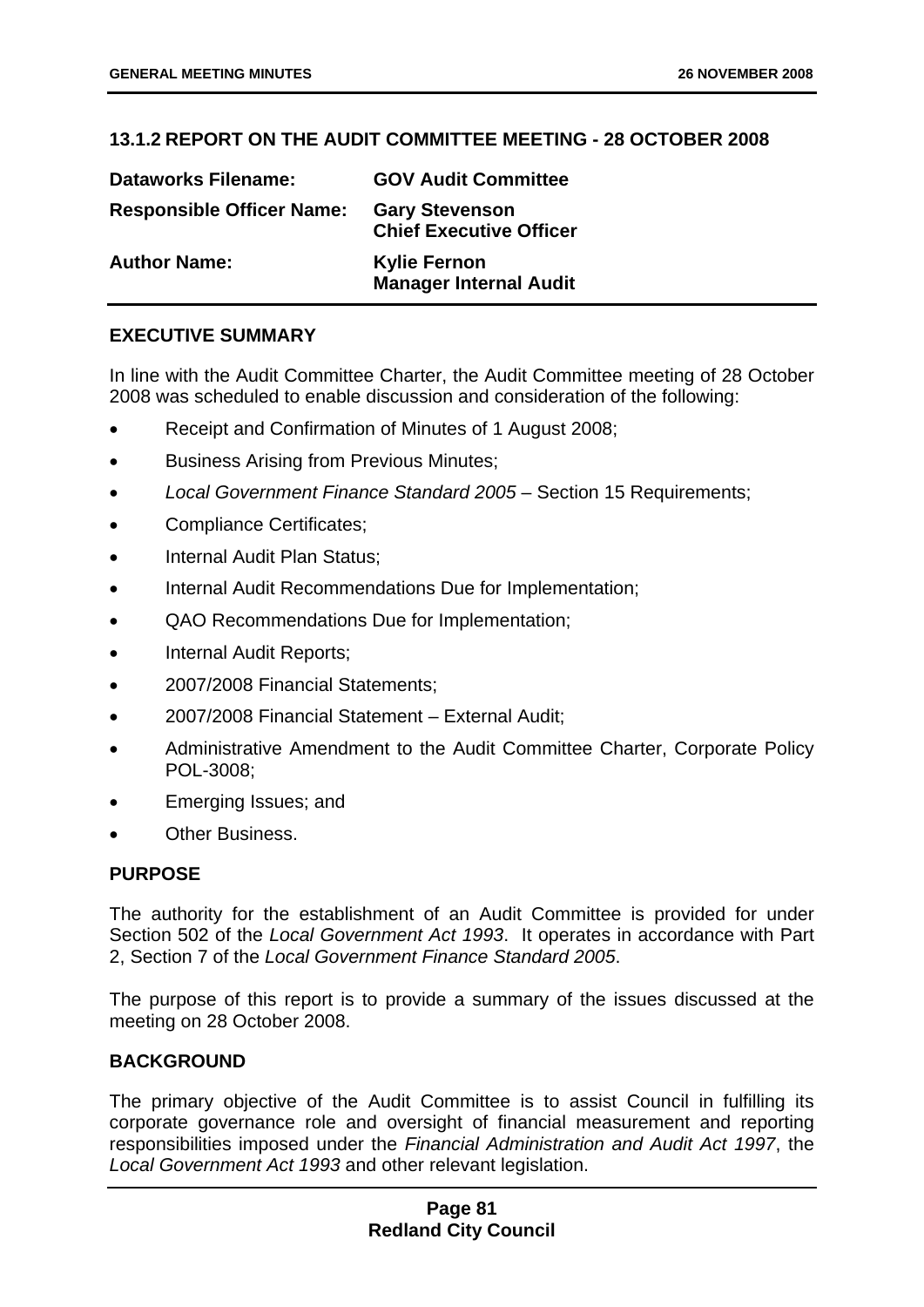To fulfil this objective, it is necessary that a report on discussions and deliberations of the Audit Committee be submitted to Council to enhance the ability of Councillors to discharge their legal responsibility.

## **ISSUES**

The following is a summary of the issues discussed at the meeting of 28 October 2008:

The Chair, Mr Scanlan, declared the meeting open (**Item 1**), with all members and invitees present, with the exception of Mr G Underwood and Mr L Smith who sent their apology (**Item 2**).

## **3. Receipt and Confirmation of Minutes**

Moved by: Cr Hobson Seconded by: Cr Bowler

That the minutes of the Audit Committee meeting of 1 August 2008 be confirmed.

# **CARRIED**

## **3.1 Business Arising from Previous Minutes**

# **3.1.1** *Local Government Finance Standard 2005* **– Section 15 Requirements**

It was noted that KPMG, as per item 7.2 of the minutes of the Audit Committee meeting of 1 August 2008, will report on the following at item 10 on today's agenda:

• GM Corporate Services advised in relation to the water compensation issue that the treatment of the transactions in the accounts will take effect as of 1 July 2008. The advice received from the State Government for the recording of these assets will result in a distorted ratio figure that would adversely affect the current ratio. KPMG are currently going through this advice and will advise Council in due course. All committee members are interested in the resolution of this issue.

# **3.1.2 QAO Recommendations**

It was noted that KPMG, as per item 4 of the minutes of the Audit Committee meeting of 1 August 2008, will report on the following at item 10 on today's agenda:

• KPMG will follow up on the issue in progress in point 1.1 (Leave Balances) and provide feedback on bullet point 1 of 2.1. (All new employee contracts be reviewed by payroll officers and initialled in evidence that rates of pay quoted in the contract agree with the award).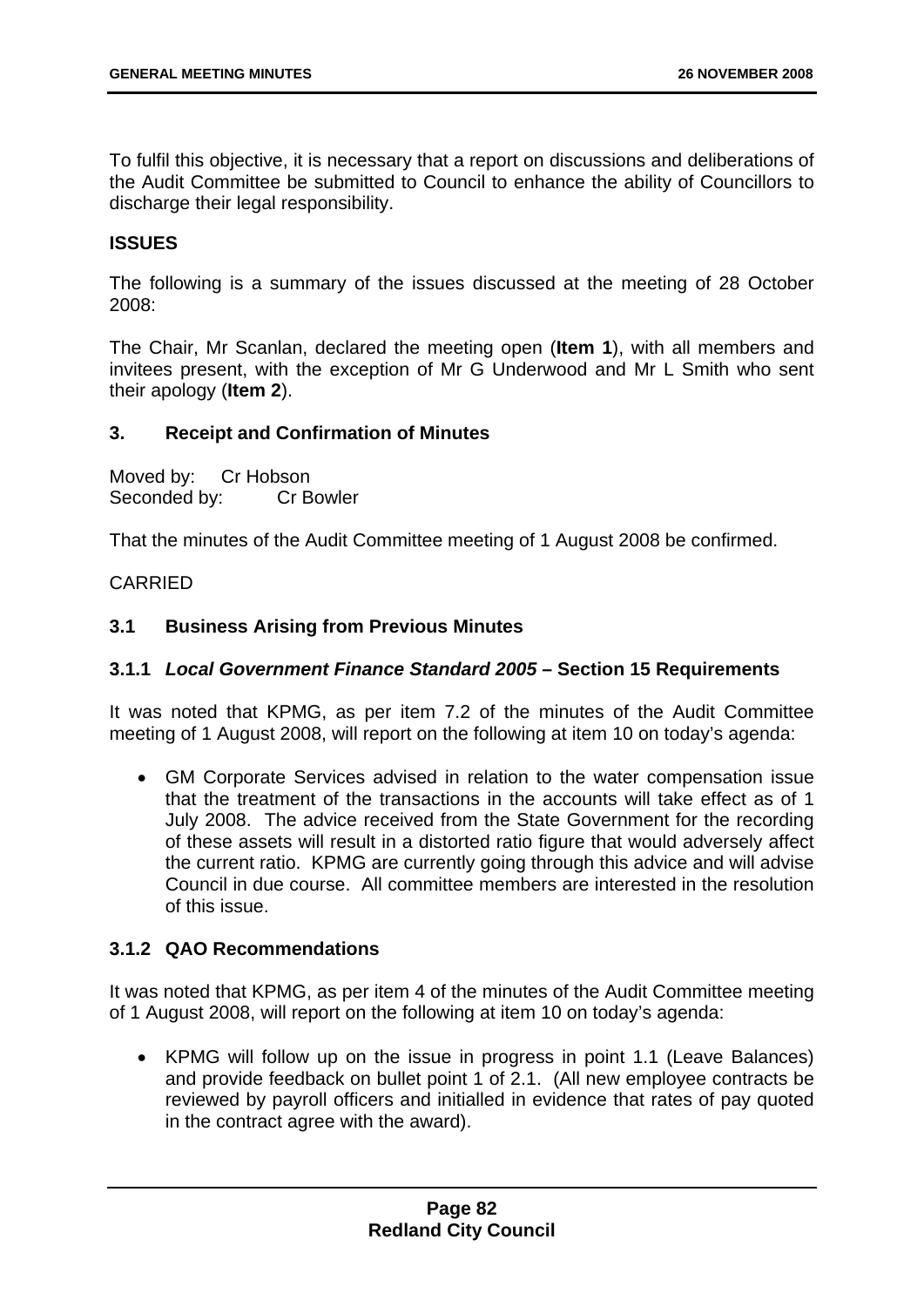# **3.1.3 2008-2009 Internal Audit Plan**

It was noted, as per item 9 of the minutes of the Audit Committee meeting of 1 August 2008, that the Manager Internal Audit provides the following to Audit Committee members:

- the scope of the China Office for comment prior to the audit commencing; and
- the scope of the Redlands Performing Arts Centre for comment prior to the audit commencing.

## **4.** *Local Government Finance Standard 2005* **– Section 15 Requirements**

The Chief Executive Officer reported that his approach to compliance with this section is that a constructive internal audit plan will bring forward to the Audit Committee any exceptions. He further reported that a strategic planning workshop is planned with Councillors and ELG, which will include discussions on organisational development.

Mr Turner reported that since the last Audit Committee meeting, there has been a change in the relationship between Council and the Water Retail Business. The State Government has made a policy decision that all Councils in SEQ (GCC, LCC, SRC, RCC) will hold shares in a distribution entity, SEQ Distribution Entity (Interim) Pty Ltd. Implications will be known in the next 6-9 months. Further information will be provided as it comes to hand.

The report was noted by the Audit Committee.

#### **5. Compliance Certificates**

Compliance Certificates for the Office of CEO, Customer Services, Planning and Policy, Corporate Services and Redland Water and Waste were presented to the Committee. The following matters were raised by the Councillors, including:

- Customer Services
	- o question 26 regarding WHS assessment questionnaire Councillors noted the comments made in response to this question regarding the assessment questionnaire; and
	- o WHS training for volunteers.
- Planning & Policy
	- o question 28 regarding roof leakage in July 2008.

The Compliance Certificates as presented were noted by the Audit Committee, and further information on items raised by the councillors in this matter is to be presented to the next Audit Committee meeting.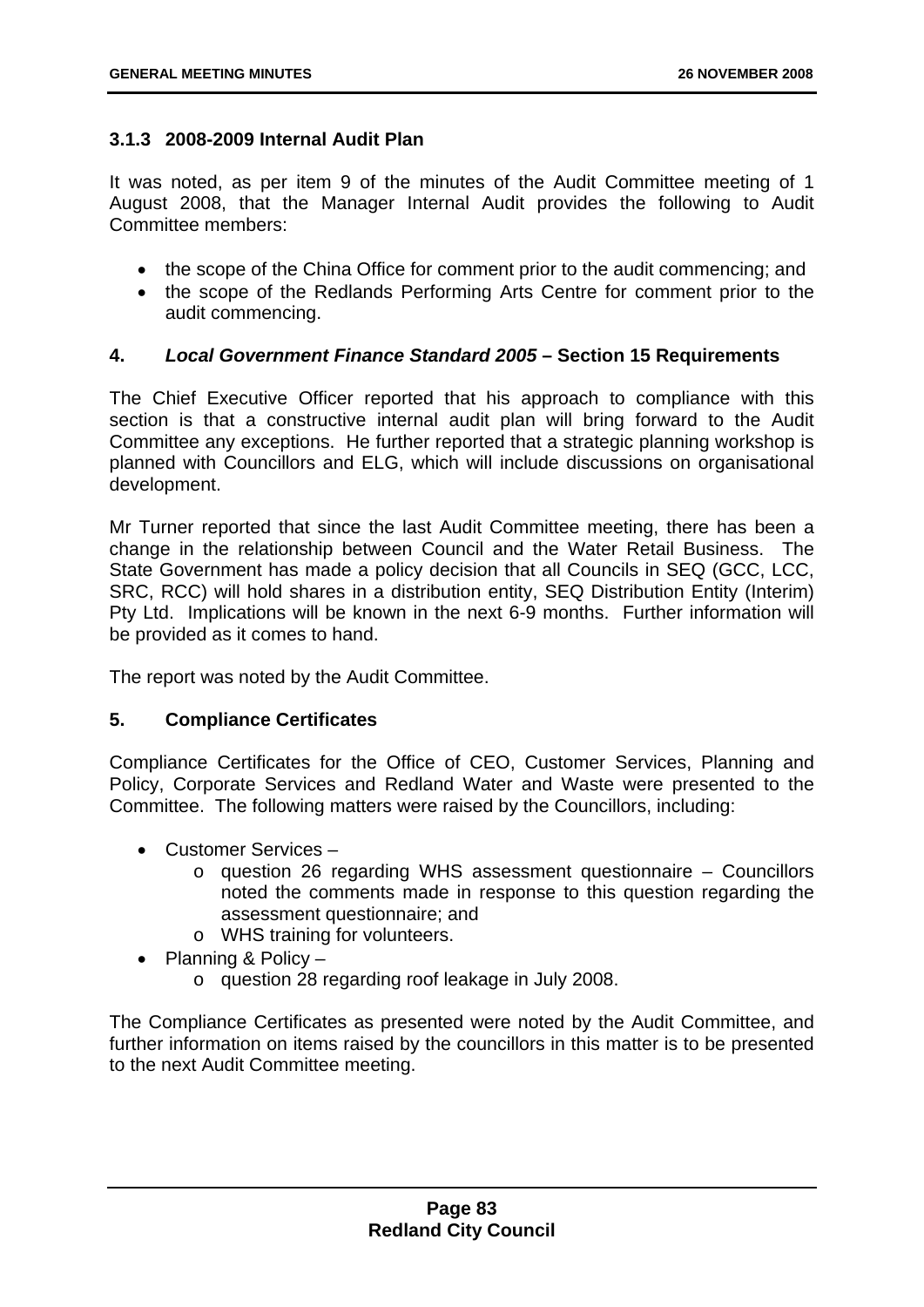## **6. Internal Audit Plan**

### **6.1 Audit Plan Status**

A report on the status of the Internal Audit Plan 2008/2009 was presented to the Committee.

The Audit Committee noted the Status of the Internal Audit Plan as presented.

# **7. Audit Recommendations Due For Implementation**

## **7.1 Internal Audit Recommendations**

The Internal Audit Group takes an active role in following up recommendations agreed to and accepted by management.

The Manager Internal Audit presented a progress report of audit recommendations due for implementation.

It was noted that all recommendations due in Quarter 1 were implemented, as presented in a report to the Audit Committee.

The Audit Committee noted the Audit Recommendations Due For Implementation as presented.

# **7.2 QAO Recommendations**

The Internal Audit Group takes an active role in following up recommendations reported by the Queensland Audit Office (QAO) and ensures that all matters are adequately addressed to prevent adverse reporting by the Auditor-General.

The Manager Internal Audit presented a progress report of QAO audit recommendations due for implementation.

The Audit Committee noted the Audit Recommendations Due For Implementation as presented.

#### **8. Internal Audit Reports**

The Manager Internal Audit provided a summary of the findings on each of the following reports and it was noted that management has acknowledged opportunities for improvement where recommended and has defined responsibilities and timeframes to ensure timely implementation of agreed recommendations and solutions.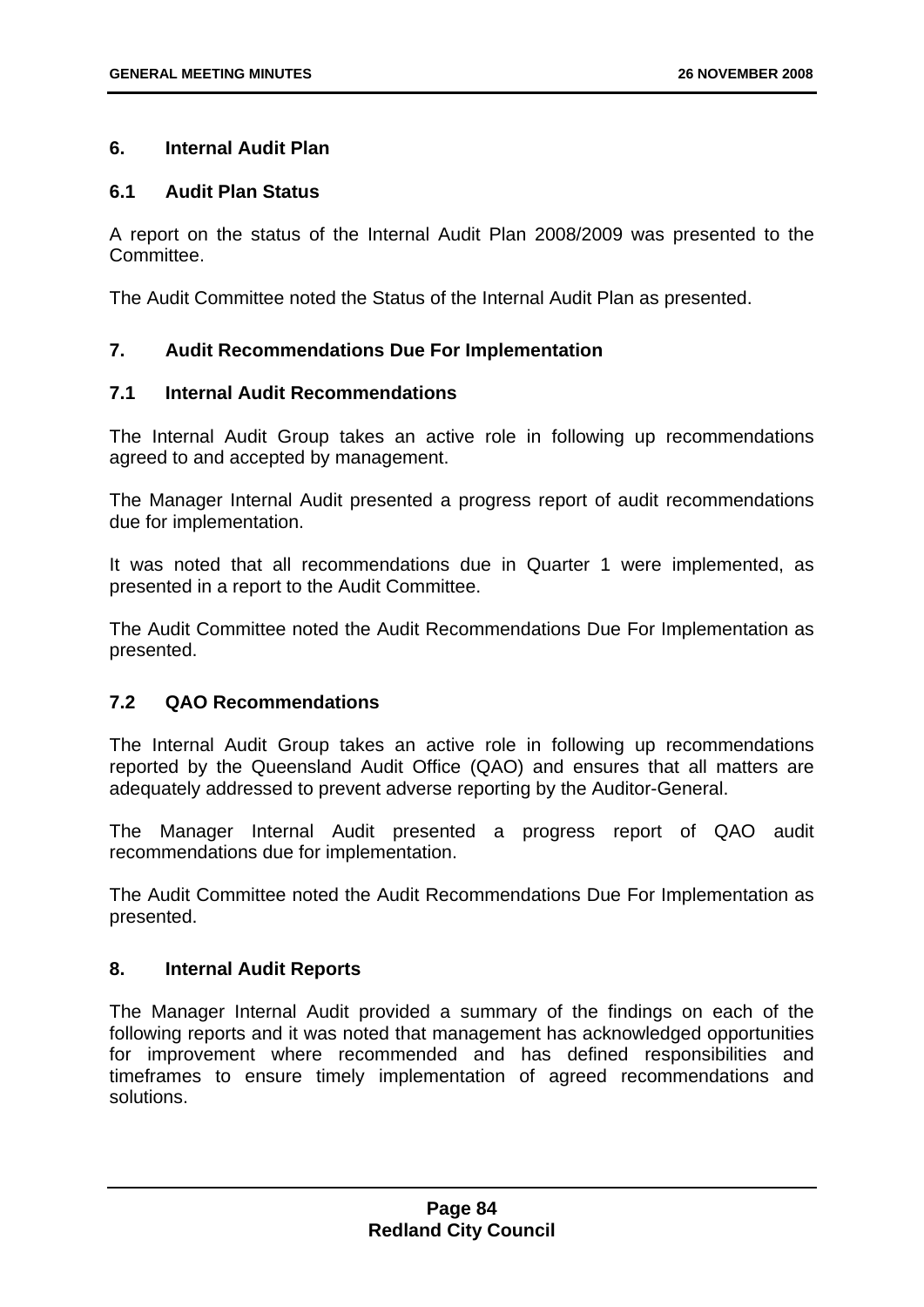### **8.1 Customer Services**

• Internal Audit Report 26/09/08 – Review of the Management of Mowing **Contracts** 

## **8.2 Redland Water and Waste**

• Internal Audit Report 12/09/08 – Review of the Water Pricing Model – Water Access and Consumption Charges.

## **8.3 Planning and Policy**

• Internal Audit Report 24/09/08 – Review of the Management of the China Office – High level review of the internal control framework governing the administrative and financial aspects of the Office.

## **8.4 Corporate Services**

- Internal Audit Report 24/09/08 Review of the Management, Reporting and Costing of Legal Advice – Legal Request System.
- Internal Audit Report 15/08/08 Review of the Accuracy of the Calculation of Depreciation in Finance 1 – Fleet Operations.
- Internal Audit Report 02/10/08 Review of the Management of Workplace Health and Safety.
- Internal Audit Report 08/09/08 Review of the Internal Service Level Agreement between Corporate Services and Council Departments – Accuracy and Validity of Internal Transfer Charges.

The Audit Committee received and noted the reports as presented.

#### **9. 2007/08 Financial Statements**

The Manager Financial Services presented an overview of the 2007/08 Financial Statements.

The Audit Committee noted the 2007/08 Financial Statements as presented.

# **10. Update From External Auditors**

#### **10.1 2007/08 Financial Statement Audit**

KPMG presented an overview of the 2007/08 Financial Statement Audit.

The Audit Committee noted the report as presented by QAO KPMG Representative, Jillian Richards.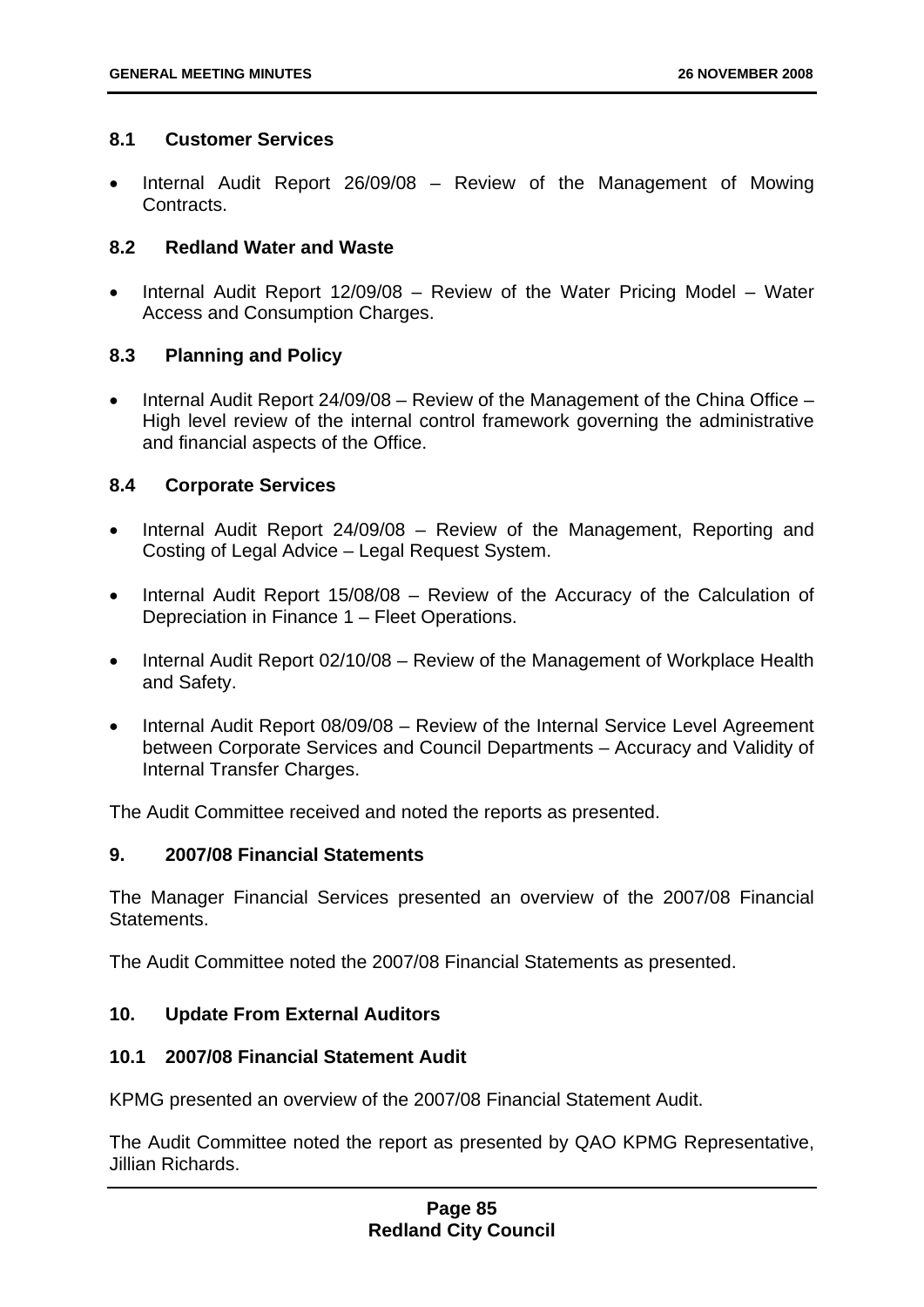## **11. Administrative Amendment to the Audit Committee Charter Corporate Policy POL-3008**

The Manager Internal Audit presented the proposed administrative amendments to the Audit Committee Charter for endorsement by the Audit Committee. It was noted that following this meeting, a report will be presented to the next Finance & Corporate Management Committee meeting and subsequent General Meeting for adoption.

The Audit Committee endorsed the proposed administrative amendments to the Audit Committee Charter, Corporate Policy, POL-3008, as presented.

## **12. Emerging Issues**

The following emerging issues were noted:

- 1. Queensland Treasury has been working on the new financial management standards and developing new financial administration and Auditor-General bills for presentation in early 2009.
- 2. New Local Government Bill to be tabled today.

## **13 Other Business**

- 1. Cr Bowler sought clarification on whether the Audit Committee charter includes audits on conditions of development approvals, including:
	- a. whether approvals granted in the last 12 months are compliant;
	- b. impact on costs of operational staff who clean creeks as a result of developments; and
	- c. conditions relating to re-vegetation and their compliance.

The Chairman suggested these matters might be under the internal controls environment of Council and that management might brief councillors on such matters.

The CEO advised that there are opportunities for reviewing the internal audit plan from time to time to accommodate further requests from Council.

2. Cr Bowler asked whether the Anti-discrimination Commission and Queensland Ombudsman's office provided briefings on their processes.

This was discussed and agreed by the Audit Committee that no further action was required.

There being no further business the meeting closed at 12.16pm.

# **RELATIONSHIP TO CORPORATE PLAN**

The recommendation primarily supports Council's strategic priority to support the organisation's capacity to deliver services to the community by building a skilled,

## **Page 86 Redland City Council**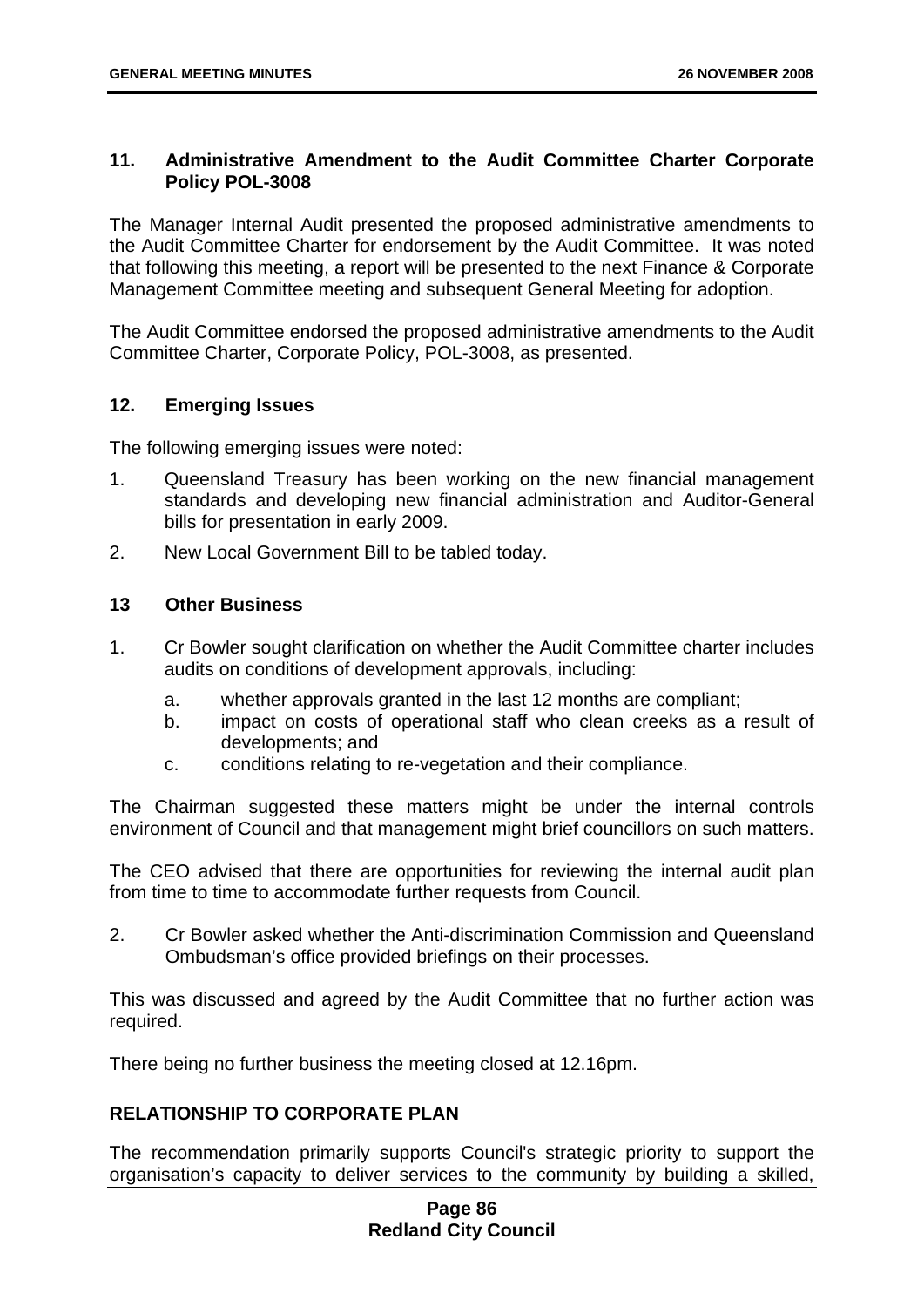motivated and continually learning workforce, ensuring our assets and finances are well managed, our corporate knowledge is captured and used to best advantage, and that Council market and communicate its' services effectively.

### **FINANCIAL IMPLICATIONS**

The cost to Council for the attendance of the independent Committee Chair is \$5,000 per annum. This is provided for in the Internal Audit Group Budget.

## **CONSULTATION**

The Audit Committee minutes are presented for confirmation as true and accurate record of proceedings at its next meeting.

#### **OPTIONS**

#### **PREFERRED**

The Council accept this report, which summarises the issues discussed at the Audit Committee meeting of 28 October 2008.

#### **ALTERNATIVE 1**

That Council accept this report and request additional information; or

#### **ALTERNATIVE 2**

That Council not accept this report and request an alternative method of reporting.

## **OFFICER'S/COMMITTEE RECOMMENDATION/ COUNCIL RESOLUTION**

| Moved by:    | <b>Cr Bowler</b>  |
|--------------|-------------------|
| Seconded by: | <b>Cr Elliott</b> |

**That Council resolve to accept this report, which summarises the issues discussed at the Audit Committee Meeting of 28 October 2008.**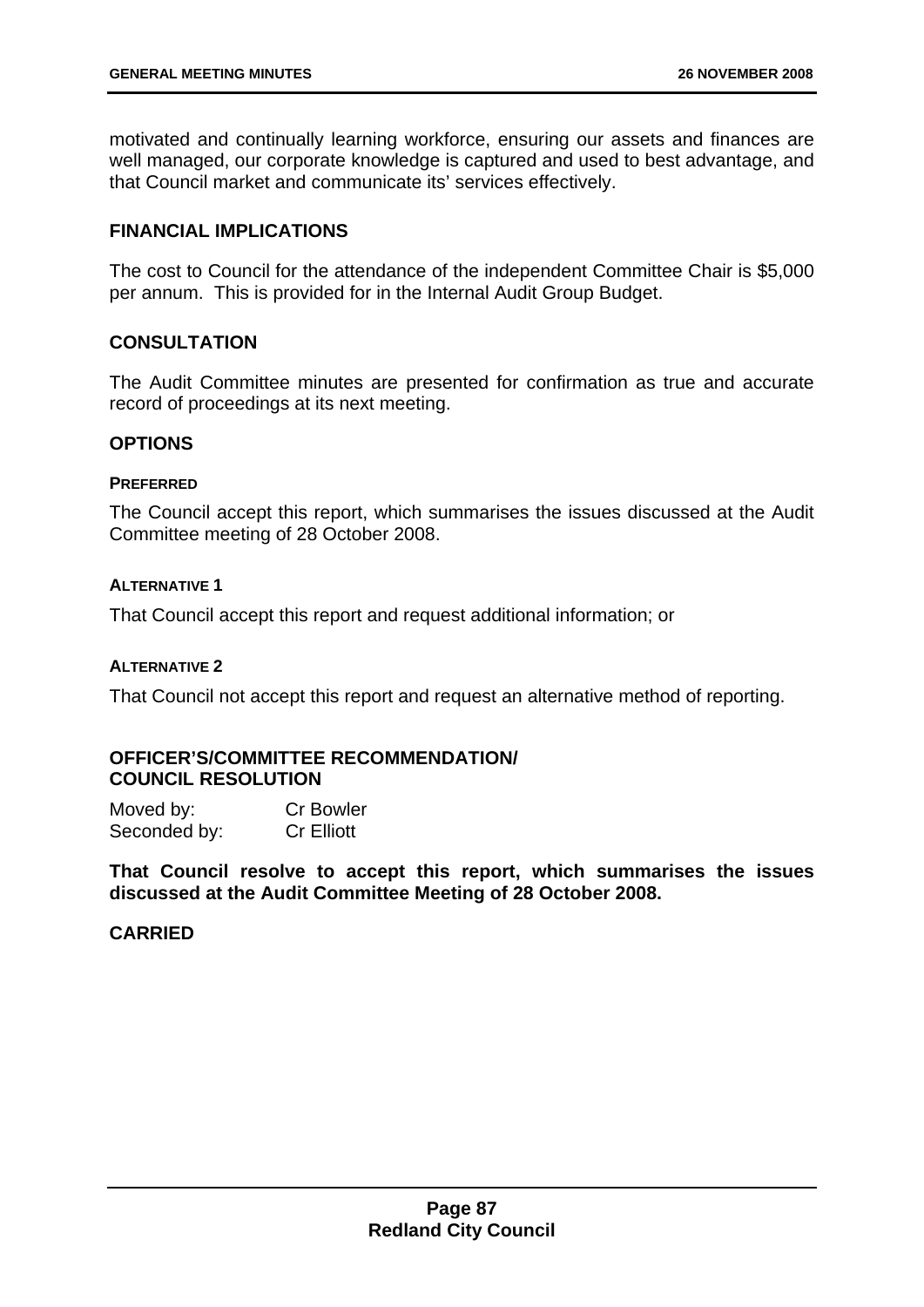## **13.2 CORPORATE SERVICES**

#### **13.2.1 OCTOBER 2008 - MONTHLY FINANCIAL REPORTS**

| <b>Dataworks Filename:</b>       | <b>FM Monthly Financial Reports to Committee</b>           |
|----------------------------------|------------------------------------------------------------|
| <b>Attachment:</b>               | <b>October EOM Financial Report</b>                        |
| <b>Responsible Officer Name:</b> | <b>Kerry Phillips</b><br><b>Manager Financial Services</b> |
| <b>Author Name:</b>              | Deborah Hall<br><b>Finance Officer</b>                     |

## **EXECUTIVE SUMMARY**

Section 528(1) of the *Local Government Act 1993* requires that Council's statement of accounts be presented at an ordinary monthly meeting.

The attachments to this report present the October 2008 financial statement of accounts to Council and provide detailed analytical commentary.

All of the seven Key Financial Performance Indicators exceeded targets set at the beginning of the financial year. These are:

- level of dependence on general rate revenue;
- ability to pay our bills  $-$  current ratio;
- ability to repay our debt debt servicing ratio;
- cash balance;
- cash balances cash capacity in months;
- longer term financial stability debt to assets ratio; and
- operating performance.

Council's end of month operating financial result (Earnings Before Interest, Tax and Depreciation – EBITD) is ahead of budget by \$9.3 million, with operating expenditure favourable by \$8.6 million and operating revenue favourable by \$0.6 million.

The cash flow position for the year is slightly behind original forecast levels by \$0.3 million although the cash held is ahead of the target range at \$71.3 million.

#### **PURPOSE**

The purpose is to present the October 2008 report to Council and explain the content and analysis of the report. Section 528 of the *Local Government Act 1993* requires the Chief Executive Officer of a local government to present statements of its accounts to the local government.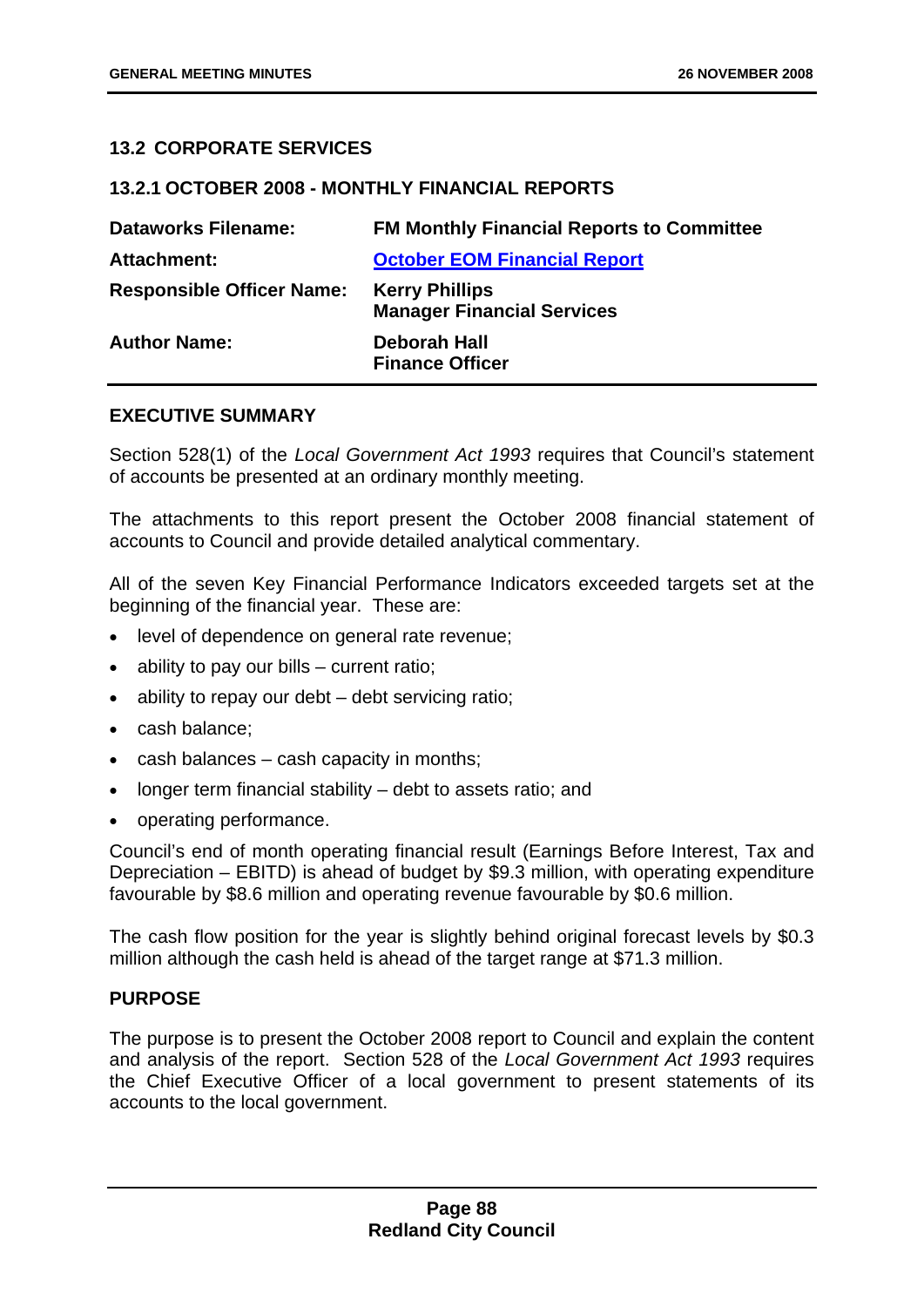## **BACKGROUND**

The Corporate Plan contains a strategic priority to ensure the long term financial viability of Redland City and provide public accountability in financial management. For organisational effectiveness, it is important that Council receive and understand the monthly financial statements.

### **ISSUES**

The following elements, shown in the attachments, comprise the End of Month Financial Reports for October 2008:

# **Corporate Financial Report Card (A)**

- Operating Revenue compared with Budget;
- General Operating Costs compared with Budget;
- Capital Expenditure compared with Budget;
- Cash Position; and
- Employee Costs compared with Budget.

#### **Report Card Analysis (B)**

Classifies variances between revised budget and actual results as being either timing or permanent variances as well as favourable or unfavourable. Timing variances are anticipated to disappear once 30 June 2009 figures are produced. Permanent variances imply the variance will remain into the next financial year.

#### **Council Financial Report 1 (C)**

Shows the percentage variance of year to date actual results compared with year to date budget by colour indicators.

#### **Council Financial Report 2 (D)**

Shows year to date actual results compared with annual and year to date budgets. This report has a brief commentary on all year to date variances greater than \$20,000.

An **Operational Statement by Strategic Priority (E)**; a **Balance Sheet (F)**, an **Investment Summary (G)**, a **Statement of Cash Flows (H)**, **Financial Stability Ratios Report (I)**, a **Community Benefit Fund Report (J) and a Fuel Consumption Report (K)** have been included to provide the complete picture of Council's finances.

## **RELATIONSHIP TO CORPORATE PLAN**

The recommendation in this report primarily supports Council's strategic priority to support the organisation's capacity to deliver services to the community by building a skilled, motivated and continually learning workforce, ensuring assets and finances are well managed, corporate knowledge is captured and used to best advantage, and that services are marketed and communicated effectively.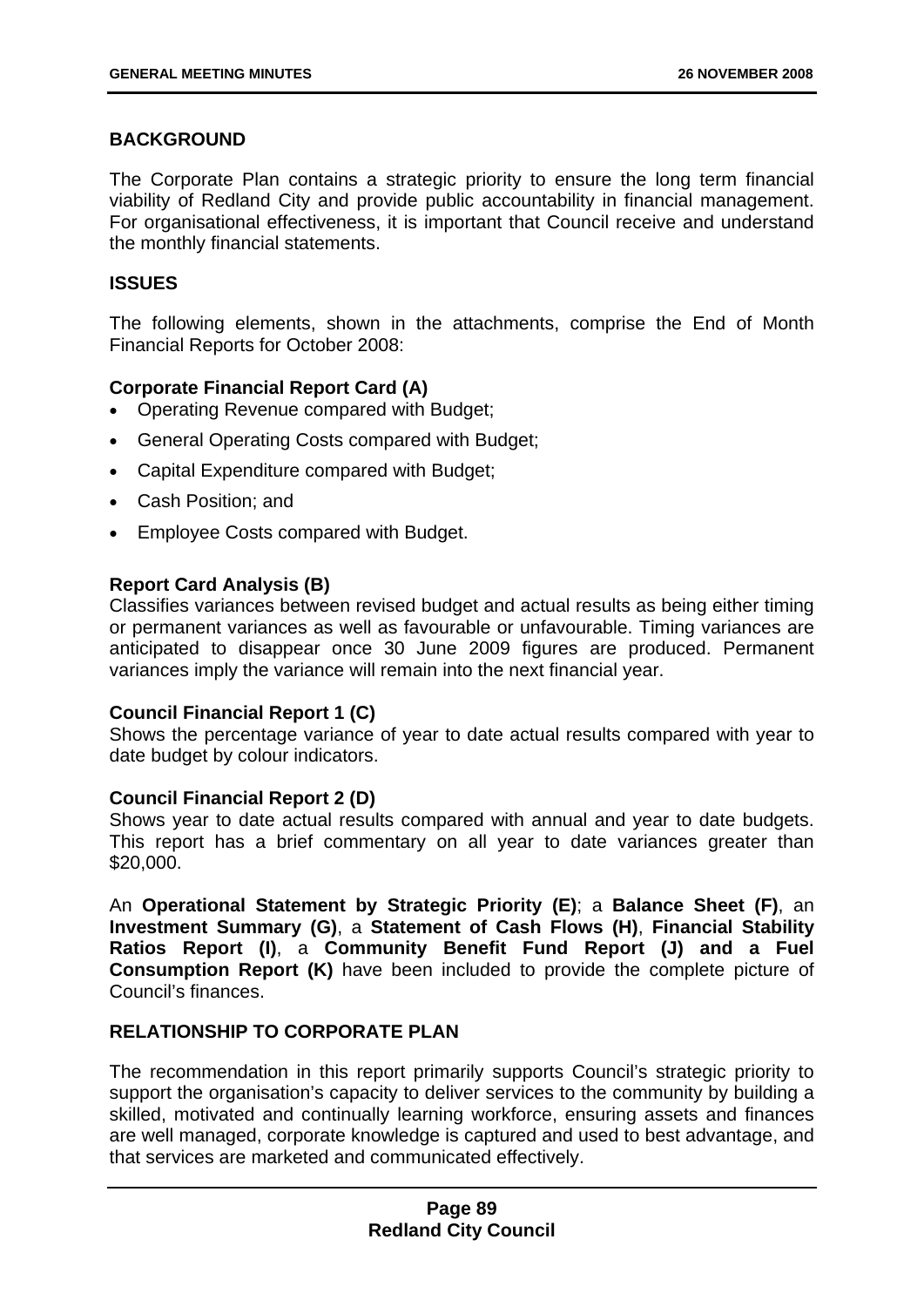### **FINANCIAL IMPLICATIONS**

The overall financial position as at end October 2008 remains strong with EBITD of \$24.9 million (\$9.3 million ahead of budget). This result is due to total operating revenue of \$60.1 million (\$0.6 million ahead of budget) and total operating costs of \$35.1 million (favourable variance of \$8.6 million).

#### **Operating Revenue**

Rates and utility charges are unfavourable by \$0.3 million, in the main due to wastewater and water. Fees and charges are under budget by \$0.3 million due in part to the slowing of the market since the budget was adopted. Operating grants and subsidies is over budget by \$0.8 million, timing variances in the main to be addressed at the quarter 1 budget review. Of particular note is the \$588,000 State Government subsidy for street lighting. Interest rates and surplus funds have been higher than anticipated, resulting in a \$0.4 million favourable variance in external interest and other revenue is favourable by \$27,000.

## **Operating Expenditure**

Employee costs are under budget by \$0.3 million due to vacancies, goods and services is under budget by \$4.5 million due to several factors including lower than expected contractor expenditure and some seasonal variations. Other finance costs included the market value adjustment of \$4.1 million in relation to the sale of bulk water assets to the State Government.

#### **Capital Revenue**

Capital contributions and donations are over budget by \$49,000 due to better than expected cash contributions from developers. The favourable variance of \$49,000 in capital grants and subsidies is due in the main to \$560,000 paths - SEQIPP capital subsidies being received ahead of budget, slightly offset by less than expected community space & open space infrastructure charges \$419,000.

#### **Capital Expenditure**

Capitalised goods and services is under budget at the end of October by \$2.4 million. This underspend is across several departments although all variances are expected to be timing at this stage. Capitalised employee costs is over budget by \$45,000 due in the main to staff being diverted from mainland maintenance to the capital works program and pressure & leakage management.

The investment of surplus funds for the month returned a weighted average rate of return of 7.68%, which is behind the UBS Bank Bill Index of 8.11%. These returns are reported on a monthly weighted average return and Council benchmarks the funds against the UBS Australia Bank Bill Index. Interest return is reported on both an annual effective and nominal rate of return.

The cash balance exceeds the target range of \$32 million to \$42 million at the end of October 2008 at \$71.3 million, which is equivalent to 7.4 months cash capacity.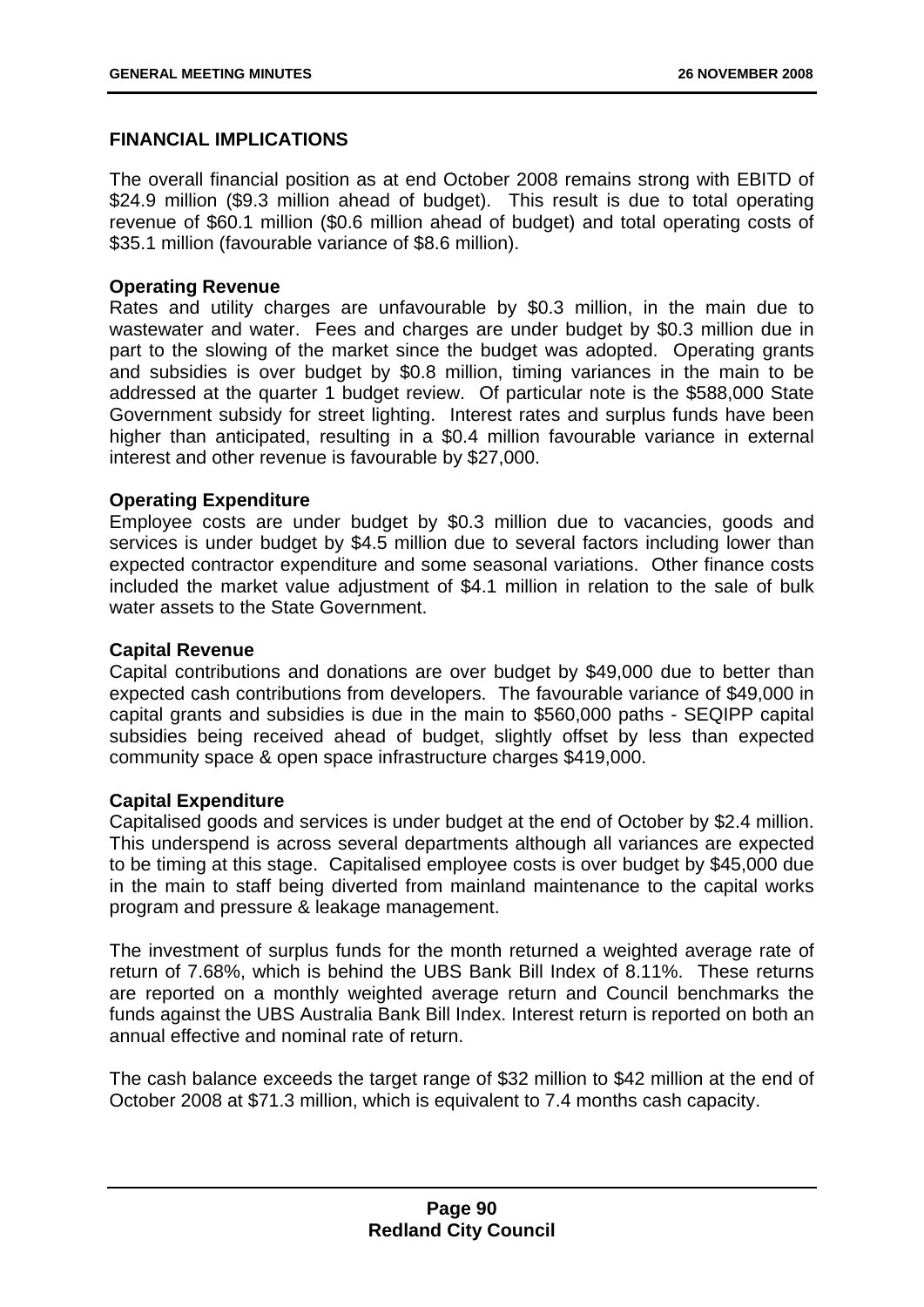# **PLANNING SCHEME IMPLICATIONS**

It is considered that the outcome of recommendations in this report will not require any amendments to the Redlands Planning Scheme.

# **CONSULTATION**

Consultation has taken place amongst the Executive Leadership Group.

### **OPTIONS**

#### **PREFERRED**

That Council note the End of Month Financial Reports for October 2008 and explanations as presented in the attachments.

#### **ALTERNATIVE**

That Council requests additional information.

### **OFFICER'S/COMMITTEE RECOMMENDATION/ COUNCIL RESOLUTION**

| Moved by:    | <b>Cr Bowler</b> |
|--------------|------------------|
| Seconded by: | Cr Townsend      |

**That Council resolve to note the End of Month Financial Reports for October 2008 and explanations as presented in the following attachments:** 

- **1. Corporate Financial Report Card;**
- **2. Report Card Analysis;**
- **3. First Council Financial Report;**
- **4. Second Council Financial Report;**
- **5. Operational Statement by Strategic Priority;**
- **6. Balance Sheet;**
- **7. Investment Summary;**
- **8. Statement of Cash Flows;**
- **9. Financial Stability Ratios Report;**
- **10. Community Benefit Fund Report; and**
- **11. Fuel Consumption Report.**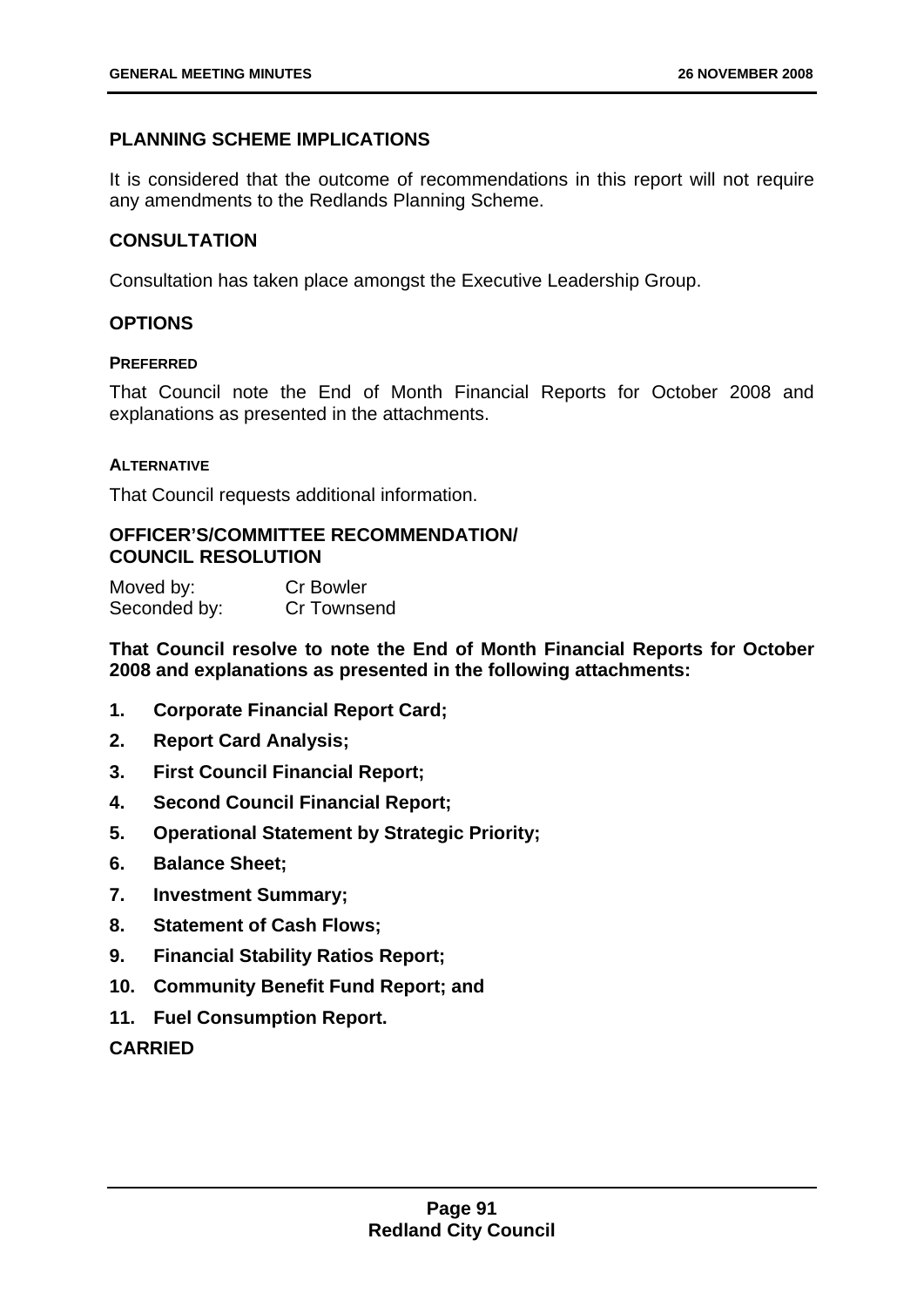## **13.2.2 2008/2009 FIRST QUARTER BUDGET REVIEW**

| <b>Dataworks Filename:</b>       | <b>FM Budget Review Committee Reports</b>                                                  |
|----------------------------------|--------------------------------------------------------------------------------------------|
| Attachment:                      | <b>Q1 Budget Review Submissions 2008/09</b>                                                |
| <b>Responsible Officer Name:</b> | <b>Kerry Phillips</b><br><b>Manager - Financial Services</b>                               |
| <b>Author Name:</b>              | <b>Gavin Holdway</b><br>Service Manager - Budget, Financial Modelling<br>and Group Support |

#### **EXECUTIVE SUMMARY**

This report outlines the budgeted financial position as at 30 September 2008 and provides a review and consideration of required and/or requested budget funds to Council's 2008/09 revised budget.

Attached to this report are the following details:

- Revised Key Performance Indicators (KPI's) for 2008/09;
- Revised 2008/09 Budgeted Statement of Cash Flows;
- Revised 2008/09 Budgeted Statement of Financial Position (Balance Sheet);
- Summary & Detailed listing of Budget Submissions;
- Revised 2008/09 Strategic Priority Financial Statements; and
- Revised 2008/09 Operating Statements, Capital Funding and Other Items.

It is proposed that Council resolve to adopt the revised budget for 2008/09 at Redland City Council (RCC) consolidated level. In addition to this and in accordance with Section 520 of the *Local Government Act 1993*, it is proposed that Council resolve to adopt the Redland Water & Waste financial statements that are presented in the attached documentation. The relevant pages are outlined within the Officer's Recommendation in this report.

#### **PURPOSE**

To address known budget expectations, significant forecast variances and consider budget review submissions.

#### **BACKGROUND**

This report presents a review of the 2008/09 revised budget as at 30 September 2008. As part of Council's financial management framework, comprehensive quarterly budget reviews are undertaken by all departments. The September budget usually focuses on making any corrections to adopted budget figures and incorporating any new/changed programs or priorities for the financial year. Council previously revised the 2008/09 budget in August 2008 to include any carryover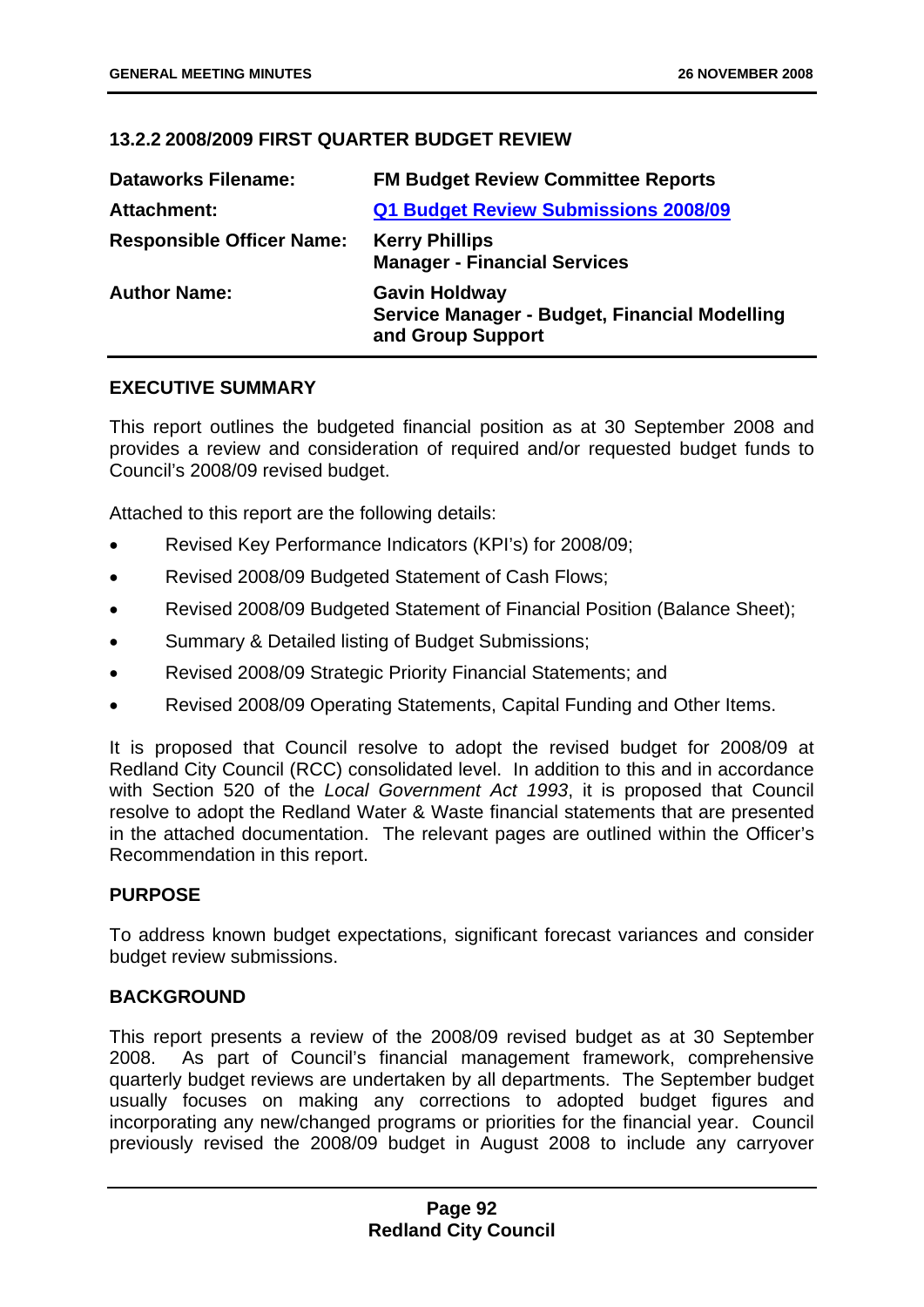funding from 2007/08 to 2008/09. (General Committee Meeting held 27 August 2008).

#### **ISSUES**

Budget review submissions have been categorised as:

- **New Projects** Projects and initiatives proposed by officers that have not previously been approved by Council for any level of expenditure
- **New Projects Councillor/Committee** Projects and initiatives that have been referred by Councillors or Council/Committee meetings that have not received previous approval for any level of expenditure
- **New Submissions** Adjustments and variations to existing projects or services and revenue estimates that would affect Council's surplus/deficit or cash position
- **Transfers** Adjustments and variations to existing projects or services and revenue estimates that would not affect Council's surplus/deficit or cash position

A total of 182 submissions have been included within this budget review, and a summary of these budget review submissions are provided in the attachments to this report.

#### **RELATIONSHIP TO CORPORATE PLAN**

The recommendation in this report primarily supports Council's strategic priority to support the organisation's capacity to deliver services to the community by building a skilled, motivated and continually learning workforce, ensuring assets and finances are well managed, corporate knowledge is captured and used to best advantage, and that services are marketed and communicated effectively.

#### **FINANCIAL IMPLICATIONS**

Overall the proposed budget review reduces the forecast cash ending balance for the 2008/09 financial year by \$2.254m from \$72.517m down to \$70.263m. This unfavourable movement in forecast is primarily made up of the following:

#### **Operational Revenue - Increase of \$0.813m (favourable)**

Primarily attributable to:

- \$0.588m worth of subsidy for street lighting maintenance provided to Council (offsetting expenditure);
- \$0.100m funding assistance to offset expenditure surrounding Council employing a Due Diligence Officer for 12 months to support the transition of the retail and distribution water business;
- \$0.080m additional funds received for the 2008/09 Financial Assistance Grant provided to Council by the Commonwealth Government.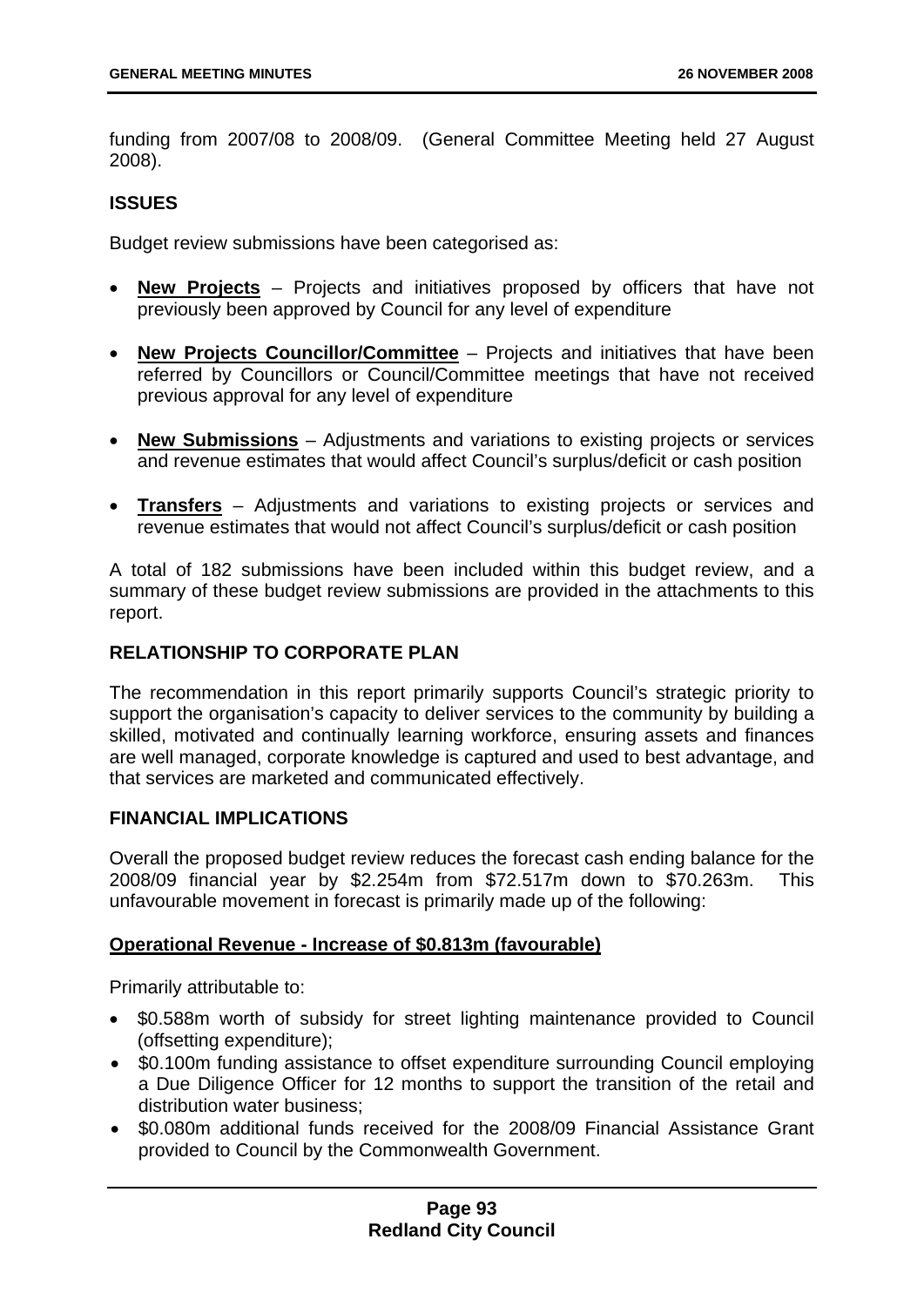### **Operational Expenditure - Increase of \$4.481m (unfavourable)**

Primarily attributable to:

- \$2.2m worth of expenditure for the Raby Bay Revetment Wall maintenance (previously accounted for as capital expenditure, now treated as operational expenditure);
- \$0.860m worth of expenditure surrounding the maintenance of street lighting within the City;
- \$0.271m for WWTP electricity costs;
- \$0.100m for expenditure surrounding Council employing a Due Diligence Officer for 12 months to support the transition of the retail and distribution water business.

## **Capital Expenditure - Decrease of \$9.244m (favourable)**

Primarily attributable to:

- Various carryover expenditure from 2008/09 to 2009/10 (including \$3.2m for the construction of arterial works at Panorama Drive Thornlands);
- \$2.2m worth of capital transferred to operational expenditure for 2008/09.

## **Capital Revenue - Decrease of \$8.801m (unfavourable)**

Primarily attributable to:

- \$5.766m reduction in developer contributions forecast to be received
- \$4.039m adjustment to subsidies for Rickertt/Quarry Rd (cash already received prior to 2008/09)

The above are only the major items impacting the cash movement, however, for a more detailed listing on the budget submissions, please refer to the pages 4 to 20 within attached reports.

This budget review also includes the known financial transactions surrounding the transfer of Council's bulk water assets to State Government ownership. At the time of the development of the original 2008/09 budget in May 2008, Council only had indicative figures surrounding the transfer of assets, thus, this budget review addresses the differential and finalisation of those transactions.

With the exception of the operating performance KPI, this budget review still results in all key performance indicators being favourable against their respective targets. Of particular note, since Council developed and adopted its original budget for 2008/09, there have been two major items that have significantly changed the operating expenditure outlook for Council going forward. The first item includes the unforseen operational maintenance of street lighting within the City, which amounts to approximately \$1.0m per annum for this financial year.

Even though Council will receive funding assistance for this item for 2008/09 and 2009/10 to the value of \$0.588m and \$0.294m respectively, Council has an enduring operational expense of approximately \$1.0m (subject to escalation) going forward. This unforseen expense along with the change in treatment of the Raby Bay

## **Page 94 Redland City Council**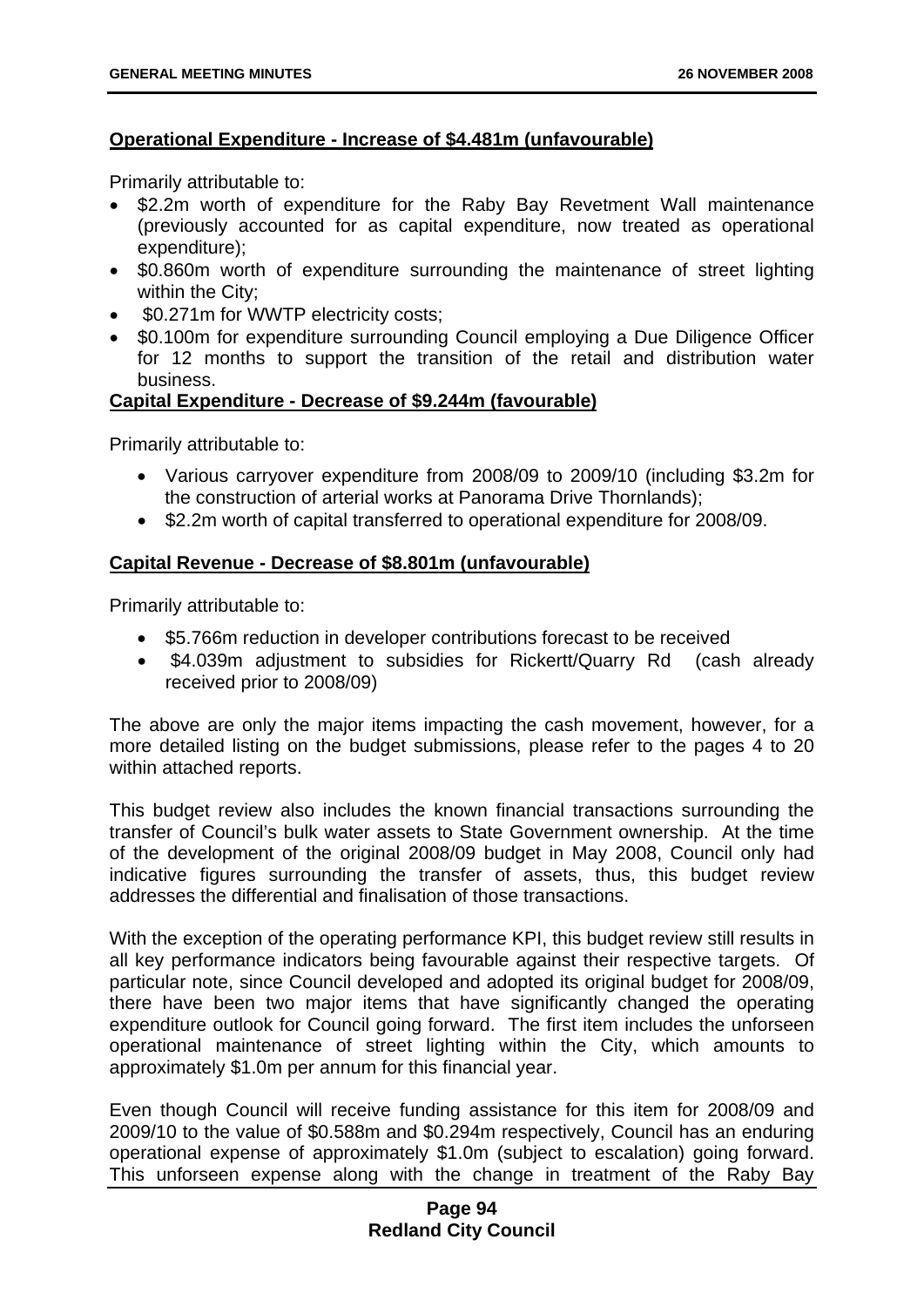Revetment Wall maintenance expenditure from capital to operational has reduced Council operating performance KPI to 14.9% for the 2008/09 financial year. Even though this KPI is slightly below the target of 15%, the adoption and inclusion of the additional budgeted submissions covered within this proposal into Council's 2008/09 budget will not impact Council's ability to make payments as they fall due.

# **PLANNING SCHEME IMPLICATIONS**

It is considered that the outcome of recommendations in this report will not require any amendments to the Redlands Planning Scheme.

## **CONSULTATION**

All group managers in consultation with the Executive Leadership Group undertook the development of this budget review. Councillors reviewed the budget submissions with the Executive Leadership Group in a workshop held on Wednesday  $5<sup>th</sup>$ November 2008.

# **OPTIONS**

#### **PREFERRED**

- 1. That Council adopt the Revised Budget for 2008/09 at Redland City Council consolidated level which refers to the following:
	- a) RCC Budget Statement of Cash Flows page 2 of attachments;
	- b) RCC Budgeted Statement of Financial Position (Balance Sheet) page 3 of attachments;
	- c) RCC Operating and Capital Funding Statements pages 21 and 22 of the attachments.
- 2. To meet the requirements of Section 520 of the Local Government Act 1993, that Council resolve to adopt the Redland Water & Waste Operating and Capital Funding Statements – page 25 of the attached financial information.

#### **ALTERNATIVE**

That Council reject the proposed budget review.

### **COUNCIL DISCUSSION**

Council noted that a request had been made by the Councillor for Division 7 regarding funding for the Alexandra Hills Community Garden for an amount of \$13,000 to assist with security.

#### **OFFICER'S/COMMITTEE RECOMMENDATION/ COUNCIL RESOLUTION**

| Moved by:    | Cr Townsend       |
|--------------|-------------------|
| Seconded by: | <b>Cr Elliott</b> |

# **That Council resolve as follows:**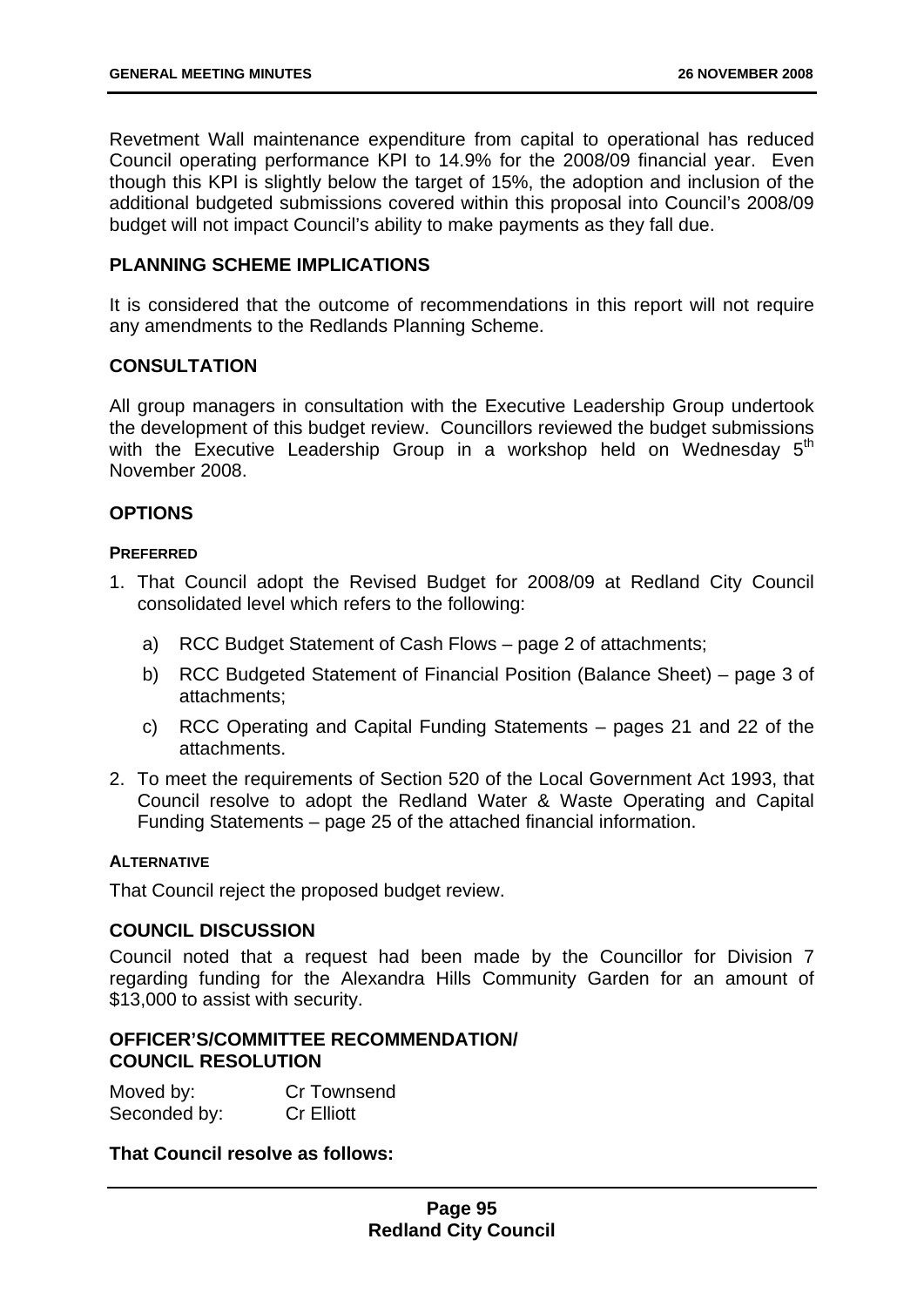- **1. To adopt the Revised Budget for 2008/09 at Redland City Council consolidated level, which refers to the following:** 
	- **a) RCC Budget Statement of Cash Flows page 2 of attachments;**
	- **b) RCC Budgeted Statement of Financial Position (Balance Sheet) page 3 of attachments;**
	- **c) RCC Operating and Capital Funding Statements pages 21 and 22 of the attachments.**
- **2. In order to meet the requirements of Section 520 of the** *Local Government Act 1993***, to adopt the Redland Water & Waste Operating and Capital Funding Statements – page 25 of the attached financial information.**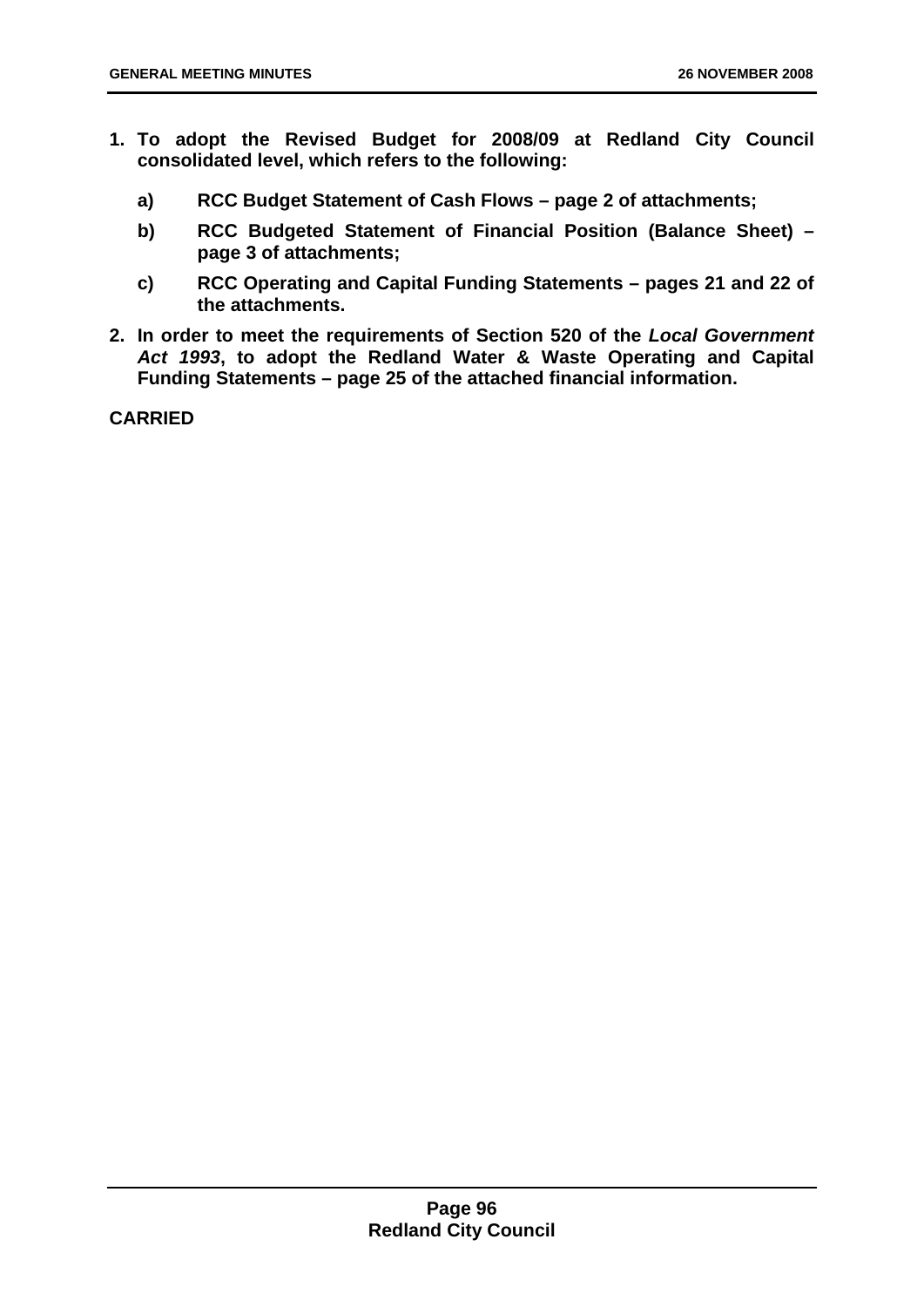# **13.2.3 RESUMPTION FOR ROAD PURPOSES - DEENYA PARADE, RUSSELL ISLAND**

| <b>Dataworks Filename:</b>       | P.151132/151476/151441                                                             |
|----------------------------------|------------------------------------------------------------------------------------|
| <b>Attachments:</b>              | Draft Survey Plans - Deenya Pde, Russell Island                                    |
| <b>Responsible Officer Name:</b> | <b>Brian Lewis</b><br><b>Manager Corporate Acquisitions Fleet &amp; Facilities</b> |
| <b>Author Name:</b>              | <b>Mery Elliott</b><br><b>Property Services Manager</b>                            |

#### **EXECUTIVE SUMMARY**

At its meeting held on 28 May 2008, Council authorised negotiations to be undertaken to acquire part of Lot 120 on RP131862 and part of Lots 208 and 209 on RP131864 situated at Deenya Parade, Russell Island for construction of a sealed road.

Notices of Intention to resume were served on the property owners on 12 September 2008 and no objections have been received. It is now necessary for Council to resolve to continue with resumption action.

#### **PURPOSE**

The purpose of this report is to recommend that Council formally resolve to continue with resumption action to acquire part of Lot 120 on RP131862 and part of Lots 208 and 209 on RP131864, as shown on the attached draft survey plans SP222099, SP222100, and SP222101.

#### **BACKGROUND**

As part of the 2008/09 Seal Gravel Roads Program, construction of a sealed road along Deenya Parade, Russell Island was approved (approximately 1080m) which required the acquisition of small portions of three privately owned allotments along Deenya Parade, Russell Island. These acquisitions will allow a safe buffer zone for pedestrian movements and increased visibility around corners.

On 28 May 2008, Council approved the resumption of part of Lot 120 on RP131862 and part of Lots 208 and 209 on RP131864 for road purposes.

The property owners have been contacted and negotiations are still proceeding.

The acquisition areas will have little effect on the value of the parent parcels. Although no objections to the acquisitions have been received, for the purposes of expediency it is appropriate to proceed with resumption action.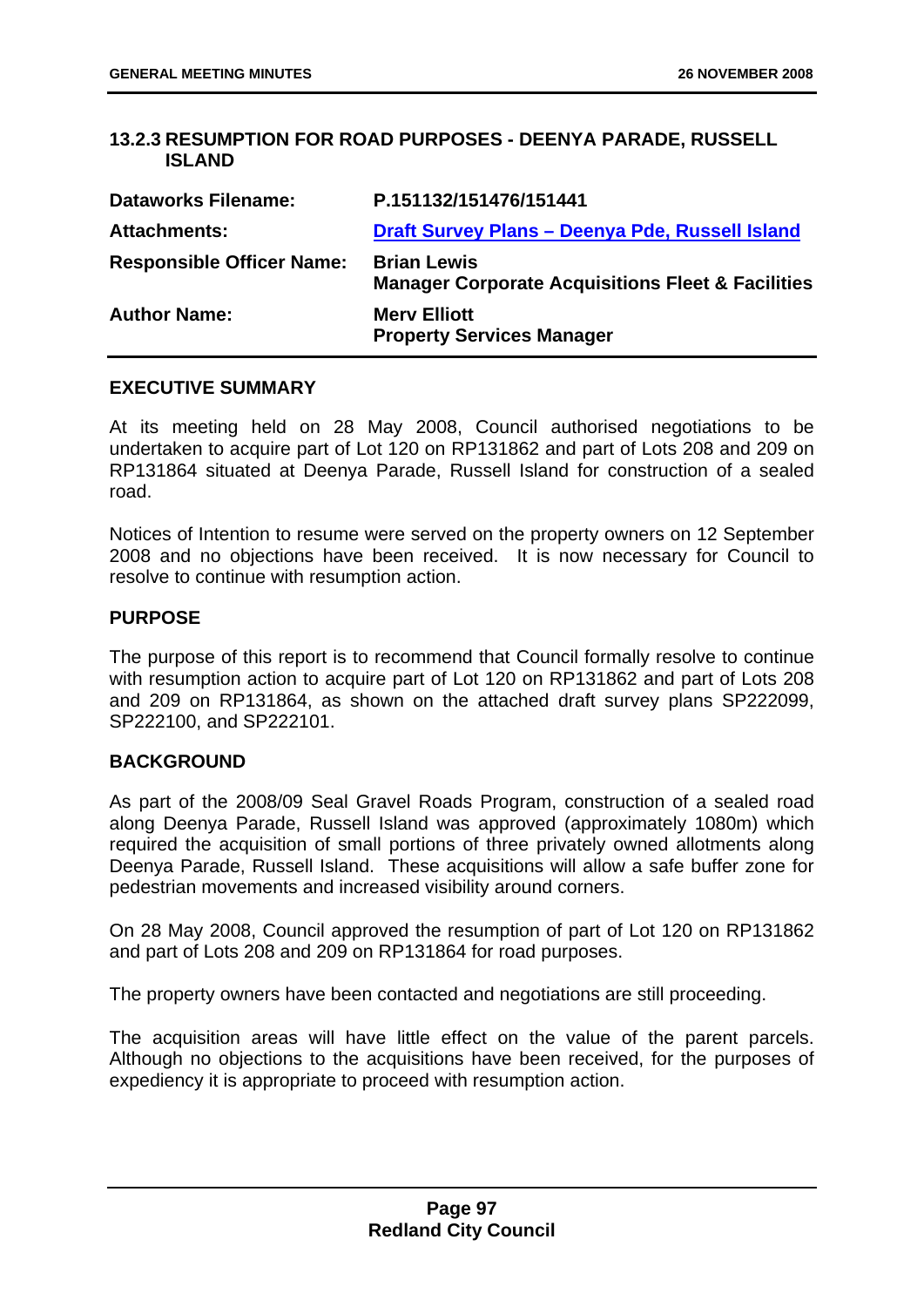## **ISSUES**

There are no issues with the proposed resumptions, and the majority of roadworks have now been completed.

### **RELATIONSHIP TO CORPORATE PLAN**

The recommendation primarily supports Council's strategic priority to provide and maintain water, waste services, roads, drainage and support the provision of transport and waterways infrastructure.

#### **FINANCIAL IMPLICATIONS**

Funds are available in the 2008/09 budget for these acquisitions.

#### **CONSULTATION**

Property Services Manager has consulted with the property owners.

## **OPTIONS**

#### **PREFERRED**

That Council resolve as follows:

- 1. To continue resumption action to acquire part of Lot 120 on RP131862 and part of Lots 208 and 209 on RP131864 for road purposes, as shown on attached draft survey plans SP222099, SP222100, and SP222101; and
- 2. That the Chief Executive Officer be authorised to sign all relevant documentation.

#### **ALTERNATIVE**

That Council take no further action to acquire or resume the subject portions of land.

### **OFFICER'S/COMMITTEE RECOMMENDATION/ COUNCIL RESOLUTION**

Moved by: Cr Townsend Seconded by: Cr Elliott

**That Council resolve as follows:** 

- **1. To continue resumption action to acquire part of Lot 120 on RP131862 and part of Lots 208 and 209 on RP131864 for road purposes as shown on attached draft survey plans SP222099, SP222100, and SP222101; and**
- **2. That the Chief Executive Officer be authorised to sign all relevant documentation.**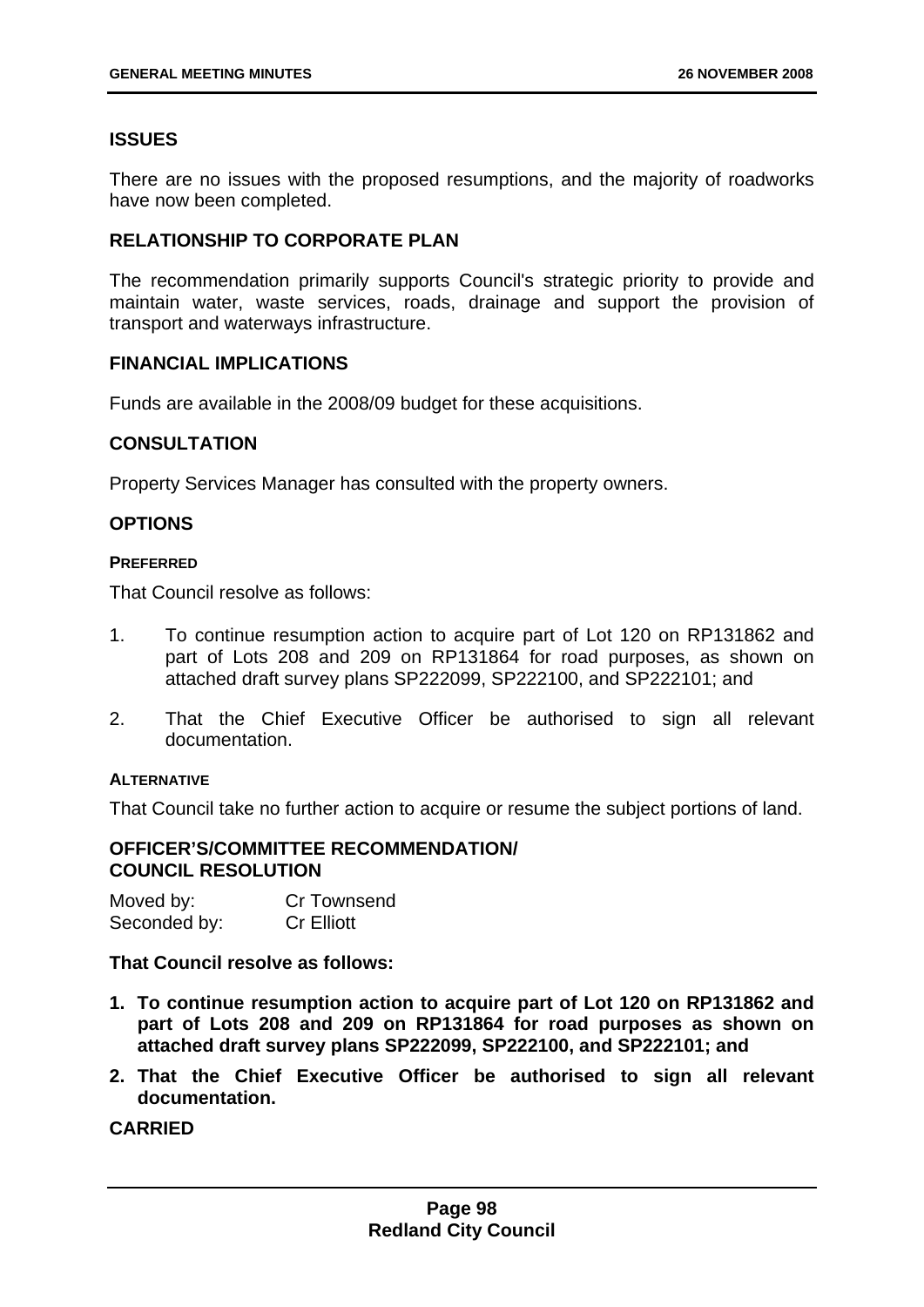# **13.2.4 RESUMPTION FOR ROAD PURPOSES- QUARRY ROAD, BIRKDALE**

| <b>Dataworks Filename:</b>       | P.105588/332790/105545/105560/105575                                               |
|----------------------------------|------------------------------------------------------------------------------------|
| <b>Attachments:</b>              | <b>Draft Survey Plans - Quarry Road, Birkdale</b>                                  |
| <b>Responsible Officer Name:</b> | <b>Brian Lewis</b><br><b>Manager Corporate Acquisitions Fleet &amp; Facilities</b> |
| <b>Author Name:</b>              | <b>Mery Elliott</b><br><b>Property Services Manager</b>                            |

## **EXECUTIVE SUMMARY**

At its meeting held on 28 May 2008 Council authorised negotiations to be undertaken to acquire part of Lots 84, 85, 86, 194 on RP180851 and part of Lot 2 on SP184072 for road purposes.

Notices of Intention to resume were served on the property owners on 17 September 2008 and no objections have been received. It is now necessary for Council to resolve to continue with resumption action.

## **PURPOSE**

The purpose of this report is to recommend that Council formally resolve to continue with resumption action to acquire part of Lots 84, 85, 86, 194 on RP180851 and part of Lot 2 on SP184072 as shown on the attached draft survey plans SP219833, SP219832, SP219831, SP219830, and SP219834.

#### **BACKGROUND**

As part of the Transport Trunk Infrastructure Program, an upgrade of Rickertt/Quarry Road was identified as necessary to manage the increased traffic flow and estimated growth of the area over the next 20 years.

At its meeting held on 28 May 2008 Council approved the resumption of part of Lots 84, 85, 86, 194 on RP180851 and part of Lot 2 on SP184072 for road purposes in relation to the upgrade of Rickertt/Quarry Road.

The 5 portions of privately owned land proposed for resumption are located within an existing Council benefited drainage easement which runs alongside Rickertt/Quarry Road.

All property owners affected by the resumption have been contacted several times by Council's independent valuation consultant. Settlement has been reached with one of the property owners and negotiations are continuing with the other property owners.

Although no objections to the acquisitions have been received, for the purposes of expediency it is appropriate to proceed with resumption action.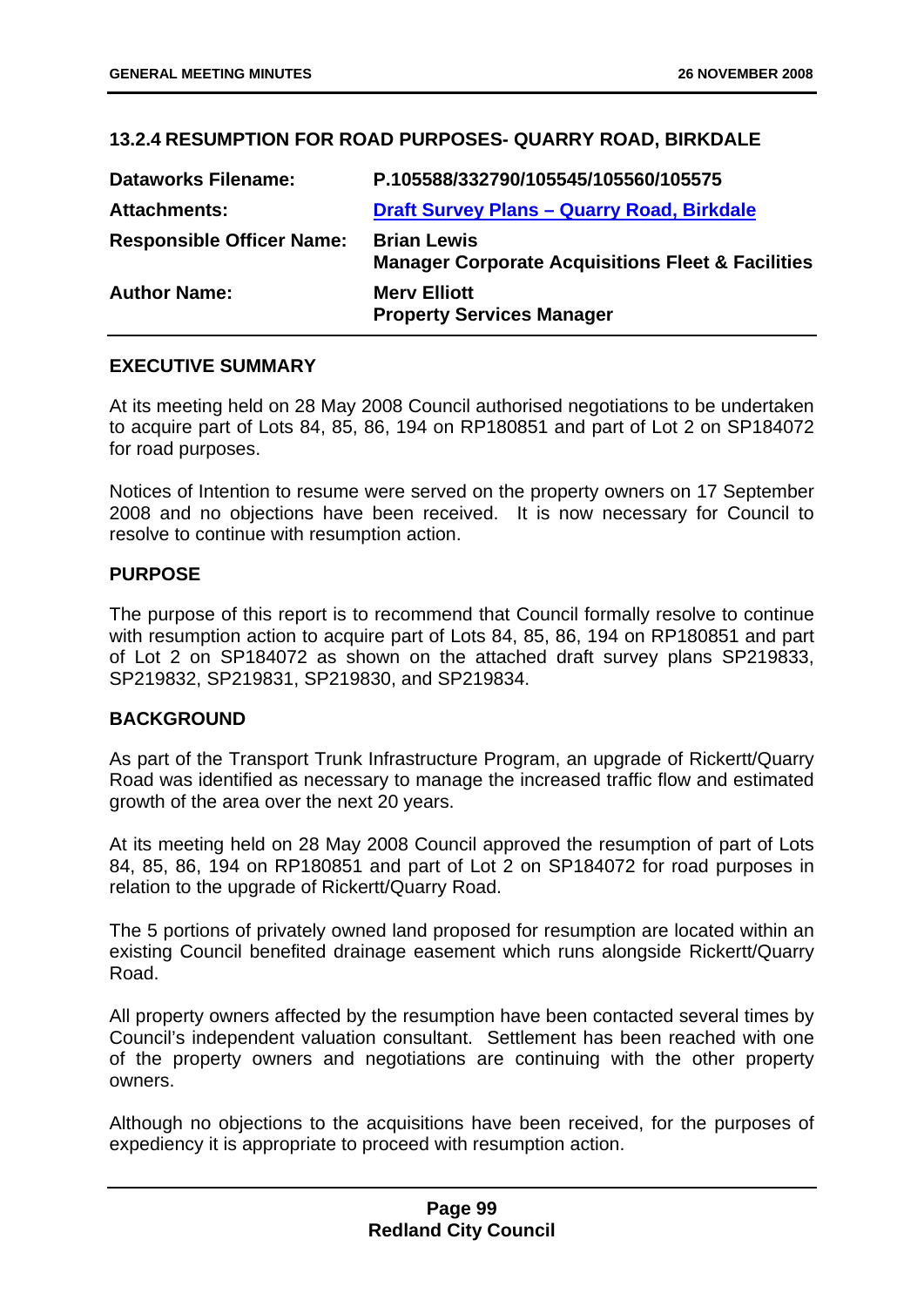## **ISSUES**

The acquisition areas are located within an existing Council benefited drainage easement; therefore the use of this land by the property owners is currently limited.

The issue of dual access to the 5 subject properties (Whitehall Avenue and Rickertt/Quarry Road) has been raised during negotiations with some of the property owners. It is Council's preference that vehicular access to the 5 properties be restricted to Whitehall Avenue (their current street frontage/orientation) and that this be reinforced through the resumption process.

Pedestrian access by property owners to Rickertt/Quarry Road will be provided through Council's installation of pedestrian gates in the new fence proposed to be constructed along the new road alignment.

## **RELATIONSHIP TO CORPORATE PLAN**

The recommendation primarily supports Council's strategic priority to provide and maintain water, waste services, roads, drainage and support the provision of transport and waterways infrastructure.

#### **FINANCIAL IMPLICATIONS**

Funds are available in the 2008/09 budget for these acquisitions.

### **CONSULTATION**

Property Services Manager has consulted with the property owners.

#### **OPTIONS**

#### **PREFERRED**

That Council resolve as follows:

- 1. To continue resumption action to acquire part of Lots 84, 85, 86, 194 on RP180851 and part of Lot 2 on SP184072 for road purposes as shown on the attached draft survey plans SP219833, SP219832, SP219831, SP219830, and SP219834; and
- 2. That the Chief Executive Officer be authorised to sign all relevant documentation.

#### **ALTERNATIVE**

That Council take no further action to acquire or resume the subject portions of land.

#### **OFFICER'S RECOMMENDATION**

That Council resolve as follows:

1. To continue resumption action to acquire part of Lots 84, 85, 86, 194 on RP180851 and part of Lot 2 on SP184072 for road purposes as shown on the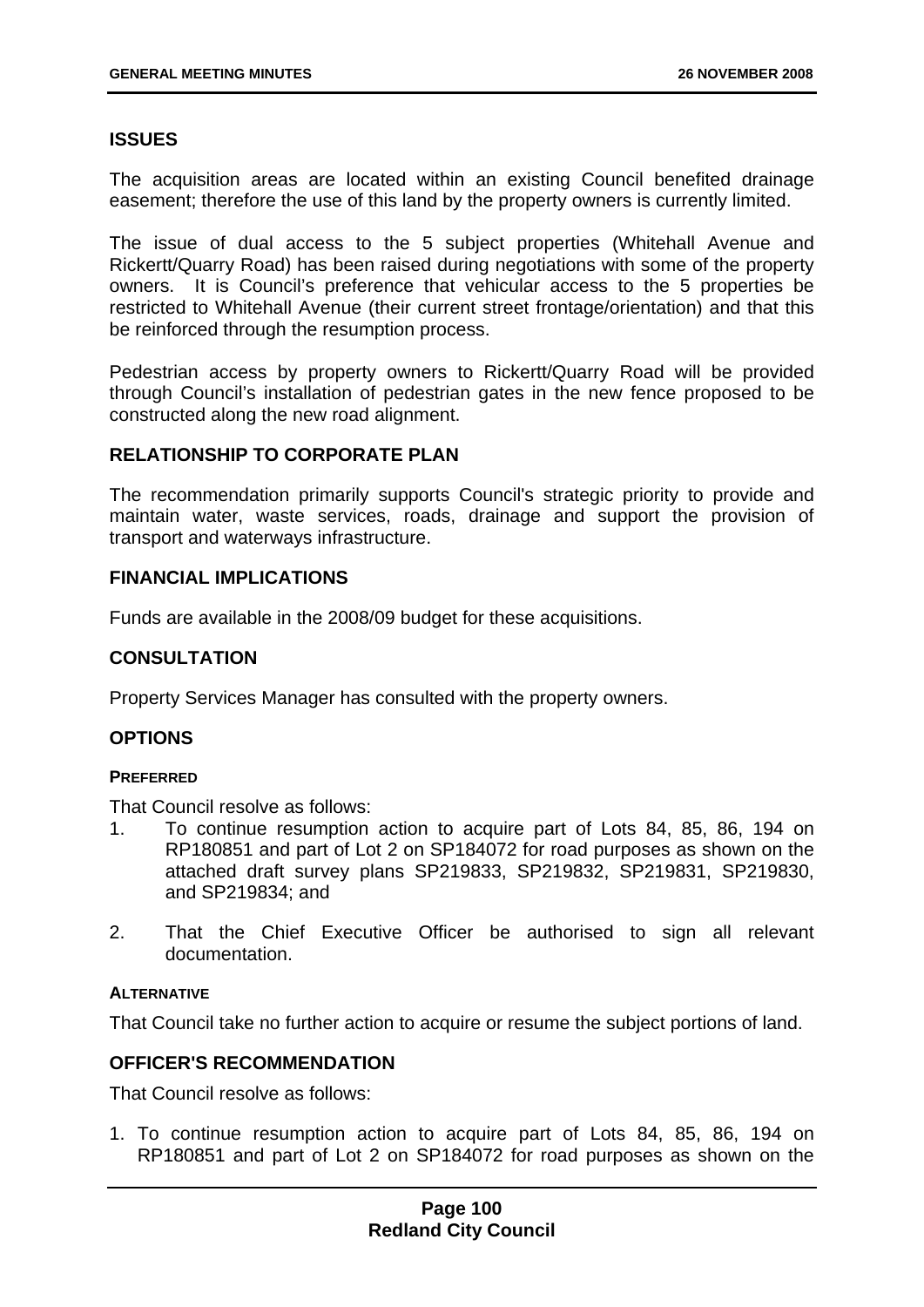attached draft survey plans SP219833, SP219832, SP219831, SP219830, and SP219834; and

2. That the Chief Executive Officer be authorised to sign all relevant documentation.

# **COMMITTEE RECOMMENDATION/ COUNCIL RESOLUTION**

Moved by: Cr Townsend Seconded by: Cr Elliott

**That consideration of the matter of resumption of 4 land parcels in Whitehall Avenue be deferred until after satisfactory consultation with all owners has been undertaken by the Council.**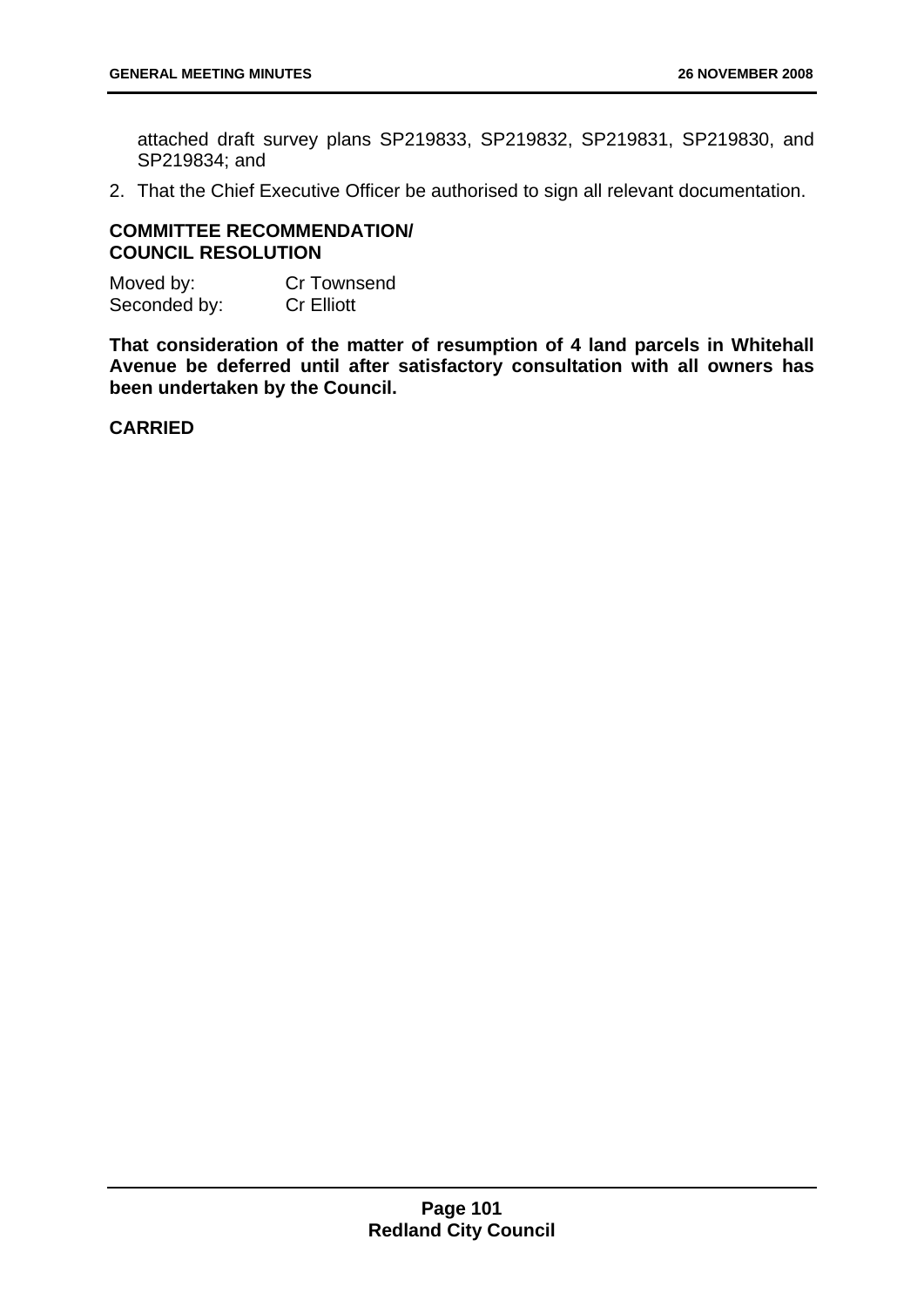## **13.3 CUSTOMER SERVICES**

### **13.3.1 CHANGE REQUEST - FEE FOR NEGOTIATED DECISIONS FOR DEVELOPMENT APPLICATIONS**

| <b>Dataworks Filename:</b>       | <b>Development Assessment - Negotiated Decisions</b>                |
|----------------------------------|---------------------------------------------------------------------|
| <b>Responsible Officer Name:</b> | <b>Bruce Appleton</b><br><b>Manager - Development Co-Ordination</b> |
| <b>Author Name:</b>              | <b>Telere Haw</b><br><b>Unit Administrator</b>                      |

#### **EXECUTIVE SUMMARY**

The Fees and Charges for the 2008/2009 financial year for the Development Coordination teams (covering the Land Development, Development Assessment and Integrated Commercial) were adopted at a Special Meeting of Council on 17 June 2008. Included in this approval was the introduction of a new fee for development applications to cover Requests for "Negotiated decisions "and a fee of \$575.00 per application was to apply.

It has been identified in instances where there are a number of conditions contained in the development permit the applicant is seeking to review, a flat fee of \$575.00 is not sufficient to meet the costs of processing. A two tier structure is therefore proposed to differentiate the requests where the applicant is seeking to negotiate on more than four (4) conditions within the development permit (or preliminary approval).

It is therefore proposed that the fee adopted on 17 June 2008 of:

| Negotiated Decision (fee per | \$575.00 |
|------------------------------|----------|
| application,                 |          |

be amended to read as follows:

| Criteria                                                                            | Amended Fee                                                                                                                                                                       |
|-------------------------------------------------------------------------------------|-----------------------------------------------------------------------------------------------------------------------------------------------------------------------------------|
| Minor<br>Where the applicant is seeking<br>to<br>negotiate on 4 or less conditions: | The flat fee of \$575.00 per application<br>to apply                                                                                                                              |
| Major<br>Where the applicant is applying to<br>negotiate on more than 4 conditions: | 20% of the Material Change of Use /<br>Reconfiguration application fee (at the<br>time that the application was paid) or<br>\$575.00 whichever is the greater per<br>application. |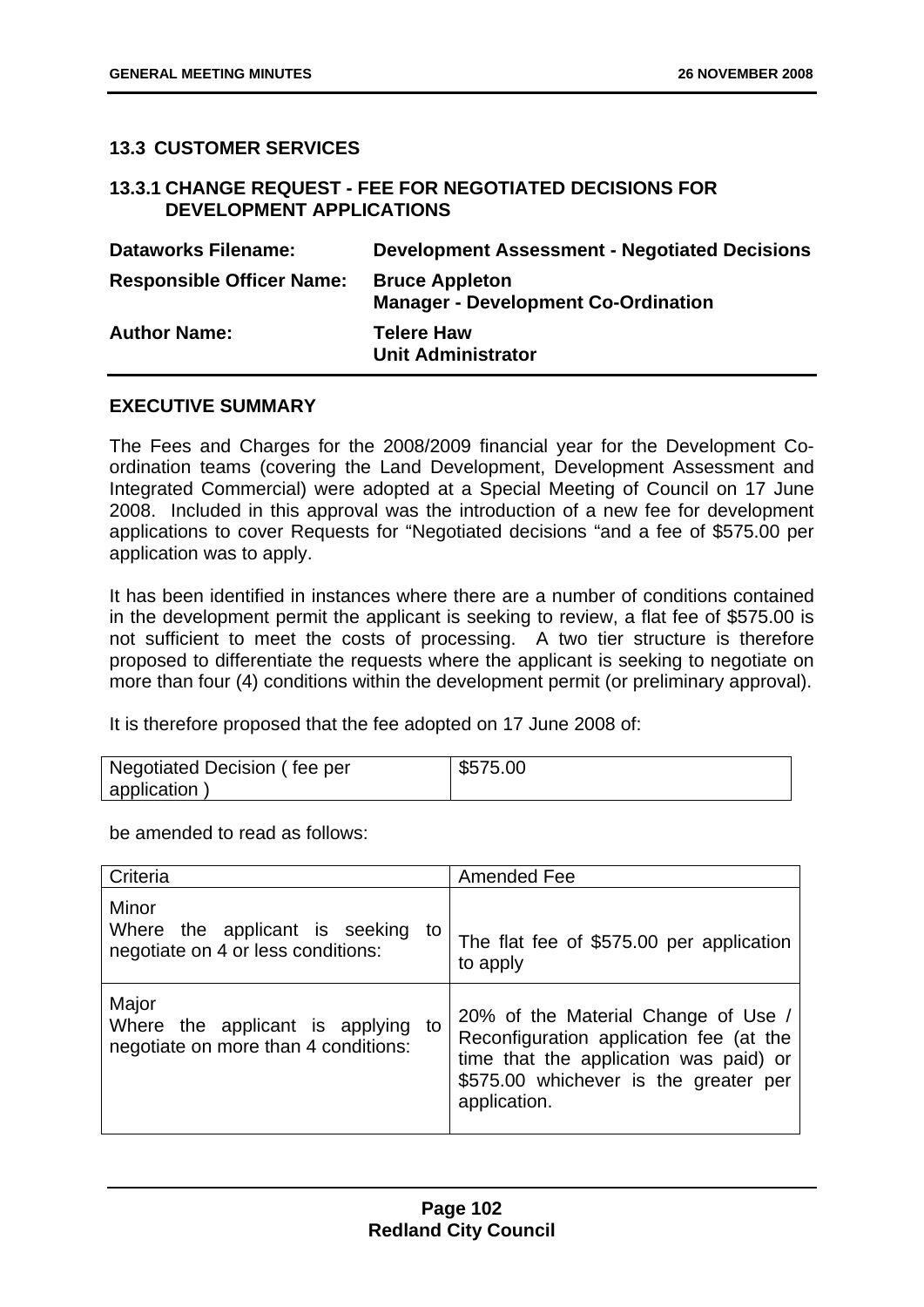### **PURPOSE**

The purpose of this report is for the Council to amend its' decision of 17 June 2008 and to adopt the revised fee for a request for a negotiated decision on development applications

## **BACKGROUND**

Council adopted the Fees and Charges for 2008/2009 at the Special Meeting on 17 June 2008

### **ISSUES**

It has been identified in instances where there are a number of conditions contained in the development permit the applicant is seeking to review, a flat fee of \$575.00 is not sufficient to meet the costs of processing. A two tier structure is therefore proposed to differentiate the requests where the applicant is seeking to negotiate on more than four (4) conditions within the development permit (or preliminary approval).

## **RELATIONSHIP TO CORPORATE PLAN**

The recommendation primarily supports Council's strategic priority to ensure the long term financial viability of the City and provide public accountability in financial management.

#### **FINANCIAL IMPLICATIONS**

The financial impact of the \$575.00 flat fee for Negotiated decisions for the 2008/2009 financial year is an additional amount of approximately \$58,000 of income for the three (3) Development Co-ordination teams.

A review of the negotiated decision requests processed in the 2007/2008 financial year reveals that approximately 80 requests were received for a negotiated decision and if processed under the proposed fee structure would have resulted in the following:

| Team                                           | <b>Number of Negotiated Decisions</b><br>Income that would have<br>resulted for the team |
|------------------------------------------------|------------------------------------------------------------------------------------------|
|                                                | 19<br>applications<br>than<br>4<br>less                                                  |
| Land                                           | conditions to change<br>\$10,925.00                                                      |
| Development                                    | applications<br>than<br>4<br>more                                                        |
|                                                | conditions requested to be changed<br>\$11,479.00                                        |
|                                                | 23<br>applications less<br>than<br>4                                                     |
| Development                                    | conditions to change<br>\$13,225.00                                                      |
| Assessment                                     | 5<br>applications<br>than<br>4<br>more                                                   |
|                                                | conditions requested to be changed<br>\$7,110.00                                         |
| 25 applications with less than 4<br>Integrated |                                                                                          |
| Commercial                                     | conditions<br>\$1,4375.00                                                                |
|                                                | \$763.00<br>with<br>application<br>than<br>4<br>more                                     |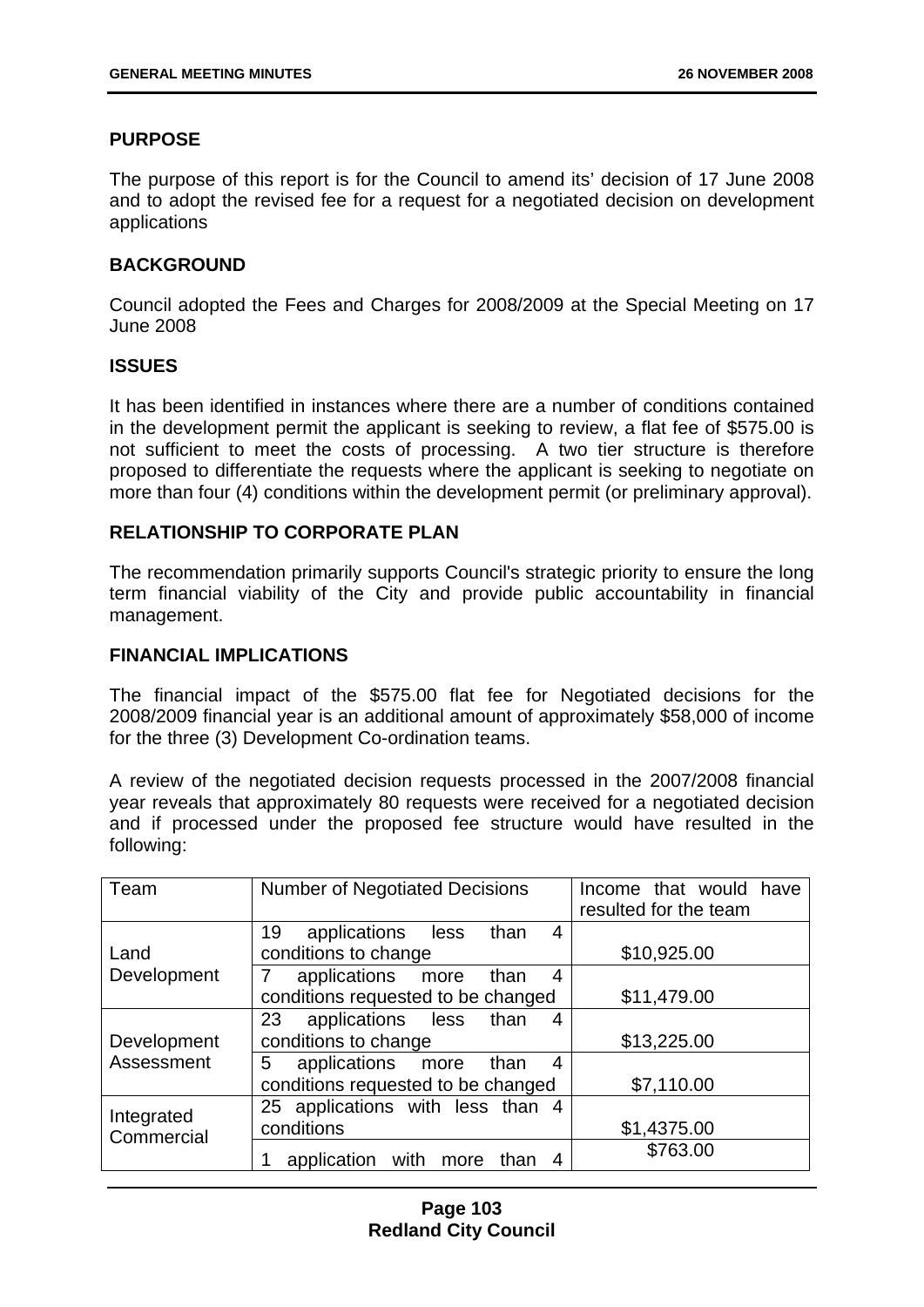| conditions   |             |
|--------------|-------------|
| <b>TOTAL</b> | \$5,7877.00 |

In total, the 80 requests for negotiated decision would have provided an additional income across the three teams of \$57,877 approximately.

For those applications where the applicant requested to negotiate on more than four (4) conditions the resultant income was \$19,352. The proposed fee change would therefore have provided an additional \$11,877 income above the current flat fee rate.

### **PLANNING SCHEME IMPLICATIONS**

The Land Use Planning Group has not been consulted as it is considered that the change to the fee amount recommended in this report will not require any amendments to the Redlands Planning Scheme.

### **CONSULTATION**

Consultation has occurred among the effected Development Assessment teams as well as the IT area. IT has indicated this change is possible from a system perspective

### **OPTIONS**

### **PREFERRED**

Preferred

That Council resolve to amend the Fees & Charges 2008/09 to apply a two tier structure to Modifications to Existing Reconfigurations Permits/Approvals for Negotiated Decision Requests for Development Assessment, Integrated Commercial and Land Development applications as follows:

1. Minor

Where the applicant is seeking to negotiate on 4 or less conditions, the flat fee of \$575.00 per application to apply; and

2. Major

Where the applicant is applying to negotiate on more than 4 conditions, 20% of the Material Change of Use / Reconfiguration application fee or \$575.00 (at the time that the original application was paid), whichever is the greater per application.

This fee would apply to all requests for negotiated decisions received by Council (including Preliminary approval) for reconfiguration and Material Change of use applications received by the Development Assessment teams. Where the reason for the request to negotiate is due to a council error this fee would be waived.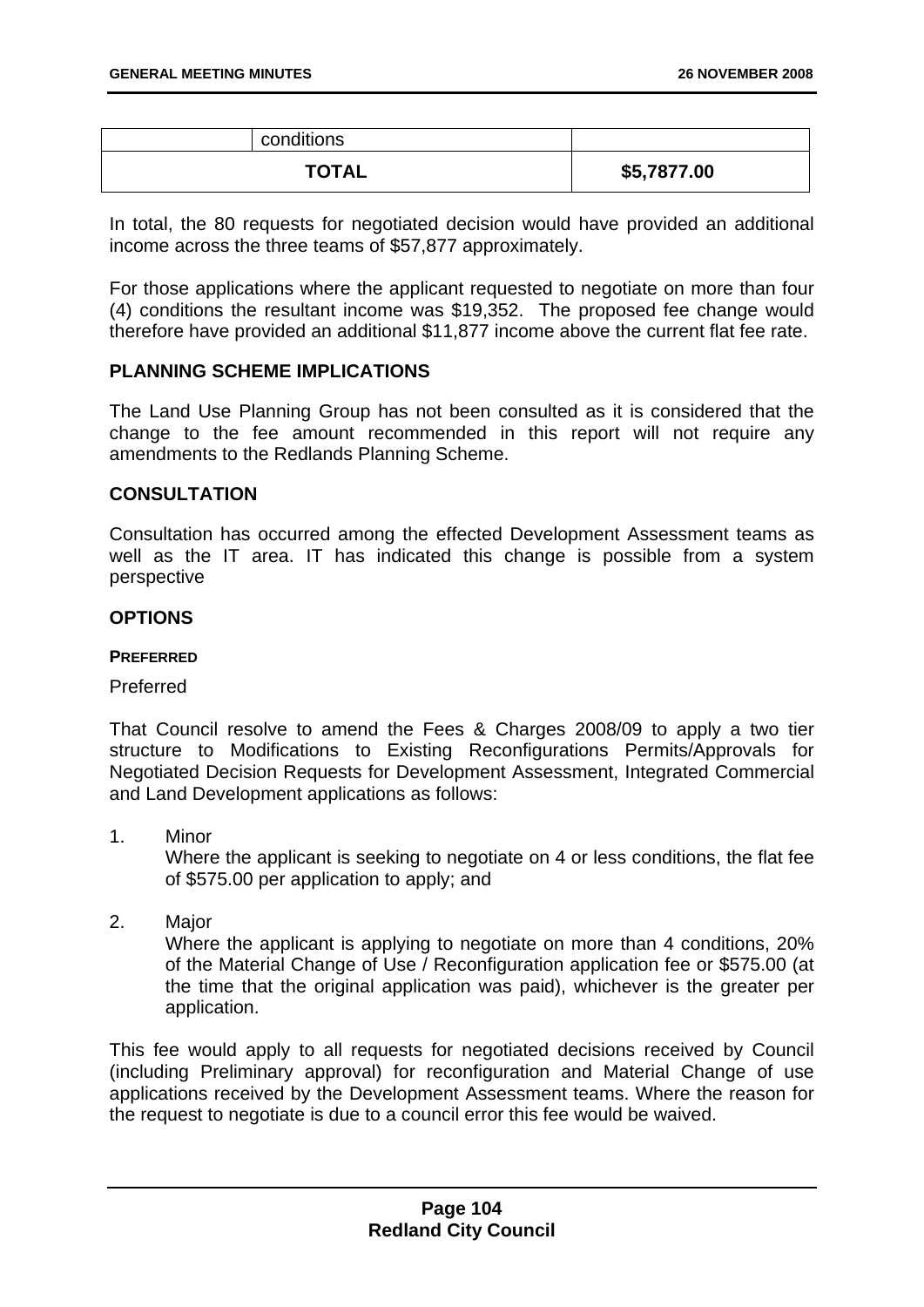#### **ALTERNATIVE**

That the current fee for a request for a negotiated decision be maintained at the current rate of \$575.00 for the remainder of this financial year and be reviewed as part of the revised fees and charges for 2008/2009

## **OFFICER'S/COMMITTEE RECOMMENDATION/ COUNCIL RESOLUTION**

| Moved by:    | Cr Townsend       |
|--------------|-------------------|
| Seconded by: | <b>Cr Elliott</b> |

**That Council resolve to amend the Fees & Charges 2008/09 to apply a two tier structure to Modifications to Existing Reconfigurations Permits/Approvals for Negotiated Decision Requests for Development Assessment, Integrated Commercial and Land Development applications as follows:** 

**1. Minor** 

**Where the applicant is seeking to negotiate on 4 or less conditions, the flat fee of \$575.00 per application to apply; and** 

**2. Major** 

**Where the applicant is applying to negotiate on more than 4 conditions, 20% of the Material Change of Use / Reconfiguration application fee or \$575.00 (at the time that the original application was paid), whichever is the greater per application.**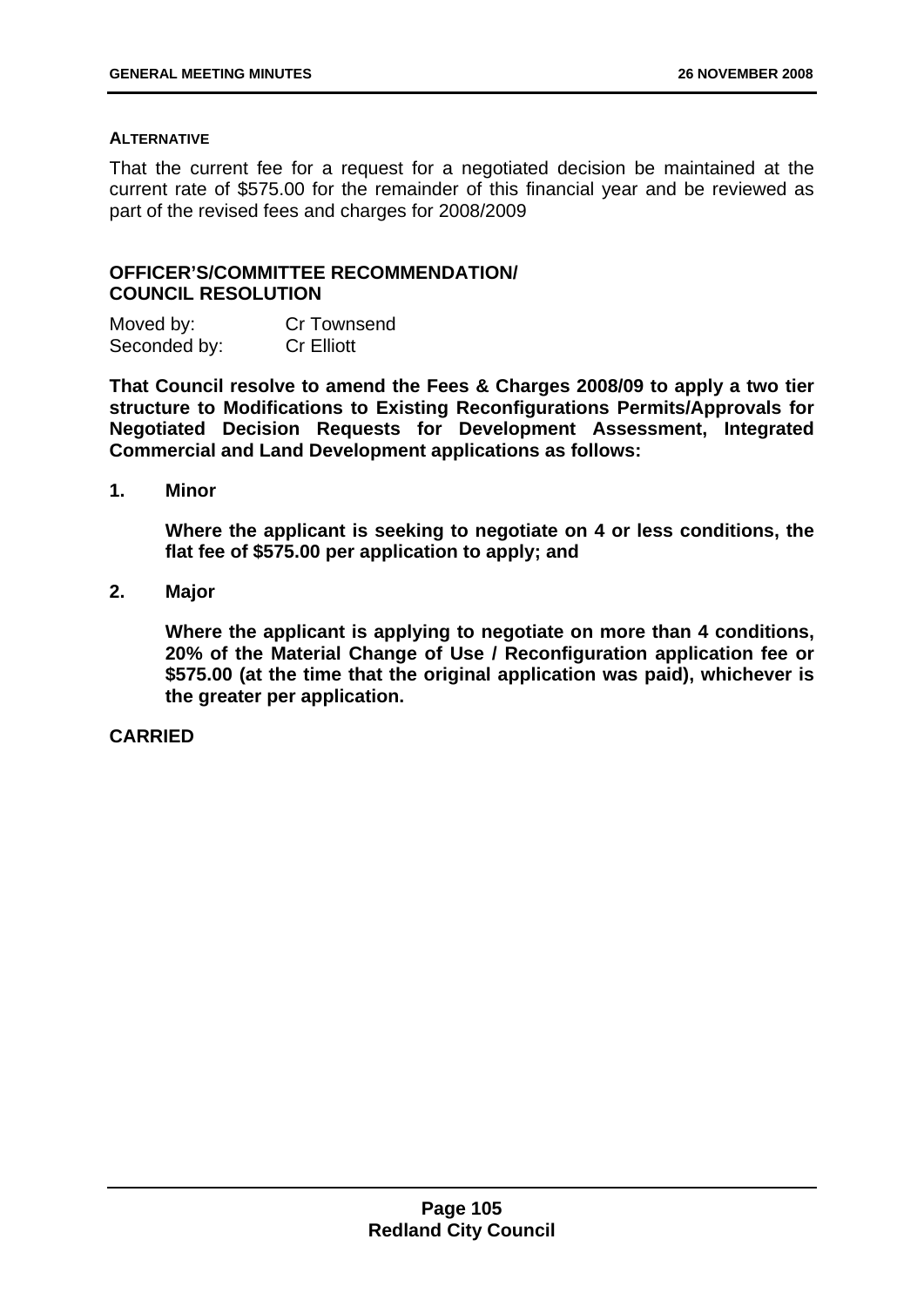### **13.3.2 REGIONAL ARTS DEVELOPMENT FUND (RADF) 2008/9 ROUND ONE**

| <b>Dataworks Filename:</b>       | G&S RADF 2008/9 Round 1                                                               |
|----------------------------------|---------------------------------------------------------------------------------------|
| <b>Attachments:</b>              | <b>List of Applicants - RADF</b>                                                      |
| <b>Responsible Officer Name:</b> | <b>Greg Jensen</b><br><b>Manager Customer &amp; Community Services</b>                |
| <b>Author Name:</b>              | <b>Emma Bain</b><br><b>Coordinator Cultural Development and Art</b><br><b>Gallery</b> |

#### **EXECUTIVE SUMMARY**

Each year Council provides funding for Regional Arts Development Fund (RADF) Grants. This grant provides a way for Council to resource community cultural development to further the objectives of Council.

Application deadlines are 31 March and 30 September each year.

The applications for RADF Round One 2008/9 have been assessed by the RADF Committee in accordance with State Government and Council Policies and Guidelines.

This report seeks approval from Council to fund the successful applications for this grant program.

A list detailing the successful applications is attached.

### **PURPOSE**

In accordance with Corporate Policy POL-2383 *Cultural Organisations Operating Grants* and Corporate Policy-2706 *Cultural Policy*, this report seeks approval from Council to fund the successful applications for the RADF Round One 2008/9.

### **BACKGROUND**

The two rounds of RADF Grants each year are equally funded by Council and State Government in collaboration to support professional artists and arts practitioners living in regional Queensland. The partnership was established in 1991 and focuses on the development of quality art and arts practice for, and with, regional communities.

There are eight categories of funding available, including:

- Developing Regional Skills;
- Building Community Cultural Capacity;
- Interest-Free Arts Loans;
- Cultural Tourism;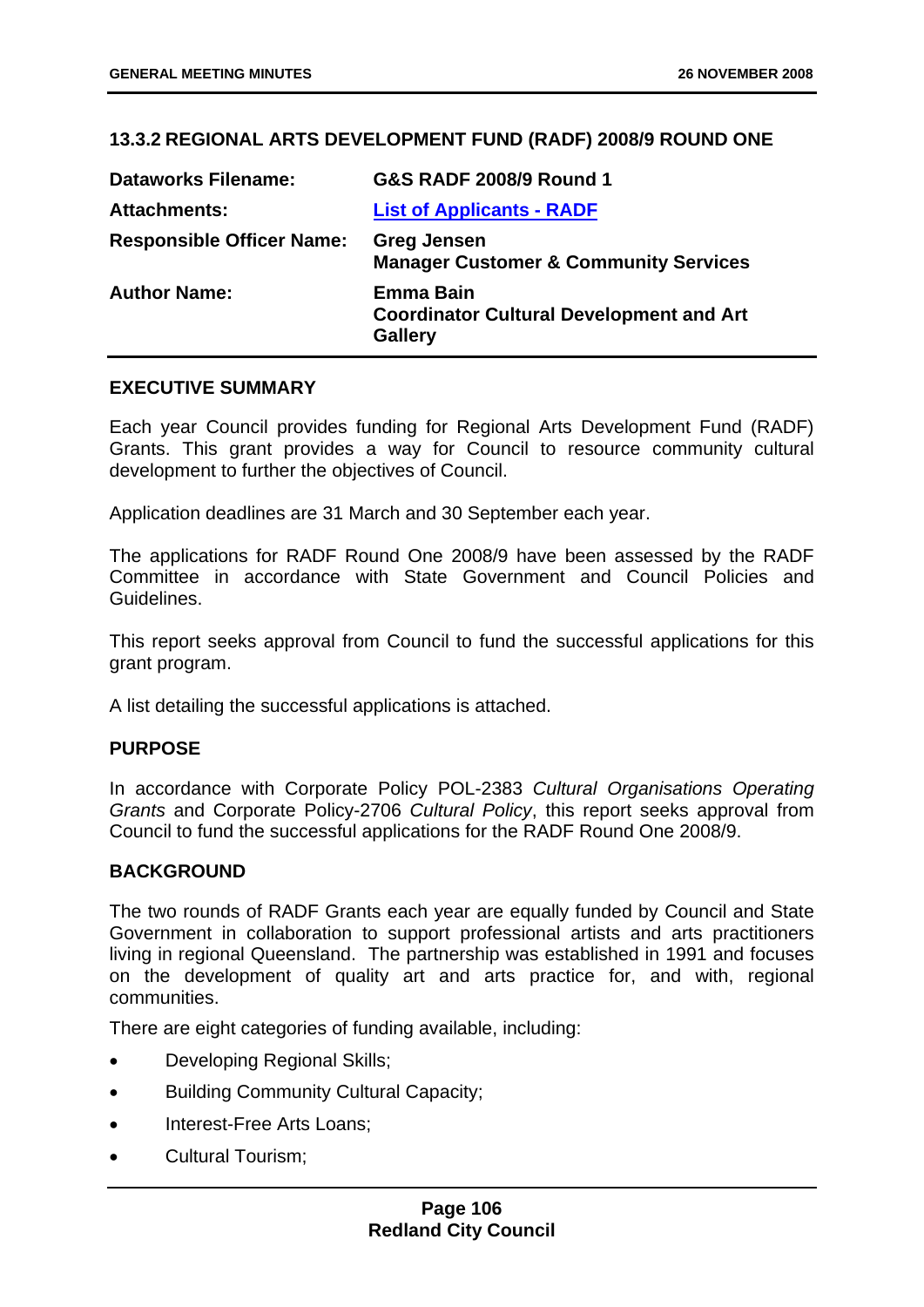- Contemporary Collections/Stories;
- Regional Partnerships;
- Concept Development; and
- Arts Policy Development Implementation.

Council is required to administer RADF grants under the new State Government Guidelines. This includes providing an outcome report to Arts Queensland each year to acquit the annual allocation and a bid for funding for the following year.

The funding program is assessed by the elected RADF Committee which is facilitated by the Co-ordinator Cultural Development and Art Gallery (non-voting) and chaired by a Councillor who has a casting vote. Cr Helen Murray is the Chairperson and Cr Debra Henry is the Business / Tourism / Festivals representative – both were nominated by Council to the Committee.

RADF Committee members are elected for a maximum term of four years and represent a cross section of art forms and interests, for example, visual arts / craft / design, youth and bay islands. This peer assessment of applications for the program is rigorous, consistent, fair and without bias.

RADF applications are assessed against criteria set by the State Government and the objectives of Council's *Cultural Policy* POL-2706.

### **ISSUES**

The applications to which this report refers were assessed by the RADF Committee including Councillors Helen Murray and Debra Henry.

The RADF Committee assessed four applications for RADF Round One 2008/9 and approved three applications under the revised guidelines effective July 2007. The grant allocations range between \$3,550 and \$8,130.

### **RELATIONSHIP TO CORPORATE PLAN**

The recommendation primarily supports Council's strategic priority to build safe, strong and self reliant communities with access to community services, infrastructure and opportunities for participation in community life.

### **FINANCIAL IMPLICATIONS**

### *RADF Grant Round One 2008/9*

Three RADF applications were recommended by the RADF Committee totalling \$17,874 and are now submitted for Council approval.

### **CONSULTATION**

The RADF Committee assessed the applications and the Coordinator Cultural Development and Art Gallery reviewed the applications in accordance with the RADF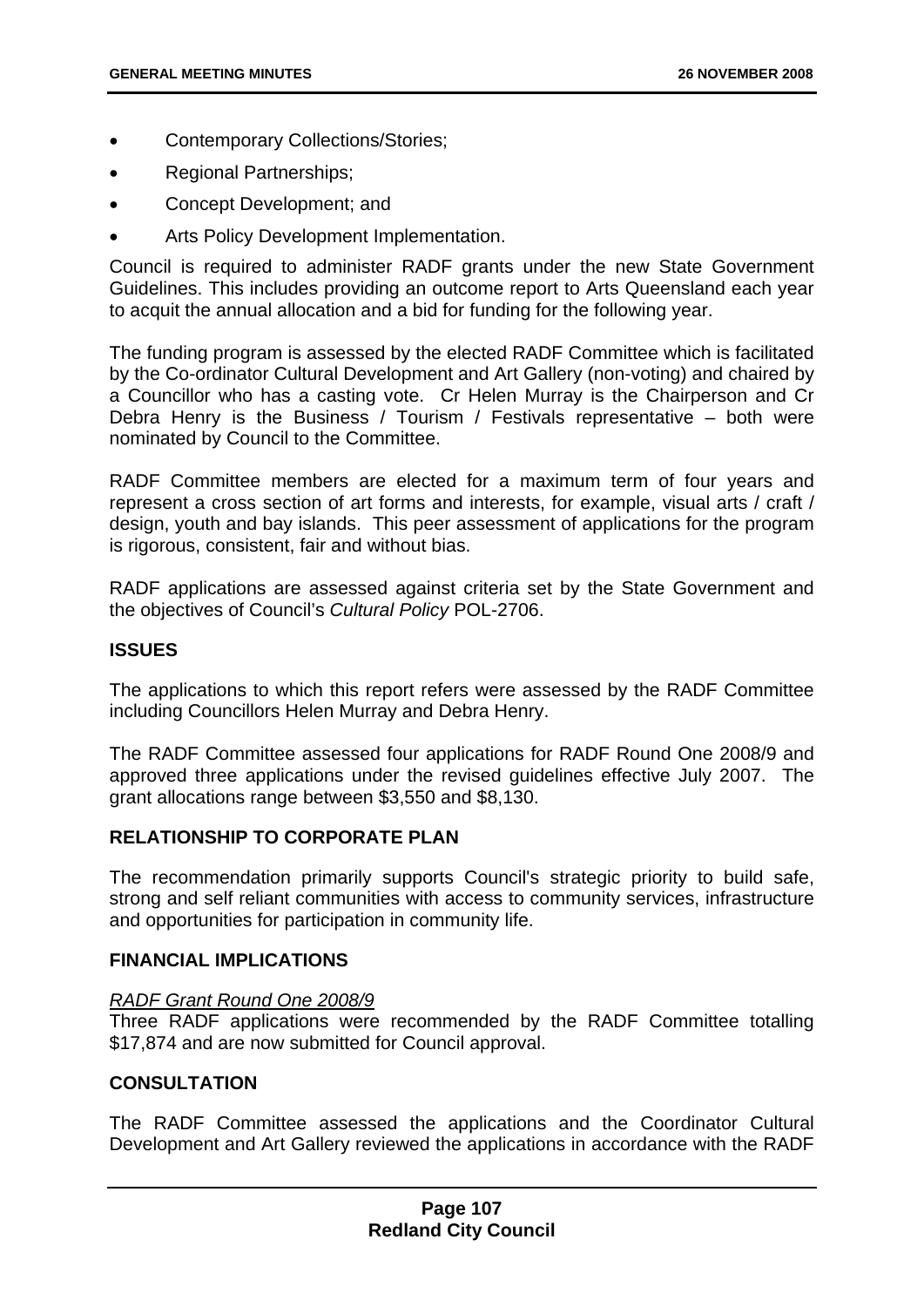guidelines. The Cultural Services Manager was informed of the outcome of the RADF Committee's assessment.

### **OPTIONS**

#### **PREFERRED**

That Council approve funding of \$17,874 for the RADF Grants Program Round One 2008/9.

#### **ALTERNATIVE**

That Council not approve funding of \$17,874 for the RADF Grants Program Round One 2008/9.

## **OFFICER'S/COMMITTEE RECOMMENDATION/ COUNCIL RESOLUTION**

| Moved by:    | Cr Townsend       |
|--------------|-------------------|
| Seconded by: | <b>Cr Elliott</b> |

**That Council resolve to approve funding of \$17,874 for the RADF Grants Program Round One 2008/9.**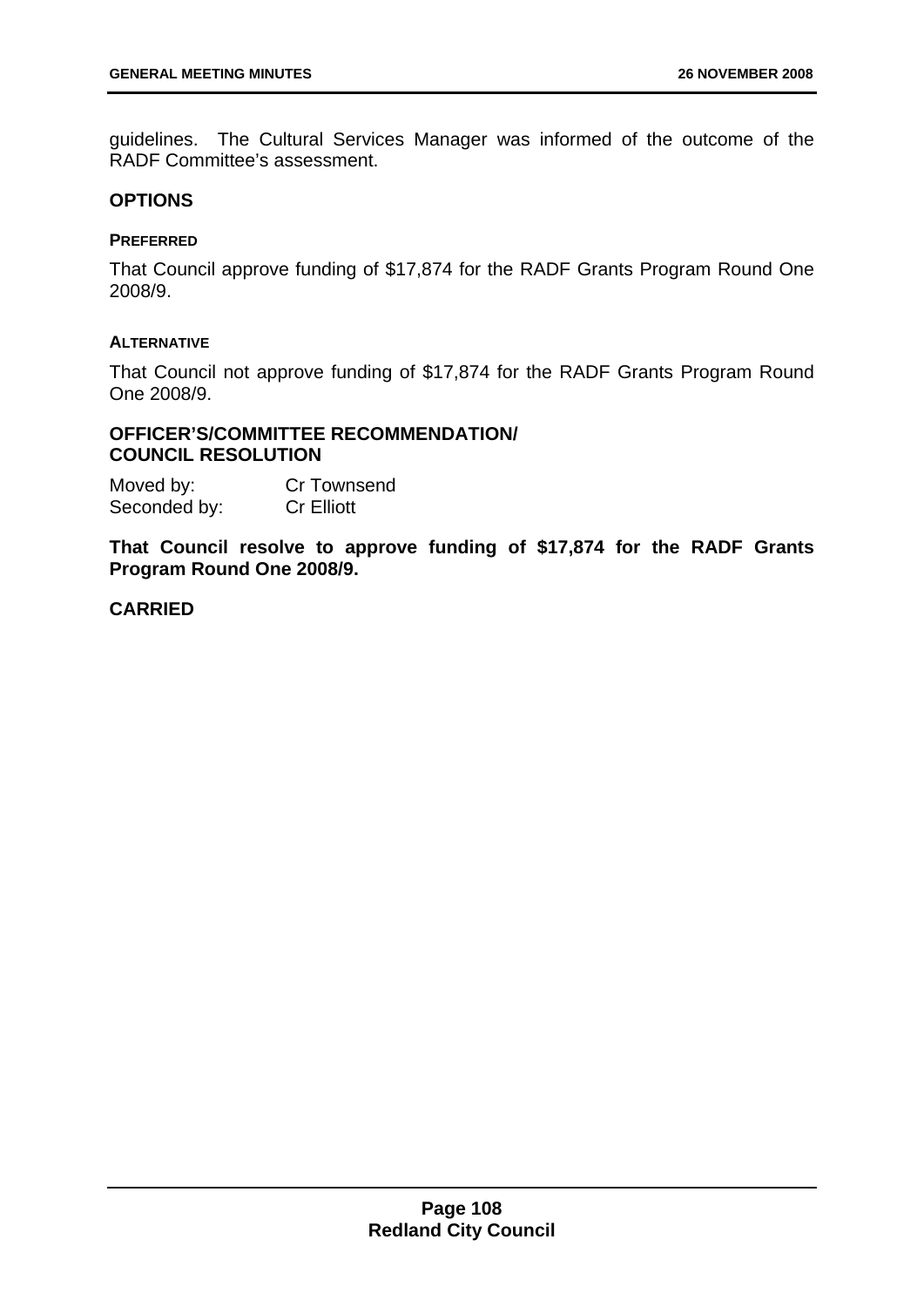### **13.4 PLANNING AND POLICY**

### **13.4.1 CORPORATE BALANCED SCORECARD - OCTOBER 2008**

| <b>Dataworks Filename:</b>       | <b>GOV Corporate BSC Monthly Reporting to</b><br><b>Committee</b>                   |
|----------------------------------|-------------------------------------------------------------------------------------|
| <b>Attachment:</b>               | <b>Balanced Scorecard Report - October 2008</b>                                     |
| <b>Responsible Officer Name:</b> | <b>Luke Wallace</b><br><b>Manager Corporate Planning Performance &amp; Risk</b>     |
| <b>Author Name:</b>              | <b>Grant Bennett</b><br>Service Manager, Corporate Planning &<br><b>Performance</b> |

#### **EXECUTIVE SUMMARY**

The monthly Corporate Balanced Scorecard report, as attached, provides a high level overview of Council's performance in key areas of Council business using the four Balanced Scorecard Perspectives – Financial, Customer, Internal/Business Processes and People & Learning.

This report is an important component of Council's performance management framework. The other main report provided to Council and the community is the quarterly Operational Plan Report that focuses on performance against each of the programs in the Corporate Plan.

The overall rating for October 2008 is Satisfactory, with a weighted score of 2.11.

### **PURPOSE**

To provide Council with the Corporate Balanced Scorecard Report for the financial year to October 2008.

### **BACKGROUND**

The report shows results against each KPI for the current month and the previous 12 months. Longer term trends and comparisons, incorporating the same month last year, are included to provide a better understanding of current performance levels.

A summary of this month's results is provided on page two of the report and shows the overall score for Redland City Council, including the rating (the small coloured indicator at the right hand side). An outstanding result is shown as green, above standard and satisfactory shown as yellow and an unsatisfactory result is shown as red. The overall rating for Council and for each perspective is determined by the relative weightings of the performance measures.

The subsequent pages of the report provide details of the performance measures in each perspective. The actual performance results each month are displayed as a graph, with the red and green lines showing the normal expected range for the

## **Page 109 Redland City Council**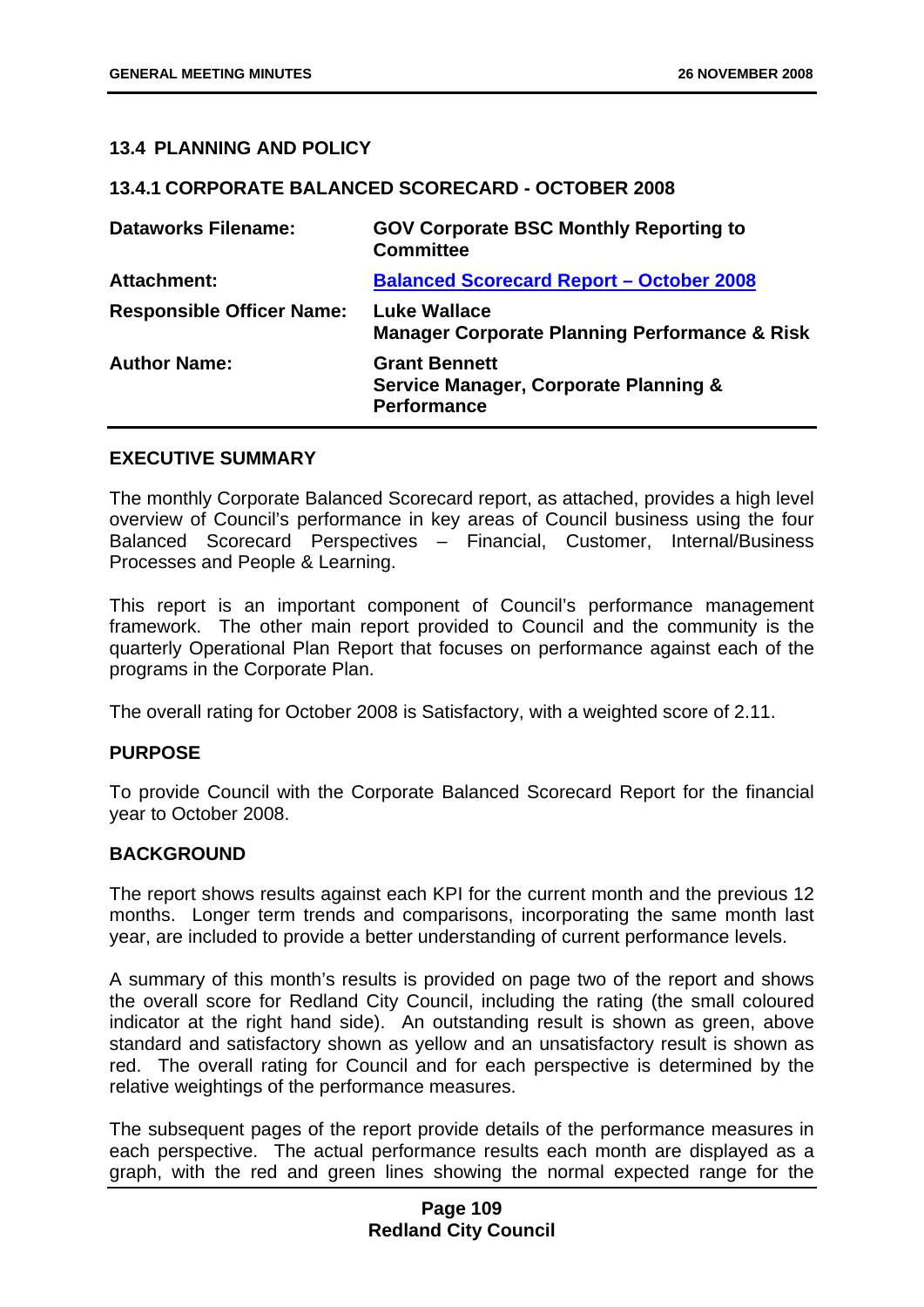measure. The red line represents the minimum satisfactory level and the green line represents the outstanding level. The rating for each measure is also shown as a green tick (outstanding), a yellow line (satisfactory and above standard) or a red cross (unsatisfactory).

Explanation of results is provided by the responsible manager in the commentary each month. Where a significant issue arises from the data that requires further explanation, it will be provided in this covering report.

### **ISSUES**

Most measures are performing well within the target range. Please refer to comments provided by managers in the attachment.

The only perspective that is performing below satisfactory overall is "People & Learning" and this is due to performance against the two (2) workplace health and safety KPI's.

Analysis of the October LTIFR result shows that none of the seven (7) LTI injuries that occurred were particularly serious (mostly strains and sprains). Investigations reveal that only one of these incidents (a manual lifting related injury) was clearly avoidable, so no systemic failures of safety systems is indicated by these results. Due to the way the LTIF Rate 12 month rolling average is calculated, it should be noted that these 7 injuries in October will continue to impact on results for the rest of this financial year.

The WH&S Action Plan for 2008/09 includes an extensive set of initiatives and actions that Managers and the WH&S Unit need to implement. Action is being taken by the Advisor Workplace Health & Safety and the Manager Human Resources to reinforce with managers and supervisors throughout the organisation, the need to keep this important work progressing in order to drive a strong safety performance across Council, and they are confident that this KPI will be on target by the end of the year.

The remaining measures have relevant explanations provided in the report by managers.

### **RELATIONSHIP TO CORPORATE PLAN**

The recommendation in this report primarily supports Council's strategic priority to provide a clear organisational direction supported by effective leadership and a framework of policies, plans and strategies that are responsive to the community's needs and which promote accountable and ethical standards of practice.

### **FINANCIAL IMPLICATIONS**

No direct financial implications arise from this report. The report does contain several indicators that either reflects financial performance to date, or which will have had a direct or indirect impact on financial performance.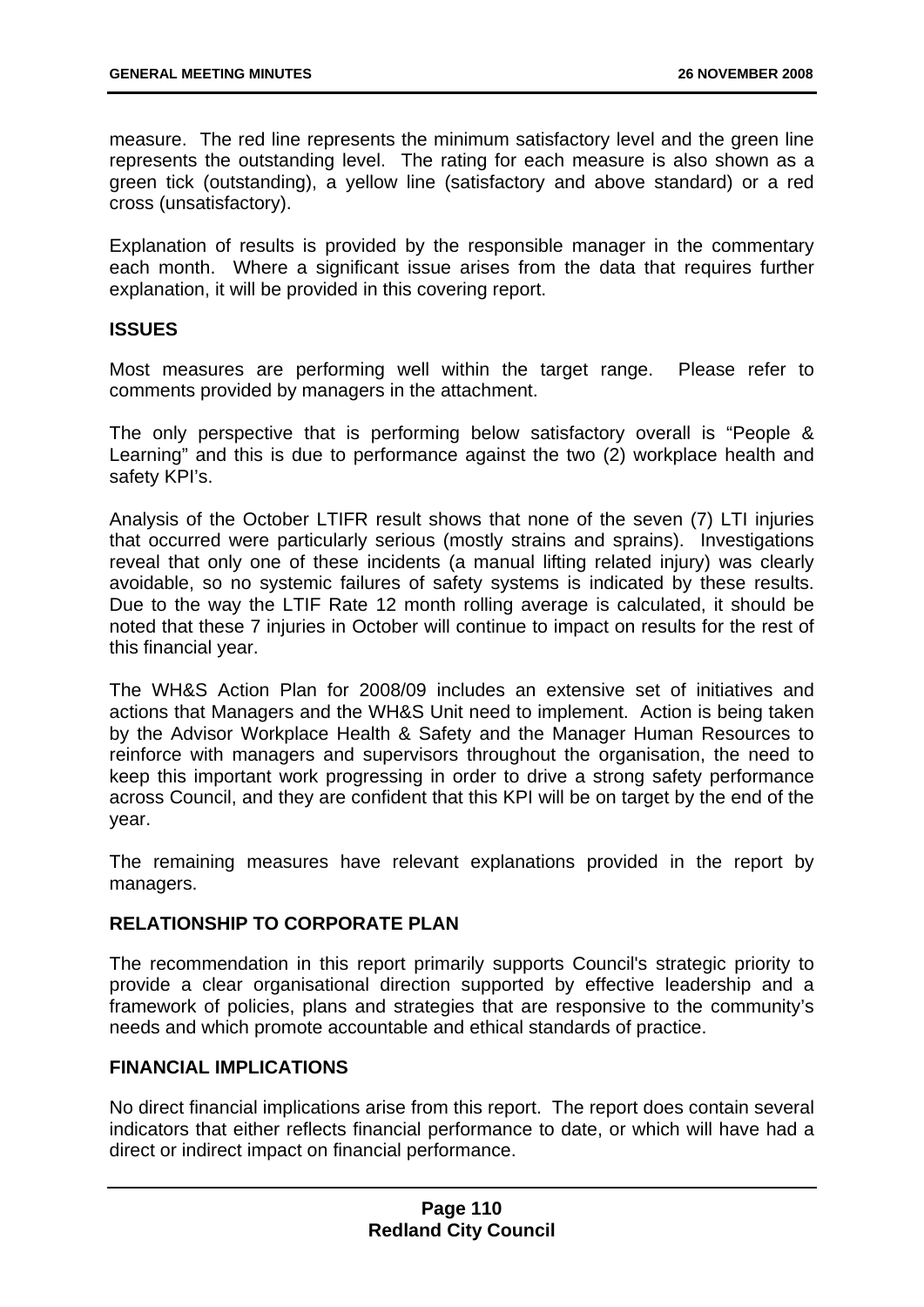## **PLANNING SCHEME IMPLICATIONS**

There are no implications for the Planning Scheme arising from this report.

## **CONSULTATION**

The data and components in this report were provided by relevant managers and were complied by the Corporate Planning, Performance and Risk Group.

### **OPTIONS**

#### **PREFERRED**

That Council resolve to note the Corporate Balanced Scorecard for October, 2008 as attached.

#### **ALTERNATIVE**

That Council resolve to note the Corporate Balanced Scorecard for October 2008 and request additional information.

### **OFFICER'S/COMMITTEE RECOMMENDATION/ COUNCIL RESOLUTION**

Moved by: Cr Townsend Seconded by: Cr Elliott

**That Council resolve to note the Corporate Balanced Scorecard for the month of October 2008, as attached.**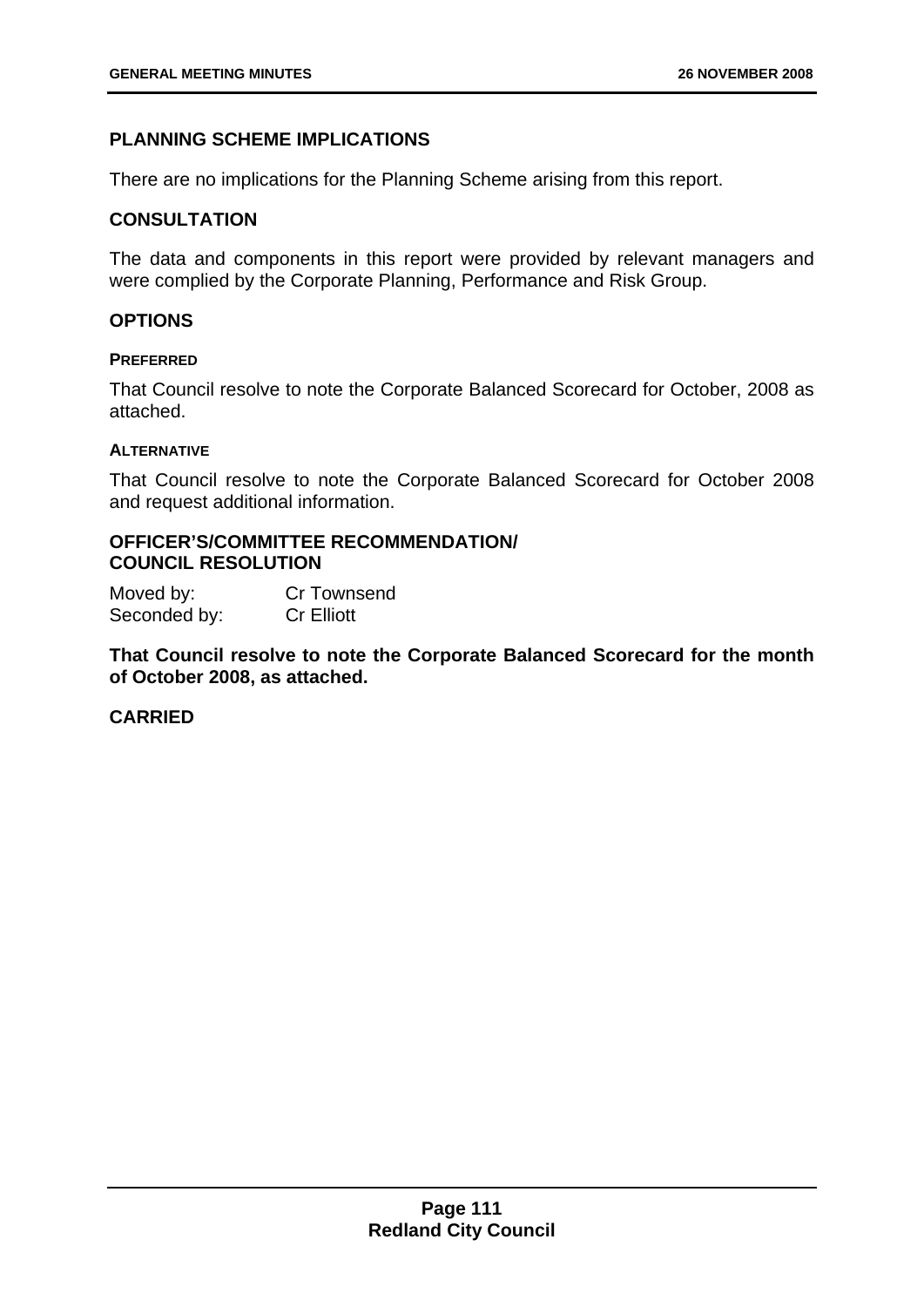### **14 MAYORAL MINUTES**

## **14.1 COUNCIL REPRESENTATIVE ON COUNCIL OF MAYORS REGIONAL TRAIL BIKE TASKFORCE**

### **Background**

Council of Mayors invited all member Councils to submit nominations to the external taskforce outlined above.

In addition to statutory duties associated with ordinary meetings and standing committees, Councillors are required to participate in regional forums, taskforces and perform on various boards representing Council's interests on local government matters.

As part of a Councillor's role to ensure that the policies, strategies and objectives are formulated at the regional level to best serve the interest of Redland City, representation on taskforces and external groups is required.

Councillors will only take the role of agents of Council when attending these various taskforces and/or external group meetings. As individuals, Councillors have no legal power to assume any executive or operation role purporting to represent Council and are limited to raising relevant issues and viewpoints for consideration when in attendance at these forums. Council officers will be nominated to assist Councillors, and to ensure effective liaison that information which is obtained is communicated between officers and Councillors.

### **COUNCIL RESOLUTION**

Moved by: Cr Hobson

**That Council resolve to nominate, through the Council of Mayors secretariat, Cr Wendy Boglary to represent Redland City Council on the Regional Trail Bike Taskforce.**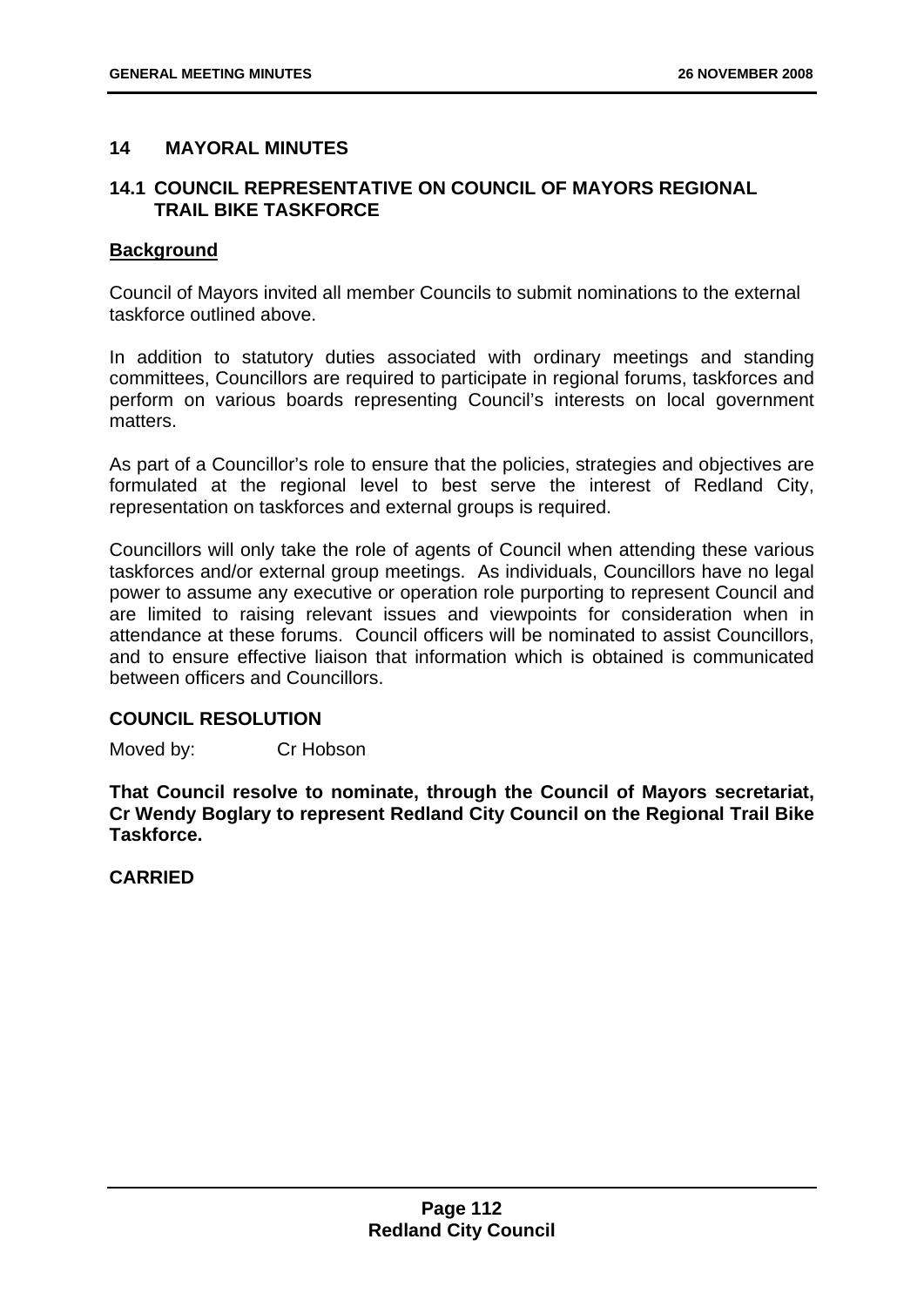## **15 DIRECT TO COUNCIL REPORTS**

#### **15.1 CUSTOMER SERVICES**

### **15.1.1 COUNCILLORS' CBF DIVISION 1 - PROVISION OF PARK INFRASTRUCTURE**

| <b>Dataworks Filename:</b>       | <b>G&amp;S Councillors Community Benefit Fund</b>                     |
|----------------------------------|-----------------------------------------------------------------------|
| <b>Responsible Officer Name:</b> | <b>Neil Kesur</b><br><b>Services Manager Parks &amp; Conservation</b> |
| <b>Author Name:</b>              | <b>Bill McDowell</b><br><b>Senior Advisor Urban Landscape</b>         |

#### **EXECUTIVE SUMMARY**

Council annually allocates in its budget an amount for discretionary spending by Divisional Councillors known as the Councillors' Community Benefit Fund (CCBF). All requests for funding individual projects with a greater expenditure than \$5,000 requires approval from Council.

This request is for a total amount of \$21,525.00 (GST exclusive) to be allocated for the provision of park furniture and play equipment for local parks within Division 1.

### **PURPOSE**

The purpose of this report is to seek approval from Council for an allocation from the Division 1 portion of the CCBF for \$21,525 (GST exclusive). This funding will be used for the provision of park furniture and play equipment for local parks within Division 1.

### **BACKGROUND**

The Councillor for Division 1 contacted the Senior Advisor Urban Landscape with a request to inspect the parks within Division 1 for the purpose of adding new park furniture and play equipment where it was needed.

Following a site inspection, a project proposal with costs was prepared by the Senior Advisor Urban Landscape for the Councillor's consideration based on quotations for the supply and installation sought from Council suppliers.

| <b>PARK NAME</b>                   | <b>LOCATION</b>                     | <b>NEW ADDITION</b>                                             | <b>ESTIMATED</b><br><b>COSTS</b><br>\$) ex GST |
|------------------------------------|-------------------------------------|-----------------------------------------------------------------|------------------------------------------------|
| <b>Beckwith Street</b><br>Wetlands | Beckwith Street,<br>Ormiston        | <b>Install Table &amp; Seat</b><br>Combination on conc.<br>slab | 1,325.00                                       |
| <b>Gray Park</b>                   | <b>Eckersly Street,</b><br>Ormiston | Play Unit with softfall                                         | 7,000.00                                       |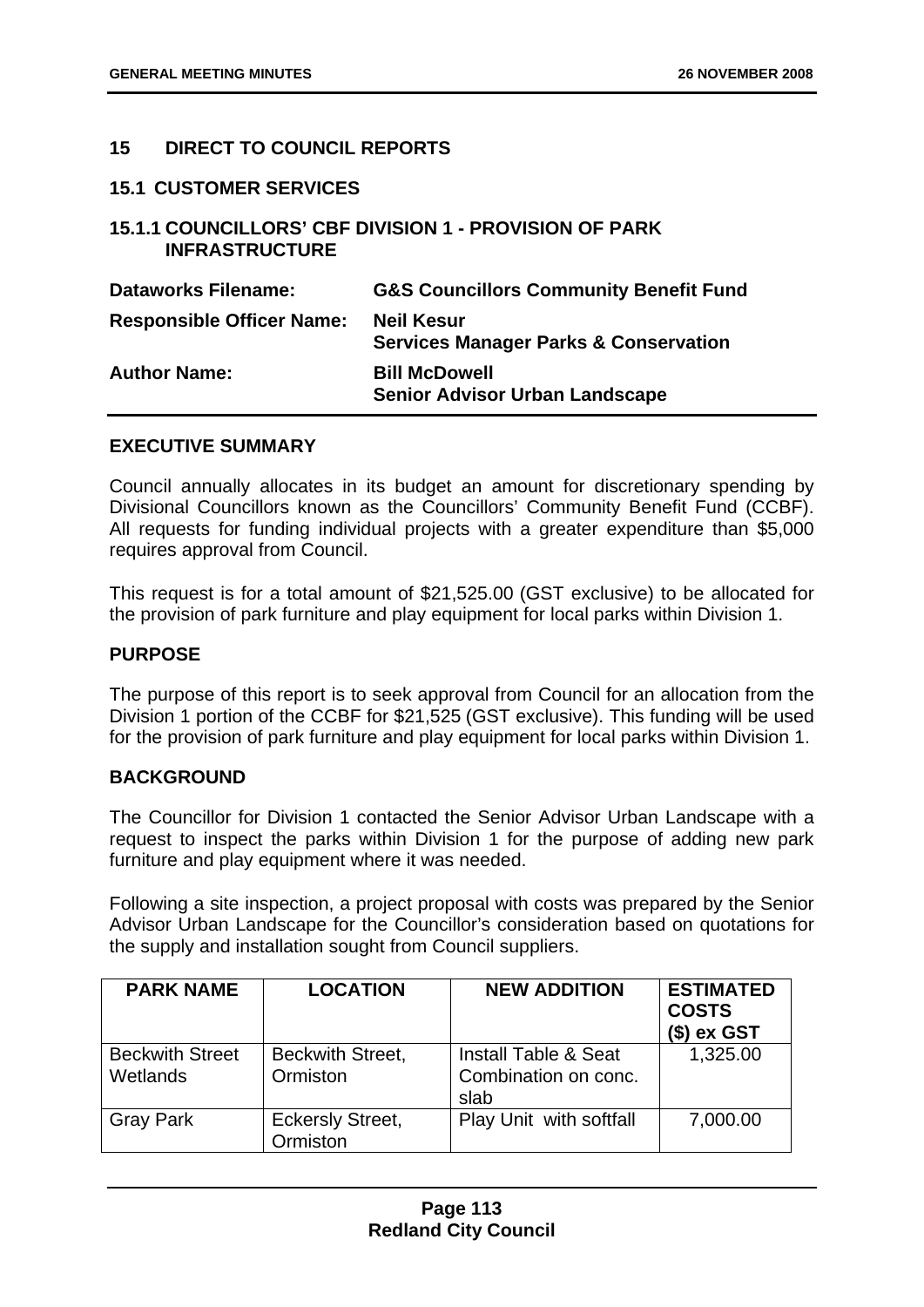| <b>PARK NAME</b>                | <b>LOCATION</b>                                     | <b>NEW ADDITION</b>                                                         | <b>ESTIMATED</b><br><b>COSTS</b><br>(\$) ex GST |
|---------------------------------|-----------------------------------------------------|-----------------------------------------------------------------------------|-------------------------------------------------|
| <b>Gray Park</b>                | <b>Eckersly Street,</b><br>Ormiston                 | <b>Install Table &amp; Seat</b><br>Combination on conc.<br>slab             | 1,325.00                                        |
| <b>Belford Drive</b><br>Park    | Belford Drive,<br><b>Wellington Point</b>           | <b>Install Table &amp; Seat</b><br>Combination on conc.<br>slab             | 1,325.00                                        |
| <b>Liner Street Park</b>        | Liner Street,<br><b>Wellington Point</b>            | <b>Install Table &amp; Seat</b><br>Combination on conc.<br>slab             | 1,325.00                                        |
| <b>Plantation Place</b><br>Park | <b>Plantation Place,</b><br><b>Wellington Point</b> | Install Freestanding<br>Slide with softfall. Slide<br>from Gray Street Park | 900.00                                          |
| <b>Wharton Street</b><br>Park   | <b>Wharton Street,</b><br><b>Wellington Point</b>   | <b>Install Table &amp; Seat</b><br>Combination on<br>concrete slab          | 1,325.00                                        |
| <b>Wharton Street</b><br>Park   | <b>Wharton Street,</b><br><b>Wellington Point</b>   | Install play unit with<br>softfall                                          | 7,000.00                                        |
|                                 |                                                     | <b>TOTAL</b>                                                                | \$21,525.00                                     |

The above quotations were submitted to the Division 1 Councillor for approval and sufficient funds are available for this project to proceed.

## **ISSUES**

No issues have been identified.

## **RELATIONSHIP TO CORPORATE PLAN**

The recommendation primarily supports Council's strategic priority to build safe, strong and self reliant communities with access to community services, infrastructure and opportunities for participation in community life.

### **FINANCIAL IMPLICATIONS**

The Division 1 Councillor supports this project and has sufficient funds to allocate an amount of \$21,525.00 (GST exclusive) from the Division 1 portion of the CCBF.

### **PLANNING SCHEME IMPLICATIONS**

The Land Use Planning Group was consulted and it is considered that the outcome of recommendations in this report will not require any amendments to the Redlands Planning Scheme.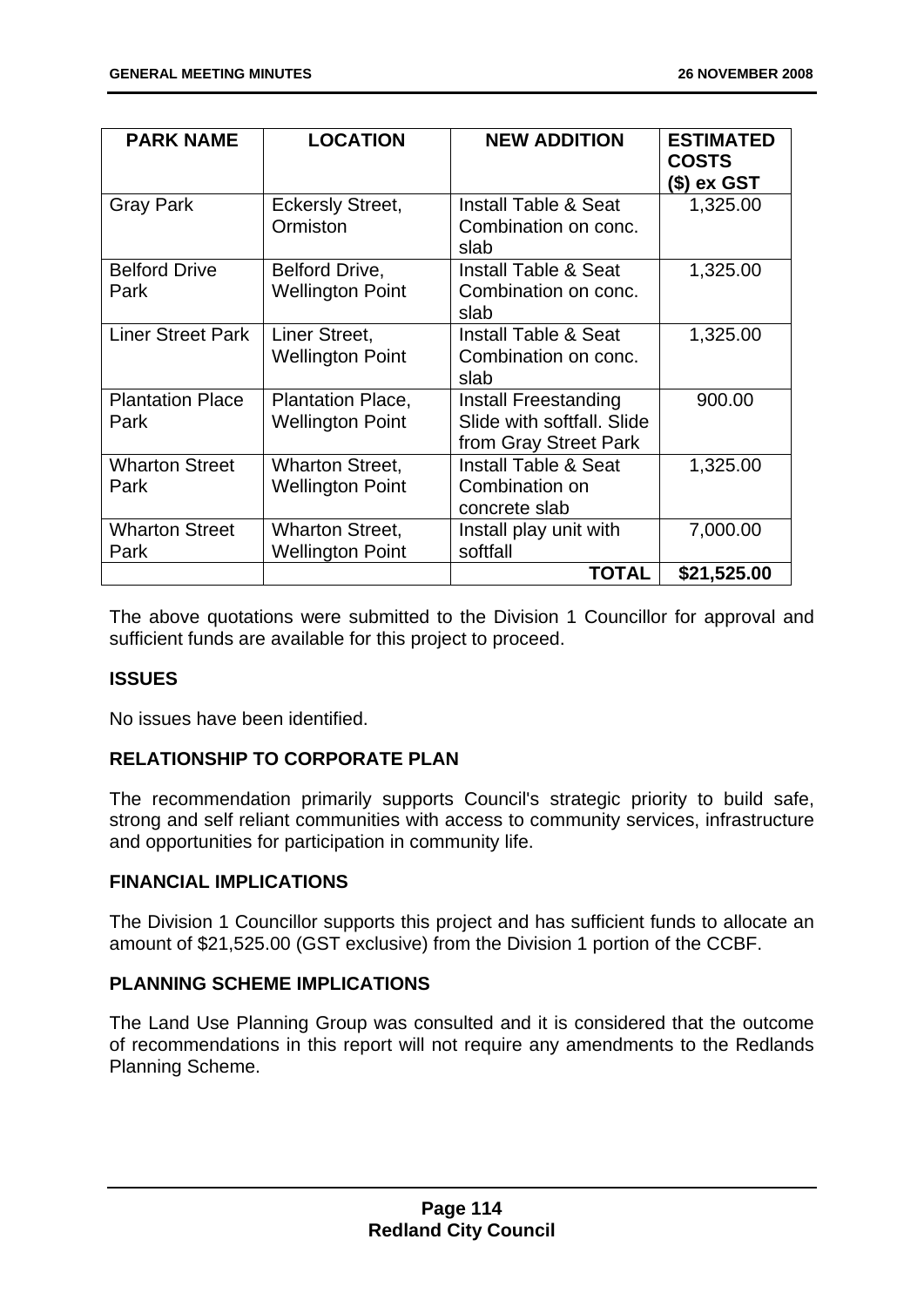## **CONSULTATION**

The Division 1 Councillor initiated a request to the Senior Advisor Urban Landscape for the addition of new park furniture and play equipment in local parks within Division 1.

The Senior Advisor Urban Landscape has consulted with the Landscape Architect Open Space Planning to confirm the outcomes of the consultation with the Division 1 Councillor.

### **OPTIONS**

#### **PREFERRED**

That Council resolve to approve an allocation of \$21,525.00 (GST exclusive) from the Division 1 portion of the Councillors' Community Benefit Fund for the supply and installation of new park furniture and play equipment in local parks within Division 1.

#### **ALTERNATIVE**

That Council not approve the allocation of \$21,525.00 (GST exclusive) for this project.

## **OFFICER'S RECOMMENDATION/ COUNCIL RESOLUTION**

| Moved by:    | Cr Boglary       |
|--------------|------------------|
| Seconded by: | <b>Cr Bowler</b> |

**That Council resolve to approve an allocation of \$21,525.00 (GST exclusive) from the Division 1 portion of the Councillors' Community Benefit Fund for the supply and installation of new park furniture and play equipment in local parks within Division 1.**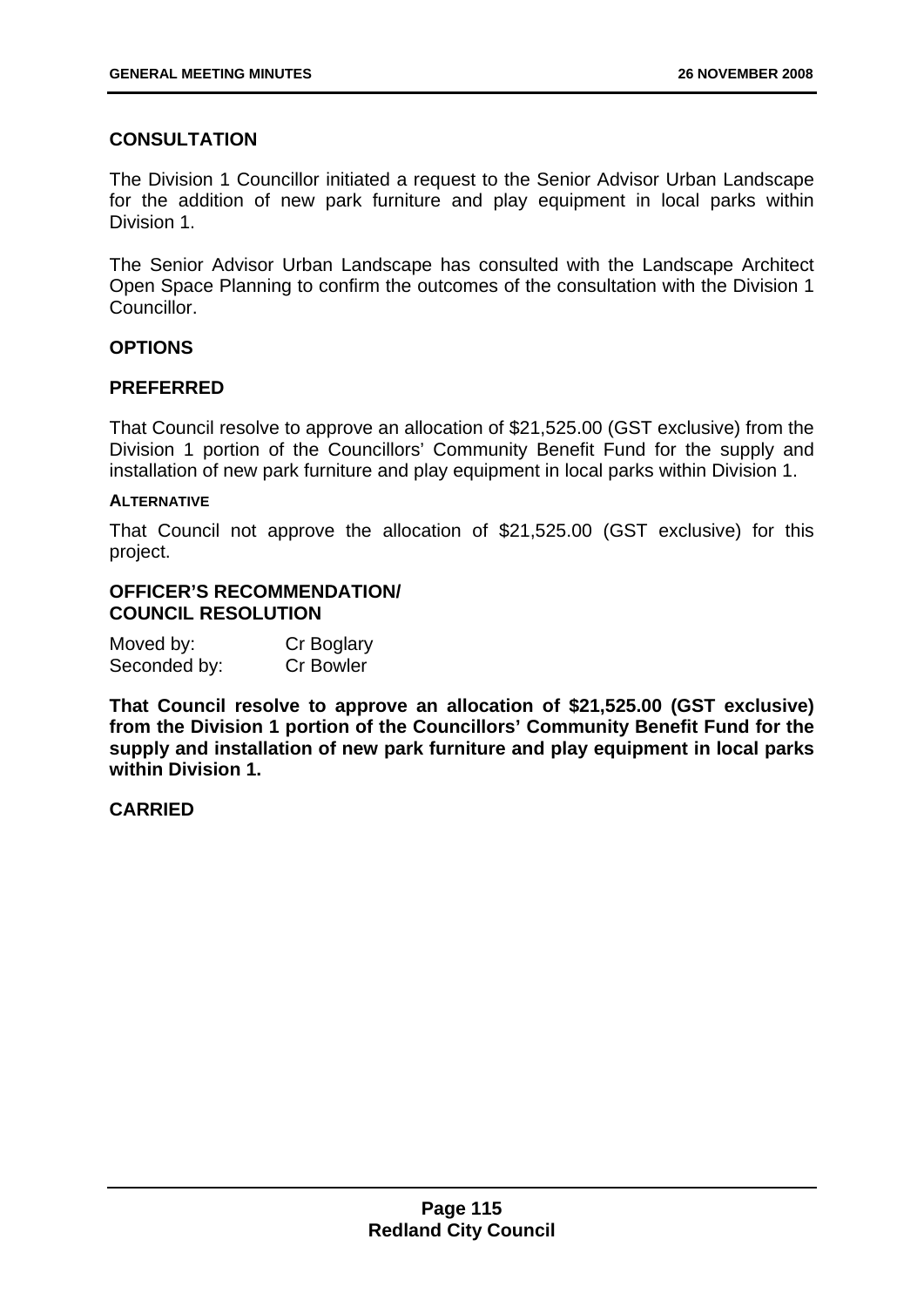# **15.1.2 COUNCILLORS' CBF DIVISION 6 - PROVISION OF PARK INFRASTRUCTURE**

| <b>Dataworks Filename:</b>       | <b>G&amp;S Councillors Community Benefit Fund</b>                     |
|----------------------------------|-----------------------------------------------------------------------|
| <b>Responsible Officer Name:</b> | <b>Neil Kesur</b><br><b>Services Manager Parks &amp; Conservation</b> |
| <b>Author Name:</b>              | <b>Bill McDowell</b><br><b>Senior Advisor Urban Landscape</b>         |

### **EXECUTIVE SUMMARY**

Council annually allocates in its budget an amount for discretionary spending by Divisional Councillors known as the Councillors' Community Benefit Fund (CCBF). All requests for funding individual projects with a greater expenditure than \$5,000 requires approval from Council.

This request is for a total amount of \$26,442.00 (GST exclusive) to be allocated for the provision of play equipment for local parks within Division 6.

### **PURPOSE**

The purpose of this report is to seek approval from Council for an allocation from the Division 6 portion of the CCBF for \$26,442.00 (GST exclusive). This funding will be used for the provision of park furniture and play equipment for local parks within Divisions 6.

## **BACKGROUND**

The Councillor for Division 6 contacted the Senior Advisor Open Space Planning with a request to inspect the parks within Division 6 for the purpose of adding new park furniture and play equipment where it was needed.

An on site inspection was organised with the Division 6 Councillor, Landscape Architect Open Space Planning and the Senior Advisor Urban Landscape.

Following the site inspection, a project proposal with costs was prepared by the Senior Advisor Urban Landscape for the Councillor's consideration based on quotations for the supply and installation sought from Council suppliers.

| <b>PARK NAME</b>               | <b>LOCATION</b>                              | <b>NEW ADDITION</b>                                        | <b>ESTIMATED</b><br>COSTS (\$)<br>ex GST |
|--------------------------------|----------------------------------------------|------------------------------------------------------------|------------------------------------------|
| <b>Brookvale Drive</b><br>Park | <b>Brookvale</b><br>Drive, Victoria<br>Point | Install Freestanding Slide &<br>Double Swing with softfall | 6,371.00                                 |
| <b>Brookvale Drive</b><br>Park | <b>Brookvale</b><br>Drive, Victoria<br>Point | Play Unit - 1 Deck with<br>softfall                        | 10,500.00                                |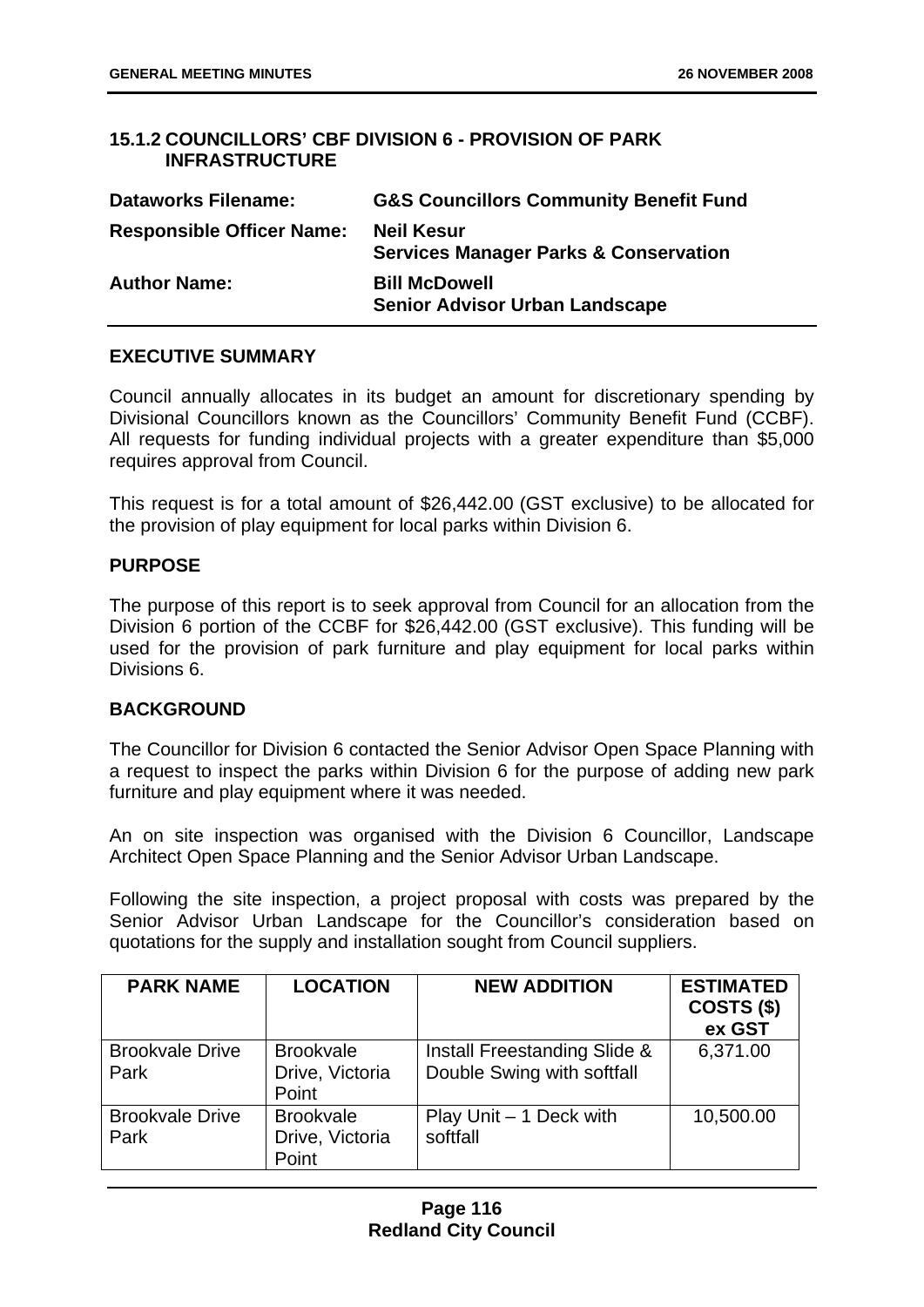| <b>PARK NAME</b>       | <b>LOCATION</b>       | <b>NEW ADDITION</b>               | <b>ESTIMATED</b><br>COSTS (\$)<br>ex GST |
|------------------------|-----------------------|-----------------------------------|------------------------------------------|
| <b>Sandy Drive</b>     | Sandy Drive,          | <b>Install Freestanding Slide</b> | 3,200.00                                 |
| <b>Creek Corridor</b>  | <b>Victoria Point</b> | with softfall                     |                                          |
| <b>Emperor Drive</b>   | <b>Emperor Drive,</b> | Install Freestanding Slide &      | 6,371.00                                 |
| <b>Bushland Refuge</b> | <b>Redland Bay</b>    | Double Swing with softfall        |                                          |
|                        |                       | <b>TOTAL</b>                      | \$26,442.00                              |

The above quotations were submitted to the Division 6 Councillor for approval and sufficient funds are available for this project to proceed.

### **ISSUES**

No issues have been identified.

### **RELATIONSHIP TO CORPORATE PLAN**

The recommendation primarily supports Council's strategic priority to build safe, strong and self reliant communities with access to community services, infrastructure and opportunities for participation in community life.

### **FINANCIAL IMPLICATIONS**

The Division 6 Councillor supports this project and has sufficient funds to allocate an amount of \$26,442.00 (GST exclusive) from the Division 6 portion of the CCBF.

### **PLANNING SCHEME IMPLICATIONS**

The Land Use Planning Group was consulted and it is considered that the outcome of recommendations in this report will not require any amendments to the Redlands Planning Scheme.

### **CONSULTATION**

The Division 6 Councillor initiated a request to the Senior Advisor Open Space Planning for an inspection of local parks within Division 6. An on site inspection was organised for the Division 6 Councillor, the Landscape Architect Open Space Planning and the Senior Advisor Urban Landscape to attend.

The Senior Advisor Urban Landscape has consulted with the Landscape Architect Open Space Planning to confirm the outcomes of the consultation with the Division 6 Councillor following the outcome of the site inspection.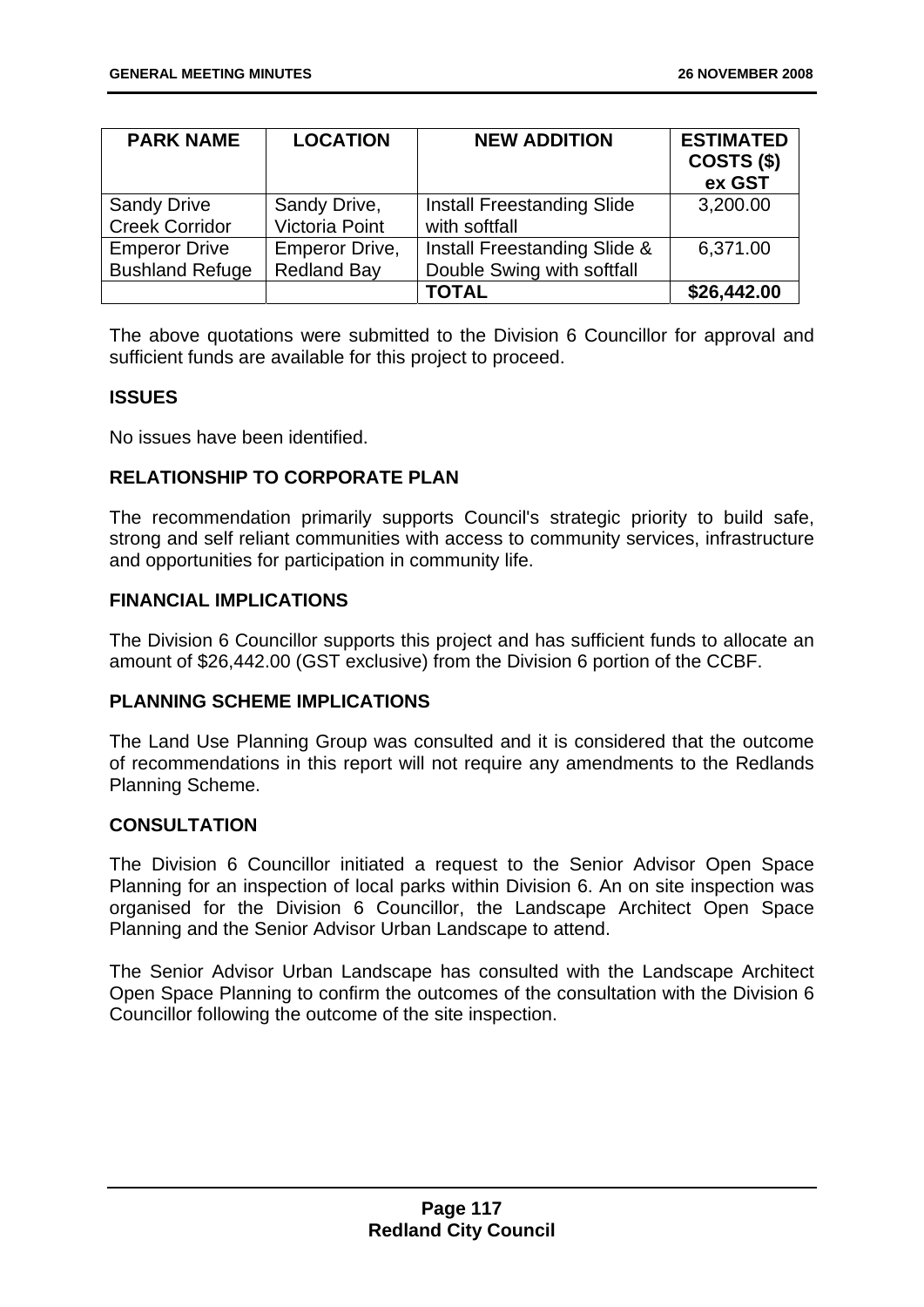### **OPTIONS**

#### **PREFERRED**

That Council resolve to approve an allocation of \$26,442.00 (GST exclusive) from the Division 6 portion of the Councillors' Community Benefit Fund for the supply and installation of new park furniture and play equipment in local parks within Division 6.

### **ALTERNATIVE**

That Council not approve the allocation of \$26,442.00 (GST exclusive) for this project.

#### **OFFICER'S RECOMMENDATION/ COUNCIL RESOLUTION**

| Moved by:    | <b>Cr Bowler</b> |
|--------------|------------------|
| Seconded by: | Cr Henry         |

**That Council resolve to approve an allocation of \$26,442.00 (GST exclusive) from the Division 6 portion of the Councillors' Community Benefit Fund for the supply and installation of new park furniture and play equipment in local parks within Division 6.**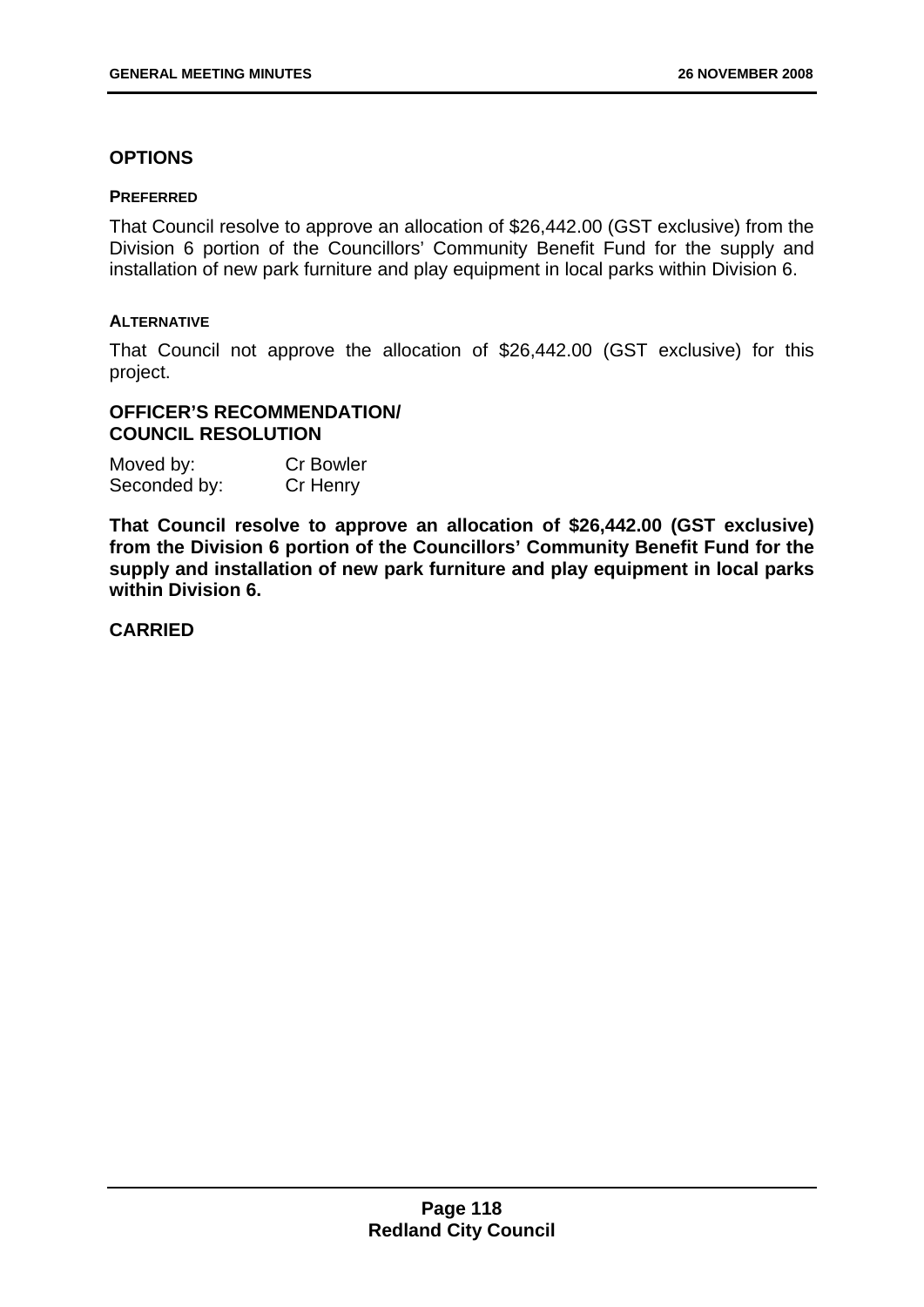### **15.2 CORPORATE SERVICES**

### **15.2.1 2007-2008 ANNUAL REPORT FOR ADOPTION**

| <b>Dataworks Filename:</b>       | <b>CR Annual Report</b>                                              |
|----------------------------------|----------------------------------------------------------------------|
| <b>Attachment:</b>               | <b>Annual Report 2007-2008</b>                                       |
| <b>Responsible Officer Name:</b> | <b>Paula Weston</b><br><b>Principal Adviser, Media and Marketing</b> |
| <b>Author Name:</b>              | <b>Paula Weston</b><br><b>Principal Adviser, Media and Marketing</b> |

### **EXECUTIVE SUMMARY**

Redland City Council is required to adopt its Annual Report for 2007-08 by 30 November 2008 under the terms of the *Local Government Act 1993* Section 531.

An annual report must contain information on the local government's financial position, an assessment of its performance in implementing its corporate and operational plans, as well as other issues of public interest as specified in section 534 of the Act.

A copy of the Annual Report is presented to Council before being printed for distribution.

It is recommended that Council resolve to adopt the 2007-2008 Redland City Council Annual Report.

### **PURPOSE**

This report is presented to Council for approval to meet our legislative requirements under the *Local Government Act 1993* Section 531, which requires our Annual Report to be adopted by 30 November.

### **BACKGROUND**

Redland City Council has prepared its 2007-08 Annual Report, which reviews in detail its financial and operational performance for the year against the goals of the Corporate Plan.

The report includes Council's audited financial statements, the status of projects budgeted during the 2007-08 financial year and a review of some of the projects budgeted for in the 2008-09 financial year.

Printed copies of the Annual Report will then be made available to the public and contents will be uploaded to Council's website.

In addition, a summary document has been produced that includes a CD containing the Annual Report text and images.

### **Page 119 Redland City Council**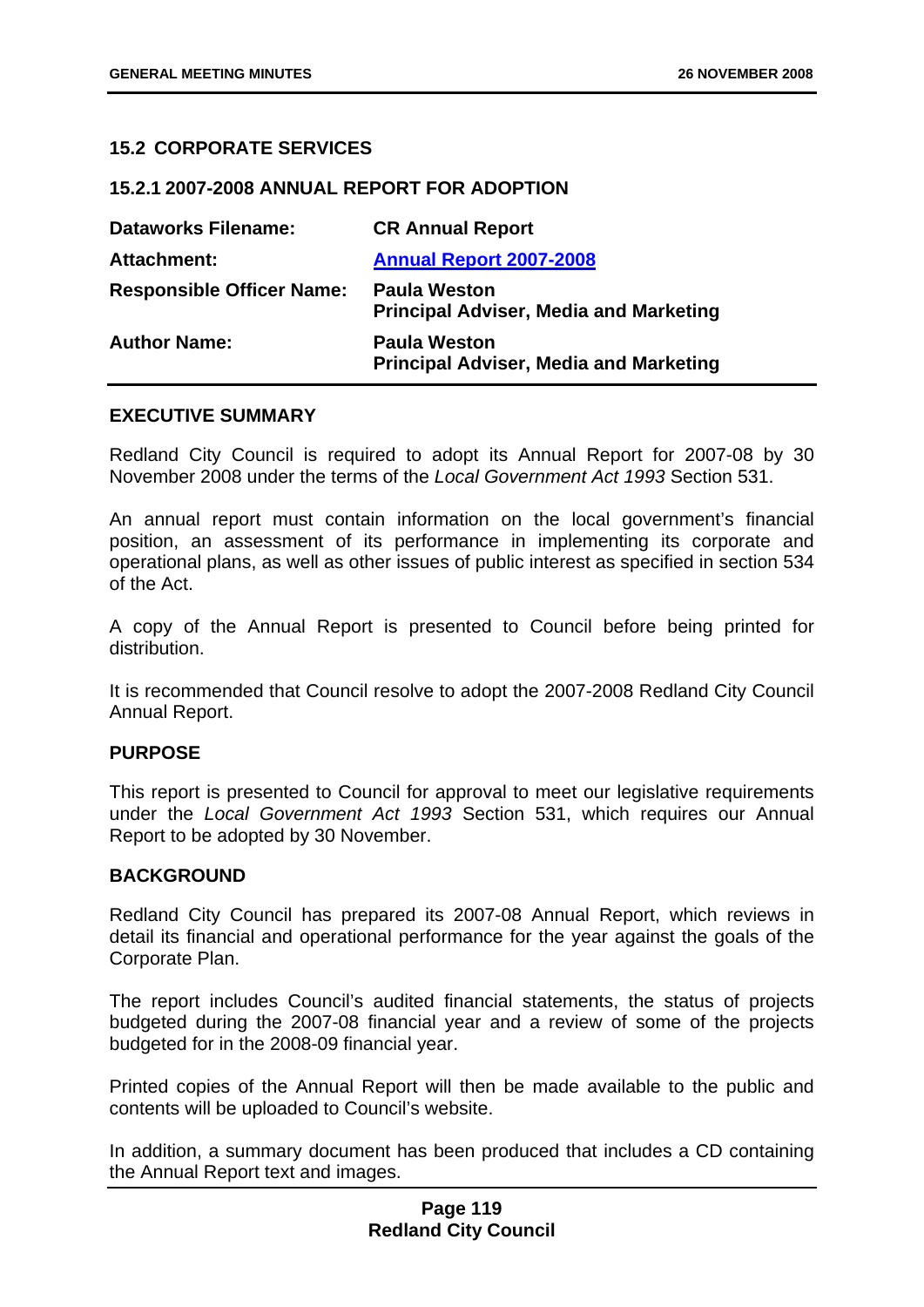## **ISSUES**

In accordance with section 531 of the *Local Government Act 1993*, a local government must prepare an annual report for each financial year. Under section 532, it must contain the following:

- a) The financial statements for the year as audited by the auditor-general; and
- b) The auditor-general's report on the financial statements;

In accordance with section 532 a local government's annual report most also contain an assessment of its performance in implementing its corporate and operational plans.

In addition, in accordance with section 534, a local government's annual report must contain:

- a) details of action taken in relation to, and expenditure on, a service, facility or activity:
	- i. for which the local government made and levied a special rate or charge for the financial year; and
	- ii. supplied by another local government under arrangements entered into under section 59; and
- b) a list of all action taken under section 488(2) during the year;
- c) a list of all resolutions made during the year under section 489(1);
- d) a list of the registers kept by it and open to inspection;
- e) a summary of all rebates and concessions allowed by the local government in relation to rates;
- f) a copy of the local government's expenses and reimbursement policy;
- g) a copy of any resolution made during the year under section 236A, 236B or 237
- h) particulars of:
	- i. the total remuneration paid or by it to each of its councillors under the remuneration schedule during the year;
	- ii. the expenses incurred by, and the facilities provided to, each of its councillors under the local government's expenses and reimbursement policy during the year;
	- iii. the total superannuation contributions paid by it for each of its councillors during the year;
- i) details of the number of meetings attended by each councillor during the year;
- j) a statement including the information prescribed under a regulation about its activities during the year to implement its plan for equal opportunity in employment;
- k) particulars of other issues relevant to making an informed assessment of its operations and performance in the financial year;
- l) particulars of issues required by the Local Government Finance Standards;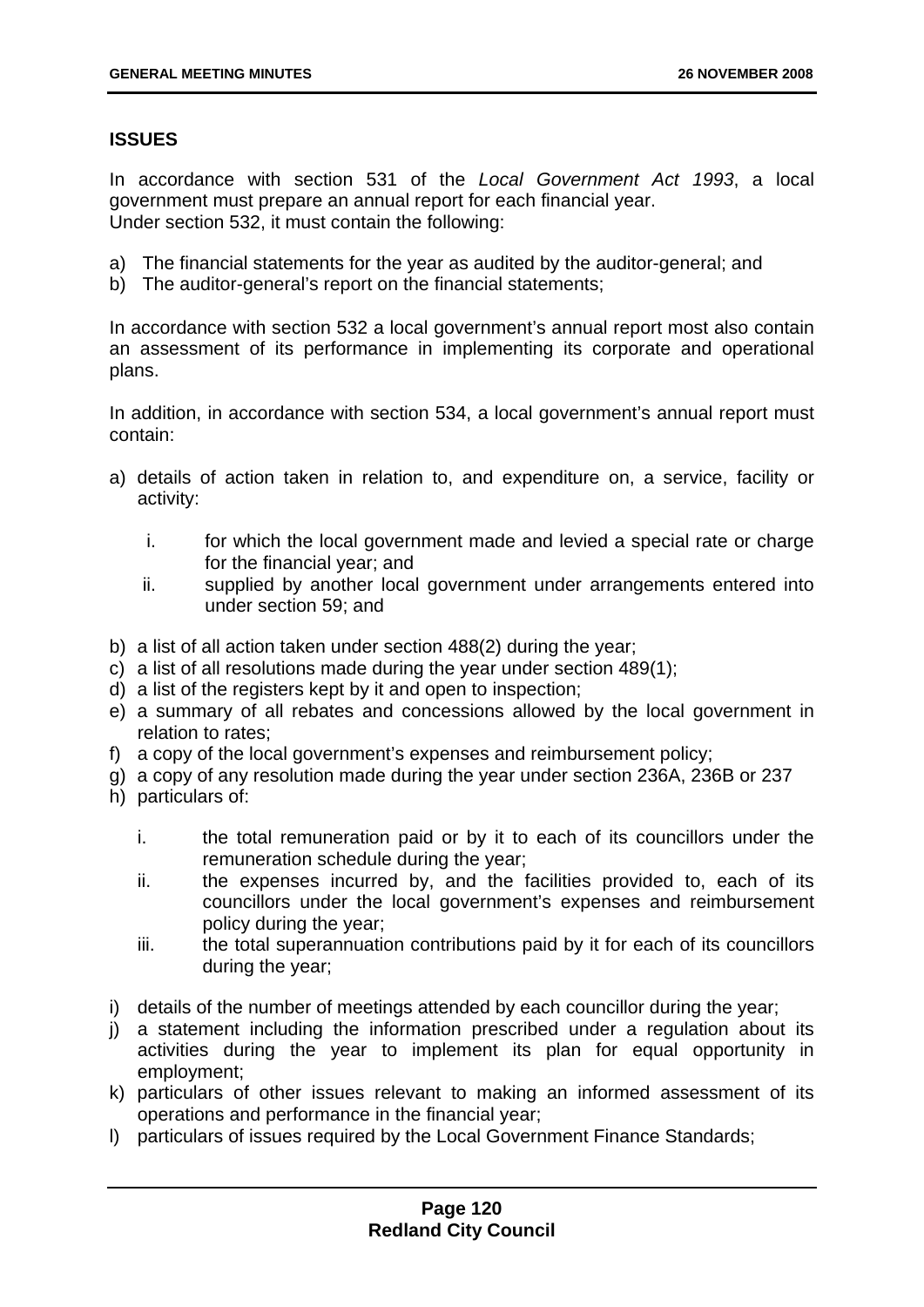- m) names of shareholder's delegates of the local government for its local government owned corporations for the year under section 643;
- n) particulars required to be included under section 847;
- o) each of the following details for a financial year starting on 1 July 2005 or later
	- i. the total number of breaches of the local government's code of conduct committed by councillors as decided during the year by the local government;
	- ii. the name of each councillor decided during the year by the local government to have breached the code, a description of how the councillor breached the code, and details of any penalty imposed by the local government on the councillor:
	- iii. the number of complaints about alleged code of conduct breaches by councillors, other than frivolous or vexatious complaints, that were referred to the conduct review panel during the year by the local government or the chief executive officer under chapter 4, part 3A;
	- iv. the number of recommendations made to the local government by the conduct review panel during the year that were adopted, or not adopted, by the local government;
	- v. the number of complaints resolved under the local government's general complaints process during the year and the number of those complaints that related to an alleged breach by a councillor of the local government's code of conduct;
	- vi. the number of complaints made to the ombudsman, and notified to the local government, during the year about decisions made by the local government in relation to enforcement of its code of conduct.

It is considered that the report presented to Council is in accordance with the above.

### **RELATIONSHIP TO CORPORATE PLAN**

The recommendation primarily supports Council's strategic priority to ensure the long term financial viability of the Shire and provide public accountability in financial management.

### **FINANCIAL IMPLICATIONS**

Funds for printing the Annual Report and summary brochure have been allocated in the current budget.

### **CONSULTATION**

Consultation has been undertaken across the organisation to ensure the accuracy and content of the Annual Report.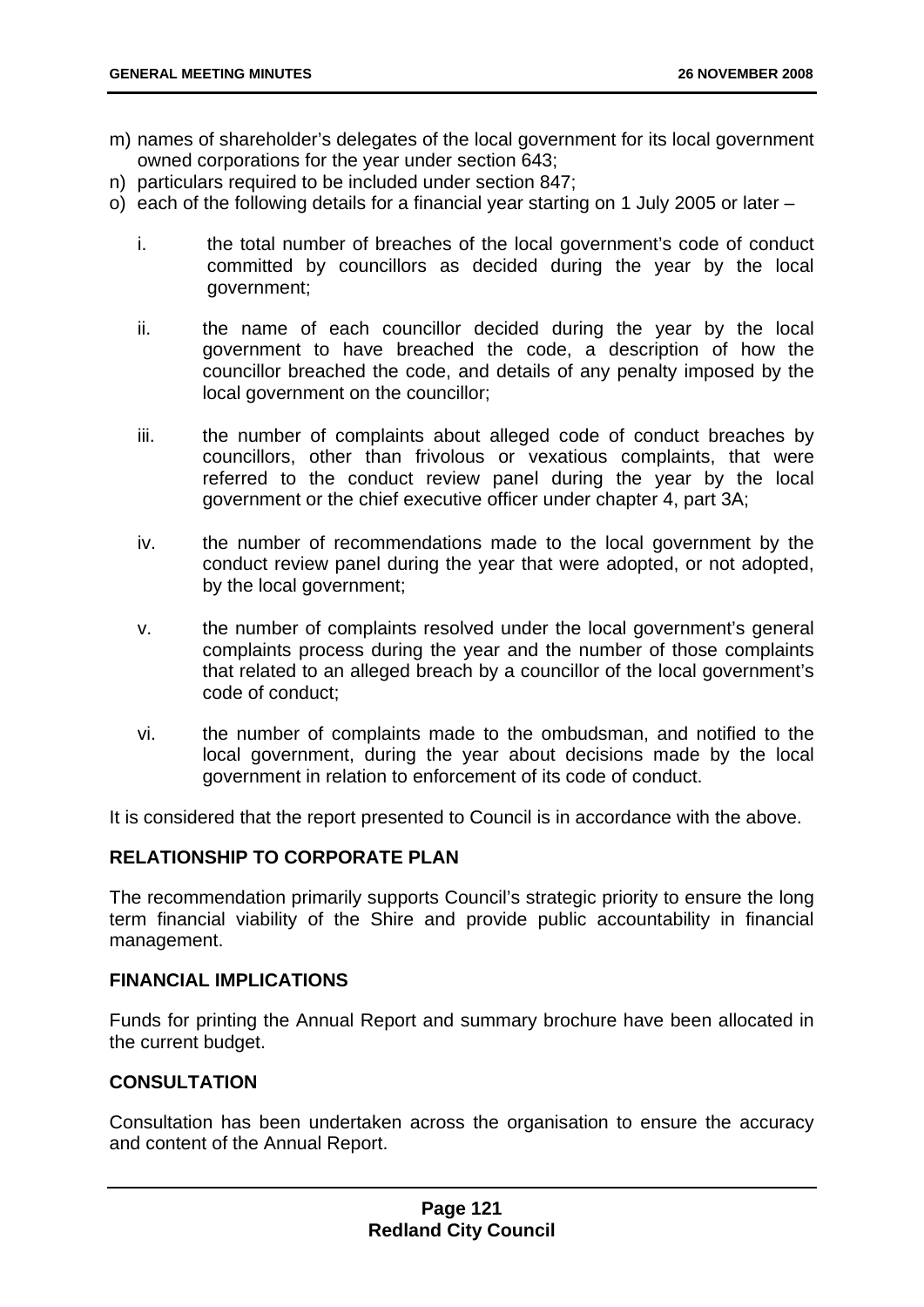# **OPTIONS**

That Council adopt the 2007-08 Redland City Council Annual Report.

## **OFFICER'S RECOMMENDATION/ COUNCIL RESOLUTION**

| Moved by:    | <b>Cr Bowler</b>  |
|--------------|-------------------|
| Seconded by: | <b>Cr Elliott</b> |

**That Council adopt the 2007-08 Redland City Council Annual Report.**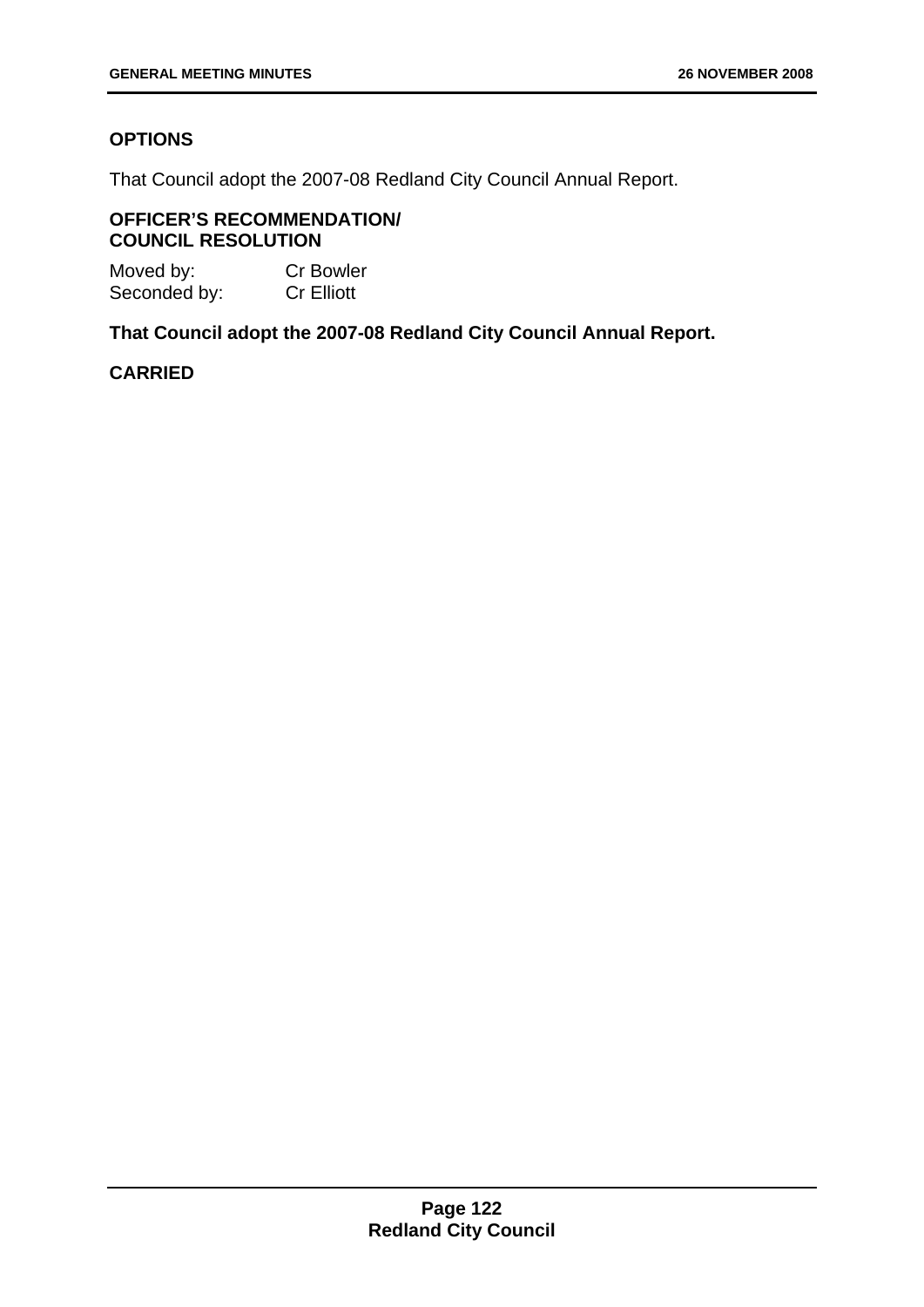### **15.3 OFFICE OF CEO**

#### **15.3.1 COUNCILLORS CONDUCT REVIEW PANEL**

| <b>Dataworks Filename:</b>       | <b>GOV Councillors - Code of Conduct</b>                |
|----------------------------------|---------------------------------------------------------|
| <b>Attachment:</b>               | <b>LGAQ Review Panel List</b>                           |
| <b>Responsible Officer Name:</b> | <b>Gary Stevenson</b><br><b>Chief Executive Officer</b> |
| <b>Author Name:</b>              | <b>Andrew Ross</b><br><b>Manager Legal Services</b>     |

#### **EXECUTIVE SUMMARY**

Section 250Z(1) of the *Local Government Act 1993* requires Council to have a pool of members for its Conduct Review Panel.

The Local Government Association of Queensland ('LGAQ') has compiled and maintains a Statewide Conduct Review Panel List that provides details of a number of individuals qualified for appointment as members of Conduct Review Panels. According to the LGAQ, Council is entitled to appoint anyone on that list to Council's pool of members, or appoint the entire list as Council's Conduct Review Panel Pool.

This report recommends Council appoint the entire LGAQ Conduct Review Panel list and for the Chief Executive Officer to notify those persons of their appointment to Council's Conduct Review Panel Pool.

### **PURPOSE**

As requested by Mayor and Councillors, this report recommends Council appoint the entire LGAQ Conduct Review Panel list currently published and as published from time to time and for the Chief Executive Officer to notify those persons of their appointment to Council's Conduct Review Panel Pool.

### **BACKGROUND**

In 2006 Council appointed members to its Conduct Review Panel in a collaborative process with other Councils within the SEQ Region, which under section 250Z (3) of the *Local Government Act 1993* can not be appointed for more than 4 years.

#### **ISSUES**

This report recommends Council appoint new members to its Conduct Review Panel, namely the entire list of qualified individuals complied by LGAQ identified in attachment A.

These new members will ensure Council can continually draw from its Conduct Review Panel Pool over the next 4 years and provide effective leadership through accountable and ethical standards of behaviour.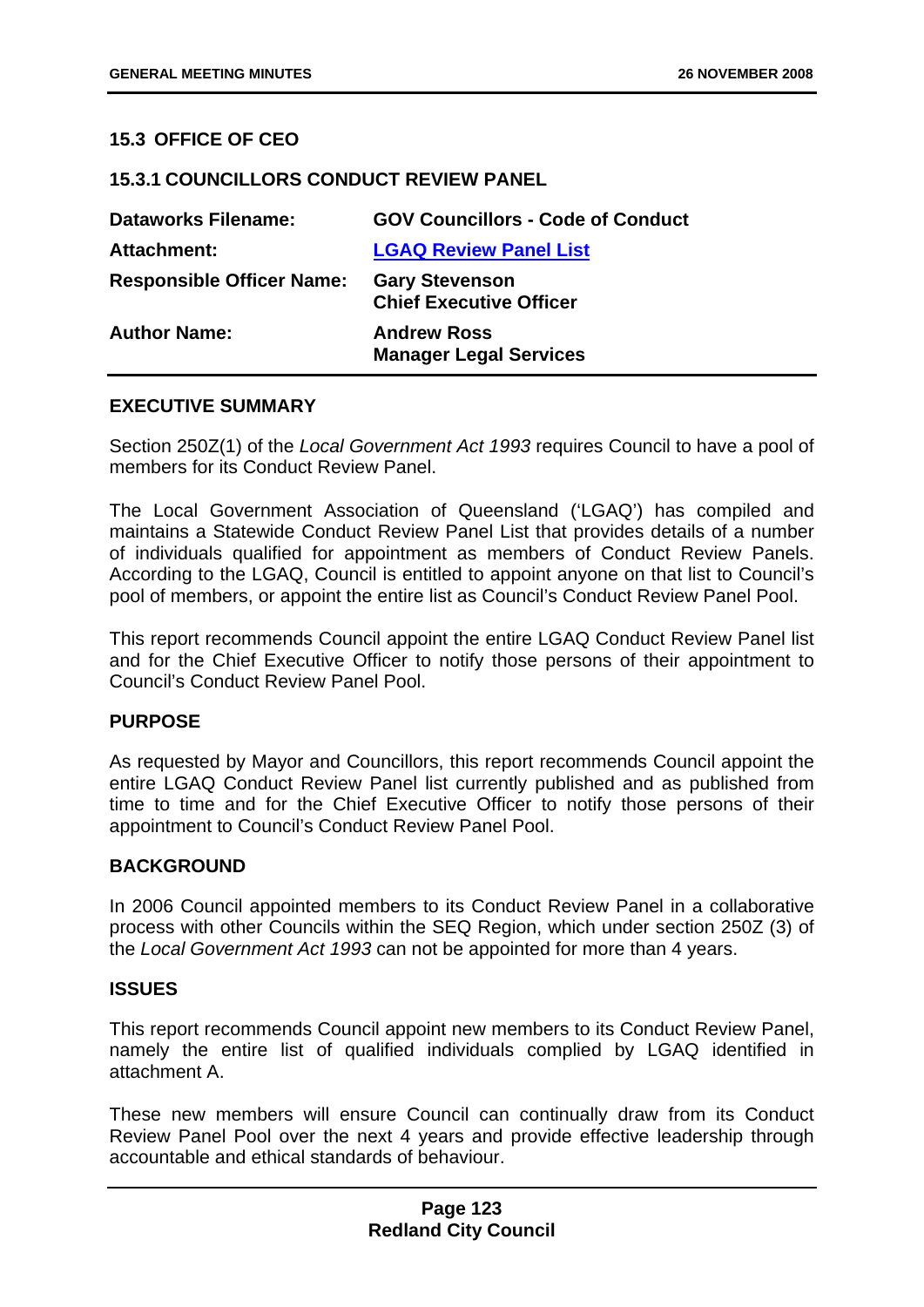It is noted that the draft *Local Government Act* contains new provisions relating to this matter which may become effective during 2009.

## **RELATIONSHIP TO CORPORATE PLAN**

The recommendation primarily supports Council's strategic priority to to provide effective organisational leadership through strategic planning and accountable and ethical standards of practice.

### **FINANCIAL IMPLICATIONS**

There are no financial implications to appoint members to Council's Conduct Review Panel. However members of a conduct review panel are entitled to be paid a fee for attending meetings of the panel as agreed with by Council.

### **CONSULTATION**

There has been consultation with the Mayor and Councillors, relevant officers and the LGAQ.

## **OPTIONS**

#### **PREFERRED**

That Council resolve as follows:

- 1. That it is satisfied that the persons named in the attached LGAQ Statewide Conduct Review Panel List and as published from time to time, are qualified under Section 250ZA of the *Local Government Act 1993* for appointment as members of the Code of Conduct Review Panel;
- 2. That pursuant to Section 250Z of the *Local Government Act 1993* the persons named in the LGAQ Statewide Conduct Review Panel List be appointed as panel members for the Code of Conduct Review Panel;
- 3. That pursuant to Section 250Z of the *Local Government Act 1993* the persons named in the LGAQ Statewide Conduct Review Panel List as published by the LGAQ from time to time be appointed as panel members for the Code of Conduct Review Panel;
- 4. That the persons be advised of their appointment to Council's Code of Conduct Review Panel.

### **ALTERNATIVE**

That Council resolves not to accept the recommended list of candidates, relying solely on the SEQ Regional Panel previously adopted by Council.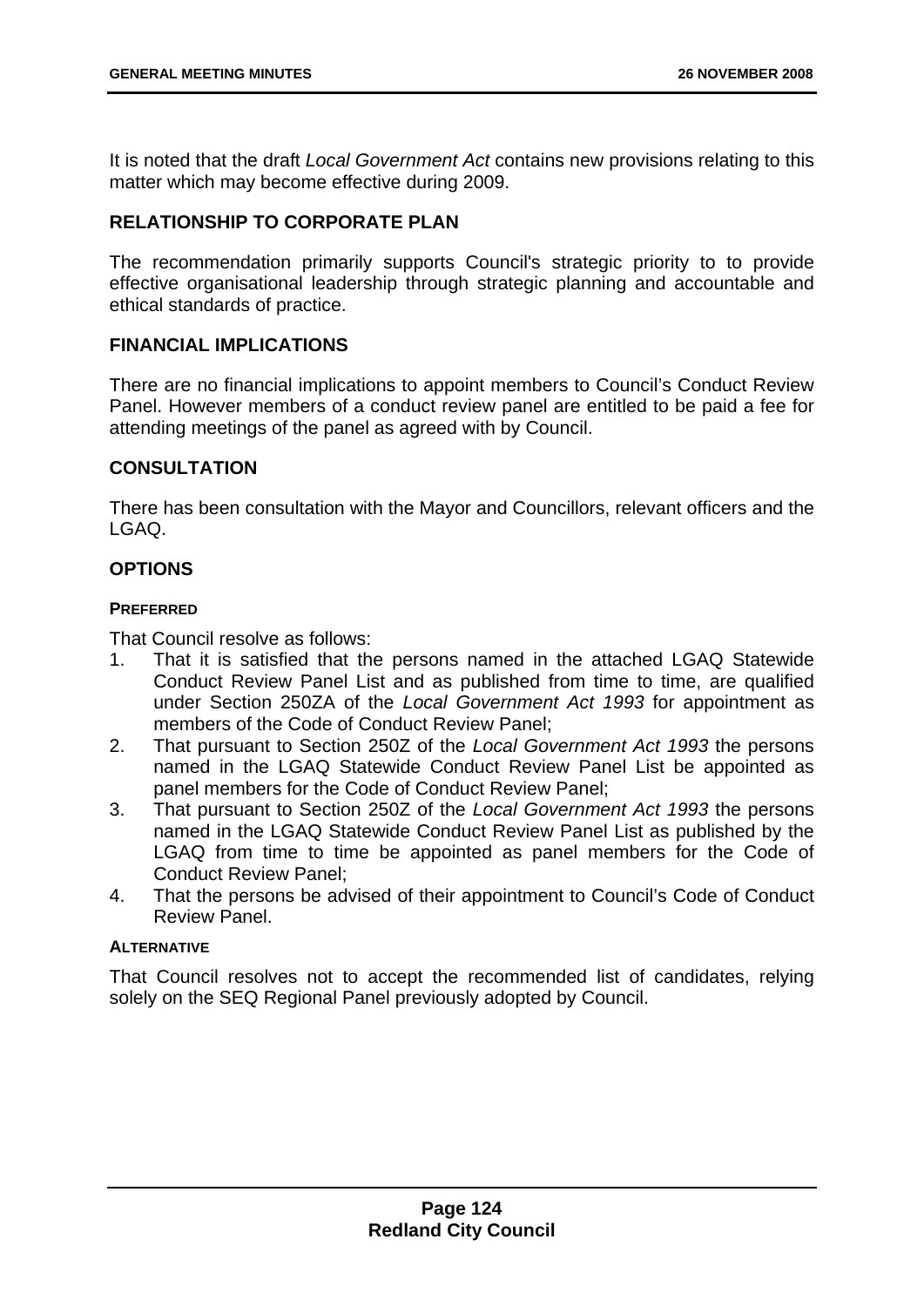## **OFFICER'S RECOMMENDATION/ COUNCIL RESOLUTION**

| Moved by:    | Cr Ogilvie        |
|--------------|-------------------|
| Seconded by: | <b>Cr Elliott</b> |

**That Council resolve as follows:** 

- **1. That it is satisfied that the persons named in the attached LGAQ Statewide Conduct Review Panel List and as published from time to time, are qualified under Section 250ZA of the** *Local Government Act 1993* **for appointment as members of the Code of Conduct Review Panel;**
- **2. That pursuant to Section 250Z of the** *Local Government Act 1993* **the persons named in the LGAQ Statewide Conduct Review Panel List be appointed as panel members for the Code of Conduct Review Panel;**
- **3. That pursuant to Section 250Z of the** *Local Government Act 1993* **the persons named in the LGAQ Statewide Conduct Review Panel List as published by the LGAQ from time to time be appointed as panel members for the Code of Conduct Review Panel;**
- **4. That the persons be advised of their appointment to Council's Code of Conduct Review Panel.**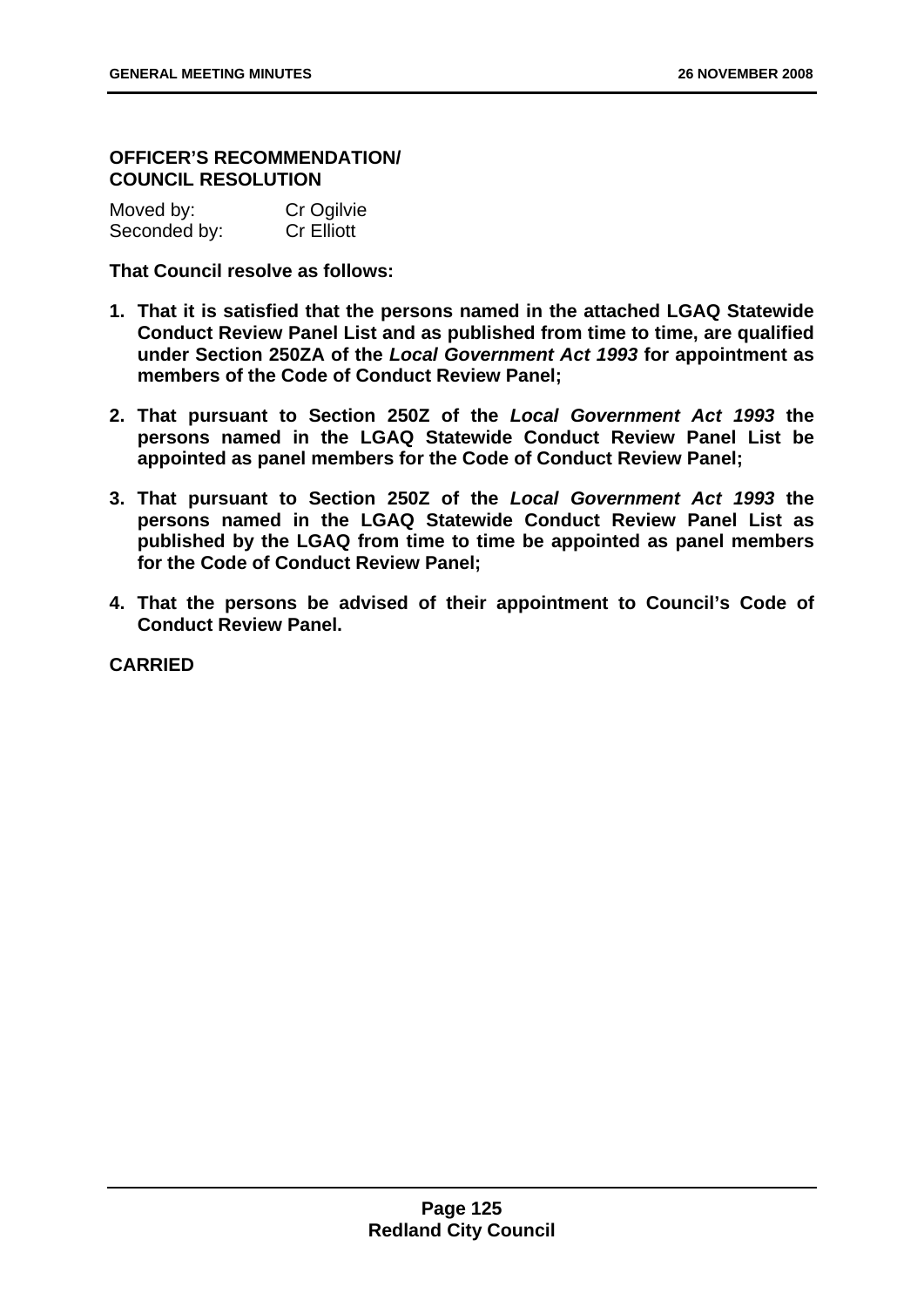## **16 URGENT BUSINESS WITHOUT NOTICE**

#### **16.1 FLUORIDATION OF WATER SUPPLY AND USE OF RECYCLED WATER**

| Moved by:    | Cr Williams       |
|--------------|-------------------|
| Seconded by: | <b>Cr Dowling</b> |

That Council resolve as follows:

- 1. To correspond directly and immediately with the Queensland State Government, Premier Anna Bligh, Deputy Premier Paul Lucas, Michael Choi Member for Capalaba, Phil Weightman Member for Cleveland, and John English, Member for Redlands on behalf of our community outlining our strong objection to bulk fluoridation of our water supply without informed consent, nor confirmed majority consensus of our community;
- 2. That we also correspond to strongly object to the addition of recycled water to our potable water supplies without any democratic process being undertaken and acknowledged such as that which has been carried out by other water authorities.

On being put to the vote the motion was LOST.

A division was called for.

Crs Reimers, Murray, Williams, Dowling and Boglary voted in the affirmative.

Crs Townsend, Elliott, Bowler, Henry, Ogilvie and Hobson voted in the negative.

The motion was declared by the Mayor as LOST.

### **16.2 DRAFT REDLAND BAY CENTRE AND FORESHORE MASTER PLAN**

| Moved by:    | Cr Townsend       |
|--------------|-------------------|
| Seconded by: | <b>Cr Elliott</b> |

- **1. That , after conclusion of the nominated public consultation period for the Draft Redland Bay Centre and Foreshore Master Plan, the CEO undertakes a review of input data to ensure that up to date facts and statistics are provided that will assist any further deliberation of these matters; and**
- **2. That following collation and analysis of submissions, including petitions tabled today, a comprehensive process be facilitated to allow Council's review of the Plan and its implications as identified, including further community and stakeholder engagement as deemed necessary by Council.**

### **CARRIED**

A division was called for.